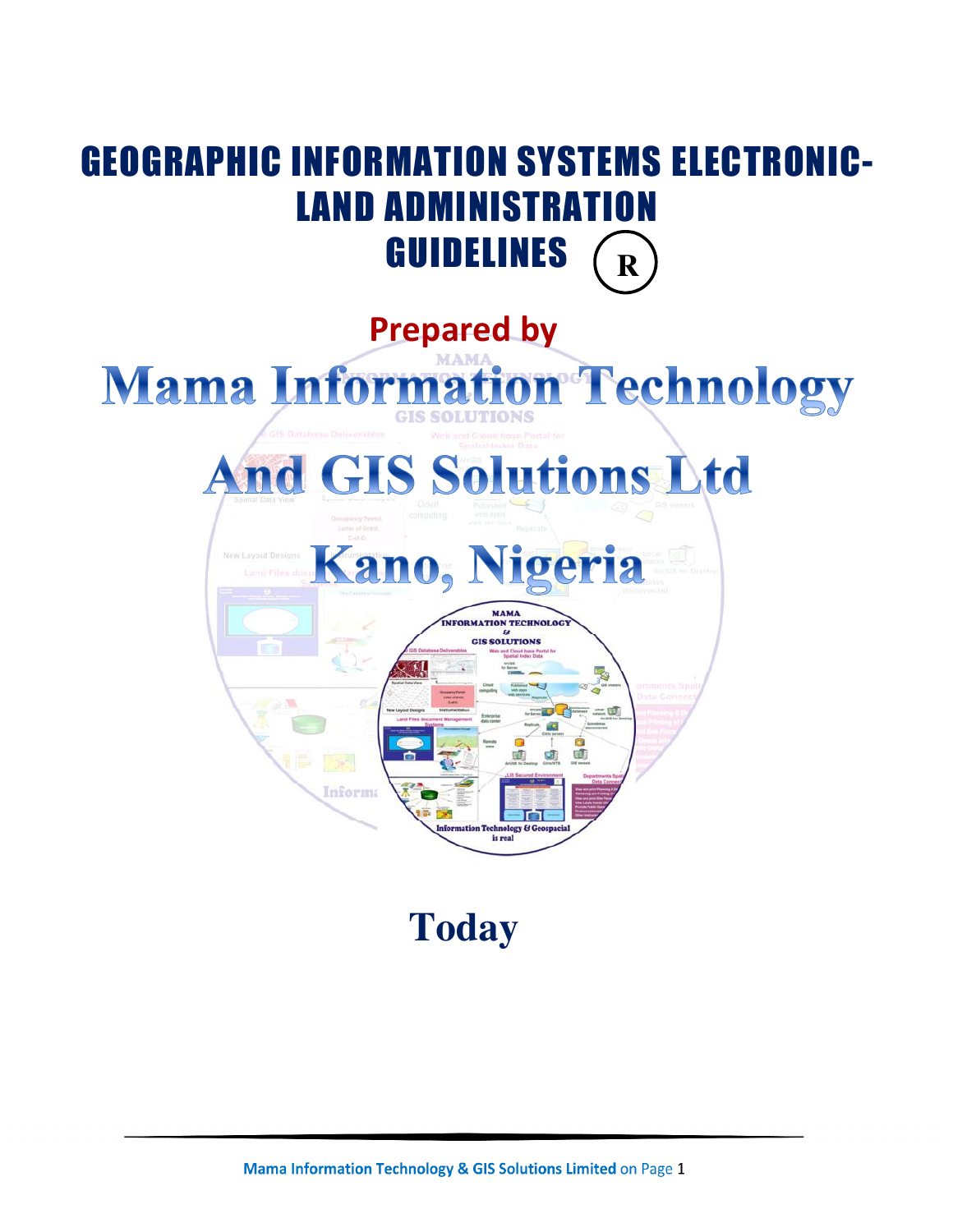#### **PREFACE**

Reference to the past and of recent Abuja Geographic Information Systems (AGIS) launched an initiative of strengthening land administration capabilities, mainly for Abuja landed properties' Instrumentation in view of subsequent adaptability of same system by the existing 36 States of Nigerian, State inclusive. The main purpose then were to identify the required needs and problems' Solutions related to land administration in Abuja, and also sought to assess the opportunities for applying methods, policies and procedures of land administration similar to those that evolved over a long period of time in the market economies of FCT Abuja.

Glossary Guidelines will define land administration as the process whereby land and the information about land may be electronically managed. This is mainly written for senior Governmental staff and Politicians engaged in land administration issues. The aim is to out-line the benefit of having a relevant and reliable land information system in place.

The Guidelines are based on the following that:

- (i) Security of land tenure system is essential for an effective housing policy;
- (ii) Certainty in the legal status of land is essential for efficient Cadastral production;
- (iii) Foreign Investors leasing lands in a market economy require a formal spatial structure and property rights; echnology & Geospacial

(iv) Sustainable development is dependent on the State having overall responsibility for managing GIS information about the ownership, value and use of land, even though the private sector may be extensively involved; and

(iv) Both land and information about land are resources that must be husbanded in order to achieve economic growth.

The Guidelines are in accordance with the Land act of 1978, "Every natural or legal person is entitled to the peaceful enjoyment of his possessions. No one shall be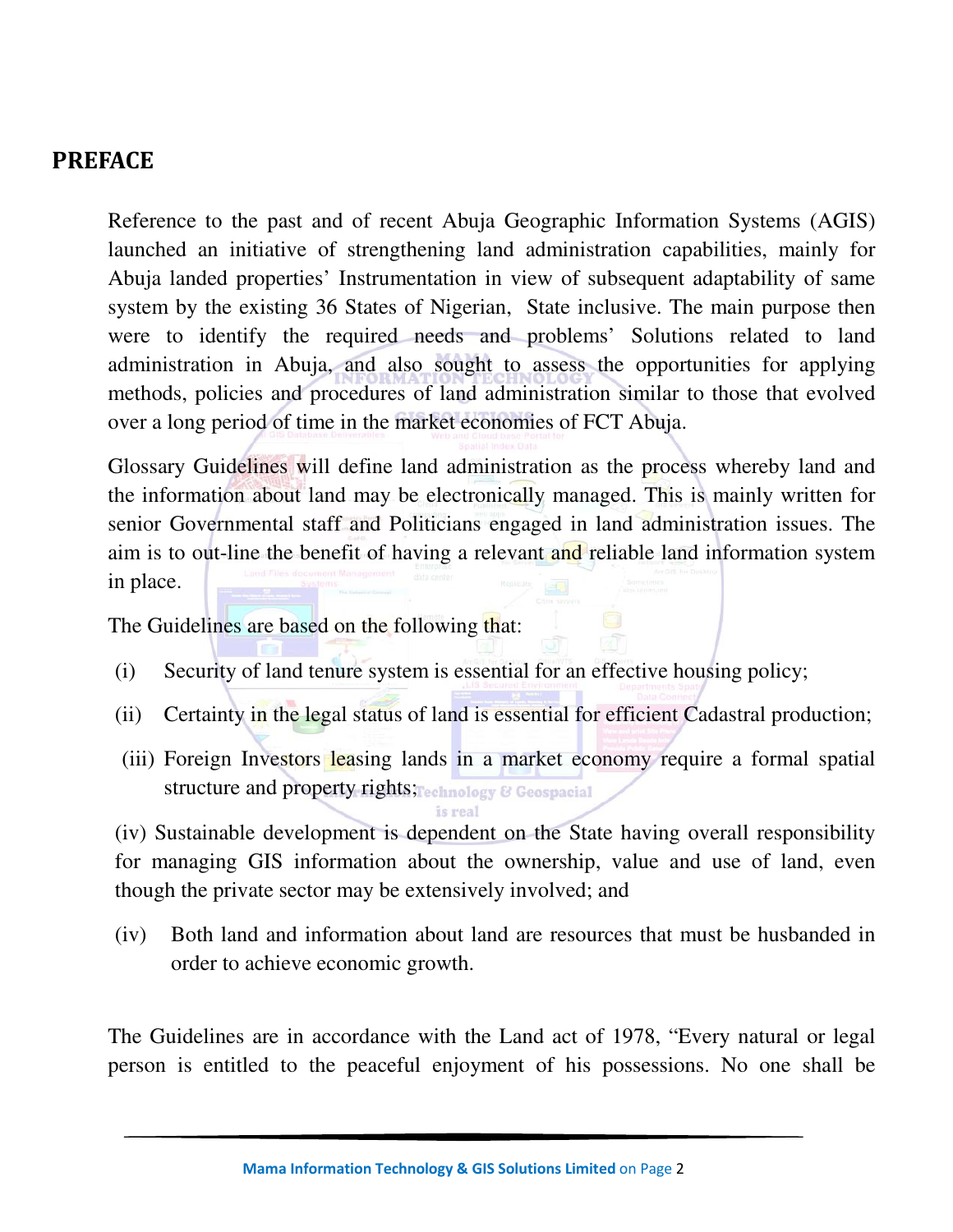deprived of his possessions except in the public interest and subject to the conditions provided for by law and by the general principles of international law."

The Guidelines identify the factors that should be taken into account in developing the legislation, organization, databases and maps, as well as the funding mechanisms, required to implement and maintain a solid electronic land administration system, frequently referred to either as; cadastral or a land registration system. Initial investment in an Electronic Land Administration system may involve spending Billions of Naira and the processes may take between 2 and 5 years. Such an investment and time-scale are however essential if economic development is to be sustainable.

**INFORMATION TECHNOLOGY** 

The Guidelines draws primarily based on experiences in Kano and Abuja Geographic Information Systems of cadastral and land registration have been established for a long time but other states have been built on traditional skills that have in the past not necessarily focused on all the needs of users. They were based on manual, not digital, methods although most are now in the process of introducing computerization to meet the needs of a modern society.

Transition countries like USA have learnt much from western experiences. They however built their own systems within their own social, economic and cultural environments. These Guidelines will surely have positive impact on them to consider alternative ways to meet modern requirements.

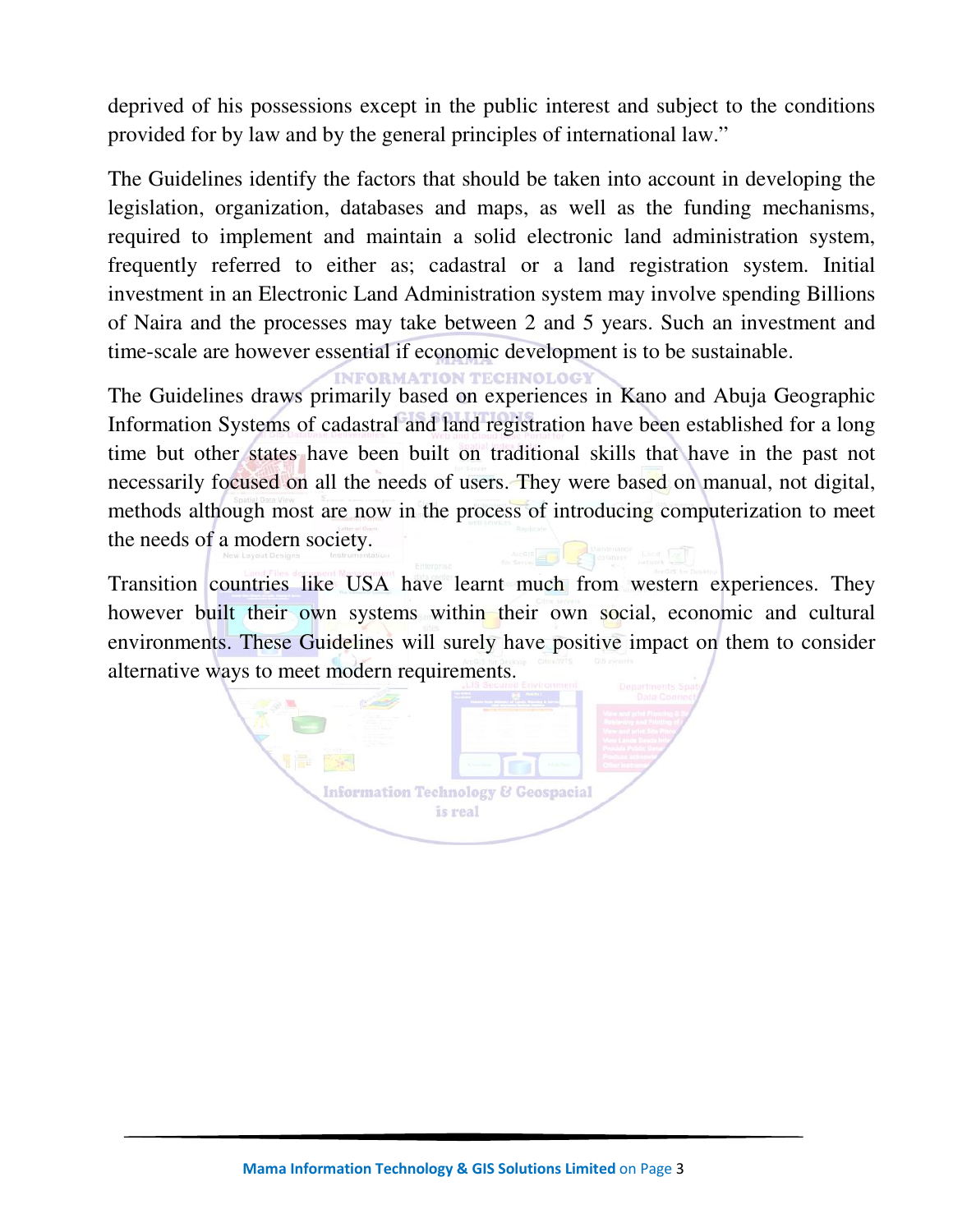# **Contents**

| D. Electronic Land Administration MAMA                                                                                                                                                                                               |  |
|--------------------------------------------------------------------------------------------------------------------------------------------------------------------------------------------------------------------------------------|--|
|                                                                                                                                                                                                                                      |  |
| 1. Guarantee of ownership and security of tenure <b>Theory Suppleman Community Contract</b> 18                                                                                                                                       |  |
|                                                                                                                                                                                                                                      |  |
|                                                                                                                                                                                                                                      |  |
|                                                                                                                                                                                                                                      |  |
|                                                                                                                                                                                                                                      |  |
|                                                                                                                                                                                                                                      |  |
|                                                                                                                                                                                                                                      |  |
|                                                                                                                                                                                                                                      |  |
|                                                                                                                                                                                                                                      |  |
|                                                                                                                                                                                                                                      |  |
| F. Institutional issues <b>Executive Contract Contract Contract Contract Contract Contract Contract Contract Contract Contract Contract Contract Contract Contract Contract Contract Contract Contract Contract Contract Contrac</b> |  |
|                                                                                                                                                                                                                                      |  |
|                                                                                                                                                                                                                                      |  |
| THE LEGAL FRAMEWORK OF ELECTRONIC LAND ADMINISTRATION ………………………………………………………… 25                                                                                                                                                      |  |
|                                                                                                                                                                                                                                      |  |
|                                                                                                                                                                                                                                      |  |
|                                                                                                                                                                                                                                      |  |
|                                                                                                                                                                                                                                      |  |
|                                                                                                                                                                                                                                      |  |
|                                                                                                                                                                                                                                      |  |
|                                                                                                                                                                                                                                      |  |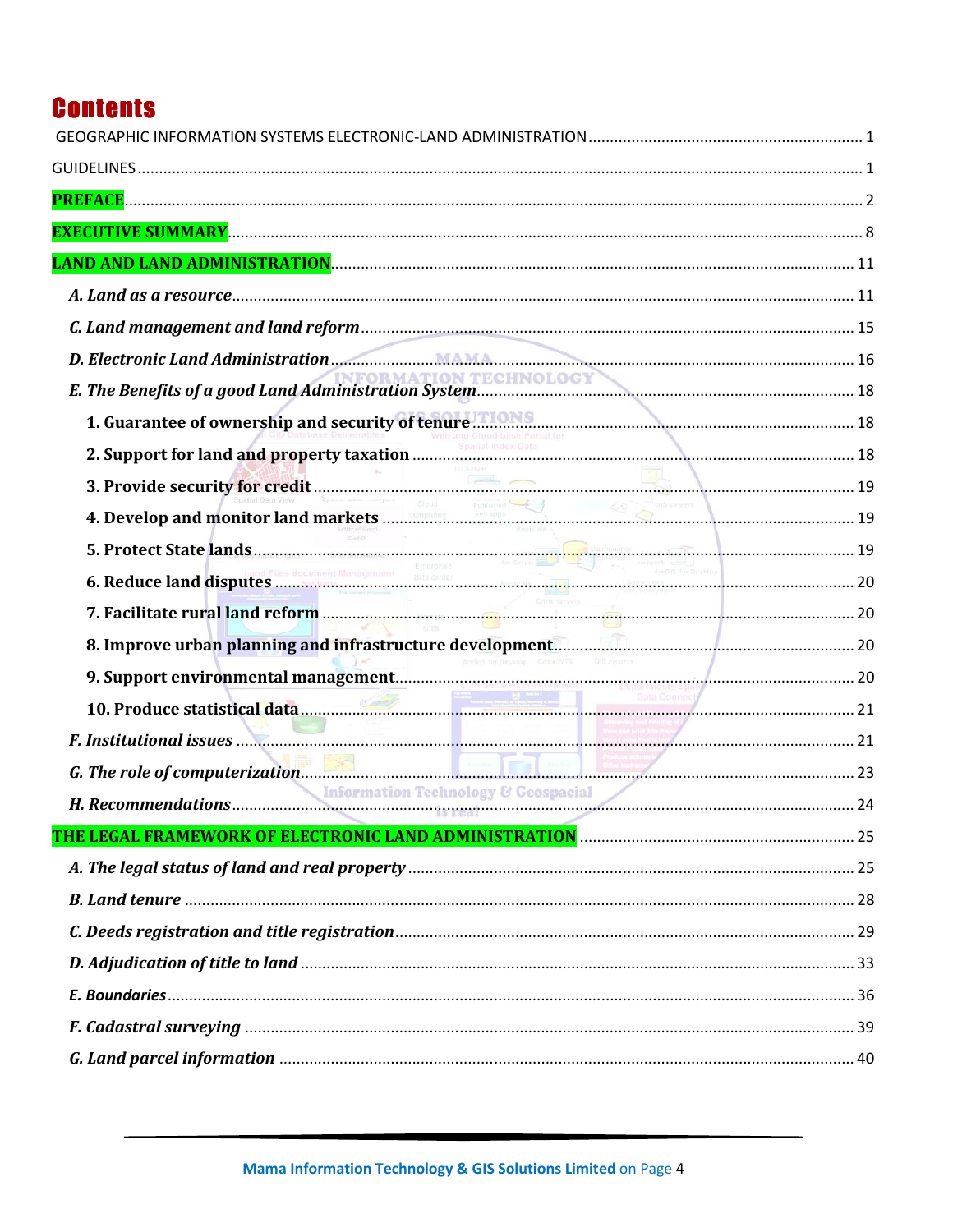| C. Central valuation agencies. INFORMATION TECHNOLOGY                                                                                                                                                                             |
|-----------------------------------------------------------------------------------------------------------------------------------------------------------------------------------------------------------------------------------|
|                                                                                                                                                                                                                                   |
|                                                                                                                                                                                                                                   |
|                                                                                                                                                                                                                                   |
|                                                                                                                                                                                                                                   |
|                                                                                                                                                                                                                                   |
|                                                                                                                                                                                                                                   |
|                                                                                                                                                                                                                                   |
|                                                                                                                                                                                                                                   |
|                                                                                                                                                                                                                                   |
| Web and Cloud base Portal for                                                                                                                                                                                                     |
|                                                                                                                                                                                                                                   |
| 1. Investment appraisal and cost-benefit analysis <b>Election Contract Contract Contract Contract Contract Contract</b>                                                                                                           |
| 2. Assessing costs<br>3. Calculating benefits 5.000 and 1.000 and 1.000 and 1.000 and 1.000 and 1.000 and 1.000 and 1.000 and 1.000 and 1.000 and 1.000 and 1.000 and 1.000 and 1.000 and 1.000 and 1.000 and 1.000 and 1.000 and |
|                                                                                                                                                                                                                                   |
|                                                                                                                                                                                                                                   |
| F Financing and sources of funding<br>G. Marketing land registry and cadastral data                                                                                                                                               |
|                                                                                                                                                                                                                                   |
| ArcGis for Deskton Components CIB wearers                                                                                                                                                                                         |
|                                                                                                                                                                                                                                   |
|                                                                                                                                                                                                                                   |
|                                                                                                                                                                                                                                   |
|                                                                                                                                                                                                                                   |
|                                                                                                                                                                                                                                   |
|                                                                                                                                                                                                                                   |
|                                                                                                                                                                                                                                   |
|                                                                                                                                                                                                                                   |
|                                                                                                                                                                                                                                   |
|                                                                                                                                                                                                                                   |
|                                                                                                                                                                                                                                   |
|                                                                                                                                                                                                                                   |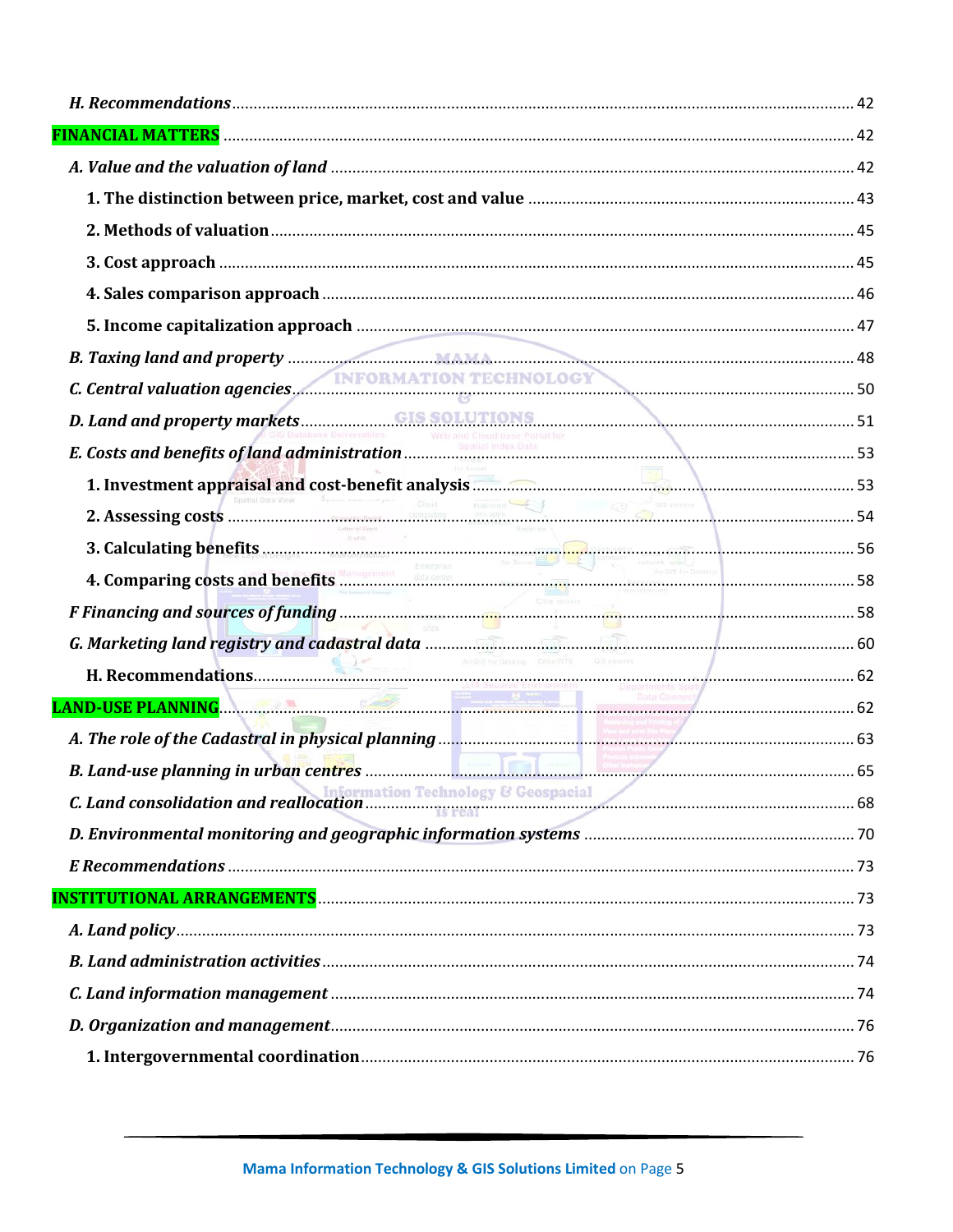| 7. Consultancy and technical assistance <b>GIS SOLUTIONS</b> 30. Recommendations 31 |  |
|-------------------------------------------------------------------------------------|--|
|                                                                                     |  |
| TECHNICAL MATTERS                                                                   |  |
|                                                                                     |  |
|                                                                                     |  |
|                                                                                     |  |
|                                                                                     |  |
| Andos for Desktop CrimoWTS CIB wewers                                               |  |
|                                                                                     |  |
| 3. The systems design $\frac{1}{2}$ 101                                             |  |
|                                                                                     |  |
|                                                                                     |  |
| 5. Forms of access to the data Information Technology & Geospacial 103              |  |
|                                                                                     |  |
|                                                                                     |  |
|                                                                                     |  |
|                                                                                     |  |
|                                                                                     |  |
|                                                                                     |  |
|                                                                                     |  |
|                                                                                     |  |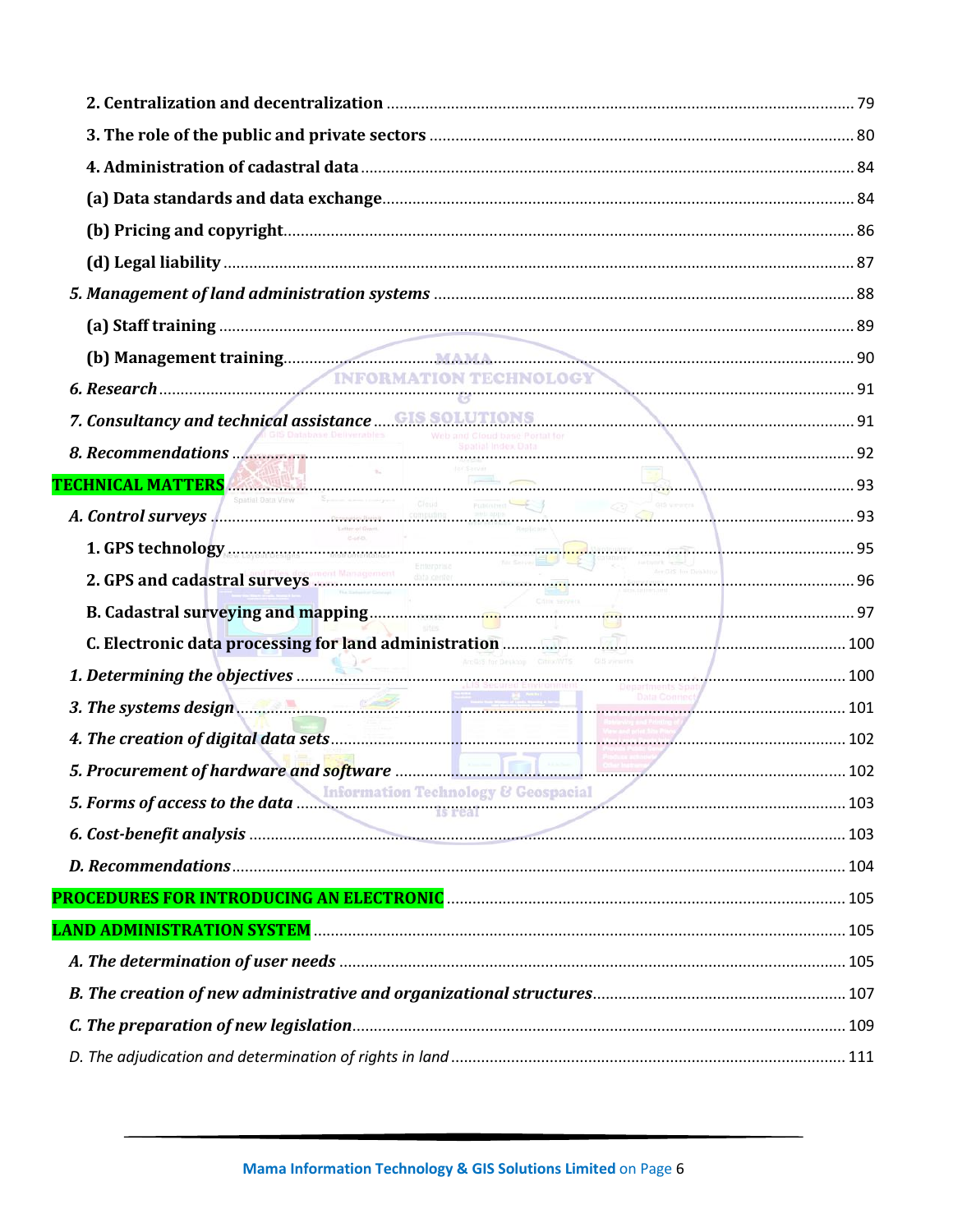| Our experiences from KANGIS Kano, in Modernization of Land Administration and<br><b>ANNEX: -</b> |  |
|--------------------------------------------------------------------------------------------------|--|
|                                                                                                  |  |
|                                                                                                  |  |
|                                                                                                  |  |
|                                                                                                  |  |
| D. Completeness and computerization of cadastral maps <b>Examples 2008</b>                       |  |
|                                                                                                  |  |
| F. Ownership and copyright                                                                       |  |
|                                                                                                  |  |
|                                                                                                  |  |
|                                                                                                  |  |
|                                                                                                  |  |
|                                                                                                  |  |
|                                                                                                  |  |
| 1冊 图<br><b>Ima</b><br><b>Information Technology &amp; Geospacial</b>                             |  |
| is real                                                                                          |  |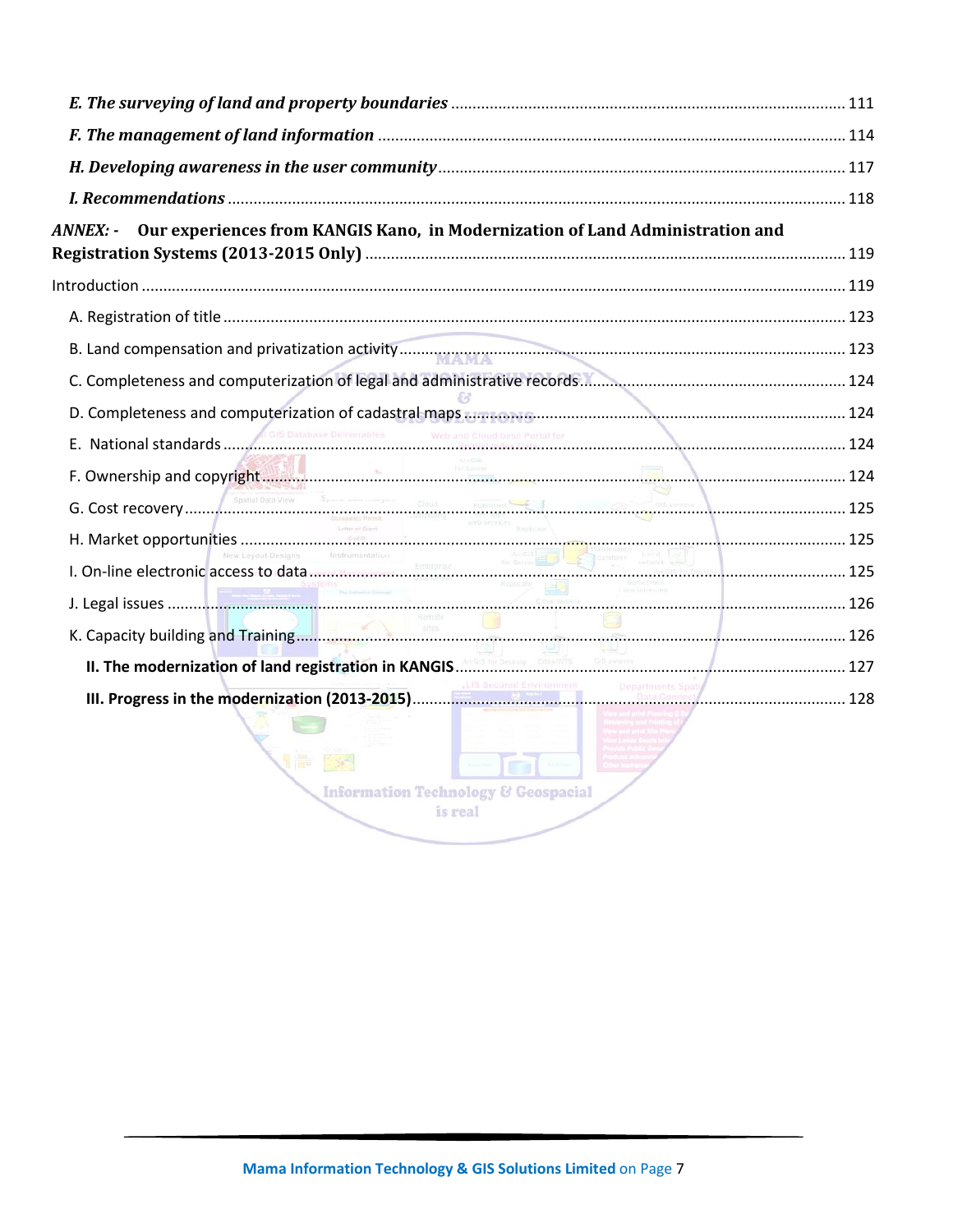## **EXECUTIVE SUMMARY**

These Guidelines are based on the formal system necessary to register land and property and hence to provide secure ownership in land, investments and other private and public rights in real estate.

A system for recording land ownership, land values, land use and other land-related data is an indispensable GIS Cadastral/Survey tools for a market economy to work properly, as well as for sustainable management of land resources. All industrialized nations with a market economy maintain some sort of land register system that fulfills MAMA the above requirements.

**INFORMATION TECHNOLOGY** 

These Guidelines use the term "land" to refer to the objects to which mortgages and other data are to be connected. "Real estate" is an alternative term. In practice a land administration system can incorporate various basic objects or units, land parcels being the most common. Real estate can consist of one or several land parcels. Many countries also allow buildings or parts of buildings to be registered as separate real estates, as well as structures under or above the surface. The latter are referred to as properties in strata. Defining the basic units is a major element in the design of any land information system.

A good land administration system will have not limited to:

- Guarantee ownership and security of tenure;
- Support land and property taxation;
- Provide security for credition Technology & Geospacial
- Develop and monitor land markets;
- Protect State lands;
- Reduce land disputes;
- Facilitate land reform;
- Improve urban planning and infrastructure development;
- Support environmental management;

is real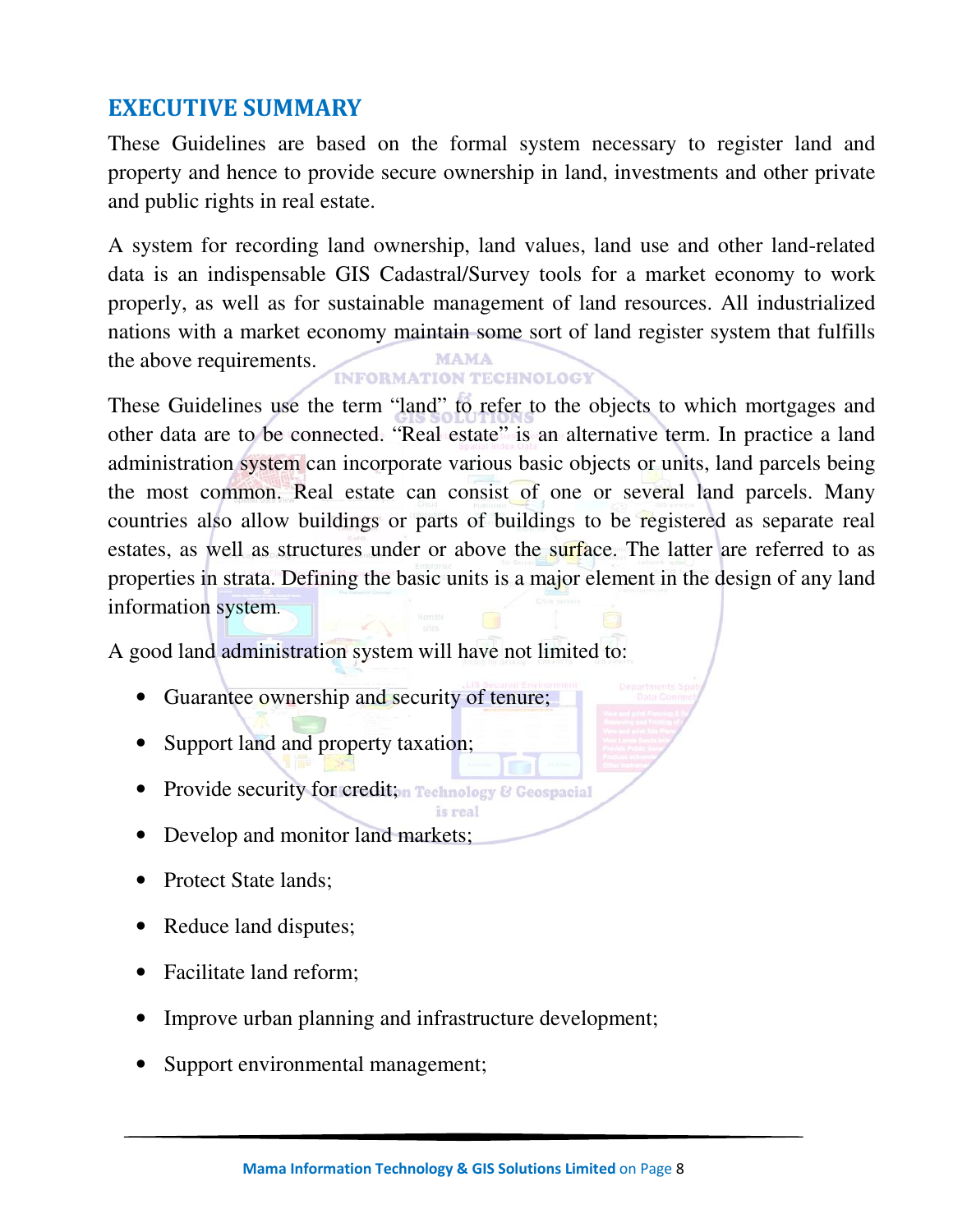• Produce statistical data.

These Guidelines do not recommend one specific design of a land administration system to be implemented in Nigerian State having a transition of Local traditions, existing infrastructure, etc. into Statutory Titles, the system will require different solutions, especially in States like Abuja where electronic cadastral have been in operation for many decades.

A good land information system includes textual files and maps that are closely linked to each other. The cadastral systems in the majority Nigerian states contain different registers, each under a different administration, although the registers are operated partly or wholly by the Government in each case.

In states like Kano field surveys are undertaken by private surveyors on customary titles, while some other states done completely by government or local public agencies. The requirement for geometric precision varies considerably. Some states require very precise Surveying and mapping of boundaries, whilst others are far less demanding in this respect.

Most of the countries with a formal land information system in place like USA have already computerized their systems, or are in the process of doing so. The existing manual systems frequently limit the opportunities for implementing optimal solutions.

*Furthermore, the conversion of existing files and survey data requires huge resources*.

Countries building new land information systems from scratch-or almost-will have the benefit of not being restricted by existing systems, and should therefore have the possibility to implement optimal solutions from the very beginning. This should include the application of computer technology, both for textual and Geo data for maps and Instrumentation.

Introducing an Electronic Land Administration Systems, including the implementation of formal land information registers, happens to be requiring huge and time-consuming process. The importance of solid investigations and thorough planning cannot be underestimated.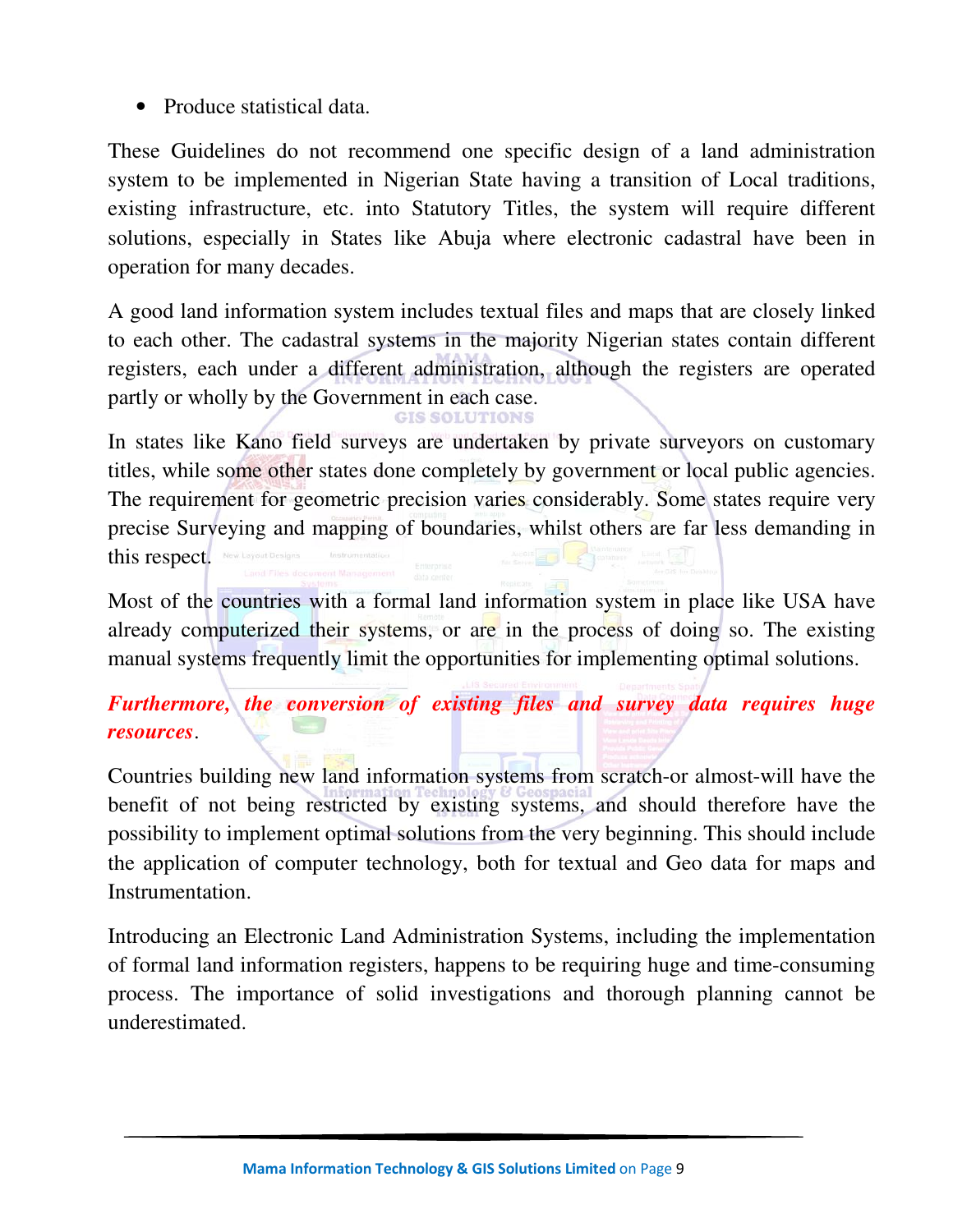It is important to stress that the development of related legislation, an improved organizational structure, financial mechanisms, and technical issues are closely interconnected. Experiences indicate that issues related to legislation, organization and funding are frequently more complex to solve than technical issues.

These Guidelines recommend that Nigerian states in transition should apply a step-bystep approach. Data content of the registers should initially be restricted to what is actually required to satisfy high-priority user needs. Demarcation and survey of plot boundaries are frequently a major element of the process. High geometric precision is often necessary for land administration. The possibility of applying low-cost surveying and mapping techniques should be investigated.

Nevertheless, need to investigate the possibility of implementing integrated land information systems, where the formal registration of legal information as well as technical information is supervised, controlled and operated by one public authority, and not split between two or more ministries and authorities. This does not exclude distributed solutions with practical activities being undertaken in regional or local offices. Ways of involving the private sector should be evaluated. Many states apply legislation under which field surveys on customary titles are undertaken by private licensed surveyors.

Databases can physically be operated by private data centers, under contract to the relevant public authority and subsequently a technology transfer to the public officers.

Establishing a new land administration system may be closely linked to land reform. It is, however, difficult to identify mechanisms whereby the initial establishment of a land information system can be financed through Government finances in today's economic recession period or user fees only. Developed Countries regards the initial establishment of their system as a long-term public investment in infrastructure, with user fees covering only a portion of the total costs of setting up the system. The costs of maintaining the system that result from land transactions, land subdivisions, etc. can however be fully recovered through fees.

It is recommended that a land administration coordination board or agency be established with representatives of the relevant departments, agencies and users to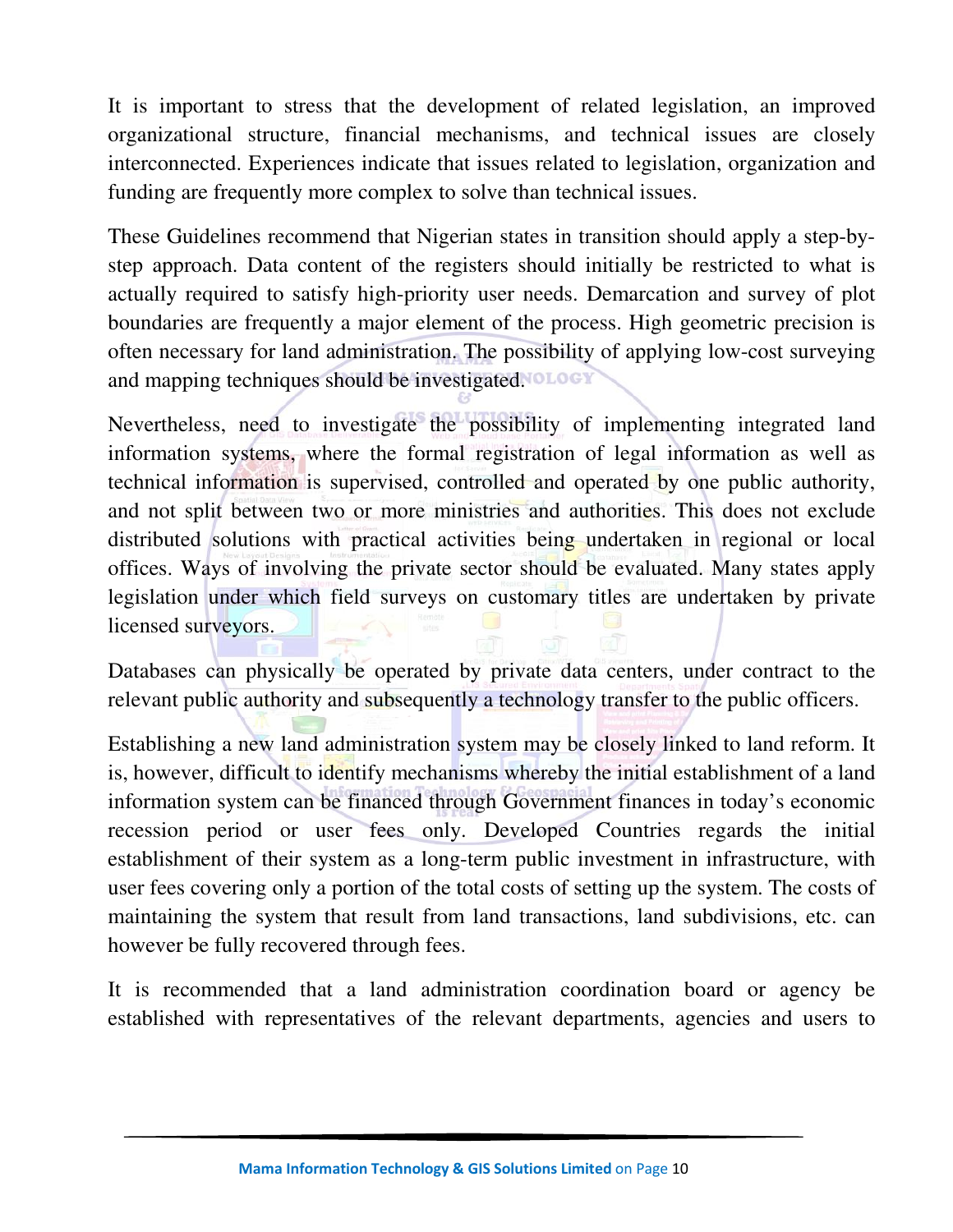examine the needs for information and to coordinate land information management activities and projects.

The following series of operations must be addressed when introducing a new land administration system:

- i. The determination of user needs;
- ii. The creation of new administrative arrangements;
- iii. The preparation of new legislation;
- iv. The determination of what land and property rights already exist on the ground; **GIS SOLUTIONS**
- v. The demarcation and survey of new plots of land:
- vi. The establishment of new registers and procedures for storing and retrieving land data;
- vii. The setting in place of new financial management procedures;
- viii. The development of public awareness as to how the system works.

# **LAND AND ELECTRONIC LAND ADMINISTRATION**

#### *A. Land as a resource*

Land is the ultimate resource, for without it life on earth cannot be sustained. Land is both a physical commodity and an abstract concept in that the rights to own or use it are as much a part of the land as the objects rooted in its soil. Good stewardship of the land is essential for present and future generations.

**Time** 

These Guidelines are concerned with the administration of land as a natural resource to ensure its sustainable development. They address the social, legal, economic and technical framework within which land managers and administrators must operate.

From a legal perspective, land extends from the centre of the Earth to the infinite in the sky. In the present discussion, however, the focus will be on that volume of space that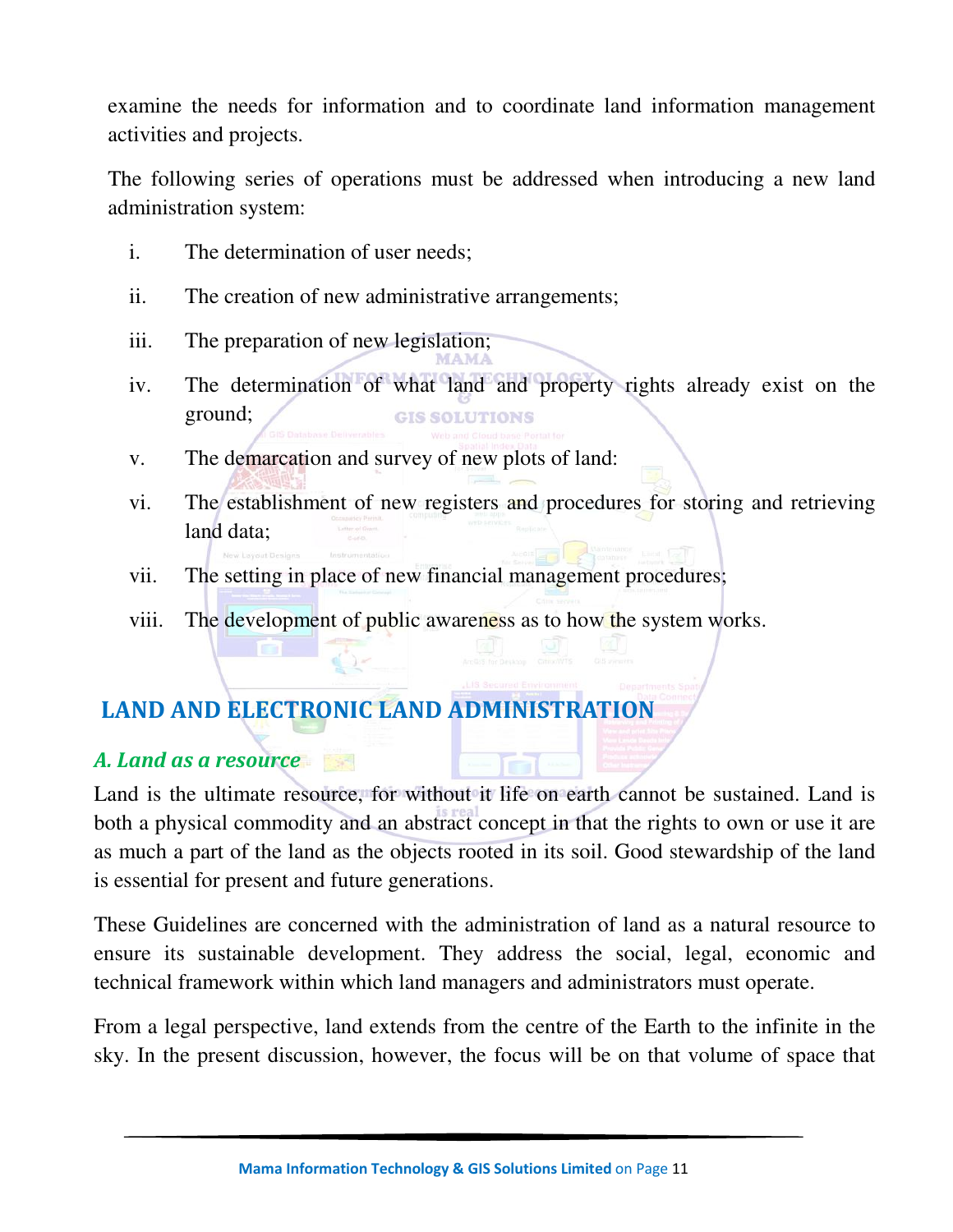encompasses the surface of the Earth, all things that are attached to it and the rocks and minerals that are just below it. Land includes areas covered by water such as seas and lakes, all building and construction, and all natural vegetation.

Objects that are not attached to the soil, such as motor cars, animals and human beings, are not part of the land, although they will be subject to the rights that control the use of the space that they occupy. "Air rights", that is, rights to use space above the land, are in some jurisdictions treated as being part of the land, but will not be discussed here.

Land and its use may be examined from many different points of view. From an ecological perspective, land plays a vital role in the breeding and survival strategies of many living species. The history of human settlement has been dominated by national and international conflicts-men and women may kill or may be killed in fights over the boundaries of their nations or of their individual properties.

These Guidelines focus on land as something over which individuals or communities have rights of ownership and use, that can be bought and sold and be subject to tax, and that is the basis of economic production.

In many countries the term "real estate" is used to describe land. Some differentiate between the land and the buildings attached to it, referring to the latter as "property". In these Guidelines, unless otherwise stated, the term "land" will be treated as allembracing, while real property refers to man-made constructions.

The role of land in the economy of each State or nation is not always obvious, but is of great significance. Without secure land rights there can be no sustainable development, for there will be little willingness to make long-term investments. Countries in transition will, in particular, find it difficult to obtain some foreign investment.

There is a need to manage the wealth of every nation, at least 20% of whose gross domestic product (GDP) can come from land, property and construction. All Nigerian States need to determine the ownership and value of land and property, and to monitor and manage their use so that the value of these assets may be enhanced

### B. *Cadastral and land registration*

The ownership, value and use of land, although independent in concept, arc Interdependent in practice. Each attribute of land needs to be carefully managed and to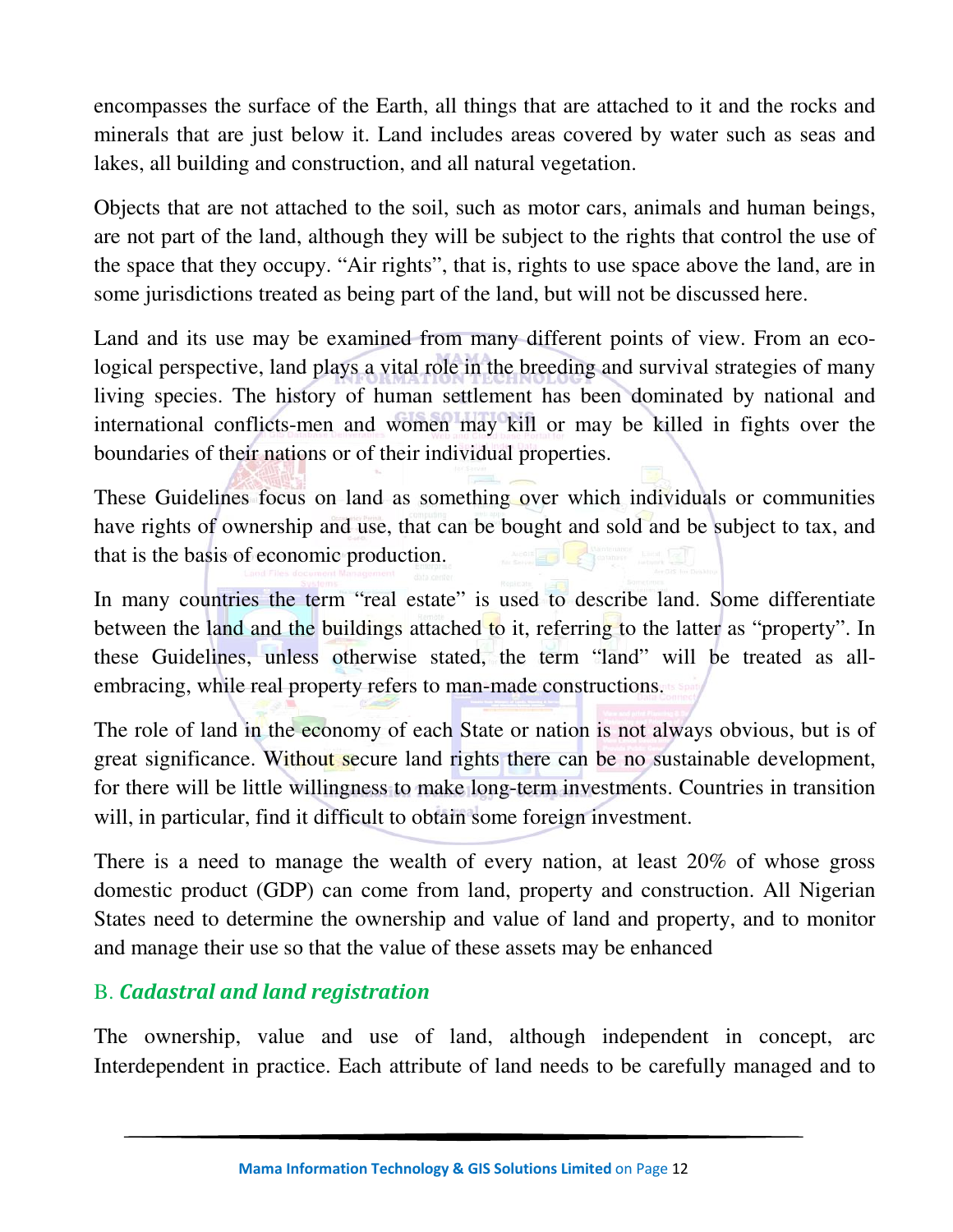achieve this there must be good land records: of ownership to ensure security of land tenure; of value to ensure fairness in land and property taxation and equity in the compulsory acquisition of land for State purposes; and of the use of land to ensure efficient resource management.

Every land administration system should include some form of land registration, which is a process for recording, and in some countries guaranteeing, information about the ownership of land. A right is something to which some person or group of persons is entitled. The function of land registration is to provide a safe and certain foundation for the acquisition, enjoyment and disposal of rights in land.

**INFORMATION TECHNO** 

A land administration system should provide order and stability in society by creating security not only for landowners and their partners but also for national and international investors and moneylenders, for traders and dealers, and for Governments. Although systems of land registration are frequently directed at protecting the interests of individual landowners, they are also instruments of national land policy and mechanisms to support economic development.

A cadastral is similar to a land register in that it contains set of records about land. Cadastral are based either on the proprietary land parcel, which is the area defined by ownership; or on the taxable area of land which may be different from the extent of what is owned; or on areas defined by land use rather than by land ownership, Cadastral may support either records of property rights, or the taxation of land, or the recording of land use.

Cadastral may also be used in a multi-purpose role to provide a wide range of landrelated information. In such cases, it is best if they are constructed around the proprietary land parcel, as this is the legal basis for all dealings in land. Where defined ownership has not yet been proved, as may be the case where the land is being restored to former owners, such multi-purpose records can be built around the land parcel as defined by rights of use.

Cadastral is an information system consisting of two parts: a series of maps or plans showing the size and location of all land parcels together with text records that describe the attributes of the land. It is distinguished from a land registration system in that the latter is exclusively concerned with ownership. Both a cadastral and a land register must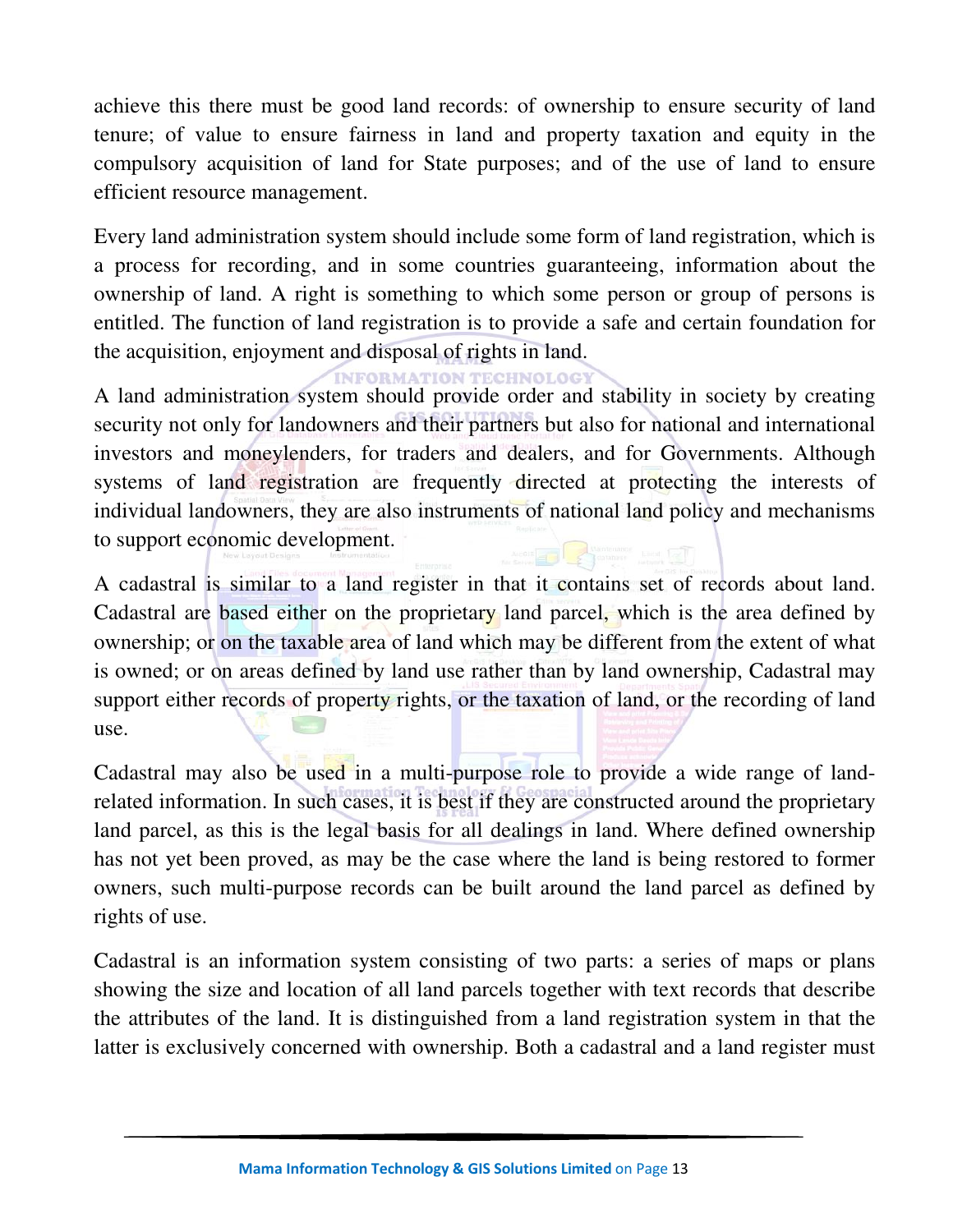operate within a strict legal framework, but a land register may not in practice record all land over a whole state since not all citizens may choose to register their lands. Furthermore, when introducing a new system of land registration, selected areas may be given priority and other areas excluded for the meantime in order to maximize the best use of resources.

The Cadastral however should be based on complete coverage of a State or country, since it may be used for the purposes of land taxation. Surveys for the Cadastral can be used to sup-port a land registration system and indeed in many countries the term "cadastral surveying" is used to describe the survey of land for the purposes of recording ownership, for example, real property formation, mutation, land consolidation, cadastral mapping, registration of real properties, ownership and legal rights, real property valuation and taxation are all combined within one basic cadastral system. In many parts of Abuja, however, the Cadastral evolved as a support for land taxation, while the legal processes of land registration were dealt with separately by lawyers and the records entered in land books.

Dual systems therefore emerged and these are being reintroduced in some eastern European countries as part of land reform programmes. Use rights are being recorded in the reformed cadastral system, while ownership rights are being treated under the traditional notary system. This is leading to duplication of effort and more complex processes of land administration than might otherwise be necessary. It will be important in the longer term for these separate systems to be brought into one unified system.

Different countries interpret the term "Cadastral" in different ways and this can lead to great confusion when analysing systems. The common understanding is that a Cadastral is a form of land information system. The term "land information system" is applied to a wide range of spatial information, including environmental and socio-economic data as well as data related to infrastructure systems and the Cadastral.

A land information system is not necessarily land parcel-based, unlike a juridical, fiscal or multi-purpose Cadastral. Instead it may be an inventory of forest resources, or of soils, or of geology and may incorporate a variety of types of data. A Cadastral is more specifically focused on the ownership, value or use of land parcels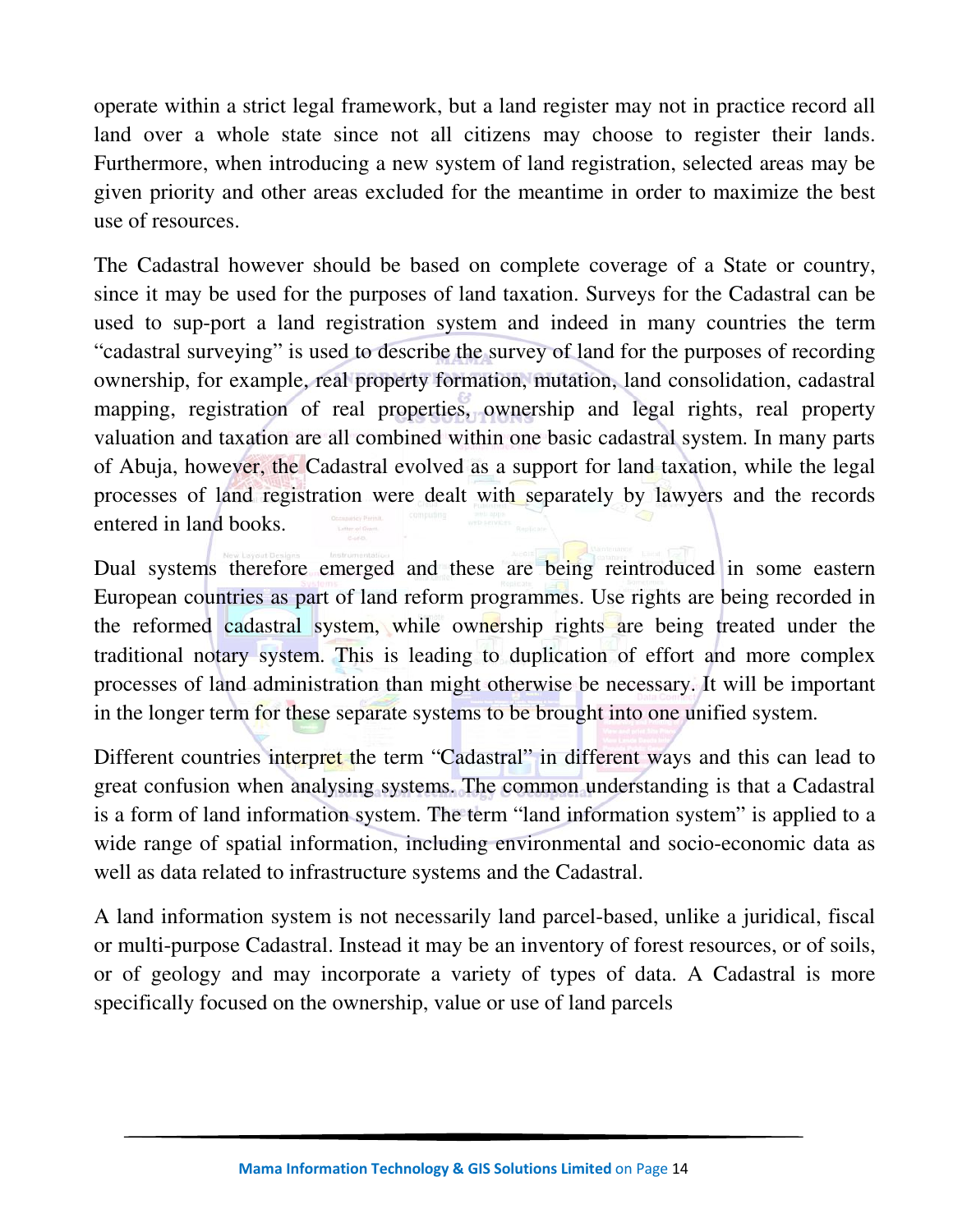Data that may appear in a Cadastral include: geometric data (coordinates, maps); property addresses; land use; real property information; the nature and duration of the tenure; details about the construction of buildings and apartments; population; land taxation values. Data may relate to single plots of land or may cover many properties, as in land-use zoning. The data may be used to support private land transactions, to support land markets, or to assist in the administration of diverse sections of the economy such as: agriculture; environment protection; fishery; forestry; housing; land-use management and zoning; public utilities; transport.

## *C. Land management and land reform*

Land management is the process by which the resources of land are put to good effect. It covers all activities concerned with the management of land as a resource both from an environmental and from an economic perspective. It can include farming, mineral extraction, property and estate management, and the physical planning of towns and the countryside. It embraces such matters as:

- Property conveyancing, including decisions on mortgages and investment;
- Property assessment and valuation;
- The development and management of utilities and services;
- The management of land resources such as forestry, soils, or agriculture;
- The formation and implementation of land-use policies;
- Environmental impact assessment; and Genenacial
- The monitoring of all activities on land that affect the best use of that land.

One of the most important steps in the transition from a centrally planned to a market economy is the establishment of private ownership in land. For investment to take place, the investors must feel confident that the assets that they are developing will be built on land to which there is a secure title. There must be a clear and rigid framework of laws (Land act 1978) governing the ownership and rights to use the land.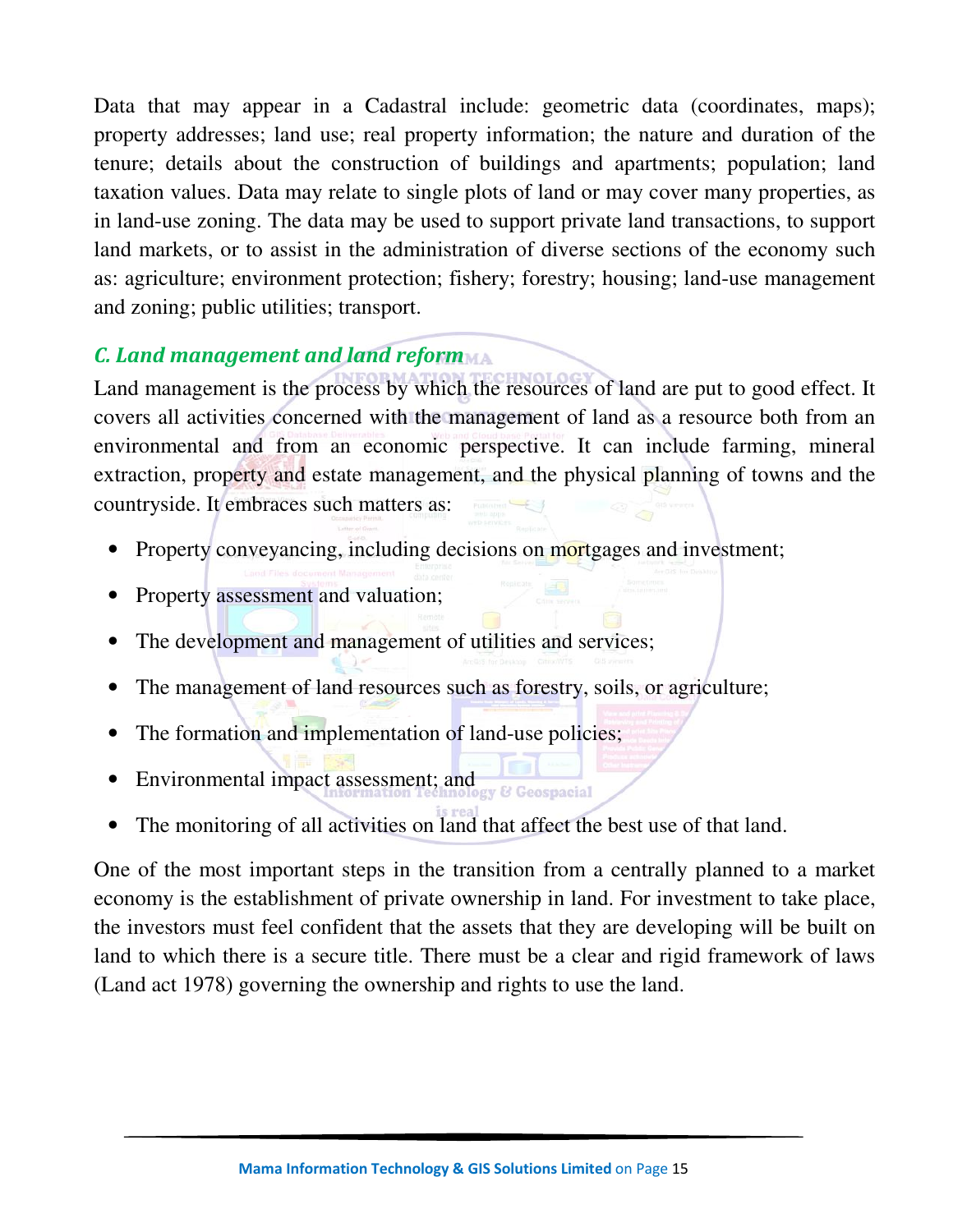Good land resource management will help to promote economic and social development in both urban and rural areas. For countries in transition, land reform is a key component in achieving these goals.

The term "land reform" has a variety of meanings. It may involve the restoration of land rights to previous owners, a process known as land restitution. This occurred when former private rights in land were restored. Land reform may involve the redistribution of land rights from one sector to another-for example by taking land from the State or from individual owners of large estates and giving it to people who have no land. Land reform may also involve land consolidation in which all landowners within an area surrender their land and are allocated new parcels of comparable value but in pattern that encourages the more efficient and productive use of the land. Land reform may also involve changes in the tenure of the land, that is in the manner in which rights are held, thus abolishing complex traditional and customary rights and introducing more simple and streamlined mechanisms of land transfer. The impact on the land may be preplanned, but it may also result from property tax reforms that alter the value of land and in consequence its use.

Land reform programs normally affect selected areas such as agricultural land or urban centers. In rural areas the programs may be designed to facilitate changes in the technology of agriculture, the type of crops, and the manner of husbanding the land, the financing of development or the marketing of products. In urban areas land reform programs may involve major infrastructure development, the taxation of buildings as well as the land upon which they stand, or changes to the manner and use of land and properties.

**Information Technology & Geospacial** 

Thus "land reform" covers a multitude of possible activities, not all of which may occur in any given reform programS.

### *D. Electronic Land Administration*

The term "electronic land administration" is used in these Guidelines refers to the processes of recording and disseminating information about ownership, value and use of land and its associated resources. Such processes include the determination (sometimes known as the "adjudication") of rights and other attributes of land, the survey and description of these, accompanied with detailed documentation and provision of relevant information in support of land markets.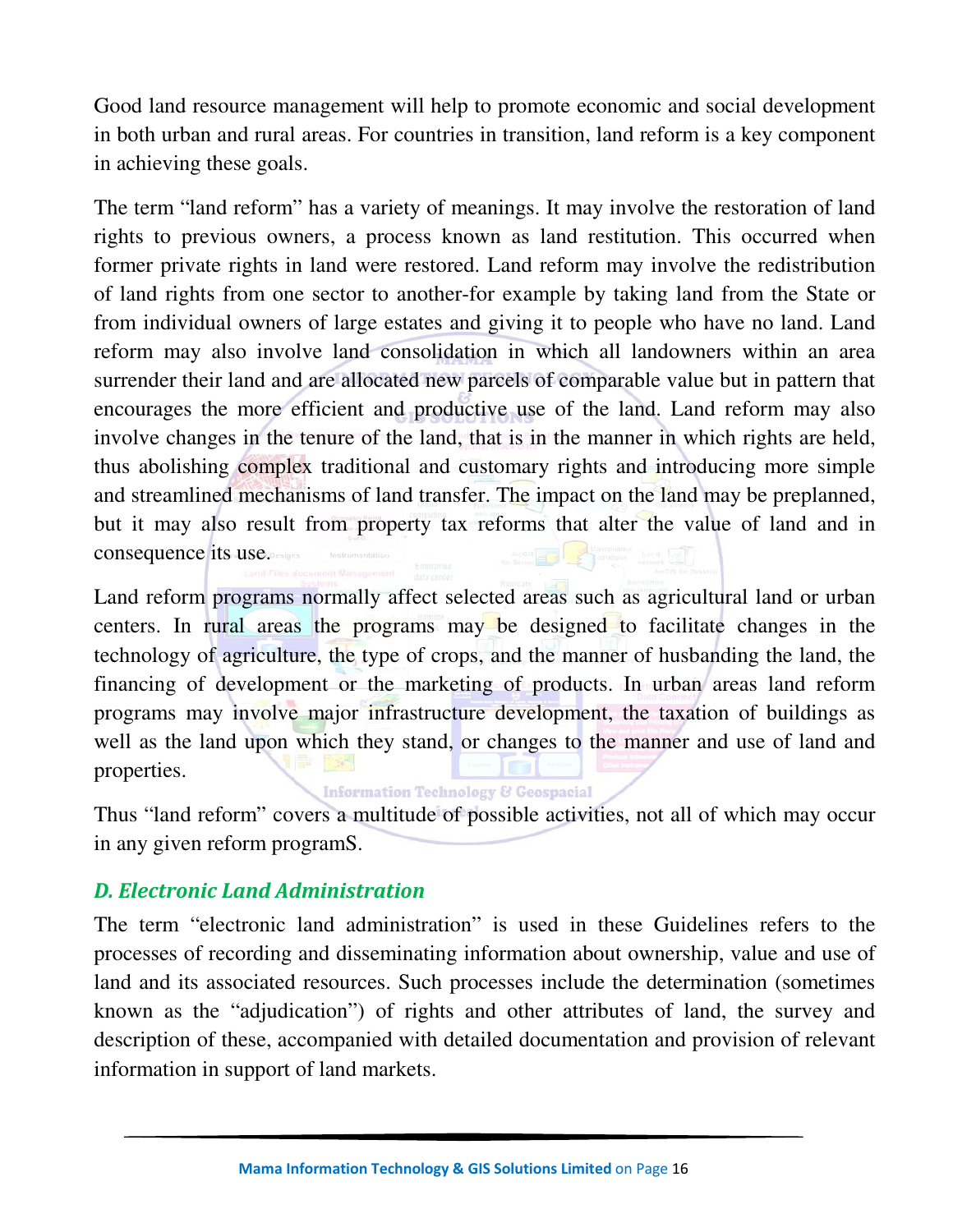In this context, land administration is only concerned with such matters as town and state planning or good Land titling practice in so far as such activities affect the compilation and maintenance of good land records. These Guidelines address only the supporting information infrastructure and are not directly concerned with physical planning, city center redevelopment, agricultural reform, or improvements to agricultural productivity.

An understanding of the broader aspects of land management is essential to proper land information management but is not its essence. Land administration is concerned with three commodities-the ownership, value and use of the land-within the overall context of land resource management. "Value" has several meanings. It may refer to the actual or assessed capital market value, i.e. the amount of money for which the land can be sold, or it may refer to the rental value, which is the amount for which the land can be hired out. Alternatively, "value" may be equated with construction costs, so that the value of a building for insurance purposes may be the cost of rebuilding if it were destroyed by fire.

The perceived value of land and property may also relate not to any present market price but to the potential to generate income. Thus vacant land would produce more income if it were fully developed and hence by taxing the potential value rather than the present actual value it may be possible to bring about changes in land use. The use of the land determines the wealth that it generates and hence its value.

In several States in transition there have different cadastral for land, forest land, viniculture, water resources, etc., as well as a general "unified" GIS Cadastral always attempted to integrate data on all cases, the mapping in supported by survey plans which was on a smaller scale than the needed for Instrumentation and fiscal or juridical purposes. **Information Technology & Geospacial** 

is real

In most states electronic cadastral data can further be reduced to a generalized form and used to monitor Land Transactions. Statistical data compiled and sent to a higher authority to support the central planning system, but their use at the detailed level of individual plot percel management was almost non-existent.

Where generalized data are required, sampling may be a more cost-effective way to achieve the necessary support for decision-making. Comprehensive information at the individual Plot level is necessary only when it directly affects the individual Title holder.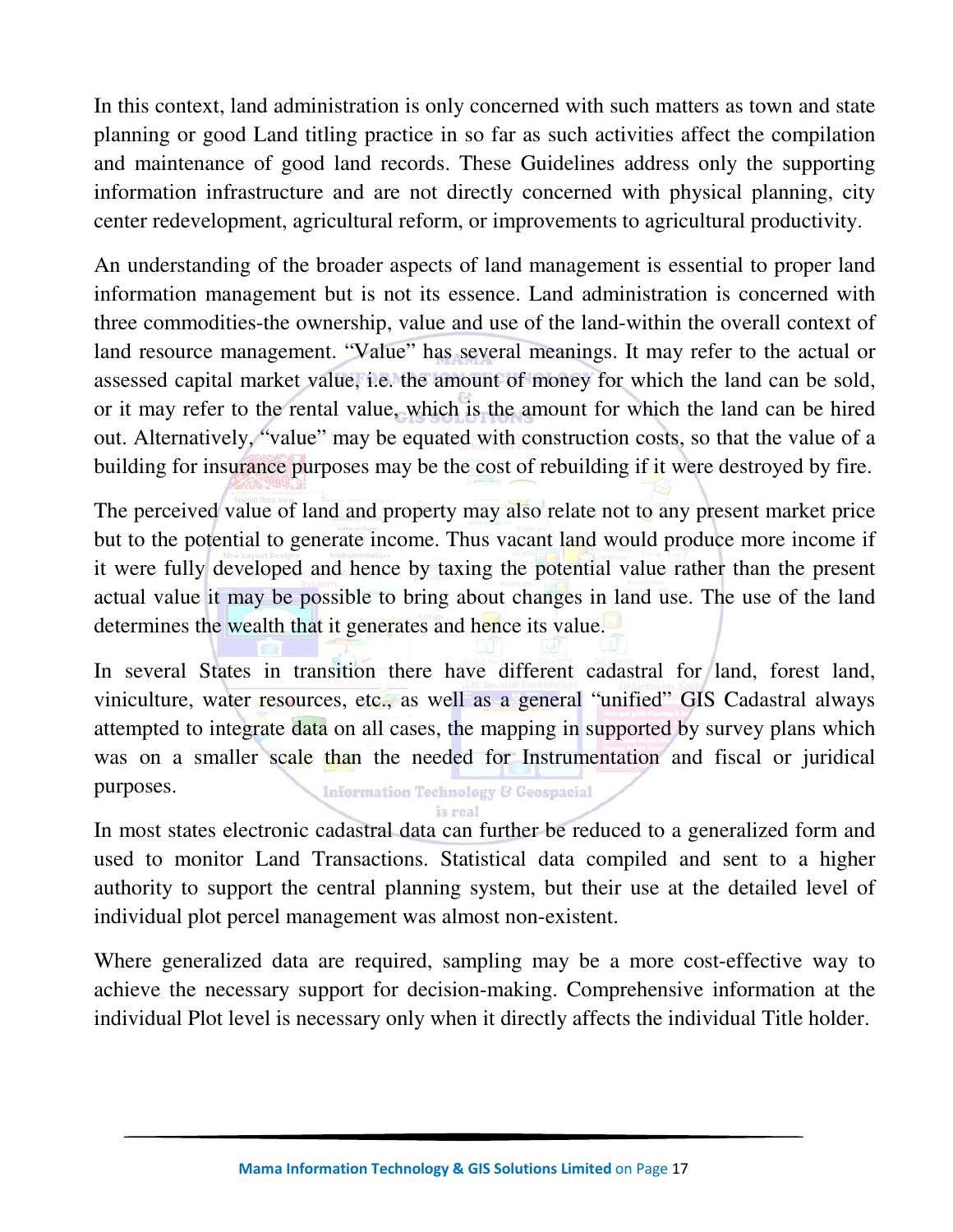#### *E. The Benefits of a good Land Administration System*

The modern Cadastral is not primarily concerned with generalized data but rather with GIS detailed attributed information at the individual land parcel level. As such it should service the needs both of individuals and that of community at large. Benefits arise through its application to: asset management; conveyancing of titles; credit security; demographic analysis; development control; emergency planning and management; environmental impact assessment; housing transactions and land market analysis; land and property owner-ship; land and property taxation; land reform; monitoring statistical data; physical planning; property portfolio management; public communication; site location; site management and protection. Although land records are expensive to compile and to keep up to date, a good land administration system should produce benefits, many of which cannot in practice be quantified in cash terms. These benefits are outlined below.

#### **1. Guarantee of ownership and security of tenure**

The compilation of land records and the judicial processes that must be gone through in order to bring land information onto the registers should provide formal identification and, in some systems, legal proof of ownership. The public registers should contain all essential juridical information allowing anyone viewing the system to identify third-party rights as well as the name of the landowner.

In some systems, such as the English registration of title to land, the State then guarantees the details recorded in the register, so that if a mistake were to occur, compensation would be paid. In others, the registers are treated as primary evidence rather than definitive proof. example of the latter, although any enquirer is protected against inaccurate or incomplete information either contained in deeds entered in the public registers or caused by errors, omissions, delays or other irregularities. Thus, although there is technically no guarantee of ownership per se, the integrity of the system is sufficiently high for landowners to have full confidence in their rights.

#### **2. Support for land and property taxation**

Good land records will improve efficiency and effectiveness in collecting land and property taxes by identifying landowners and providing better information on the performance of the land market, for example by identifying the current prices being paid for property and the volume of sales. Since the Cadastral should provide full cover of the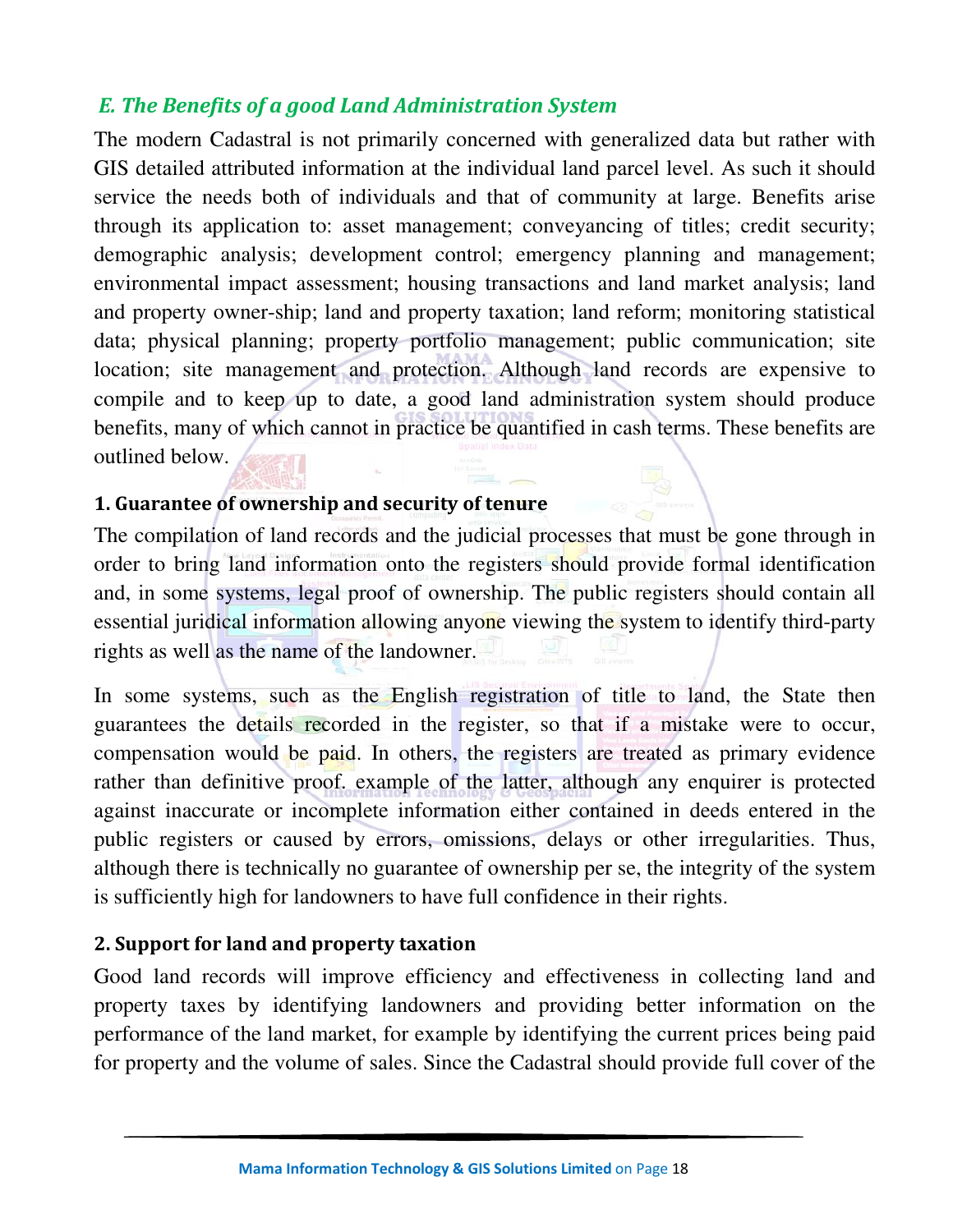land, all properties can be included and none should be omitted. While not all countries seek to impose taxes on land or property, such fiscal measures are regarded by many as fair and just since they are perceived in effect as taxes upon wealth. They are relatively easy to collect in contrast for example to personal income taxes where earnings can be hidden. It is not possible to hide a piece of land or building although it is possible to conceal the records of such a property.

#### **3. Provide security for credit**

Certainty of ownership and knowledge of all the rights that exist in the land should provide confidence for banks and financial organizations to provide funds so that landowners can invest in their land. Mortgaging land is one way to acquire capital for investing in improvements. Landowners can then construct or improve buildings and infrastructure or improve their methods and management of the land, for example by introducing new farming techniques and technologies.

#### **4. Develop and monitor land markets**

The introduction of a cheap and secure way of transferring land rights means that those who wish to deal in land can do so with speed and certainty. Those who do not wish to sell their land can be protected-no persons need be dispossessed of land unless they so wish since their rights should be guaranteed. The registers should be public so that at any time a landowner can confirm his or her rights. Those who wish to buy land can do so with confidence, knowing that the person who is trying to sell the land is the legally guaranteed owner. Those whose properties are subject to compulsory purchase-for instance where a new highway is to be built across their land-can be treated with fairness since the registers should provide information on current land prices, thus allowing better estimates of the market value of land to be made.

#### **5. Protect State lands**

In many countries the land that is held by the State for the benefit of the community is poorly documented. This is not a problem in countries where the State owns all land, but where there is private land ownership, that which remains in the possession of the State must be properly managed. In all societies the State is a major landowner and its property must be protected for example from encroachment by farmers onto land beside roads or from attempts by squatters to settle on vacant land that is being held for future use. The State needs to manage its property assets and to ensure their efficient use and upkeep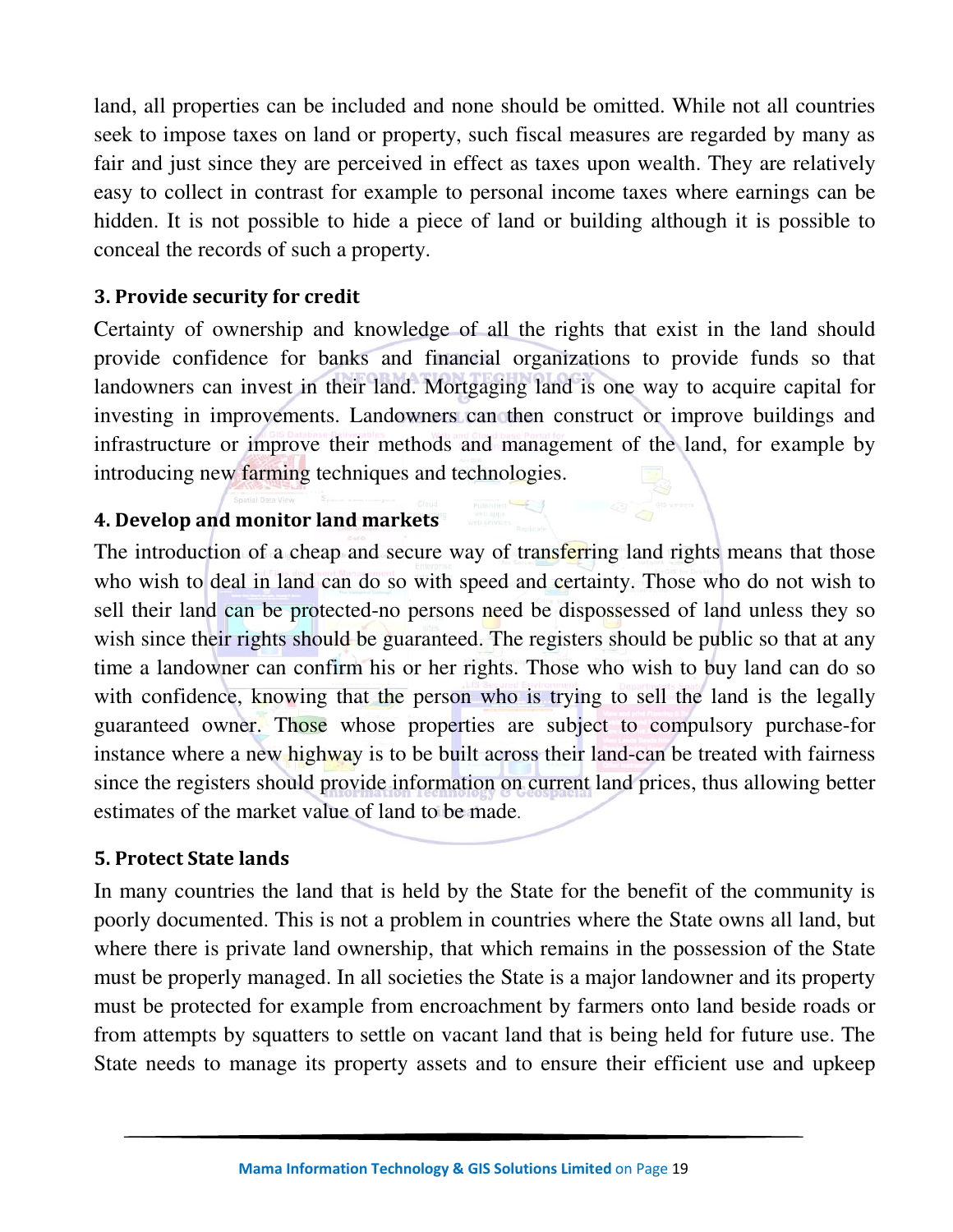every bit as much as does the private citizen. A system of registration of title to land will facilitate this.

#### **6. Reduce land disputes**

In many countries disputes over land and its boundaries give rise to expensive litigation and all too often lead to a breakdown in law and order. Much time is taken up by the courts in resolving these matters, leading to delays in other parts of the judicial system.

Land often cannot be put onto the market or put to better use without resolution of the disputes, since no potential investor is likely to wish to be committed to developing land where a lawsuit may be pending. The process of registering rights should prevent such disputes arising in the future, since at the time of first registration formal procedures should be followed that will resolve uncertainties.

### **7. Facilitate rural land reform**

The distribution of land to the landless, and the consolidation and redistribution of land for more efficient use all require detailed records of the present ownership and use of the land. Compensation may need to be paid to those who lose out in such a process, or money may be taken from those who make special gains. The design of new patterns of land ownership to provide greater productivity from the land can be effective only if the existing pattern is well documented.

### **8. Improve urban planning and infrastructure development**

As with rural land reform urban centers need redevelopment and effective land-use planning and control. In many countries the control of development and the issuing of building permits are the responsibility of the local municipal authority.

A good land administration system should permit the integration of records of land ownership, land value and land use with sociological, economic and environmental data in support of physical planning. The availability of up-to-date large-scale cadastral plans of urban areas provides the basic framework within which development schemes can be planned and assessed and acceptable designs implemented

#### **9. Support environmental management**

Multi-purpose cadastral records can be used to record conservation areas and give details of archaeological sites and other areas of scientific or cultural interest that may need to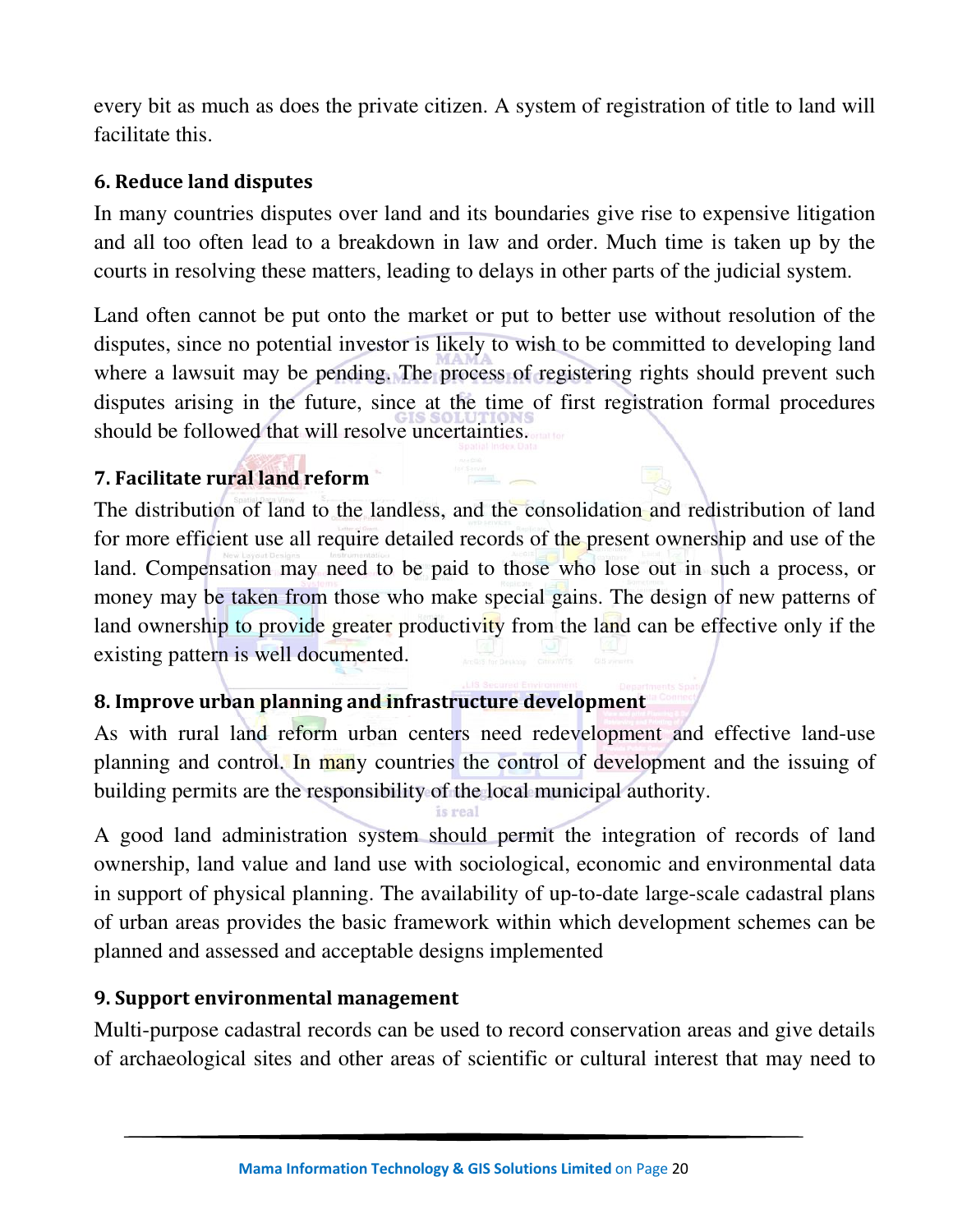be protected. The Cadastral can be used in the preparation of environmental impact assessments and in monitoring the consequences of development and construction projects. In the Netherlands, for example, there is a register of presently polluted sites and of formerly polluted sites that have been decontaminated.

#### **10. Produce statistical data**

By monitoring the ownership, value and use of the land, data can be assembled for those concerned on the one hand with resource allocation and on the other with measuring the performance of development programmes. Both long-term strategic planning and shortterm operational management require data in support of decision-making.

### *F. Institutional issues*

#### **GIS SOLUTIONS** The success or otherwise of any broad-ranging electronic land administration system requires a number of institutional issues to be addressed. It is essential to focus on the needs of the users of the proposed system. The customers of a land information system include most government departments and many sectors of the community, for instance:

(a) Government: agriculture and forestry; defense education; environment; Finance/economic affairs; health; highways and transport; housing; internal Affairs/police; justice; lands and surveys; local government; natural resources; planning and development; power and electricity; public works; trade and industry; etc.;

(b)Private sector: architects; banks and building societies; construction companies; economists; engineers; environmentalists; farmers and foresters; financial and insurance advisers; investors; land and property owners; lawyers and notaries; marketing specialists; planners; property developers; property managers; real-estate agents; is real surveyors and values; etc.

The products that are needed by each customer will differ, although a common theme is the ownership, value and use of the land. In many eastern European countries detailed land records have been compiled in most agricultural areas, providing data on soils, water resources, crop types, crop yields, etc. The classification for soils has been complex and detailed.

There is little evidence that the collection, storing and analysis of these data have been Cost-effective or are needed in a modern market economy. There is an urgent need for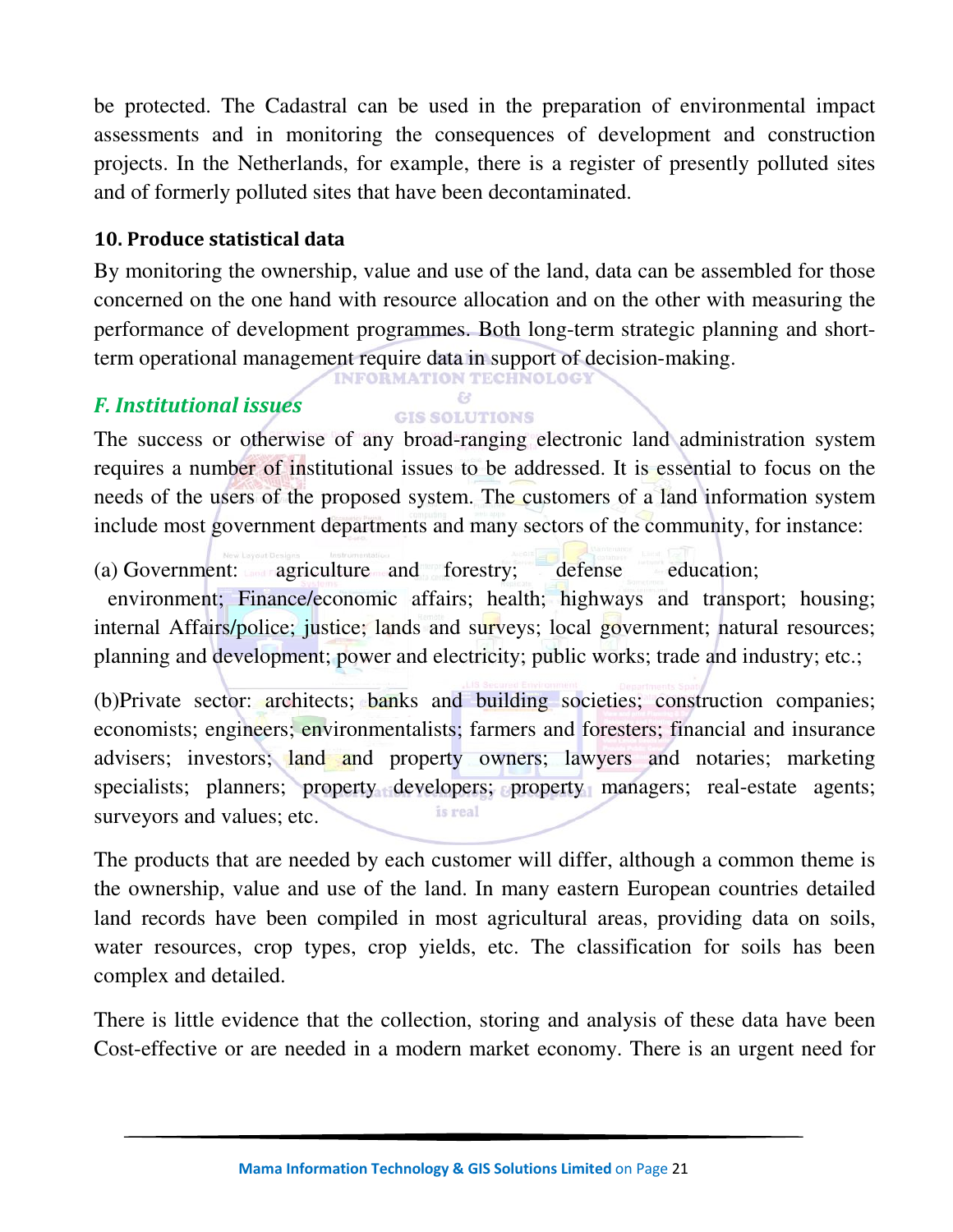countries in transition to review their requirements for land information in the light of modern techniques of data gathering and processing and the changing needs of the economy. It is of course difficult to predict long-term needs for data that can be used to analyse changes over time. It is however essential at present to set priorities to match the resources presently available. Much money has in the past been spent on data that have been little used. Many costs can be recovered through the sale of land-related data, even though in a market economy it may be difficult to determine the right price. In many countries maps, for example, are marketable commodities but have traditionally either been unavailable because of the interests of national security or else have been on sale at highly subsidized prices. **INFORMATION TECHNOLOGY** 

Experience suggests that first registration of title to land must be subsidized, as must the creation of the base mapping that supports land registration and the Cadastral. The legal and administrative costs of running a land registration system can and preferably should, however, be fully recovered from the users.

It is generally accepted that the State must have a dominant role in setting up and operating Cadastral or land registration system. The influence and extent of involvement of the private sector differs between countries.

Where data that have been collected by the State or by other governmental authorities are made available to the general public for possible commercial exploitation, the protection of the investment in data becomes important. The State needs to protect its investment in land information on behalf of the taxpayer just as much as the private sector needs to protect its interests. It is important to ensure that a fair reward goes to those who have incurred costs in collecting data or in creating products. Protection may be provided through pricing politics and the laws on intellectual property, especially copyright.

In moving towards a market-oriented approach to land-related information, Managers should:

- -Investigate who the customers are in the market for land-related data and what basic information they require;
- -Direct existing data gathering and processing towards the ownership, value and use of land; and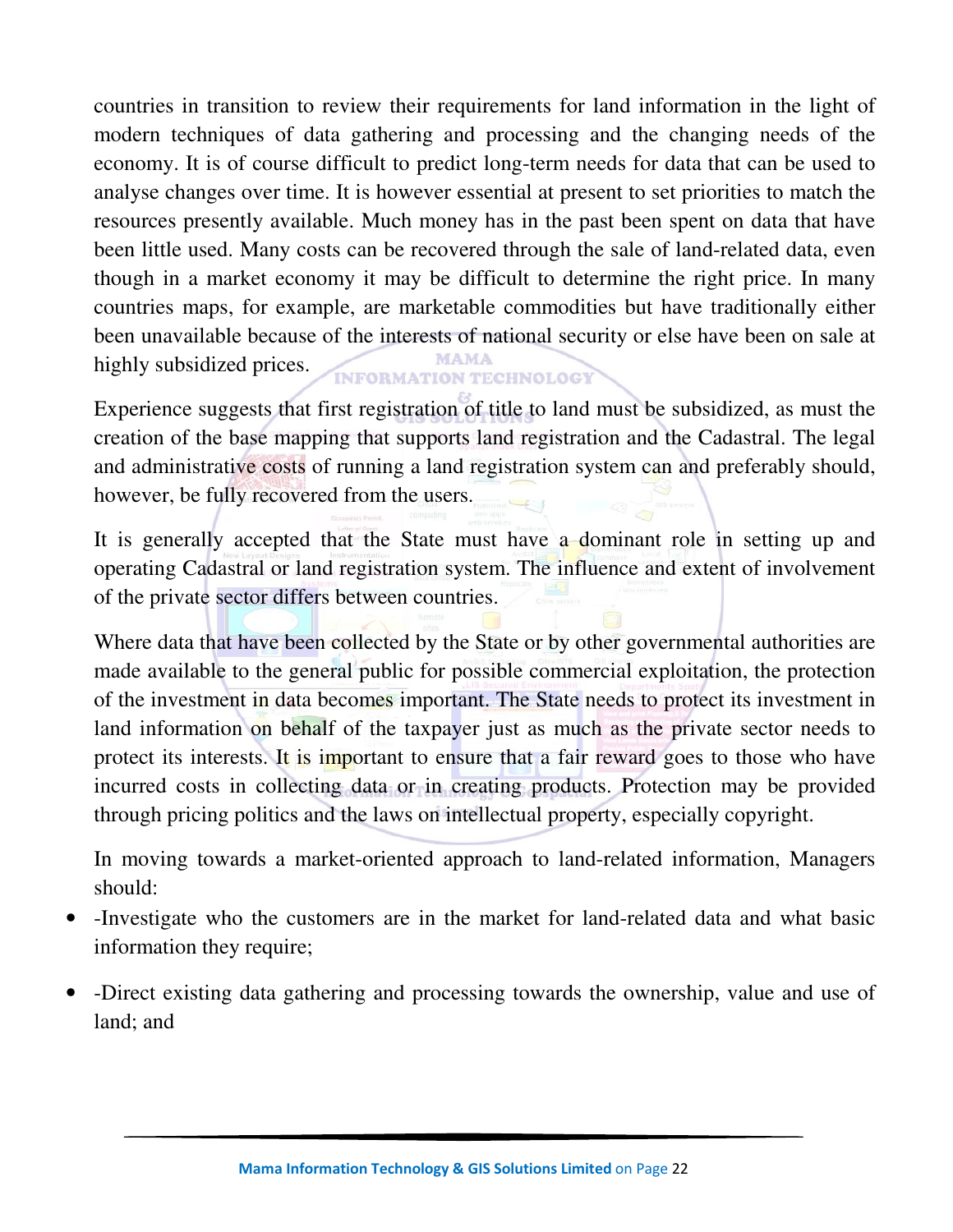• -Provide a statewide service, introducing cross-subsidies if necessary to ensure full cover of the state.

### *G. The role of computerization*

One of the major catalysts for change has been computerization. The benefits of a land administration system can be enhanced by using computers to:

- -Force standardization in the collection and processing of land information;
- -Speed up the processes of first registration of title;
- -Decrease the cost and space required for storing land records;
- -Prevent unnecessary duplication; GIS SOLUTIONS
- -Simplify the preparation of "disaster" copies of registers;
- -Facilitate access to land-related data and improve their distribution;
- -Reduce the time and cost involved in transferring property rights and in processing mortgages;
- -Facilitate the monitoring and analysis of market and rental values of land and property; and
- -Provide built-in mechanisms for quality control.

The conversion of data into computer-readable form is often an expensive and timeconsuming task that can account for three quarters of the cost of setting up a computerized system. The quality of data may be poor and their conversion into digital form will not necessarily improve this. The introduction of computers is however more than a technical matter, since it introduces changes in the skills and responsibilities needed within an organization, its organizational structure, investment strategies and such like within a government-run cadastral system, computerization may involve changes in legislation.

In order to ensure that all land-related data can be treated as a corporate resource and shared between organizations, flexible and clearly defined data exchange standards will need to be introduced using GIS systems.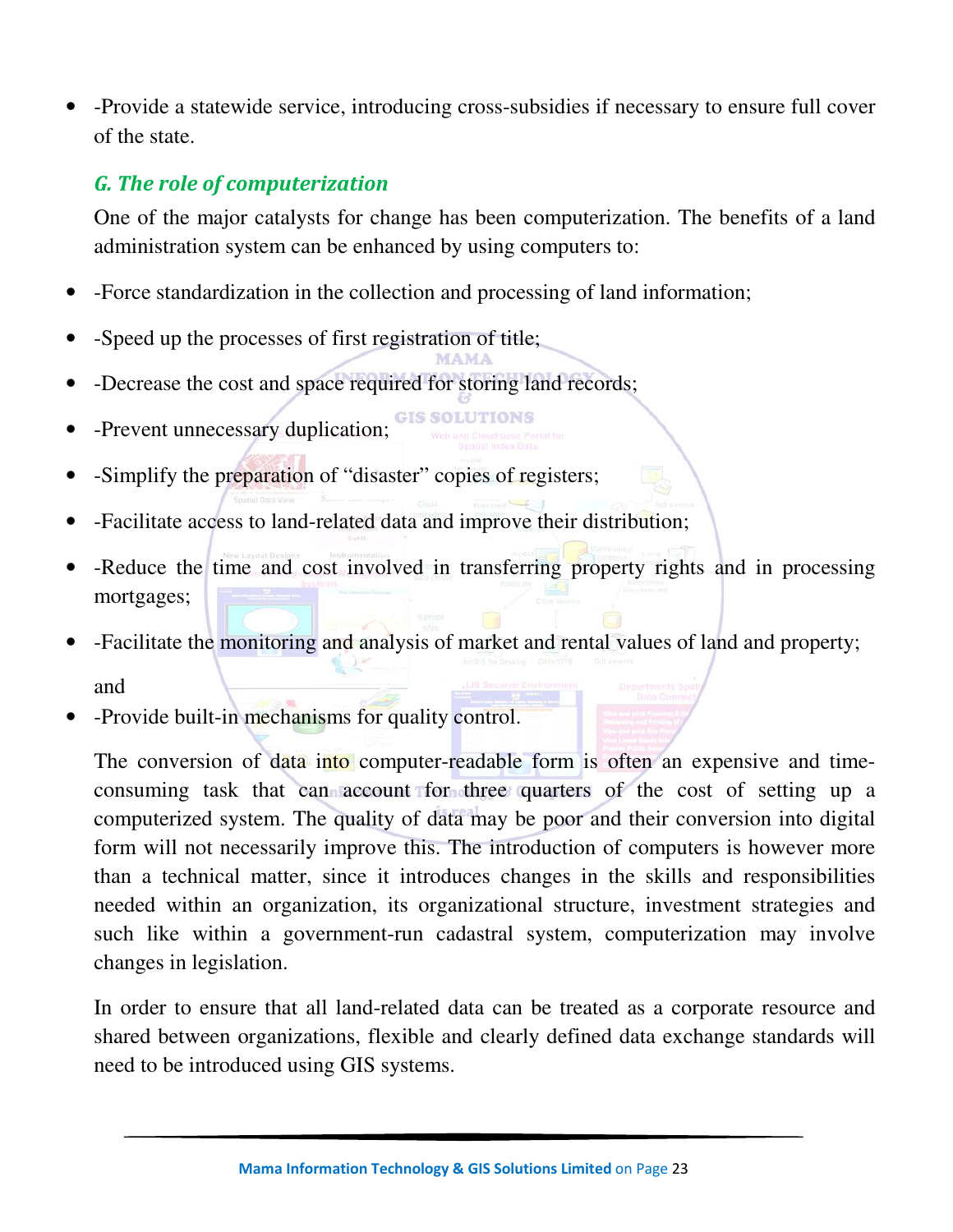Given the present rapid rate of change in technology, investment in hardware and software will have to be renewed every three to five years. The major investment, however, is in data and although they too must be kept up to date, they should not need to be renewed along with the hardware and software.

#### *H. Recommendations*

States should establish or improve their land administration system to:

- -Guarantee title and provide security for credit;
- -Support land and property tax assessments;
- -Provide data on the performance of land and property markets; **CIS SOLUTIONS**
- -Document the structure of land use and land-use restrictions;
- -Monitor the environmental impact of development projects;
- -Facilitate land reform;
- -Subsidize the initial creation of ;I land administration system; but
- -Recover fully their recurrent operating costs

**Information Technology & Geospacial** is real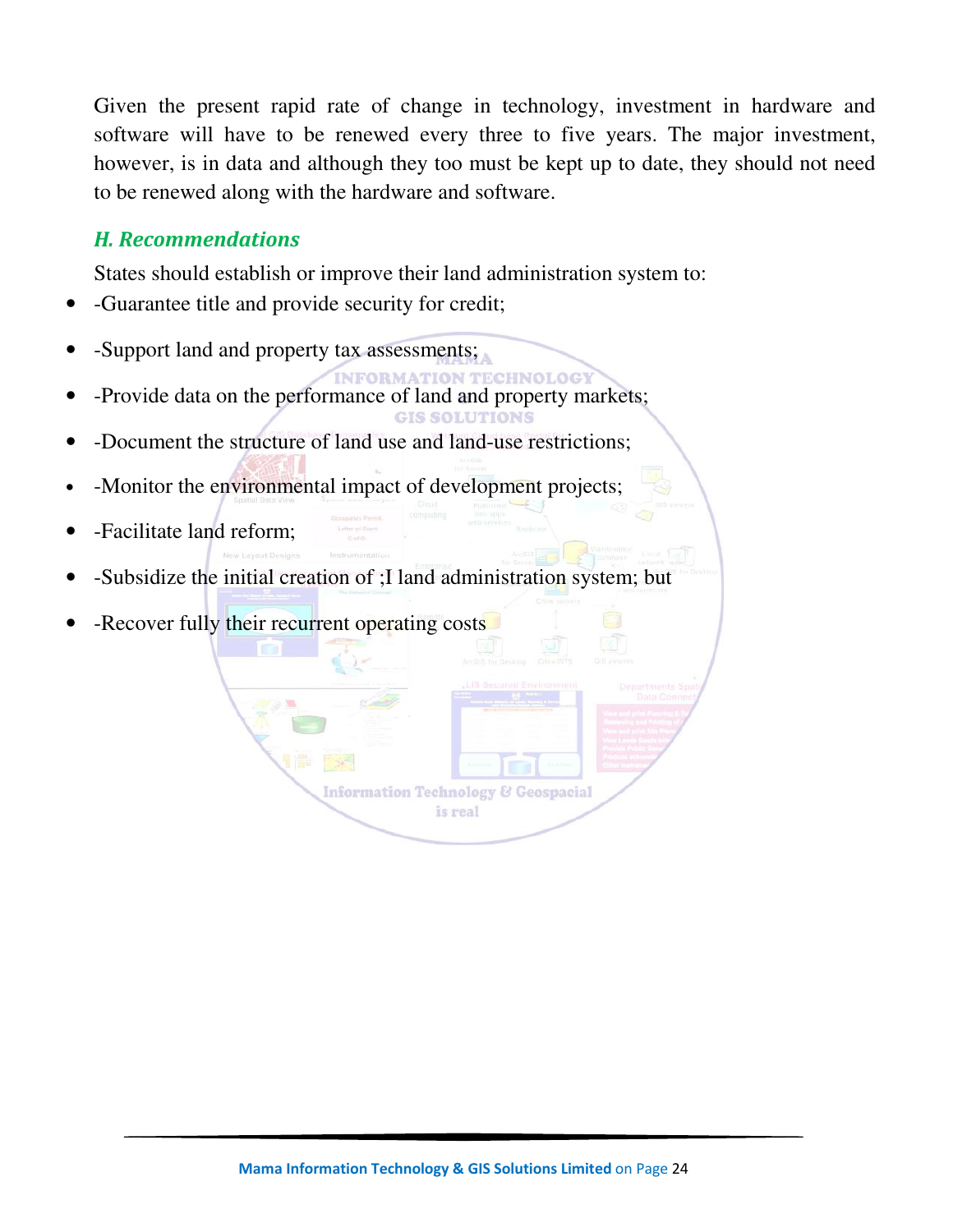## **THE LEGAL FRAMEWORK OF ELECTRONIC LAND ADMINISTRATION**

This chapter discusses aspects of the law as they affect land administration. In particular it focuses on the ownership of rights in land, the registration of deeds and title, the definition and survey of real property boundaries.

-What is sometimes known as real property formation or legal surveys-and the intellectual property rights in the information that is registered.

### *A. The legal status of land and real property*

The law is a complex set of rules that have evolved within each society to ensure its orderly running and the peaceful behavior of its members. Looked at globally, there is for example statutory law in which all rules and regulations are written down and codified; there is customary law in which there is no written record but the code is assumed to be well known by all members of society; and in some jurisdictions there is the common law, which grew out of customary law but where over time the judgments of the courts have been written down to create precedents whereby new cases can be judged.

There are four main areas of the law that particularly affect the land administration are:

- The law of "real" property that affects dealings in land;
- The laws on land reform such as the privatization of State-owned land, the restitution of former private land, and land consolidation;
- The laws that govern the conduct of land administration such as the regulations that control the operation of the Cadastral; and
- The laws on "intellectual" property that affect such matters as the ownership of information and ideas, the protection of data and personal privacy.

Other areas of the law, such as those relating to bankruptcy, inheritance and matrimony, also affect real property and thus the work of the land administrator.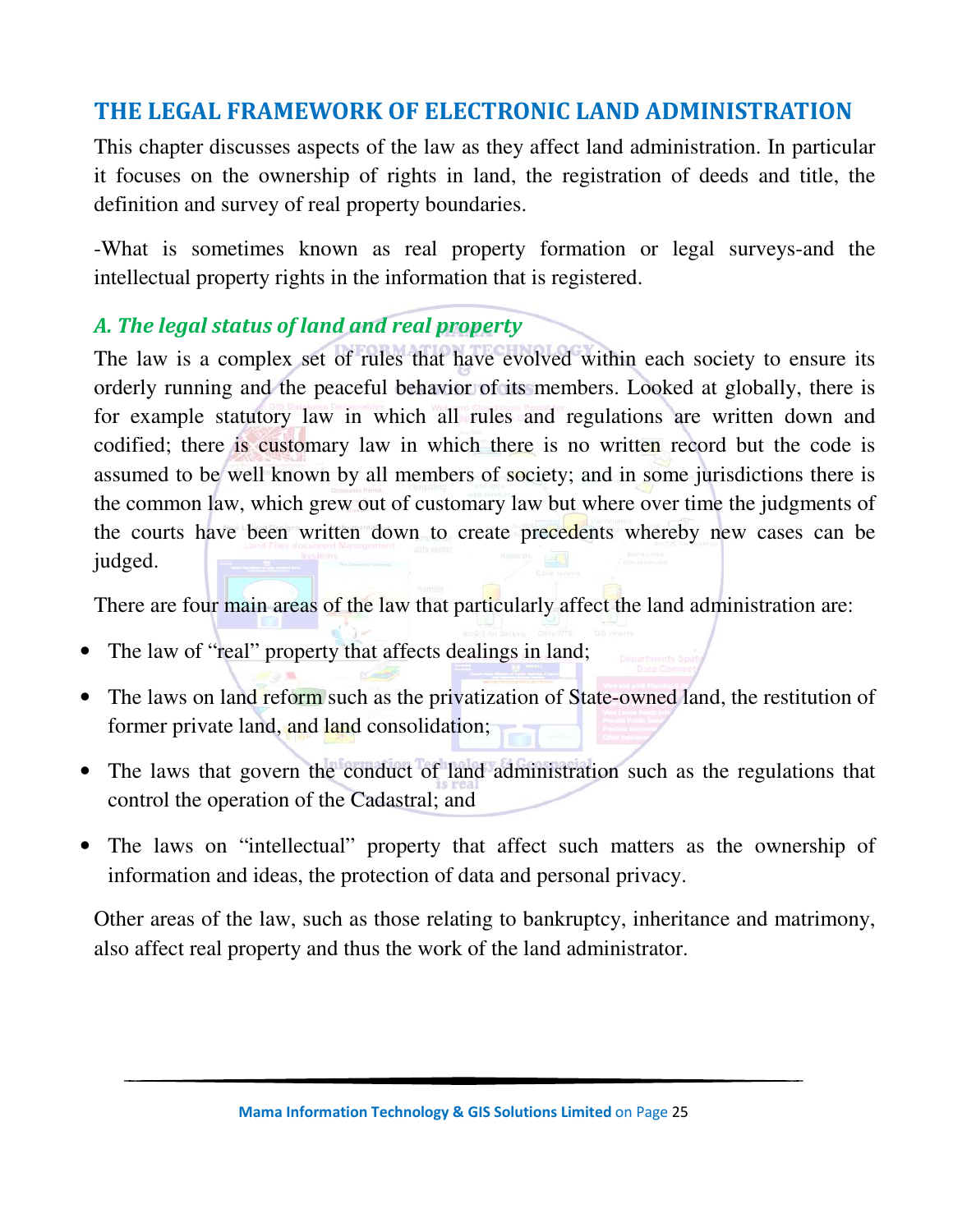The law of property deals with relations between people ("in persona") and of persons to things ("in rem"). The following remarks deal with real property, by which is meant land, buildings and construction of works, and with intellectual property. The law recognizes different types of interest in all such things and makes a distinction between the physical object and the abstract rights associated with its use.

The law of real property is concerned with regulating what may be done with land. The definitions of "land" and "real property" vary between jurisdictions as to whether land includes mines and minerals below the surface, features attached to the surface such as buildings or parts of buildings, or natural objects grooving in the soil; and whether the definitions relate to the physical things or to abstract concepts such as rights in the land and real property.

In many countries there is a basic land code that includes special legislation governing the operation of the Cadastral and any land registration system. In particular the code will define the nature of land and real property.

Unless otherwise stated in what follows it will be assumed that land extends from the centre of the Earth up into the sky, that it includes all things natural and man-made attached to or beneath the surface of the Earth, and that it also includes rights such as those of the ownership and use of the land.

Land may be owned by one person, in the possession of another and occupied by a third. "Ownership" means the right to enjoy the use of something, the ability to dispose of it and to benefit from the rights associated with it. With real property this is referred to as the "title", which is the highest level of rights in the land. The title is held by the owner, who may not necessarily be in possession of the land.

Possession involves the ability to enjoy the use of the land and in some circumstances to exploit the products on or below its surface. Possession implies the physical power to control an object-a thief who steals a motor car may then be in possession of the car but is not its owner. In this respect, intellectual property is very different since information is unlike material goods-it can legitimately be sold to one person, given to another and retained by its originator all at the same time, something that cannot be done with a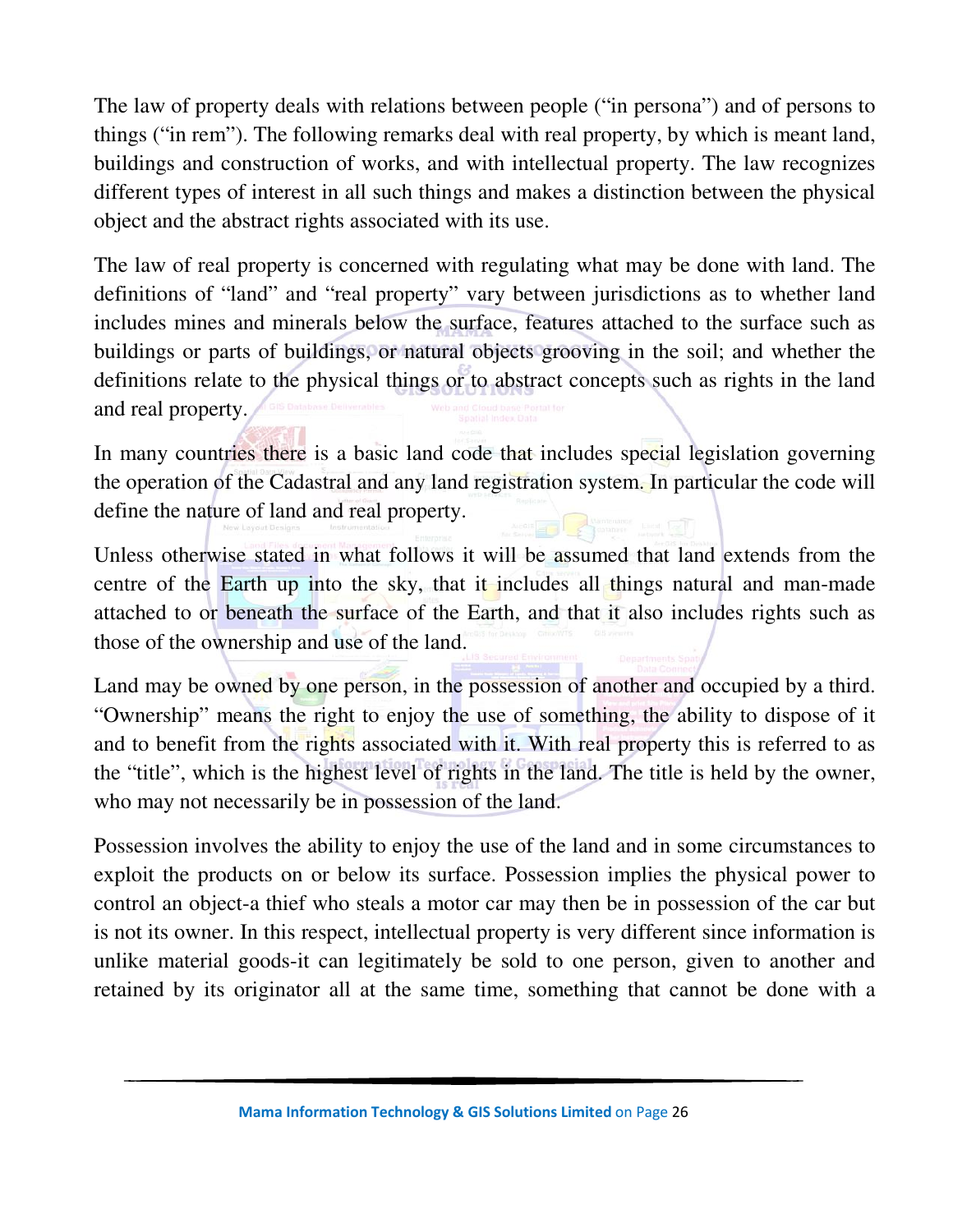physical object such as a motor car. A possessor of land has the ability to make use of the land in some way or other. Possession may be legitimate or illegal. The legal possession of other people's land takes place through formal agreements such as leases or rental agreements that protect the rights of the true owner.

Land may also be subject to "adverse possession", when the occupation is contrary to the interests of the true owner. Adverse possession often takes place where the true owners cannot be traced-they may be absentee landowners, deceased, ignorant of their ownership (as is often the case with State land), or else unwilling to challenge the persons in **INFORMATION TECHNOLOGY** occupation.

Those who are in ownership or legal possession of land may differ from those in occupation. The term "squatting" is often used to describe the illegal occupation of land; many landless people are forced to squat on land as they have nowhere else to go. Often this is on State land. Squatting is a major social and economic problem, which is all too often associated with poverty, crime and ill health. It is particularly prevalent in cities of less developed countries but also occurs in the most affluent societies. An effective and efficient land administration system is a prerequisite to the solution of the problems of squatting.

Ownership is a matter of "right", while possession and occupation are matters of fact at any one time. The occupation and use of land may provide evidence of ownership but this is not proof. Where there is no evidence of title then, as the maxim goes, possession is nine tenths of the law.

In some countries there is a process whereby the peaceful adverse possession of land can, after a specified period, lead to the acquisition of full title to the land. Wrongly described by some as land stealing, the prescription of rights through adverse possession is a legitimate process for bringing security to those unable to prove original ownership.

It is based on the rationale that land is a resource that should be used and that by allowing squatters to gain title, the society as a whole benefits.

Those who use the land and are therefore in possession of it may be tenants rather than owners. The user of land is not necessarily the owner and may not have exclusive rights.

**Mama Information Technology & GIS Solutions Limited** on Page 27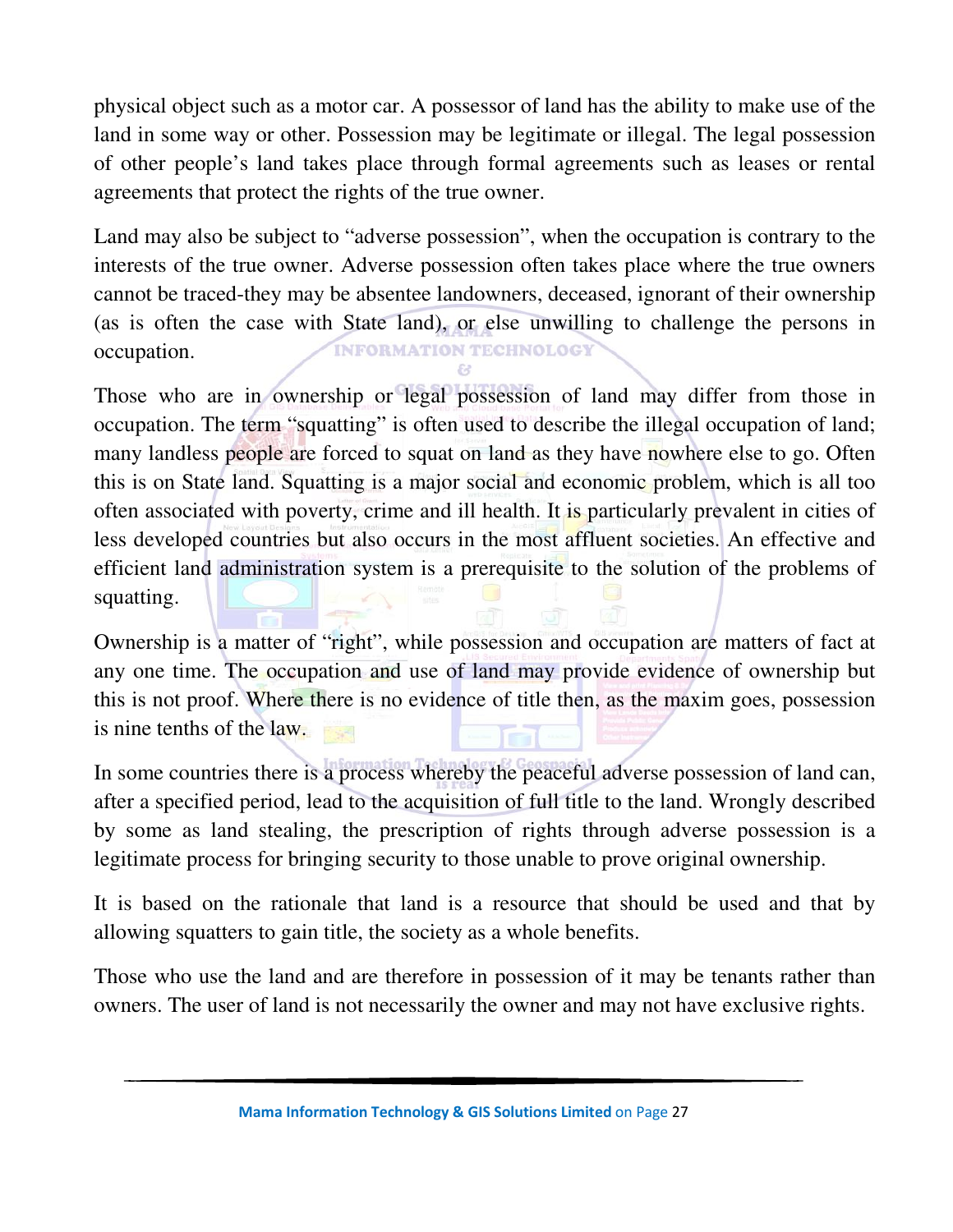In the land act of 1978 land can be re-granted after tenure expiry is attained, that is it being given back to those who originally owned it. The return of full ownership rights requires meticulous scrutiny of old land records and as a result the process has in many cases been slow

-Defines the nature of land, the form and nature of ownership and the legally recognized forms of tenure;

-Differentiates between real property and personal property;

MAMA

-Distinguishes between the ownership, possession and use of land and protects the rights of landlords, tenants and third parties, including those of mortgagees;

-Indicates what rights less than full ownership, such as servitudes, should be recorded;

-Codifies all forms of statutory restriction that may apply to land.

In addition, the law needs to:

-Define the means and conditions whereby use rights can be changed to ownership rights, for example through the lapse of time;

-Prescribe rules for the initial determination of rights in land and property and how the ownership of these rights may be transferred.

## *B. Land tenure*

The way in which rights in land are held is called "tenure". In many countries the absolute owner of all land is the State Governor but for all normal purposes two common forms of tenure can be identified: freehold and leasehold.

Freehold means that the owner can do what he or she likes with the land, for example in the way of disposal, subject to any restrictive covenants and the various planning regulations that are imposed by statute with regard to the use of the land. Freehold is not absolute since the State retains the right to acquire land in the public interest, for instance for building new housing or motorways.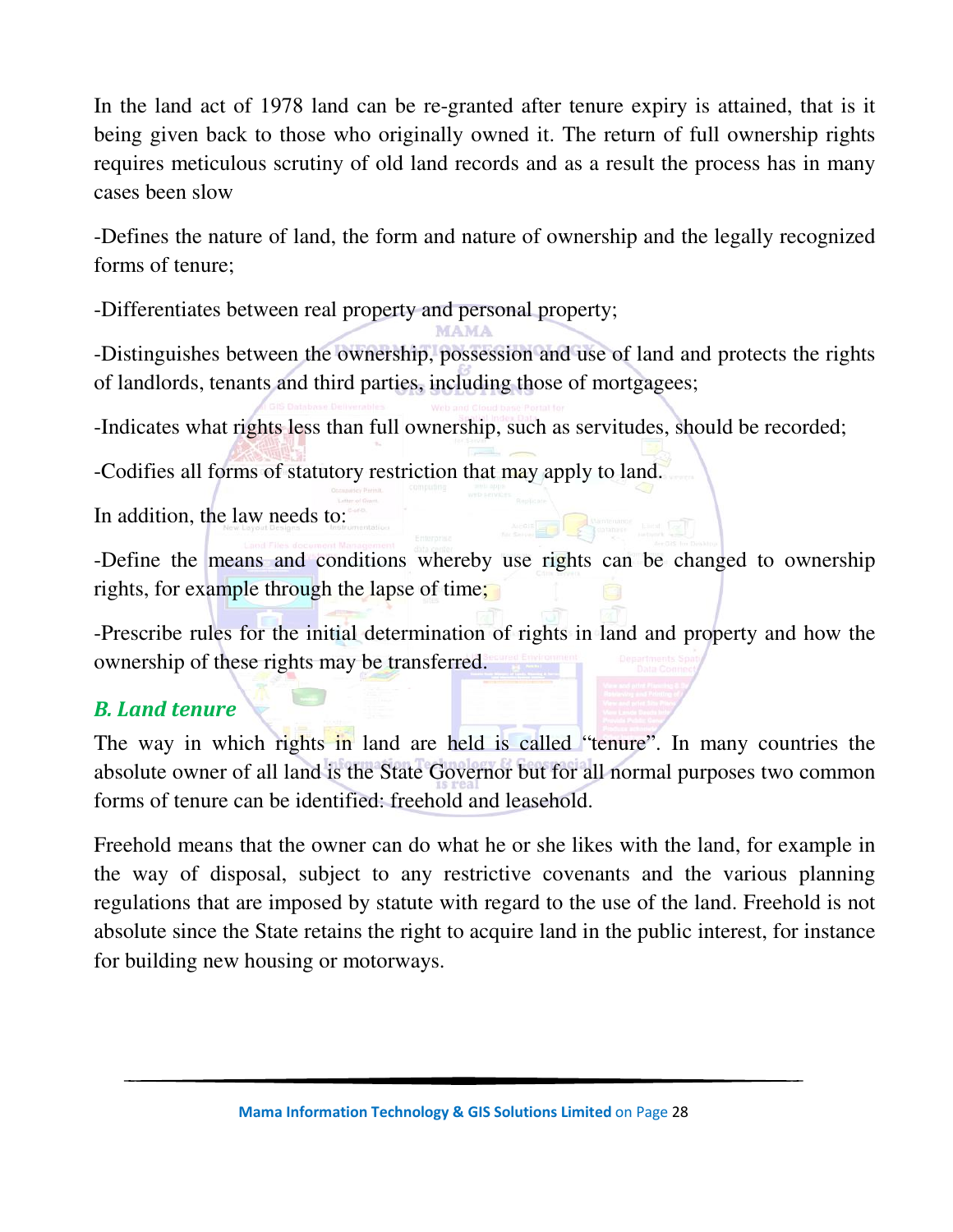Leasehold means that the freehold owner, who in some cases may be the State, has relinquished most of the rights in the land for a set period of time such as 99 years for all residential titles and 40 years for other until otherwise the His Excellency of a given state, during which the leasehold owner has the use of the land or property but at the end of which the title returns to the freehold owner.

Many countries operate similar land tenure systems Nigeria inclusive though some do not recognize leasehold and rely on rental agreements to control the short-term use of the land. **MAMA** 

**INFORMATION TECHNOLOGY** 

Not all rights are written down. A title is generally subject to statutory restrictions, such as development control regulations that are imposed by the local municipality but which do not appear on any certificate of title. The title may also be subject to customary laws and overriding interests that likewise are not written down.

### *C. Deeds registration and title registration*

The three systems for recording rights in land are: (a) private conveyancing; (b) the registration of deeds: and (c) the registration of title.

In private conveyancing, documents agreeing to the transfer of ownership are passed between the seller (vendor) and purchaser (vendee), usually with the guidance of a lawyer. The State merely provides legal framework within which this process takes place. Private conveyancing is generally regarded as inefficient and potentially dangerous since it can be subject to fraud as there is no easy proof that the vendor is the true owner.

#### **Information Technology & Geospacial**

Under a system of registration of deeds, a copy of the transfer document is deposited in a deeds registry. An entry in the registry then provides evidence of the vendor's right to sell. In parts of the United States of America, private registers are operated by insurance companies that underwrite any losses that may arise through defects in the title. This is known as title insurance. Under title insurance, the purchaser pays a premium to obtain the necessary guarantee. If fraud takes place and a purchaser of land finds that the title is invalid, the insurance company will pay compensation. The system does not however support general land management.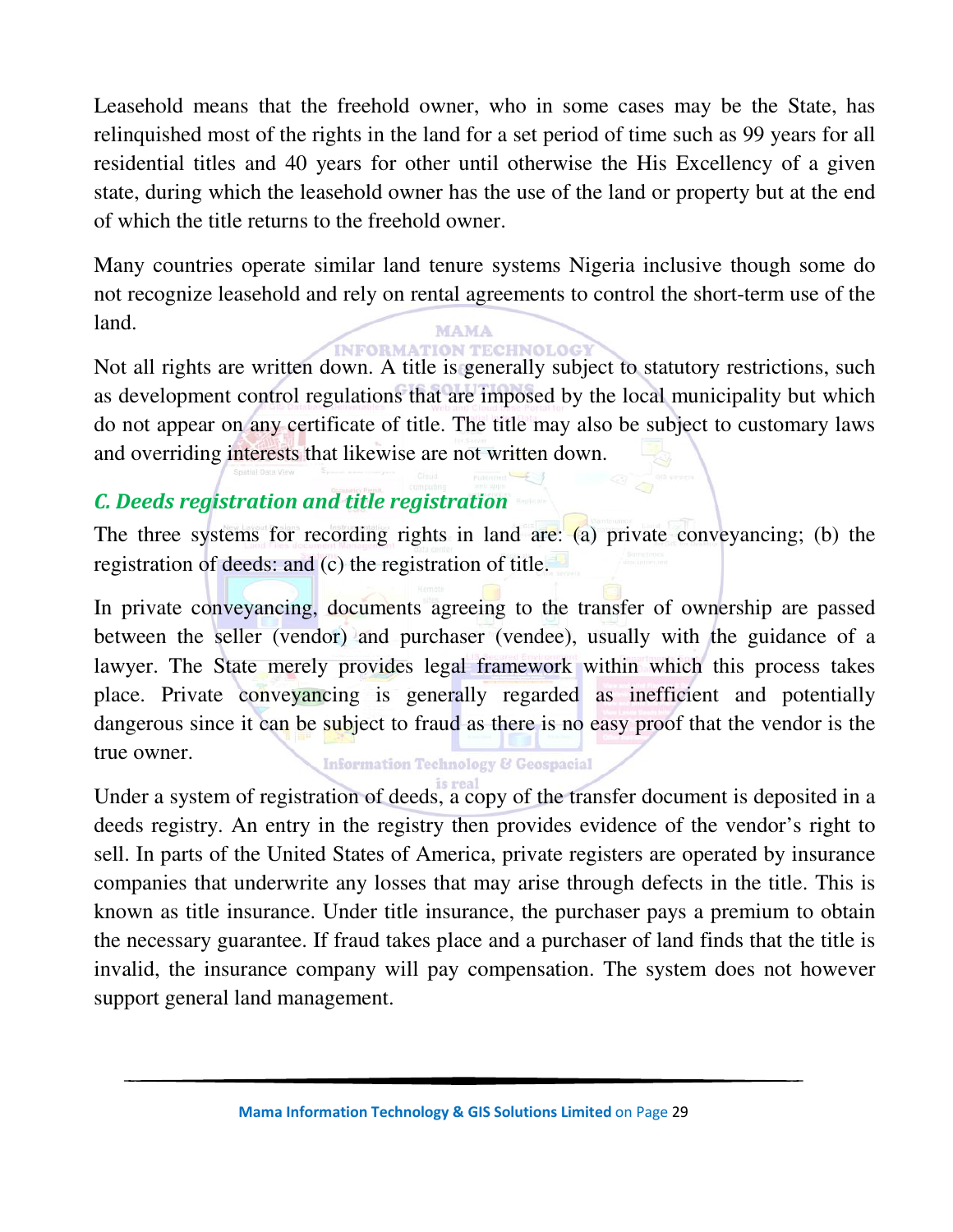In Nigeria where there is a national deeds registration system, the registry is under the control of the State. A copy of all agreements that affect the ownership and possession of the land must be registered at the registry offices and one copy of all documents is retained. Each document will normally have been checked by a notary or authorized lawyer and its validity ascertained. As a result, by searching the registry for the most recent document of transfer, any would-be purchaser should feel confident that the vendor has the right to sell. Inspection of the register will show how the vendor obtained the property and the conditions under which it was acquired. This of course provides no

Leasehold means that the freehold owner, who in some cases may be the State, has relinquished most of the rights in the land for a set period of time such as 99 years during which the leasehold owner has the use of the land or property but at the end of which the title returns to the freehold owner.

**MAMA** 

Many countries operate similar land tenure systems though some do not recognize leasehold and rely on rental agreements to control the short-term use of the land.

Not all rights are written down. A title is generally subject to statutory restrictions, such as development control regulations that are imposed by the local municipality but which do not appear on any certificate of title. The title may also be subject to customary laws and overriding interests that likewise are not written down. Therefore Proof that the previous transaction was legitimate, hence the transaction before that should be inspected, and so on through a sequence of inspections until the purchaser is confident that there is a clear chain of title.

An ideal system would reflect perfectly the legal position on the ground (the mirror principle), draw a curtain over all previous dealings so that only the present entries on the register need be consulted (the curtain principle), and guarantee the accuracy of what is shown on the registers (the insurance principle). It is difficult for a deeds registration system to conform to all these principles.

On its own, the system gives no guarantee of title; it merely provides access to the history of transfers, some of which may in practice be missing depending on the history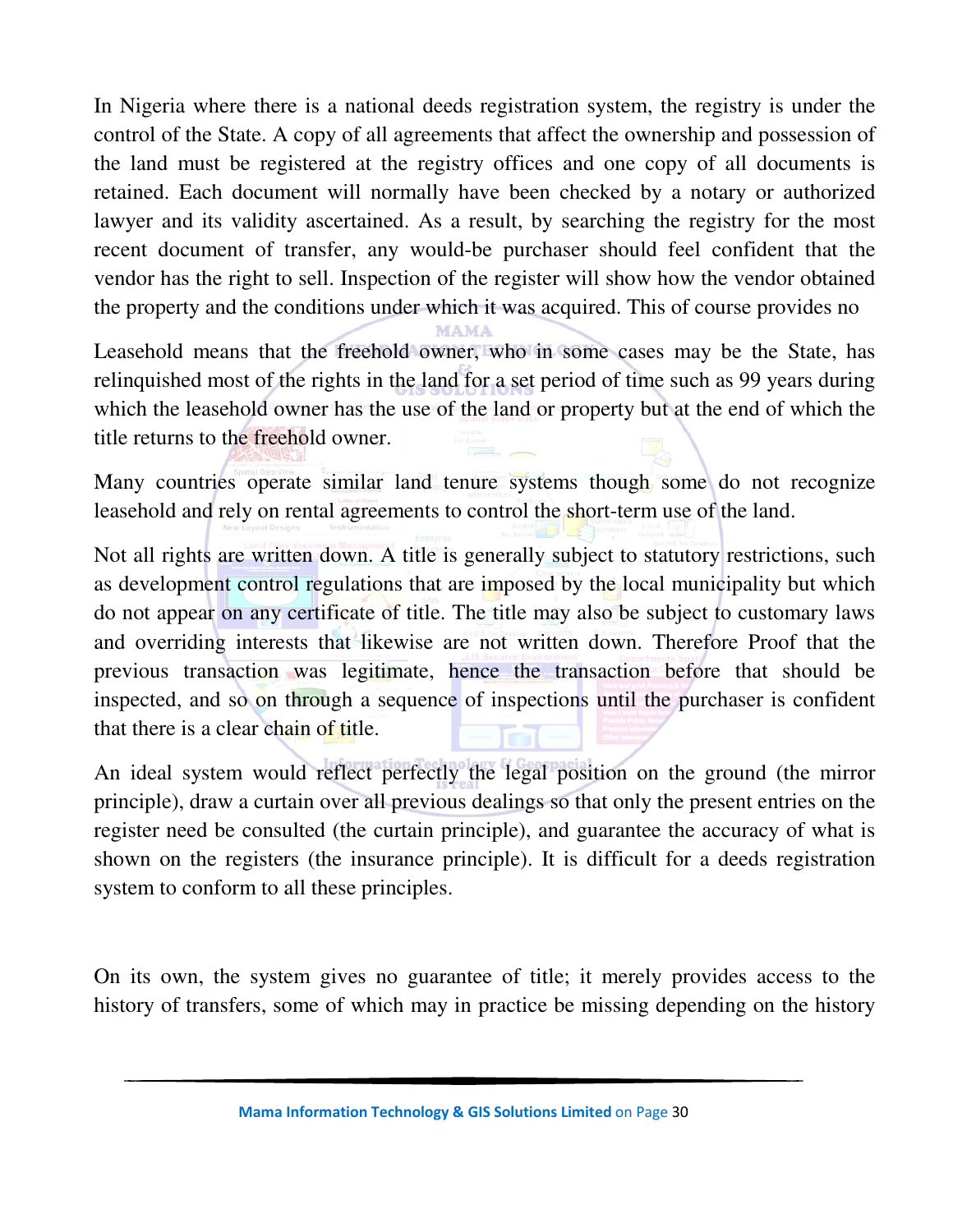of the system; possible disasters may have occurred, for instance, during 1980s in the Ministry of land and Physical Planning Kano State when many records were destroyed.

A further objection to deeds registration is that it leads to the storage of vast quantities of ancient documents, creating what has been referred to as a "mausoleum of archment". Not only is this costly but the retrieval of data can also be difficult and time-consuming, depending on the volumes of documents stored. With computers it is of course possible to store and retrieve rapidly large amounts of data and although the conversion of old documents into digital form is potentially expensive, the costs are much less than in the past. By applying modern technology, such as the scanning and micro-filming of documents, and by adopting appropriate administrative routines, deeds registry systems can now offer an efficient and reliable service.

In some deeds registries, the management of the records is extremely efficient and as a result there is great confidence in the system. While such registries do not actually guarantee title, they provide the most important evidence of ownership that can be assumed to be correct unless proved otherwise in the courts. In many countries around the world, the deeds registries are not in this category and the systems owe more to the nineteenth century than to today. Documents are in poor physical state, difficult to retrieve and even more difficult to link into a chain of titles tracing the pattern of ownership over time.

An alternative to the registration of documents is the registration -of title to land. In this system each land parcel is identified on a map and the rights associated with it are recorded on the register. In addition, the name of the owner is recorded. When the whole of the land is subject to transfer, only the name of the owner need be changed. When part of the land is transferred, the plans must be amended and new documents issued. Although; copy of the certificate of title for each land parcel is held by the landowner or by the mortgagee in the case of' land that has been used as collateral, the definitive record is that held by the titles registry.

Under such an electronic system the ownership of land can be guaranteed. Anyone who is dispossessed of land through the functioning of the registers will be compensated even though the mistake was not made by the registry but rather may be a case of fraud.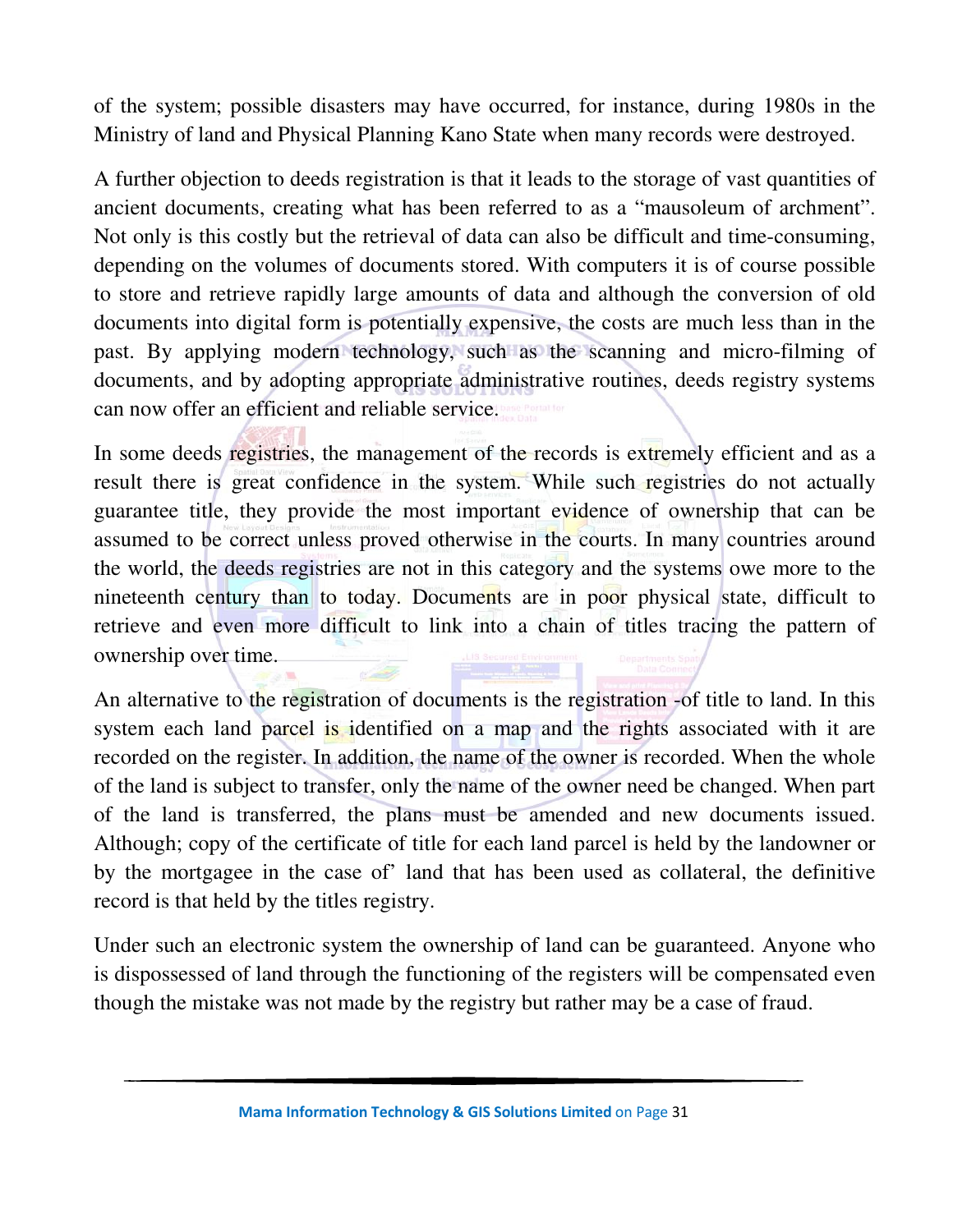Land parcels can take place without any lawyers being involved, although in practice many people choose to take professional advice when dealing in land.

Both systems of registration of title and registration of deeds evolved to meet the needs for improved conveyancing. Both were devised to provide greater security to the land market and both grew from a legal rather than a land management perspective.

A compromise between the two systems is possible, drawing on the strengths of each approach. A number of countries, for example, combine land ownership and mortgage data in one register, while other information such as that relating to property boundaries is recorded in separate documents. In some countries the data on mortgages or hypothecs are maintained in separate registers that have to be checked independently when transactions are taking place.

A system for recording land ownership should:

- -Contain a legal definition of real property units that accurately reflects conditions on the ground;
- -Facilitate land transfer through a system that is simple, secure, and cheap to operate;
- - Eliminate the need for extensive searching for a chain of titles;
- -Be supported by legislation that requires it to be kept up to date at all times, for example when mutations occur;
- - Meet local needs;
- is real • -Record specific real property rights, ownership and restrictions on ownership that are not otherwise transparent;

**Information Technology & Geospacial** 

• -Cover all land, including that held by the State as well as by individual private citizens or institutions.

Neither deeds registration nor are title registration systems concerned directly with land use, though some indication of this may appear in the property description. Furthermore, neither system addresses all of the land rights. Rights restricted by municipalities under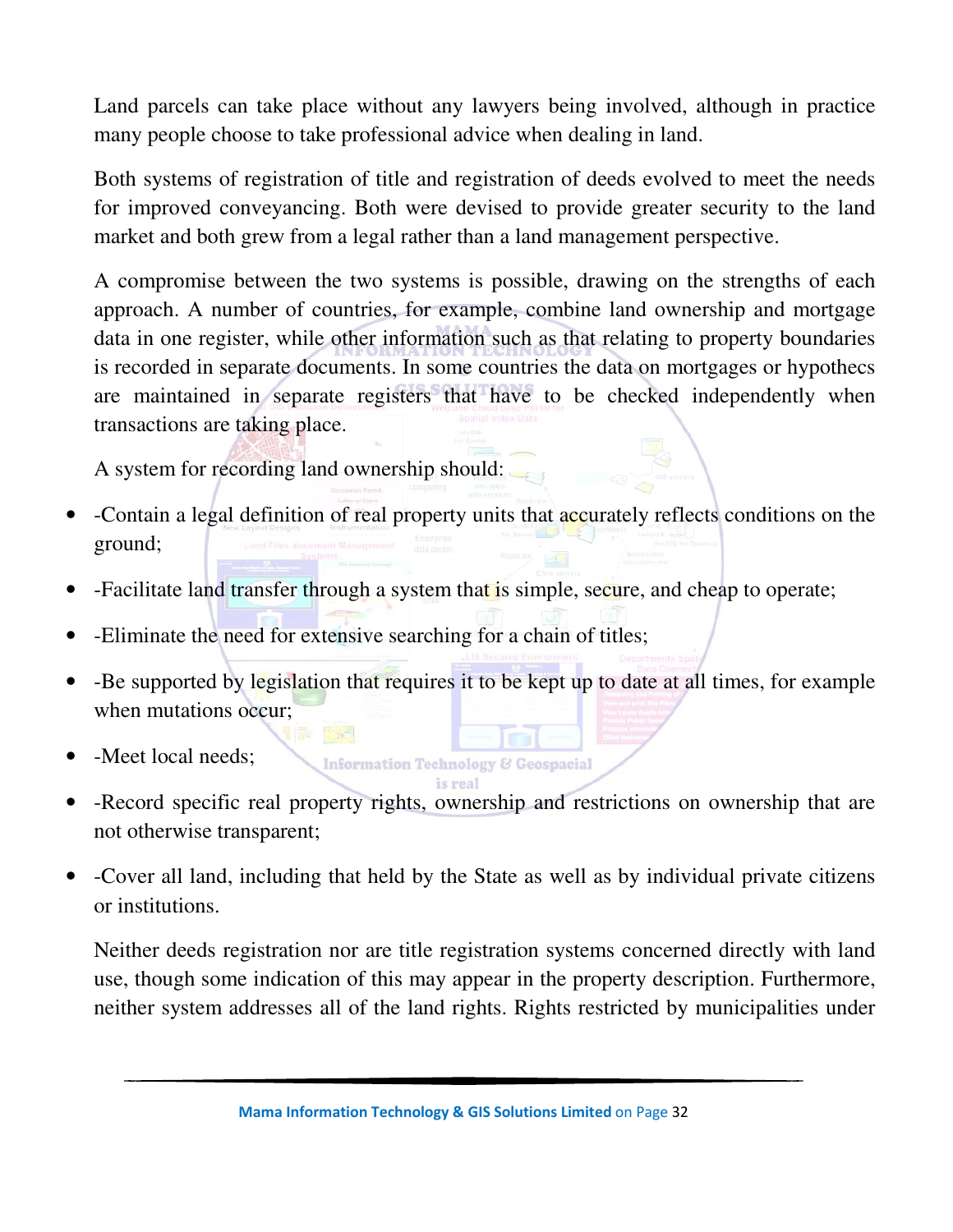development control regulations are rarely incorporated. Similarly, the systems do not necessarily provide information about land values. In many cases, the price paid for properties as declared in transfer documents is used as a basis for charging for the service, and for government-imposed levies (8%) such as a land transfer tax or capital gains tax. The declared price may differ from the real price so that the vendors or purchasers can reduce or evade paying what may be seen as too high of a tax.

In order to begin the compilation of a land register, whether it is under a deeds registration or a titles registration system, there needs to be some mechanism to bring land onto the registers. In both systems one trigger mechanism is dealing in the land, for instance a sale or when a mortgage is taken out. For deeds registration that is all that is technically required, since the system merely records documents.

It is a prerequisite in either system that landholders and the general public understand the process sufficiently to have confidence in it. There is often a fear that a Government introducing a system may seek to take land away from people rather than confirm the rights that they have. Once data are on the registers, the records must at all times be kept up to date. In some Nigerian states the system of inheritance makes this difficult, especially where ownership is shared between heirs. The relatives of a deceased landholder may also not record their inheritance, either through ignorance, a misunderstanding of the procedures, or a wish to avoid payment of death duties or taxes.

## *D. Adjudication of title to land*

When title to land is brought onto the register for the first time, a special procedure may need to operate. This is known as adjudication, which is the process, whereby existing rights in parcels of land are finally and authoritatively determined. Adjudication is the first stage in the registration of title to land in areas where the ownership of the land is not officially known.

Adjudication is a prerequisite for land consolidation and redistribution in order to ensure that each existing owner is identified and treated fairly. In theory, the land adjudication process neither alters existing rights in land, nor creates new ones; rather it establishes what rights exist, by whom they are exercised and to what limitations, if any, they are subject. As such, it should introduce certainty and finality into the land records, a process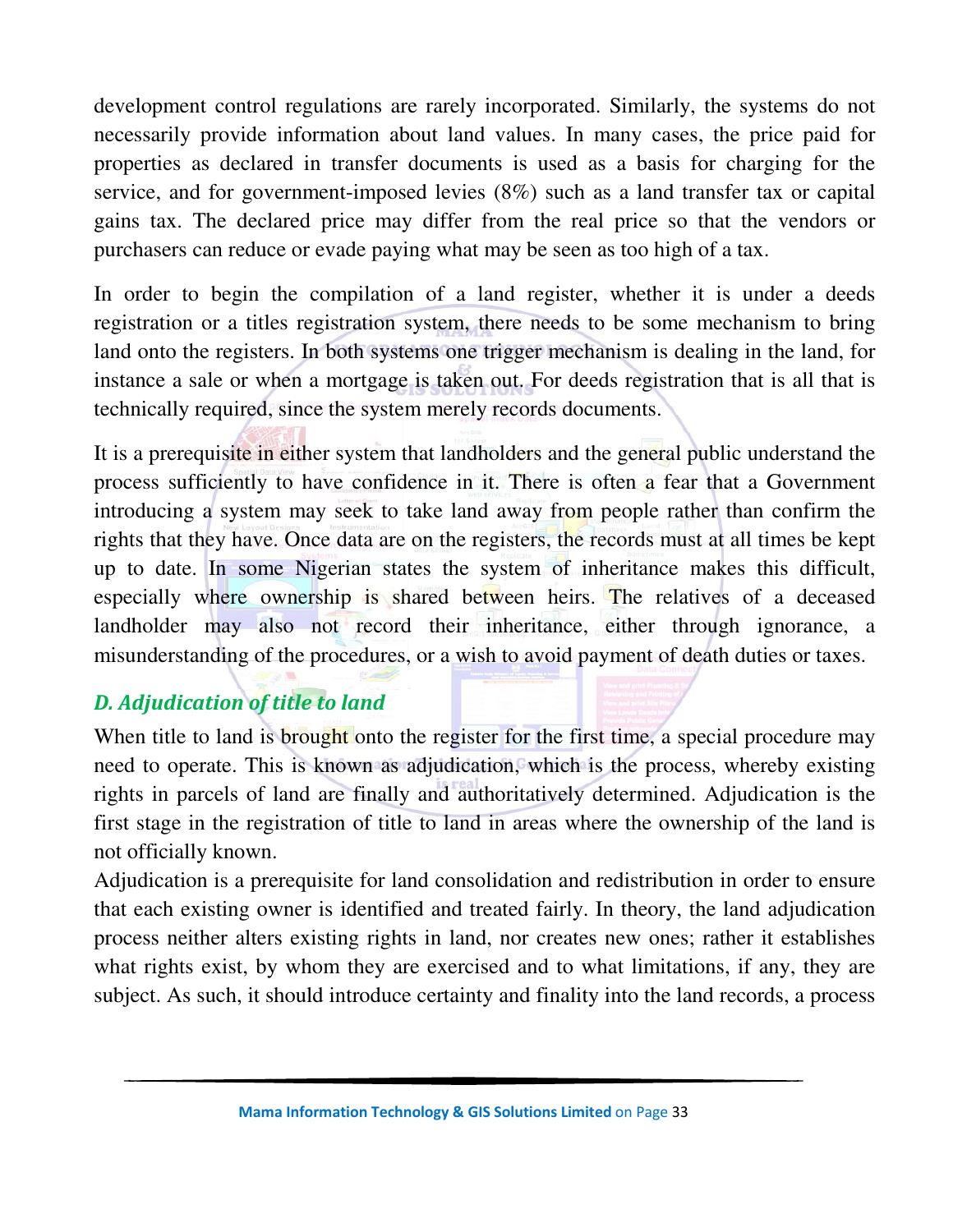which frequently alters the status quo since all too often the existing ownership and rights in land are unclear.

Adjudication necessitates determining "who" owns "what", that is the rights and ownership must be ascertained as well as the extent of the land affected. The latter means that the boundaries of each parcel must be agreed between the adjoining parties.

The process may operate sporadically or systematically.

The word "sporadic" in this context means "here and there" or "now and then". Thus adjudication takes place whenever or wherever there is a reason to determine the precise ownership and limits of individual parcels-for example when a dealing is about to take place or when an owner requests that the land be registered. The sequence whereby parcels are brought onto the register is piecemeal, haphazard and unpredictable.

Where systematic adjudication of title to land takes place there should be:

- -A law that gives authority for the adjudication to take place;
- -Selection of priority in accordance with need-for example areas that are to be subject to land reform, are under rapid development, have a high level of disputes, or where there is need for credit, etc.;
- -Wide publicity concerning the areas and the dates on which the claimants must appear to give evidence;
- -Procedures for the appointment of an adjudication team:
- -The determination of the rights in accordance with prescribed procedures;
- -The publication of the results and the hearing of appeals within a specified time-limit, such as 30-60 days;
- -The formal entry of the results into the registers of title that should from then on be guaranteed.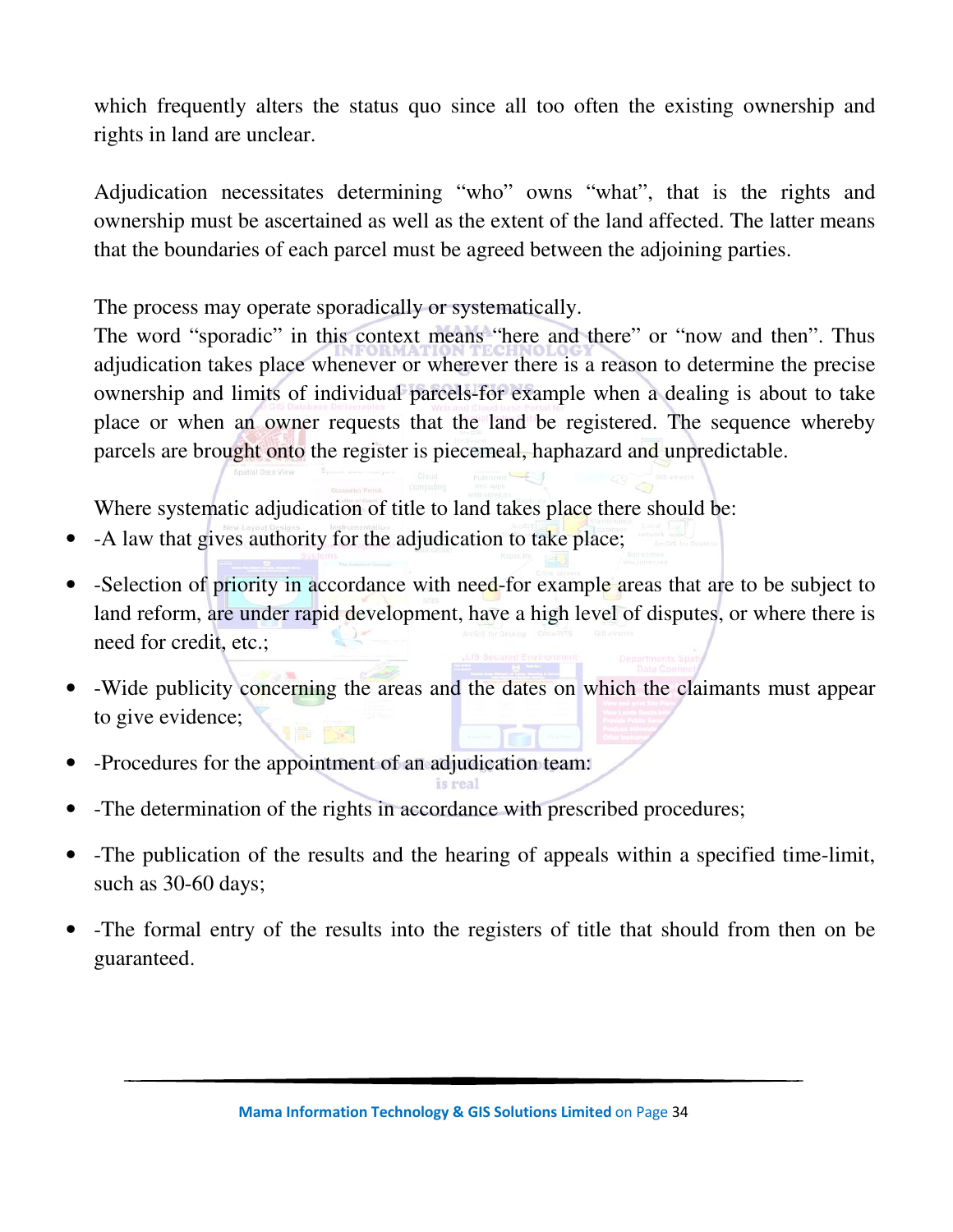The systematic digital approach implies a methodical and orderly sequence wherein, area by area all parcels are brought onto a single GDB and the register. It is in the longer term less expensive because of economies of scale, safer because it gives maximum publicity to the determination of who owns what within an area, and more certain because detailed investigations take place on the ground with direct evidence from the owners of adjoining properties.

Sporadic adjudication can be used selectively to encourage specific categories of land ownership and is cheaper in the short term because adjudication of the rights to many parcels can be deferred. It also permits the cost of the whole operation to be passed directly to the beneficiaries, who can be charged an appropriate fee for having their land **GIS SOLUTIONS** registered.

Sporadic adjudication can be applied voluntarily whereas the systematic approach must be compulsory since it is necessary to summon everyone who claims to own land within a designated area to give evidence. The process must therefore be subsidized by the State in order to ensure the cooperation of the people.

Experience as shown that without some degree of compulsion in adjudication, registration of title will almost certainly fail and complete registration of all important areas of land is never likely to be achieved. Furthermore, disputes over land are more difficult and expensive to resolve if the sporadic approach is adopted since economies of scale cannot apply.

Where a deeds registry is already in existence and the intention is to convert it into a titles registry, recourse to adjudication in the field may be avoided. If there is adequate mapping of Plot's physical boundaries, then careful examination of the deeds should be sufficient to identify the parcels and their associated sets of property rights. If, however, the physical evidence is at variance with the documentary, then investigation on the ground may still be necessary. The problem is that it may not be easy to identify the changes without survey department or survey that have taken place on the ground and the disparities that exist between what in theory was the ownership pattern and what in reality is the status of the land at the time of the change-over from deeds to title registration. Boundaries may have changed legitimately.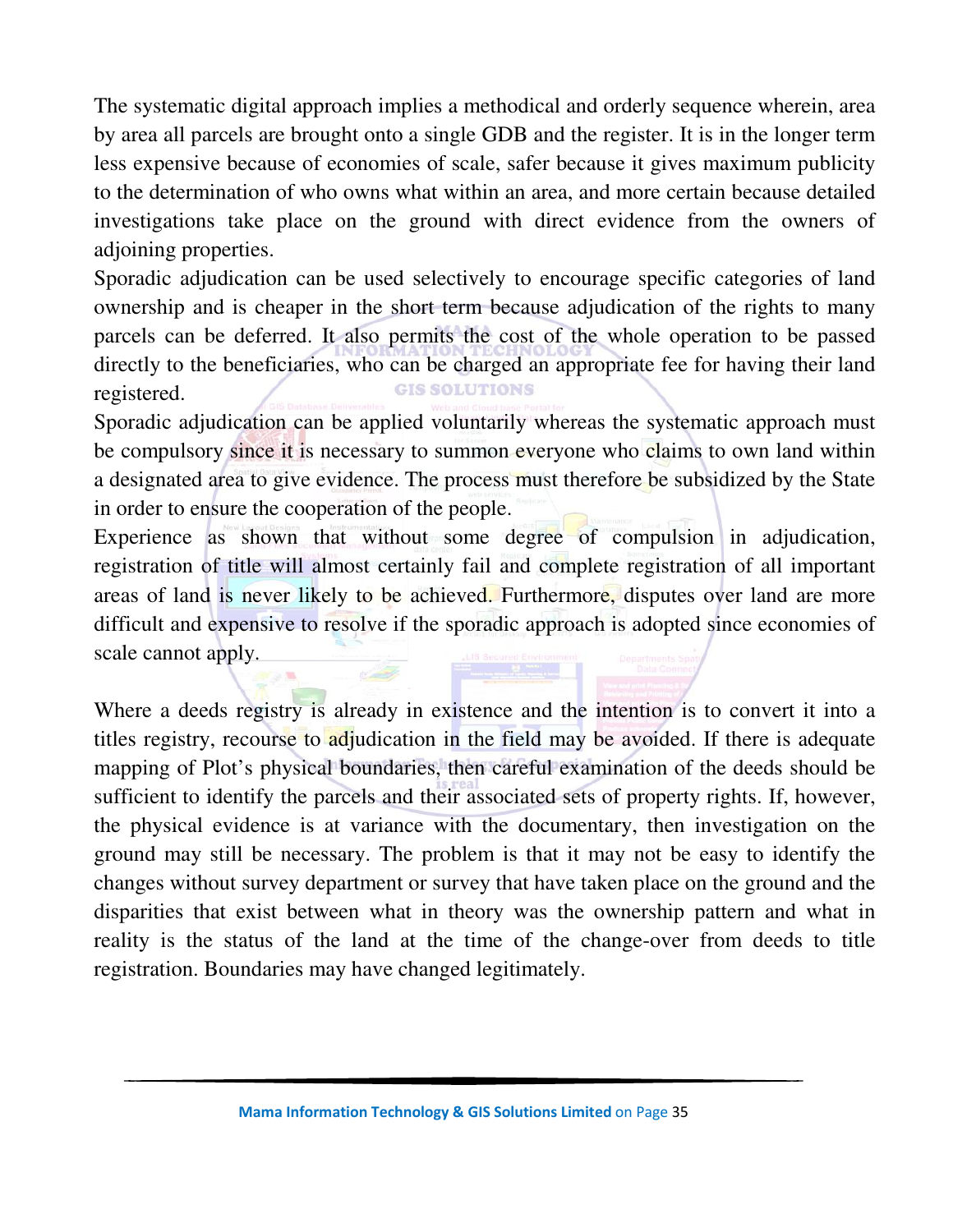#### *E. Boundaries*

In a legal sense, a boundary is a surface which defines where one landowner's property ends and the next begins. Generally, this surface is vertical and may be likened to a bead curtain suspended from the sky so that anyone passing through it from one side to the other passes from one set of property rights into another. The boundary surface intersects the ground along the legal boundary line; stepping over this line is equivalent to passing through the bead curtain.

A legal boundary is an infinitesimally thin surface extending from the center of the Earth to the infinite in the sky and is essentially an abstract concept. In the case of strata titles, such as in high-rise buildings, the boundary surface may be horizontal. In practice, most people mark the limits of their property on the surface of the earth either with linear features, such as fences or hedges, or with point features, such as wooden pegs, Iron bars or concrete markers. These physical objects may also be referred to as the boundary, though they may not follow the same line in space as the legal limit. In most legal systems, a fence is an item of defense, a guard against intrusion; it is not necessarily a property delimiter.

Within a registration system, boundaries are often referred to as either "fixed" or "General". These terms are ambiguous for there are at least three concepts of a fixed boundary and three of a general boundary.

To some a fixed boundary (sometimes referred to as a specific boundary) is one which has been accurately surveyed so that any lost corner monument can be replaced precisely from the measurements.

**Information Technology & Geospacial** 

To others, the term "fixed boundary" is used to describe a boundary corner point (BEACON) which becomes fixed in space when agreement is reached at the time of alienation of the land parcel. The location of the legal boundary cannot then be changed without some document of transfer. The surveyor's measurements may provide useful evidence of the boundary's location but the boundary is fixed whether or not there has been a survey. This is the Principle which is adopted under the so-called Torrens system. Under both these definitions of a fixed boundary, evidence on the ground takes Precedence over what is actually written down.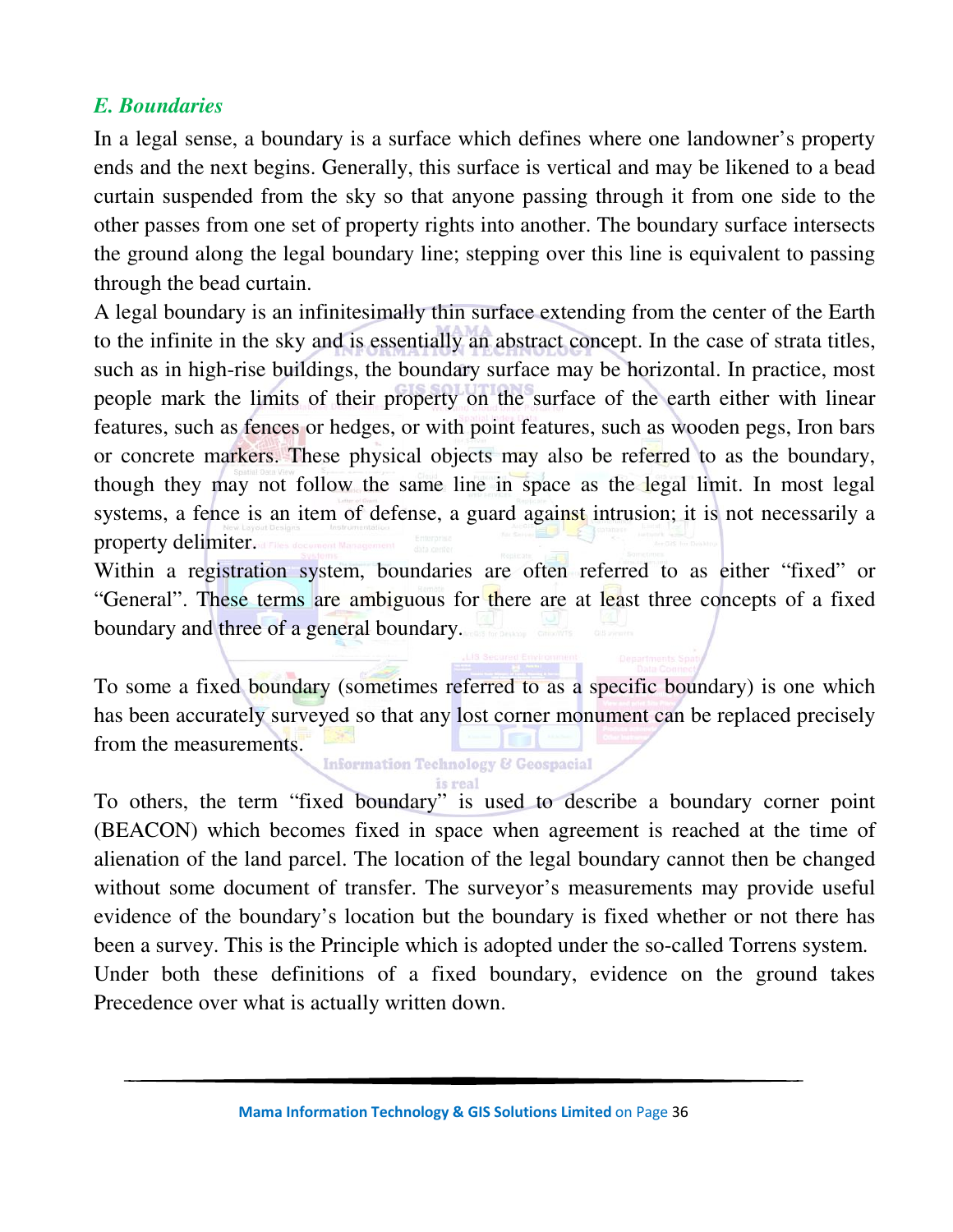In some systems, however, a boundary is only fixed when agreement is reached between adjoining owners and the line of division between them is recorded as fixed in the Register. From then on the evidence on the register normally overrides whatever is on the Ground. The exact line of a boundary under dispute is then determined by reference to the documentary evidence in preference to long-term occupation and possession of the Land or to the position of well-established physical features, such as hedges, which may be inconsistent with any registered plan.

An advantage of fixed boundaries is that landowners can have confidence in where their property limits lie since these are formally recognized within the system. Where boundaries cannot be referred to visible and permanent topographic features such as Fences, walls, buildings or ditches, well surveyed fixed boundaries may have an impact In reducing future disputes. Precise surveys of all new boundaries will also reduce the amount of additional survey work required at a later stage if and when this is needed for Particular projects such as the erection of buildings, expropriations, etc.

In the case of general boundaries, the precise line of the legal boundary between adjoining parcels is left undetermined as to whether it is one side of a hedge or fence or the other or down the middle. The ownership of the land can be guaranteed up to the bounding feature, the ownership of which is left uncertain. There is no need for a precise Survey, although a reasonably accurate topographic plan is needed. General boundaries Are most appropriate where the development of the landscape is mature, for example in Urban areas and in rural areas that have been cultivated for a long time so that the pattern Of land use is well established.

Under the system of general boundaries, the ownership of a plot of land can be registered without the neighbors being consulted and having to agree the precise Location of the legal boundary lines. This reduces the number of disputes in the short term but may give rise to problems in the longer term. The approach is often used where Adjudication of title is undertaken sporadically with titles being brought onto the register only when dealings take place.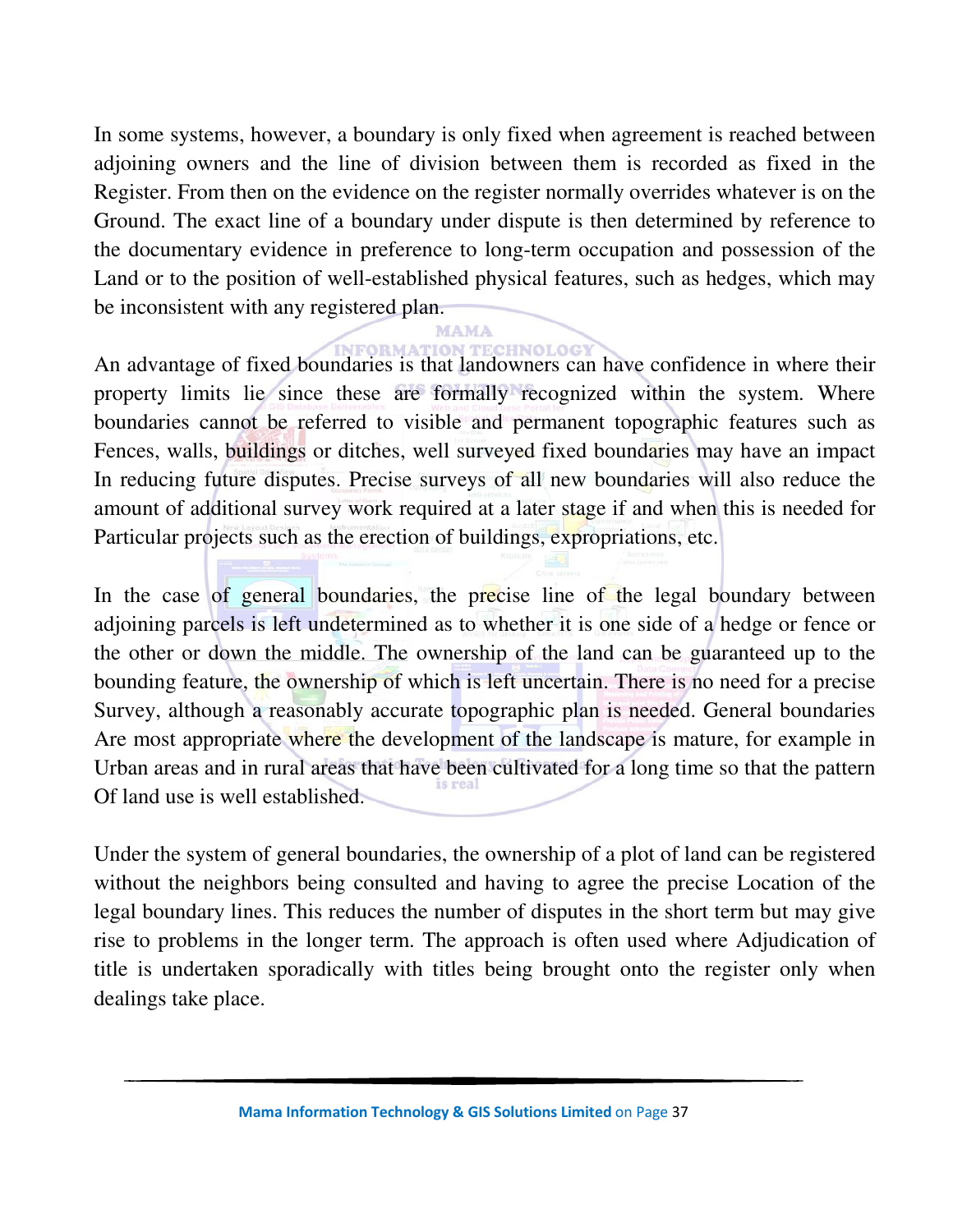A general boundary may also be an indefinite boundary, such as one which is uncertain and variable like the edge of a forest or the line of high tide in coastal regions. In some registration systems, the law refers to "approximate boundaries" that are deliberately Kept vague to prevent argument between neighbors.

Provided that there is good documentation, for instance in the form of fences or iron Stakes driven into the ground, then the parcels define themselves and all that is needed By the registrar of titles is a pointer to ensure that the correct parcel has been referred to. Inspection on the ground can reveal the precise alignment of the boundaries should be that needed and a surveyed plan is only necessary to identify the parcels.

The advantages of general boundaries lie primarily in the less demanding standards of survey and the manner in which the registrar of titles can ignore small changes in the Position of a boundary agreed between two parties, whilst still guaranteeing the title of each. The cadastral records may therefore be compiled more cheaply and maintained within defined limits more accurately. If, for example, a fence between two properties falls down and is re-erected along a slightly different line, there would be no need to alter any cadastral map or filed plan. In the case of strata titles, for example where there is separate ownership of an apartment within a block of flats, the ownership of parts of?

Buildings can be defined and guaranteed without the precise determination of where, within the walls and floors, one set of property rights changes into another. Depending on local conditions and demands, the requirement for precise surveys for fixed Boundaries may also vary considerably.

Information about the location of parcels and their boundaries is an important part of a GIS and Electronic Land information system (E-LIS), the GIS technology gives the precision with which the location of boundaries is recorded and the extent to which this information can be used as legal evidence.

It is necessary to maintain a public register of land and property in support of good Land Management but whether this is done through fixed or general boundaries is less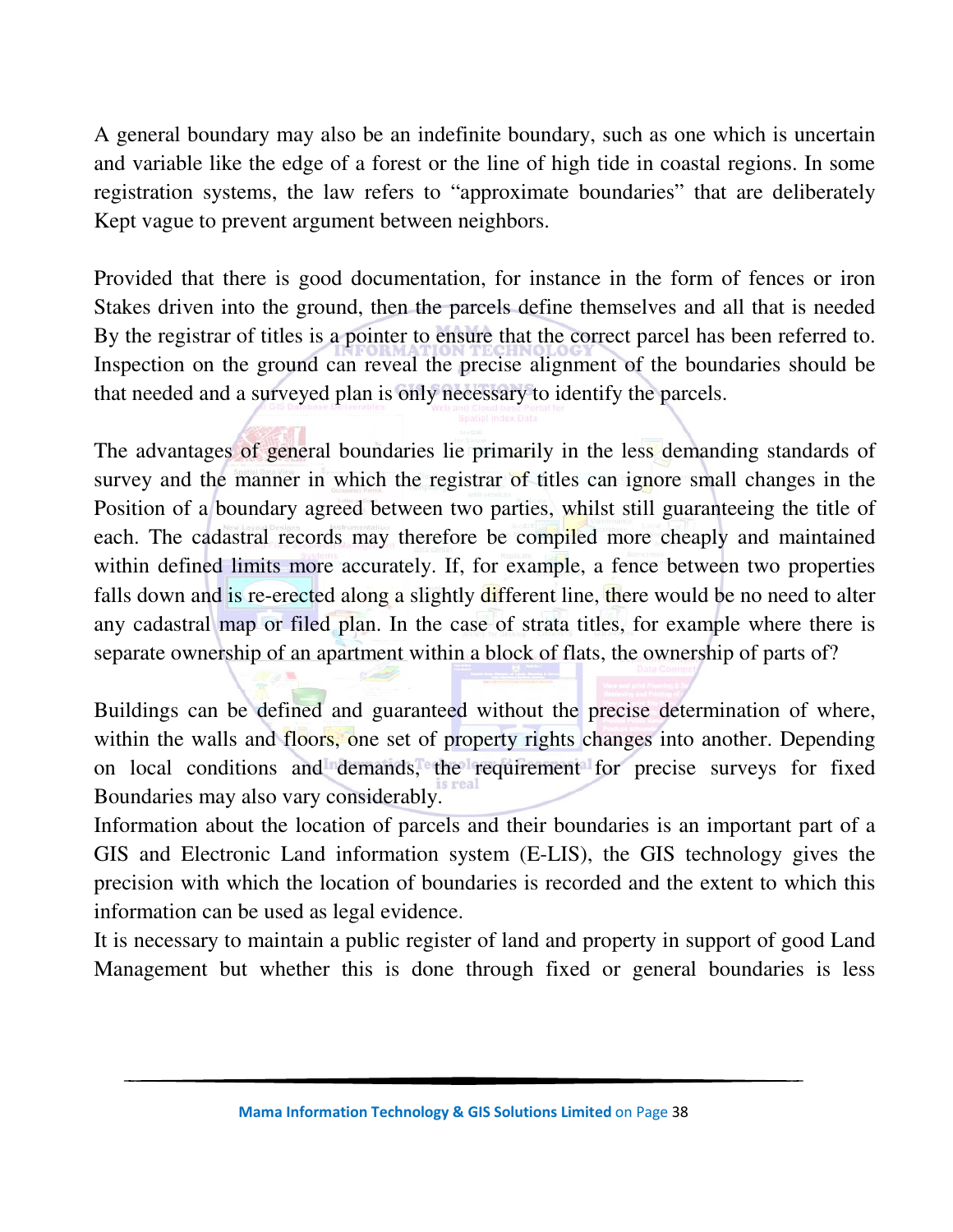important than how the electronic registers are structured to meet the needs of the user community.

Different qualities of information may be needed for different types of environment-for example between urban and rural areas, or between mature landscapes and that undergoing rapid change. The precision with which boundaries are surveyed should depend on local conditions and requirements.

## *F. Cadastral surveying*

In order to be able to guarantee the accuracy of boundary surveys and to apply quality controls to the work of the cadastral surveyor, it is common for survey regulations to be introduced. These often prescribe the manner in which surveys are to be carried out as well as the standards that must be reached. Survey regulations may also prescribe the necessary qualifications for grant of a license to undertake cadastral surveys.

While in almost all other areas of land surveying it is not necessary to have a license, in Cadastral surveying it is common to find that before any persons in the private sector can conduct a survey they must be registered as competent to do so. The test of competence may be organized by a professional association of surveyors or by the State, depending on the traditions within any individual country. Regulations governing licensing normally apply to individual cadastral surveyors and not to survey companies.

Within the European Union there has been pressure for those who provide any form of service for official bodies within the Union to be registered under quality assurance. Such a process could be extended to license cadastral survey companies. Quality assurance requires all operational procedures to be documented so that at each stage in the preparation of a product or service, someone can be held responsible for the quality of the work. It is part of the overall process of total quality management that should ensure that what is done is fit for its purpose and meets the needs of clients.

Some techniques of surveying are discussed in chapter VI. In some states survey regulations have not permitted the use of aerial survey techniques. The methods of survey are prescribed in regulations while the final standard of the product is not defined. Ideally, the law should interfere as little as possible in the choice of method of survey to be used. It should focus on the product rather than the process and should: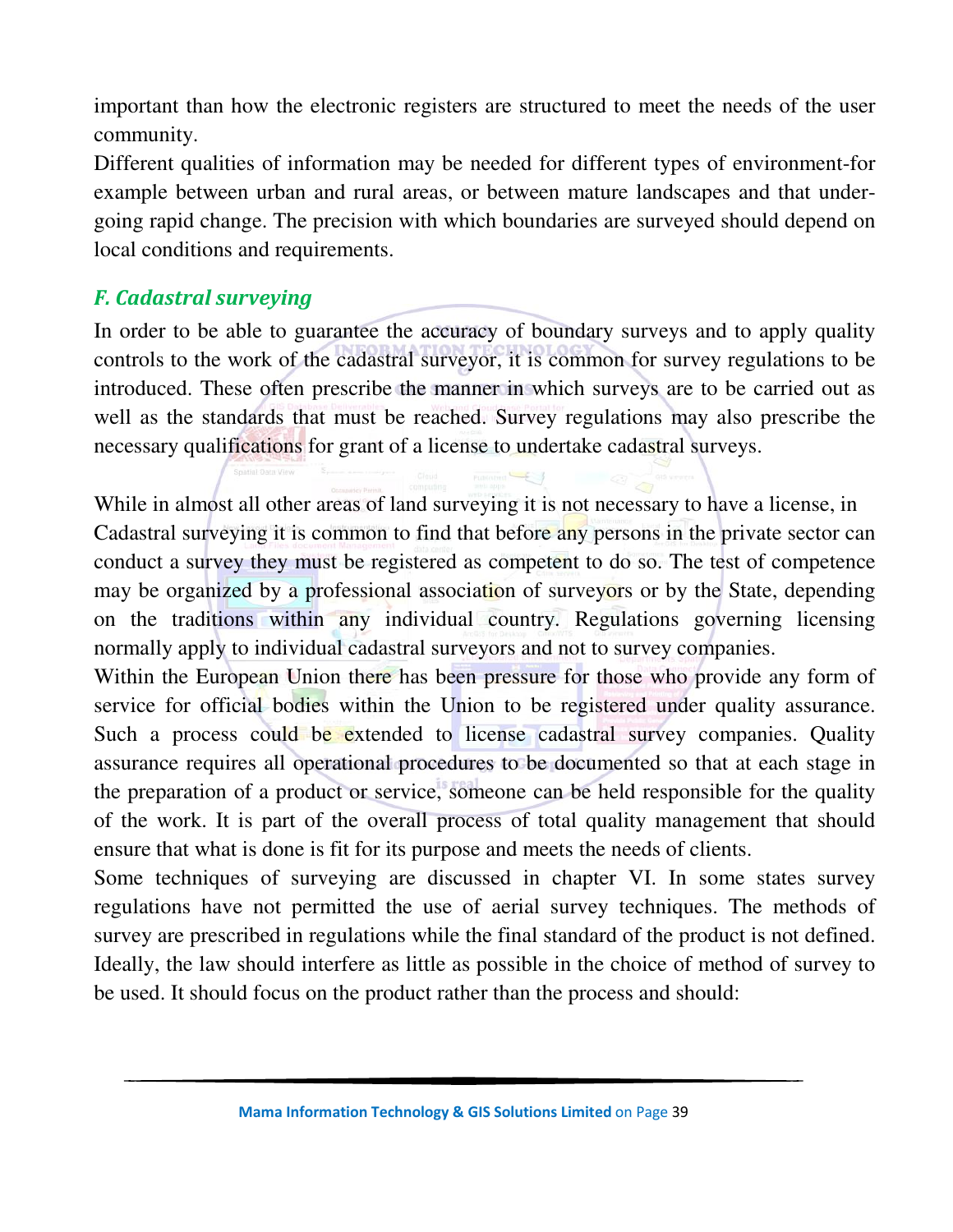- -Define the relationship between physical and legal boundaries;
- -Permit flexibility in reconciling the possession of land with its ownership;
- -Include legislation to protect officially emplaced survey monuments from dam-age and to provide rights of access to surveyors so that they can make full use of these monuments;
- -Prescribe who may carry out cadastral surveys, prescribing qualifications for individual surveyors, for companies, and for institutions;
- -Indicate acceptable survey standards without prescribing the methods whereby these must be achieved.

From a legal perspective it is necessary to prescribe the qualifications of those who may conduct cadastral surveys. It is also necessary to establish the legal liability of the surveyor for work undertaken and for the consequences in the short and the long term of any errors in measurement. In many countries the State guarantees the quality of work as far as the general public is concerned but may reserve the right to sue the surveyor in cases of negligence. Sometimes the responsibility remains forever with the surveyor. In either case, the licensed surveyor should hold professional indemnity assurance to protect the ordinary landowner. Clear contractual relationships need to exist between the surveyors and their clients, whether the latter are private citizens or the State.

The definition of legal liability is important, since quality control is more costeffective when it is undertaken by sampling. Since this implies the risk of missing incorrect data, the level of risk and consequences of mistakes must be clear in order to prevent expensive, unnecessary and time-consuming checking of surveys.

## *G. Land parcel information*

Land registers have two main components: a textual description of each property; and a graphic representation or map often containing dimensional information. The latter is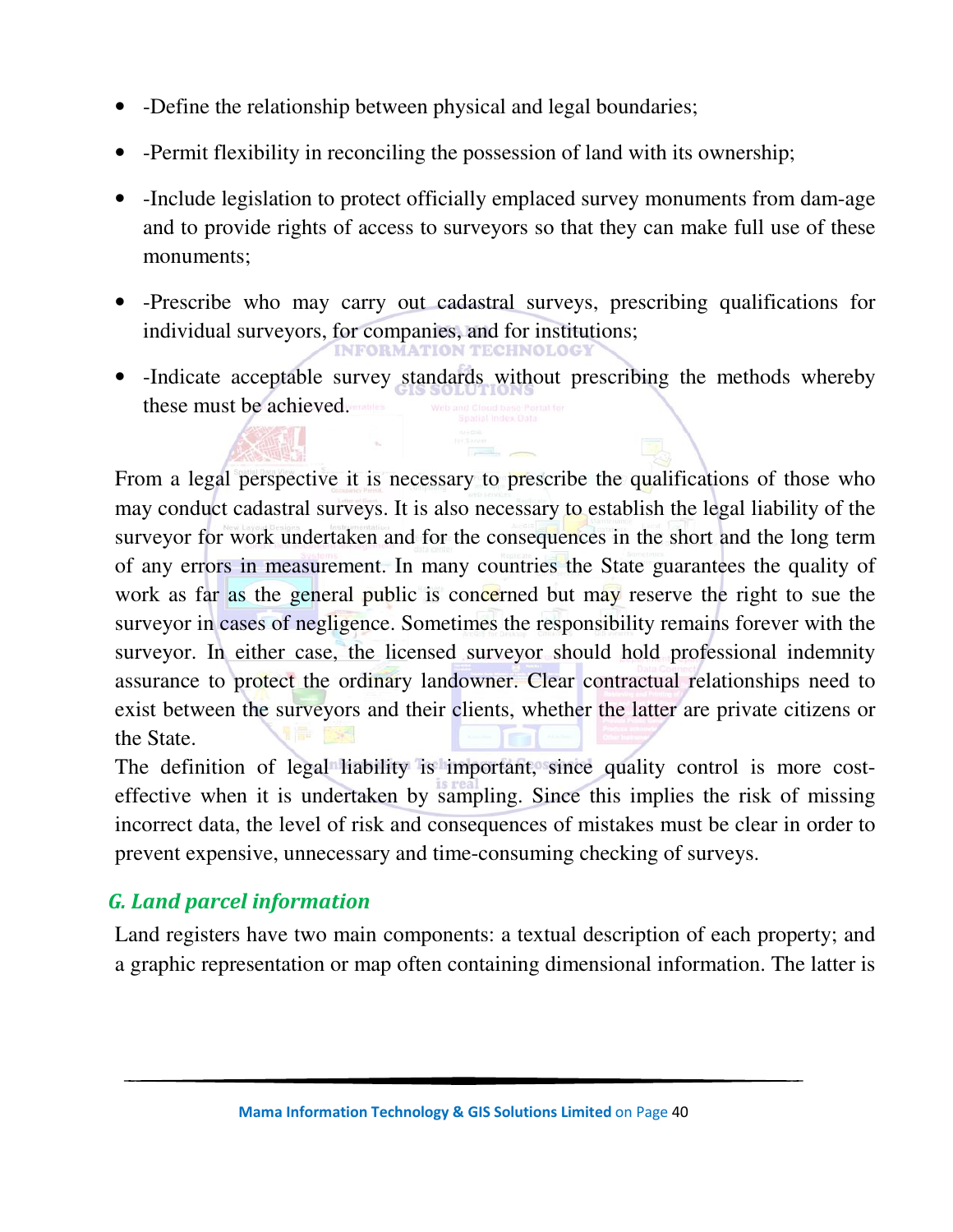sometimes stored separately away from the text registers. The law should determine the extent to which information held on the registers is guaranteed.

The law should establish whether marks on the ground take precedence over measurements recorded in the registers in the re-establishment of boundaries or, if there is disagreement, whether the information shown on the plans must be followed.

The law should also establish the types of data that are held definitively on the registers and for which there is no need to look elsewhere. Thus the name of the owner, the type of tenure and the existence of mortgages should be guaranteed to prevent a purchaser from unknowingly buying a property that is already pledged as collateral.

Increasingly as registers are computerized and linked into wide area networks, the ownership and protection of the data within the registers become important. The law needs to lay down rights of access to the data, who is authorized to change entries on the registers, and who may use the information in ways or for purposes other than those for which it was provided. The law should define:

- -The extent of legal liability for the accuracy of data;
- -The extent of rights of privacy over land and property information;
- -Who owns the copyright to data within the registers;
- -Who may have access to data;
- -Who may alter entries in the registers.

Many countries have laws on data protection while some have a freedom of information act. The balance between the rights of the citizen to privacy and the responsibilities of the State to manage land in the best interests of the community can be in conflict. In the Netherlands and Sweden the amount for which a property is mortgaged is treated as public information and can be seen by anyone who views the computerized registers. In England such information is regarded as private and is no more available to public scrutiny than an individual's bank account. The law needs to give a clear lead on who can do what with information.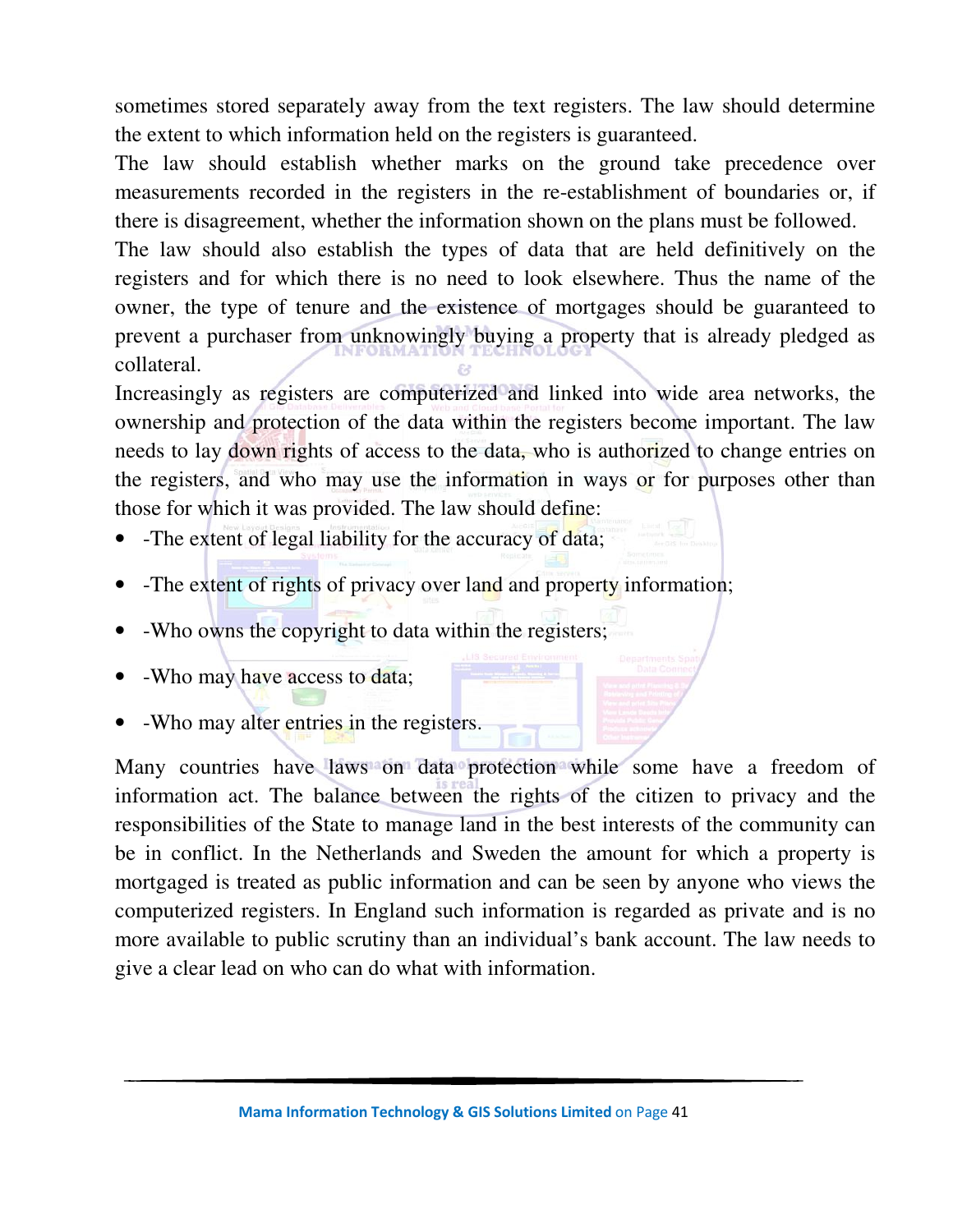## *H. Recommendations*

Nigerian States introducing or revising their land administration system should ensure that there is a land code or a set of land laws that defines the nature of land and real property and the rights that are formally recognized. Legislation should control the processes whereby land rights are first recorded, the limitations on the use of land and real property, and the methods whereby land and property rights can be disposed of or otherwise transferred. The legislation should cover all land and property, including that in urban and rural areas and State land as well as that held by individual private citizens or institutions. The legislation should indicate who may conduct cadastral surveys and the quality of data that must be recorded. It should however avoid any detailed prescription of the methods and techniques that should be used. In addition to laws on real property there should be laws on intellectual property and the management of Electronic /GIS Land Information System.

# **FINANCIAL MATTERS**

This chapter examines the value of land, methods whereby value can be determined, and the nature of land and property markets. It stresses the importance of land and property in the national economy. It considers the costs and benefits of improving land administration systems and reviews the potential for recovering fully the costs of operating a land administration system.

# *A. Value and the valuation of land*

Land is regarded as one of the basic elements from which a nation can derive wealth. Land is a natural thing that exists and is not created by humankind even though its use can be changed by human beings. Marsh land can, for example, be drained or land that was once covered by the sea can be reclaimed, thus creating more land for the construction of buildings.

All land and construction work may be considered to have a value. The value or worth of land depends on the purposes for which that value is determined-the value of a building for insurance purposes may not be the same as the price that it would fetch in an auction or on the open market. The estimation of the value or market price of a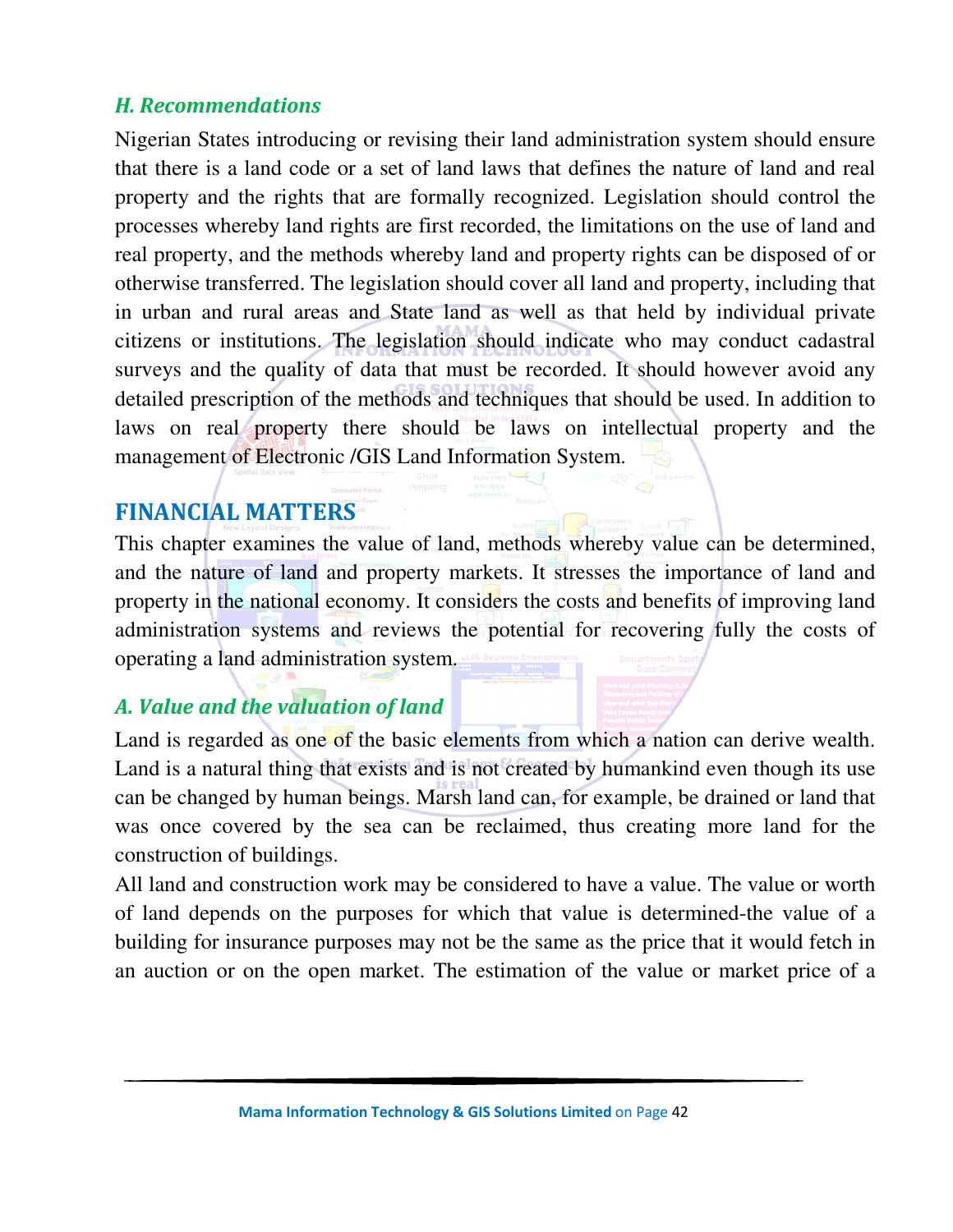property is more an art than a science and depends on many external factors as well as the physical nature of the land or property.

In countries of east and central Europe that are currently in transition there was a cadastral system based on the Russian model. This Cadastral focused on land use. Land was "valued" in terms of its agricultural potential based on soil types, climate, rainfall, etc. and the farmers were then instructed to grow appropriate crops. This concept of the term "value" is only indirectly connected with the sort of valuations that are needed to manage land in a market economy.

#### **MAMA**

### **1. The distinction between price, market, cost and value**

When estimating the value of land or property, appraisers make a careful distinction between the terms price, market, cost and value. The term price usually refers to a sale or transaction price and applies to an exchange: a price is an accomplished fact. A price represents the amount that a particular purchaser agrees to pay and a particular seller agrees to accept under the circumstances surrounding the transaction.

Generally the circumstances of a transaction reflect conditions within one or several markets. A market is a set of arrangements in which buyers and sellers are brought together through the price mechanism. A market may be defined in terms of geography, products or product features, the number of available buyers and sellers, or some other arrangement of circumstance.

A real-estate market is the interaction of individuals who exchange real-property rights for other assets, such as money. Specific real-estate markets are defined on the basis of property type, location, income-producing potential, typical investor characteristics, typical tenant characteristics, or other attributes recognized by those participating in the exchange of real property. The market for new, single-family residences selling for ECU 100,000 and the market for older apartment buildings located near the central business district and available for renovation are examples of specific real-estate markets.

The term cost is used by appraisers in relation to production, not exchange; cost may be either an accomplished fact or a current estimate. Appraisers distinguish among several types of costs: direct costs, indirect costs, construction costs, and development costs.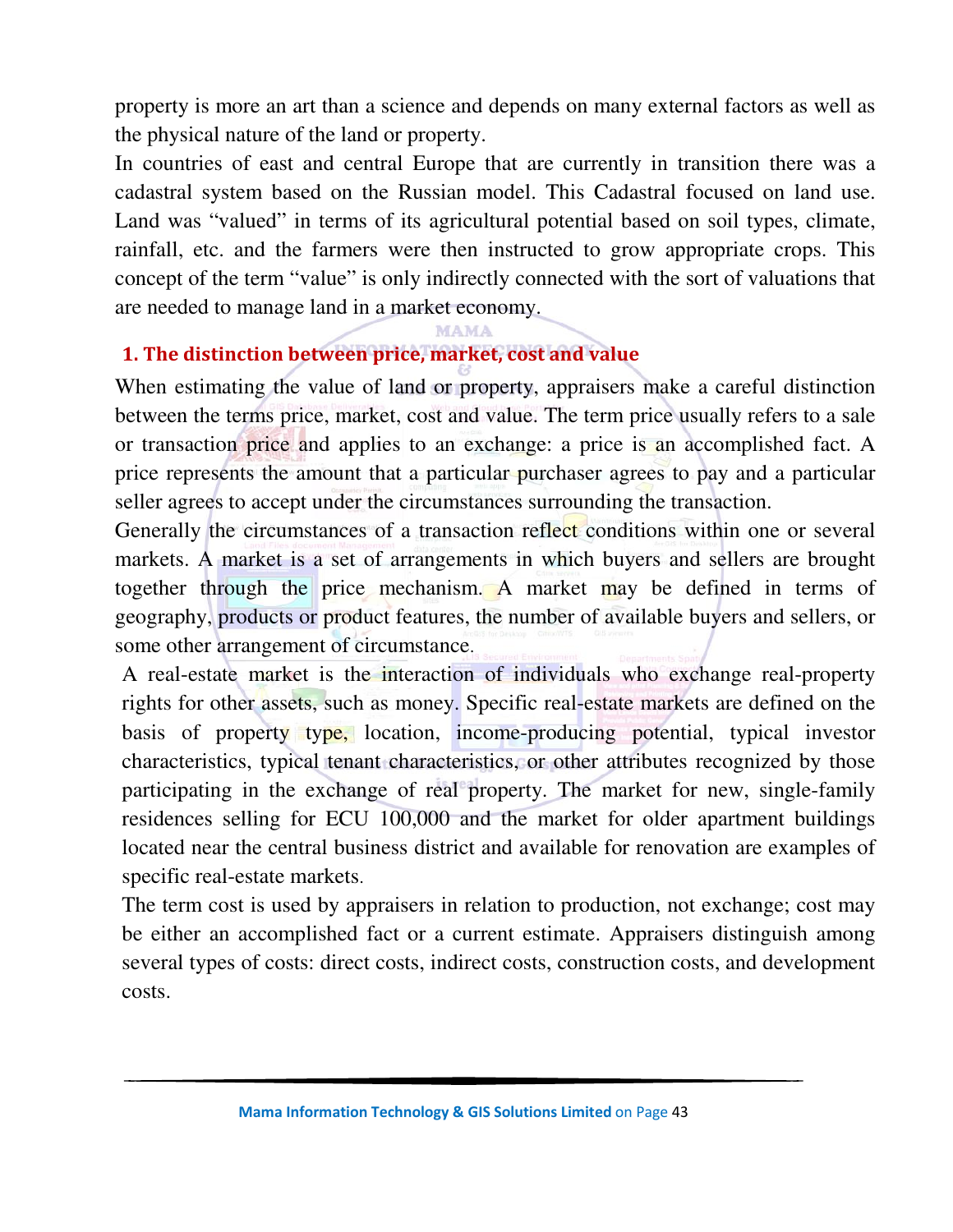Direct costs include expenditure on labour and materials necessary to construct a new improvement. They are also called hard costs. The contractor's overheads and profit are generally considered to be direct costs.

Indirect costs incurred in construction refer to expenditure on items other than labour and materials. They include administrative costs; expenses incurred by the owner for professional fees, financing, taxes, and interest and insurance during construction; and lease-up costs, which are the net expenses of operating the project until it reaches a stable occupancy level. Indirect costs are sometimes referred to as soft costs.

Construction costs, or the contractor's bid price, normally include the direct costs of labour and materials plus the contractor's indirect costs.

Development costs are the costs involved in creating a property, including the land, and in bringing it to an efficient operating state. They are distinguished from the costs of constructing the improvements. Development costs include the profit of the developer or entrepreneur who brings the project into being.

These real estate-related expenditures are directly linked to the price of goods and services in competitive markets. For example, the costs of roofing materials, masonry, architectural plans, and rented scaffolding are determined by the interaction of supply and demand in specific areas and are subject to the influence of social, economic, governmental, and environmental forces.

Price, market, and cost relationships also incorporate concepts of value. Value can have many meanings in real-estate appraisal; the applicable definition depends on the context and usage. In the market-place, value is commonly perceived as the anticipation of benefits to be obtained in the future. Because value exists at a given moment, an appraisal reflects value at a particular point in time.

Value at a given time represents the monetary worth of property, goods, or services to buyers and sellers. To avoid confusion, appraisers do not use the word value alone; instead they refer to "market value", "use value", "investment value", "assessed value'', or other specific kinds of value. Market value is the focus of most realproperty appraisal assignments and its estimation is the purpose of most appraisals.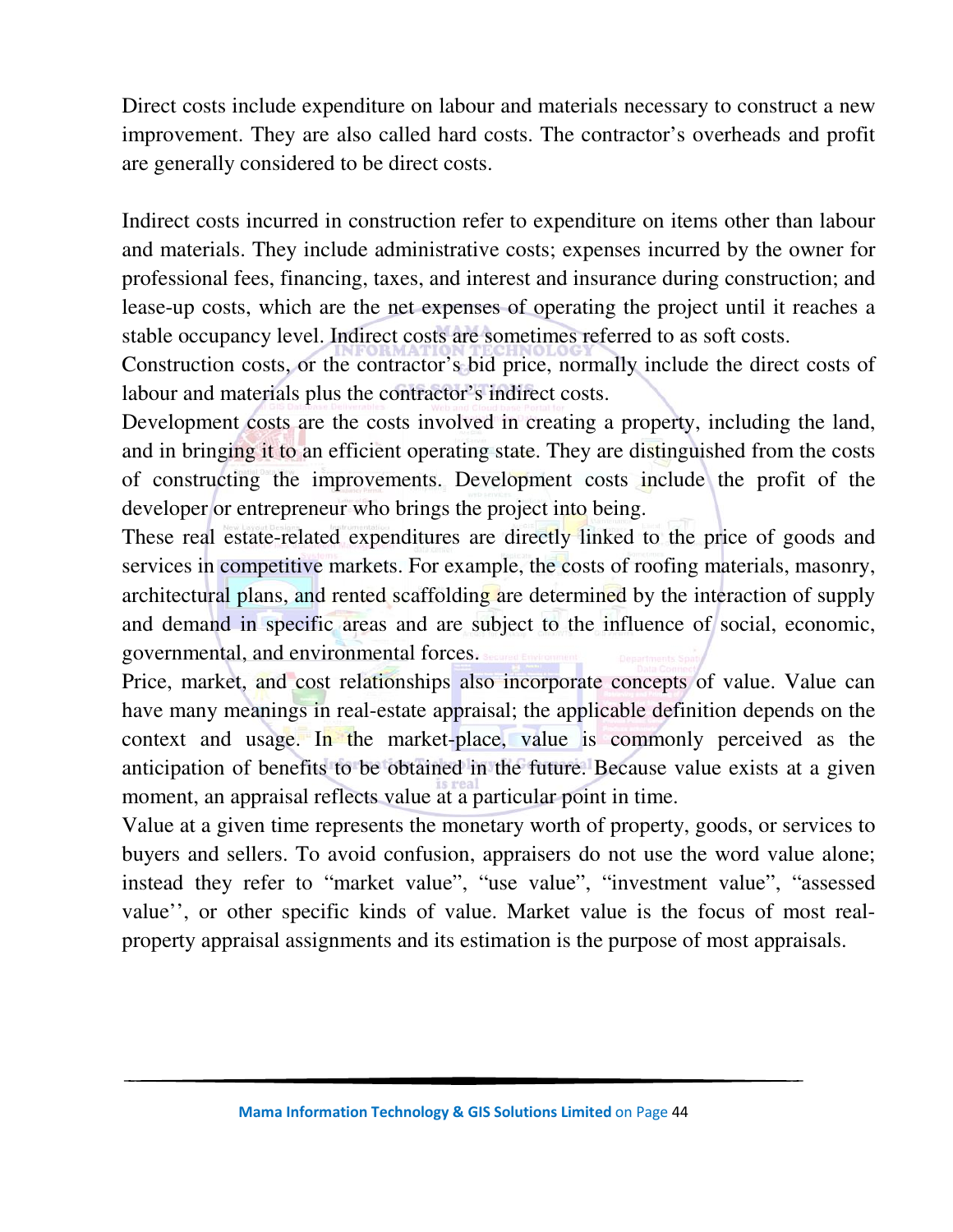### **2. Methods of valuation**

The valuation process is applied to develop a well-supported estimate of the worth of a property, taking into account all pertinent data. Appraisers estimate property value with specific procedures that reflect three distinct methods of data analysis: cost, sales comparison, and income capitalization. One or more of these approaches are used in all estimations of value. The approaches employed depend on the type of property, the use of the appraisal, and the quality and quantity of data available for analysis.

All three approaches are applicable to many appraisal problems, but one or more of the approaches may have greater significance for a specific task. For example, the cost approach may be inappropriate in valuing properties with older improvements that suffer substantial depreciation due to physical deterioration or that have become functionally outdated, all of which are difficult to estimate. The sales comparison approach cannot be applied to very specialized properties, such as refuse disposal plants, because comparable data may not be available. The income capitalization approach is rarely used to value owner-occupied residential properties, although it may be used in conjunction with other data. Income capitalization can be particularly unreliable for the commercial or industrial property market. Wherever, possible appraisers should apply at least two approaches. The different values derived can serve as useful checks on one another.

## **3. Cost approach**

The cost approach is based on the understanding that the buyers and sellers relate value to cost. In this approach the value of a property is derived by adding the estimated value of the land to the current cost of constructing a reproduction or replacement for what is already on the land; from this the amount of depreciation, that is for deterioration and obsolescence, is subtracted to give a net value. This approach is particularly useful in valuing new or nearly new improvements and properties that are not frequently sold in the market. Cost-approach techniques can also be used to derive information needed in the sales comparison and income capitalization approaches.

The current costs to construct the improvements can be obtained from cost estimators such as quantity surveyors, cost estimating publications, builders, and contractors.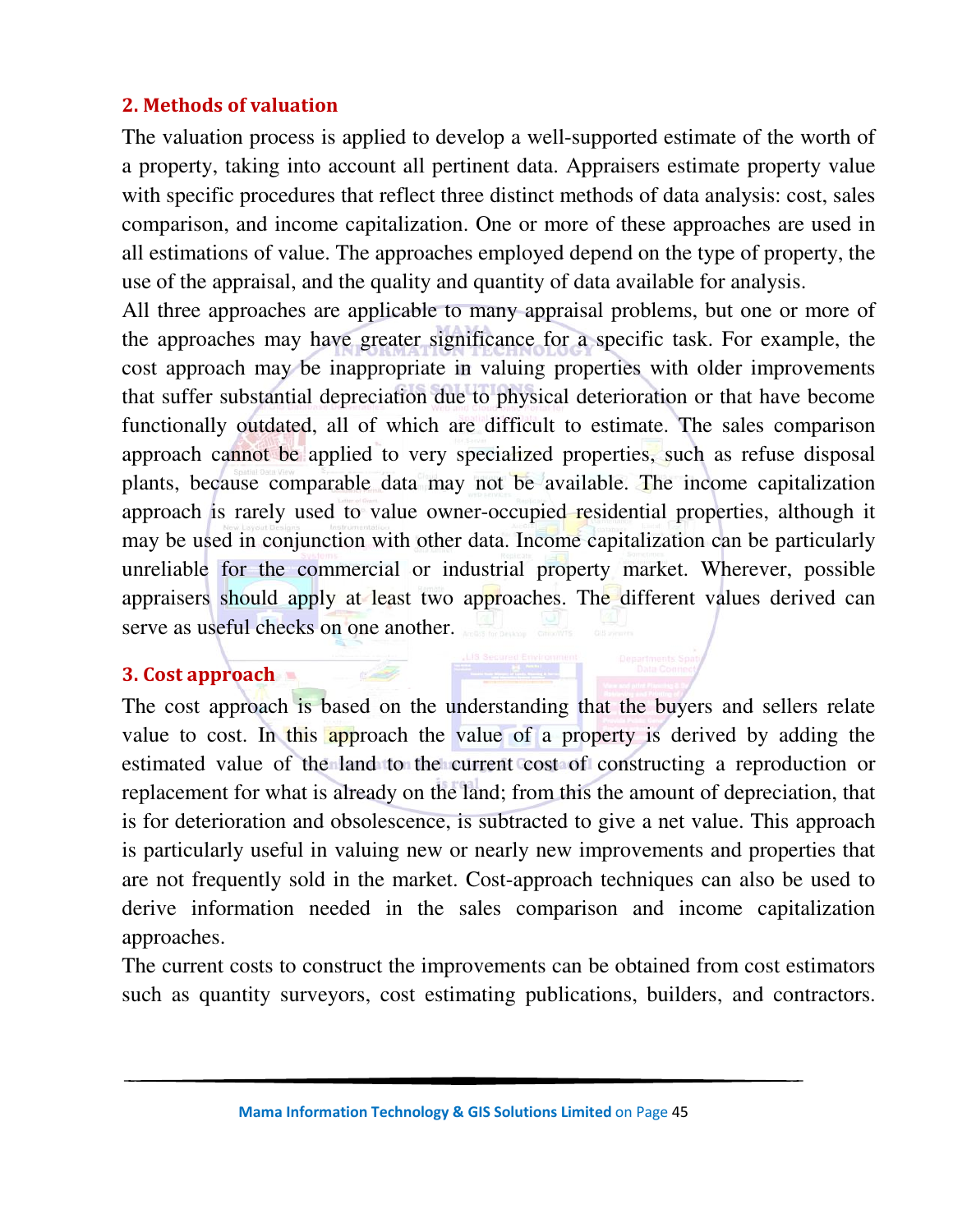Depreciation is measured through market research and the application of specific valuation procedures. Land value is estimated separately in the cost approach.

### **4. Sales comparison approach**

The sales comparison approach is most useful when a number of similar properties have recently been sold or are currently up for sale. Using this approach, an appraiser produces an estimated value by comparing the property whose value is sought with similar properties, called comparable sales. The sales prices of the properties that are judged to be most comparable tend to indicate a range in which the estimated value for the target property will fall. **FECHNOLOG** 

An appraiser estimates the degree of similarity or difference between the target property and the comparable sales by considering various elements of comparison such as: real property rights conveyed; financing terms; conditions of sale; market conditions; location; physical characteristics; economic characteristics; use; nonrealty components of value. Monetary values or percentage adjustments are then applied to the sales price of each comparable property with consideration for the real property interest involved.

Adjustments are made to the sales prices of the comparable properties because the prices of these properties are known, while the value of the subject property is not. Through this comparative procedure, the appraiser estimates the value for a specific date.

Data such as income multipliers and income rates may also be extracted through sales comparison analysis. In the sales comparison approach, appraisers consider these data, but do not regard them as elements of comparison. These data are however applied in the income capitalization approach.

In countries in transition where there has been no market there may be few or no comparable properties. In such cases a best estimate must be made taking into account such matters as:

*(a)* **Site location:** topography, soil characteristics; usable land area; building setback requirements; end of road or corner location; view and landscaping; street and alley access; railroad and waterway access; available utilities; distance to shops, etc.; nearby nuisances (noise, pollutants); land-use zone;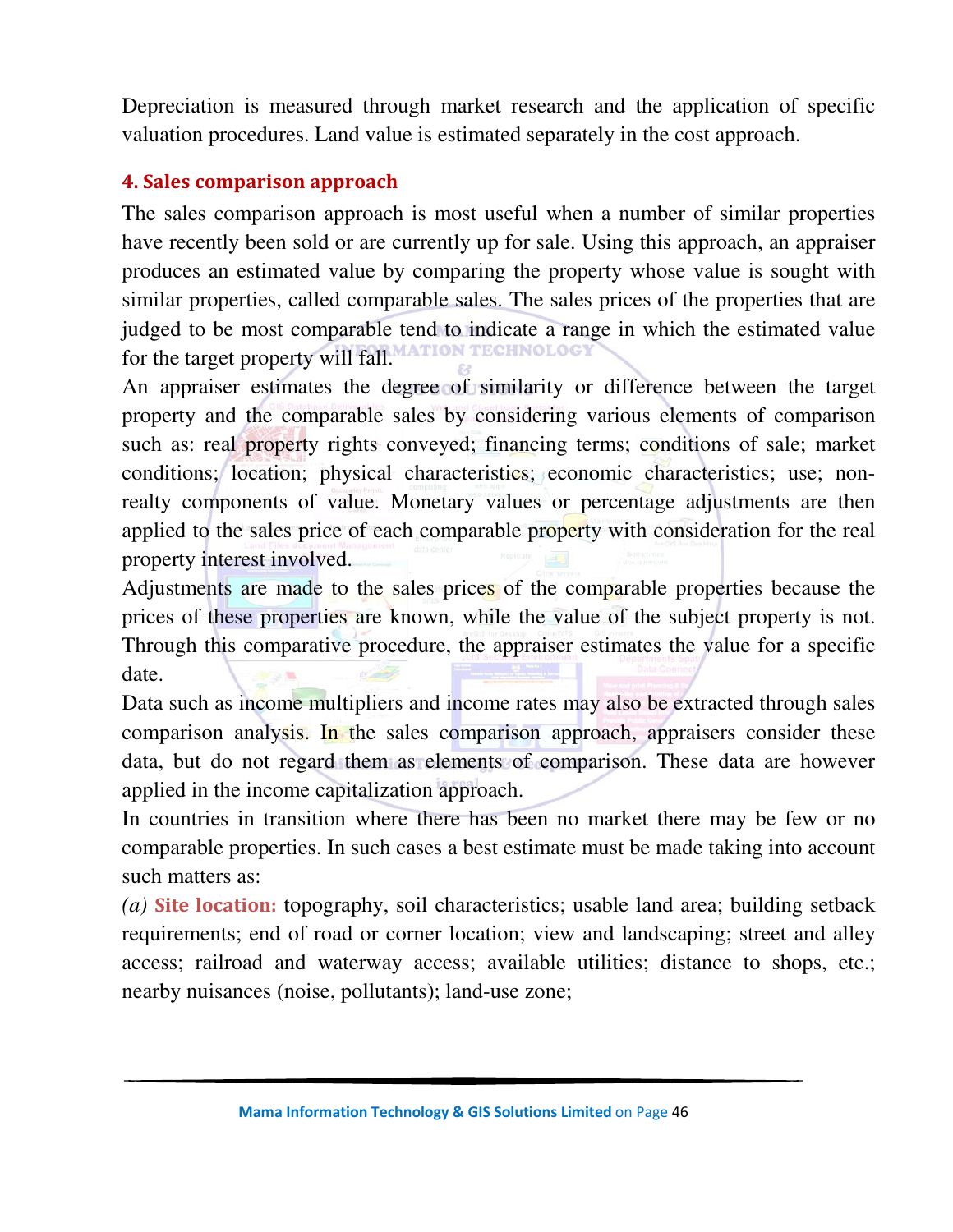*(b)* **Building size***:* ground floor area; total floor area; leasable area; volume; building height; ceiling height; clear span: number of storeys; number of apartments:

*(c)* **Construction quality***:* quality of materials; workmanship; architecture;

*(d)* **Construction materials***:* foundations; framing; floors; walls (exterior and interior); ceilings; roofs;

*(e)* **Other building features***:* number of rooms by type; heating, ventilation and air conditioning; plumbing facilities; fireplaces, etc.; additions and building extensions; porches and patios; swimming pools; shelters for motor cars; lifts;

*(f)* **Design***:* intended use; architectural style; shape of building; roof type; number of comers;

*(g)* **Age/extent of appreciation***:* chronological age; effective age; remaining economic life; condition; etc.

### **5. Income capitalization approach**

In the income capitalization approach, the present value of the future benefits of property ownership is measured. A property's income streams and its resale value upon reversion may be capitalized into a present, lump-sum value. Two basic formulae are used in this approach:

Income/Rate = Value Income x Factor = Value where Factor =  $1/R$ ate

Like he cost and sales comparison approaches, the income capitalization approach requires extensive market research. Research and data analysis for this approach are conducted against a background of supply and demand relationships, which provide information about trends and market anticipation. An investor in an apartment building, for example, anticipates an acceptable return on the investment as well as a return of the invested funds. The level of return needed to attract investment capital is a function of the risk inherent in the property. Moreover, the level of return required by investors fluctuates with changes in money markets and the returns offered by alternative investments. Appraisers must be alert to the changes in investor requirements indicated by the current market for comparable investment properties and by changes in the more volatile money markets, which may suggest future trends.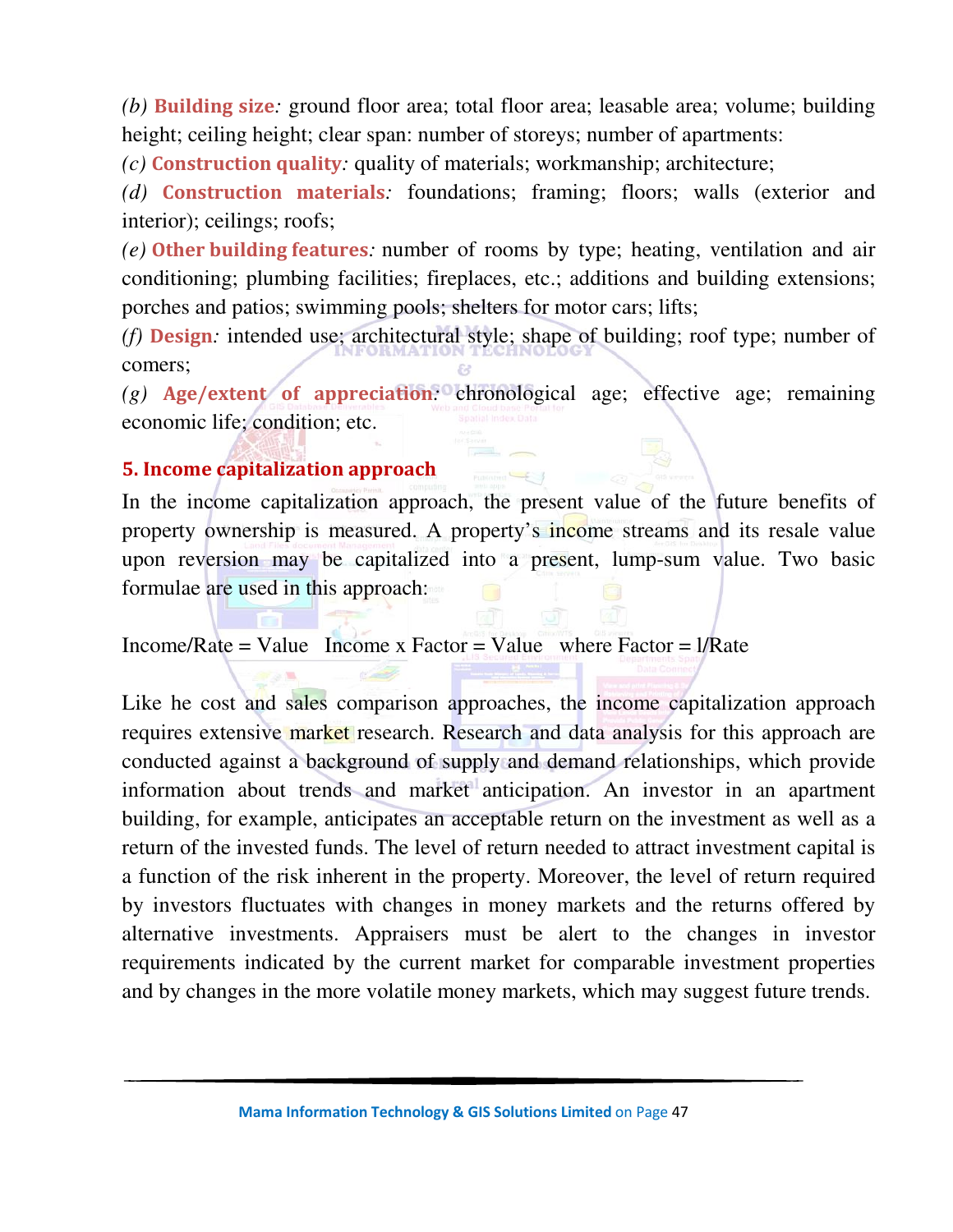The specific data that an appraiser investigates for this approach might include the property's gross income expectancy, the expected reduction in gross income caused by vacancy and collection loss, the anticipated annual operating expenses, the pattern and duration of the property's income stream, and the anticipated resale value or the value of other real-property interest reversions. After income and expenses are estimated, the income stream or streams are capitalized by applying an appropriate rate or factor, or converted into present value through discounting. In discounted cash-flow analysis, the quantity, variability, timing, and duration of a set of periodic incomes and the quantity and timing of the reversion are specified and discounted to a present value at a specified yield rate. The rates used for capitalization or discounting are derived from acceptable rates of return for similar properties.

# *B. Taxing land and property*

Behind the systems of valuation outlined above is the objective of taxing either the land or the buildings attached to it. Any system of taxation should:

- -Serve clearly defined social objectives;
- -Raise significant amounts of revenue;
- -Be exclusively under the control of the government authority;
- -Be administered in a way that the public understands and sees as fair;
- -Be relatively simple and cheap to collect;
- -Be designed to make it difficult to avoid making payments:
- -Distribute the tax burden equitably across the community;
- -Encourage the good use of resources.

Ultimately, it is a matter of political judgement as to whether it is fair and equitable to tax land and property. In many countries there is a land transfer tax while in others there are direct taxes either on the land or on the buildings or on both.

The fiscal Cadastral is an instrument for administering land tax policy. Although primarily a support for land value and property taxes, the data that are recorded within a fiscal Cadastral can be used in the determination of other forms of tax, such as those imposed on personal wealth or on income derived from real estate. The latter include taxes on inheritance or what are sometimes called death duties.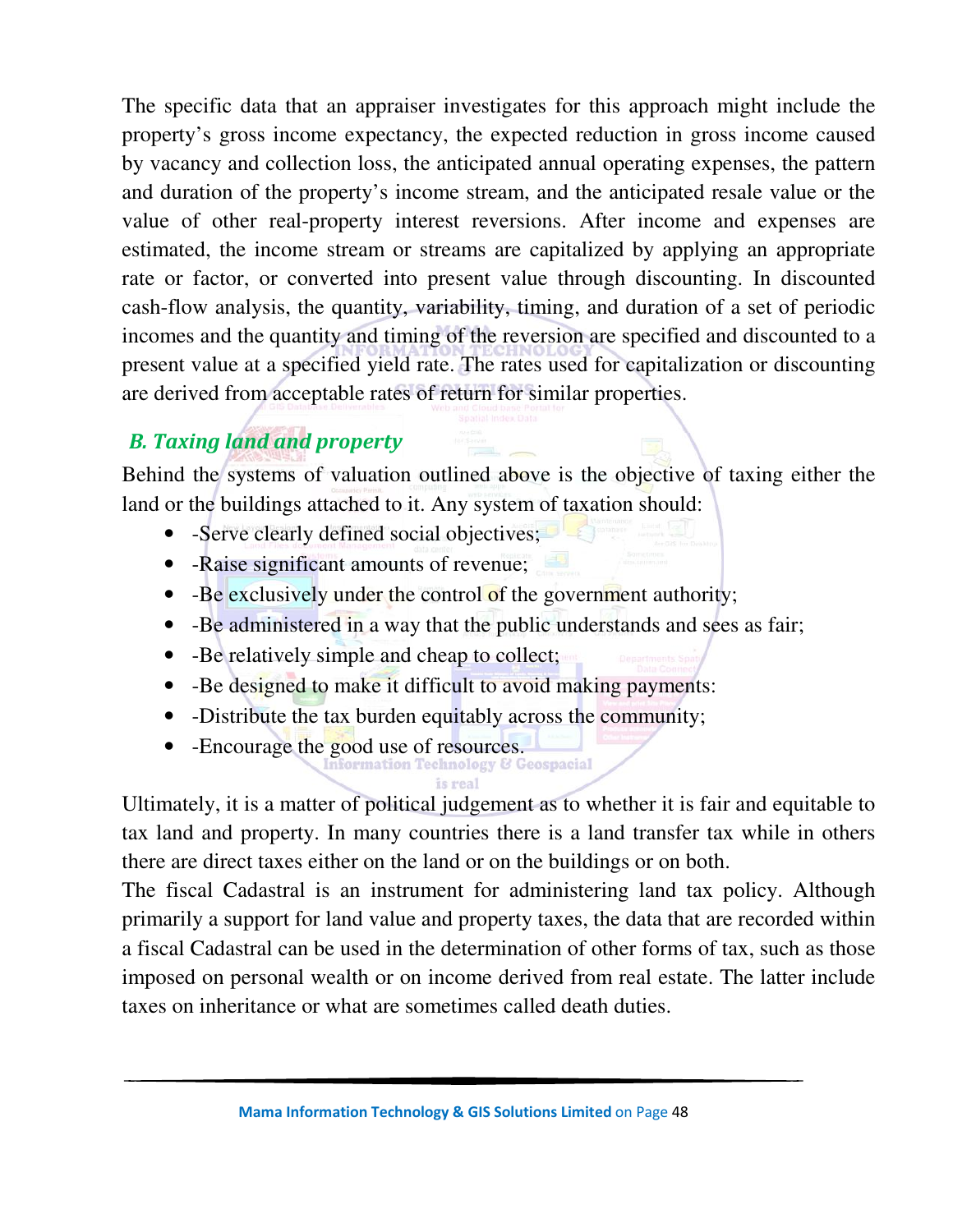A primary requirement for an efficient and effective fiscal Cadastral is a set of current property maps that provide an index for compiling and maintaining valuation information. Such maps may be an integral part of the tax records or may be derived from data held in the land ownership registers. Property maps are necessary to ensure that all parcels are identified and that no parcel is taxed more than once. The approximate size, shape and location of the parcel, as depicted on the map, may be used in the actual valuation process.

The creation of a set of land and property tax records necessitates:

- -The identification and mapping of all properties which are to be taxed;
- The classification of each property in accordance with an agreed set of characteristics relating to such matters as its use, size, type of construction and improvements;
- -The collection and analysis of relevant market data including data on sales prices, rental charges or building maintenance costs, together with details of the dates when these applied;
- -The determination of the value of each parcel in accordance with publicized procedures;
- -The identification of the person or persons who will be responsible for paying the tax; **Information Technology & Geospacial**
- -The preparation of the valuation roll;
- -The notification of the individual property taxpayer of what has to be paid;
- -The collection of the appropriate taxes;
- -Appeals procedures for taxpayers who dispute their assessment.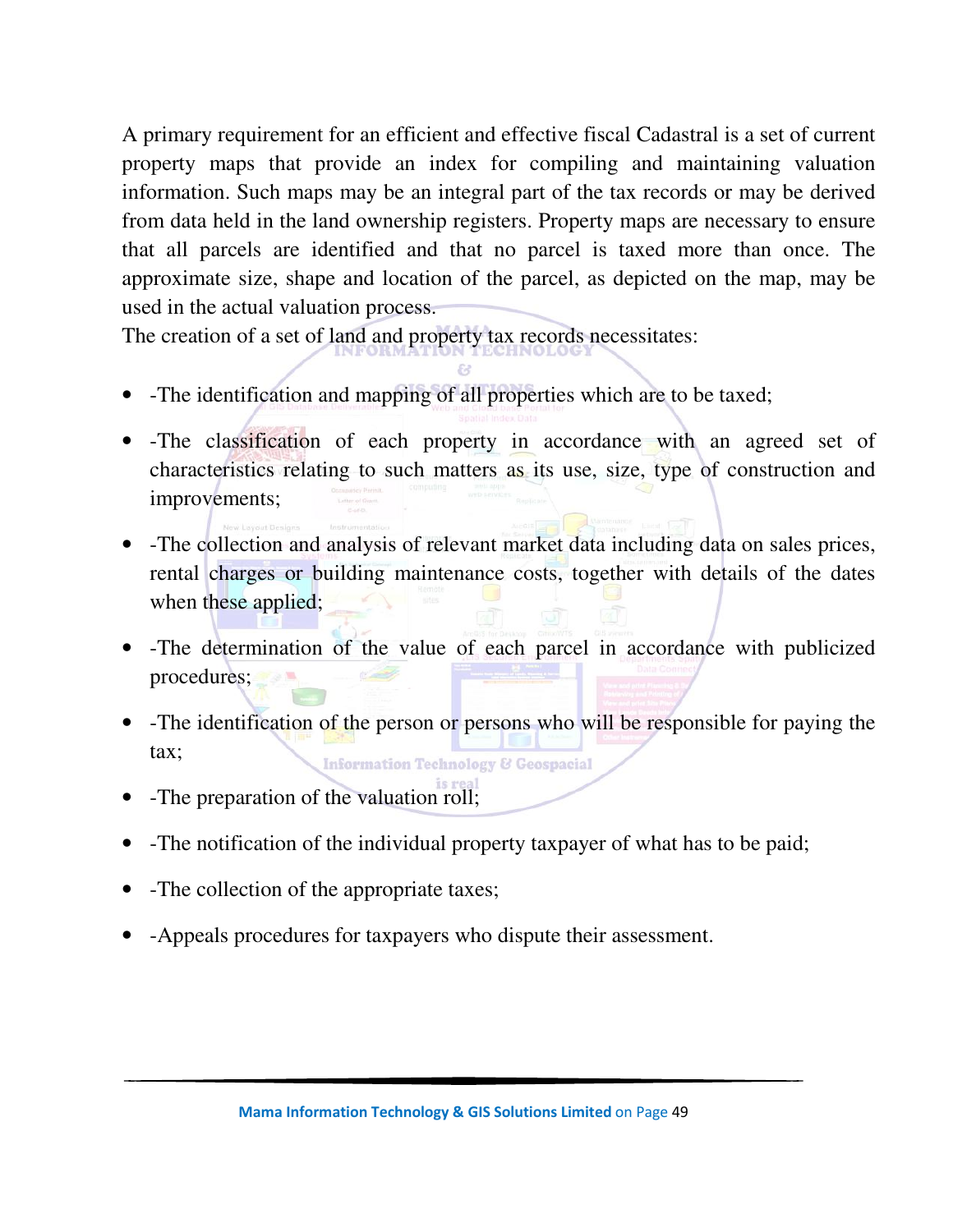## *C. Central valuation agencies*

In many countries there is a central valuation authority responsible for administering government valuations and, where such exists, the fiscal Cadastral. Such an authority is usually under the control of the Ministry of Finance but has its own administrative structure and terms of reference. A central valuation authority should provide a comprehensive land valuation service both to departments of central Government and to local authorities and advice Government on matters affecting the value of land. It should carry out real-estate valuations where appropriate, for instance for:

- -Land and property taxation; ON TECHNOLOGY
- -Calculating compensation to be paid where land is acquired for public purposes either by compulsory purchase or by agreement;
- -Determining compensation for any adverse consequences of planning decisions; and
- -Fixing the rent on government-owned property.

Most countries in transition have had cadastral systems that focused primarily on land-use data. Most do not yet have a central valuation authority, one reason having been the lack of qualified manpower capable of undertaking valuations. Initially, valuations were undertaken by people who were untrained or inexperienced in the workings of a land market. A number of bilateral aid programmes have addressed this problem and most countries are now developing the necessary skills in methods of valuation. Often how-ever these skills are at present outside the Cadastral, where the main focus has been towards computerization.

Computerization of the processes of valuation has many advantages, since much of the data tends to be uniform in character, requiring repetitive processing and often quite complex analysis. Computers may be used in the creation and maintenance of valuation databases, to analyse price and cost data, to determine general market trends, to carry out investment and statistical analysis and to maintain departmental accounts and other records. The use of computers should lead to improvements in the levels of performance and service provided by an assessing office, particularly with regard to the accuracy and speed with which valuations can be undertaken. They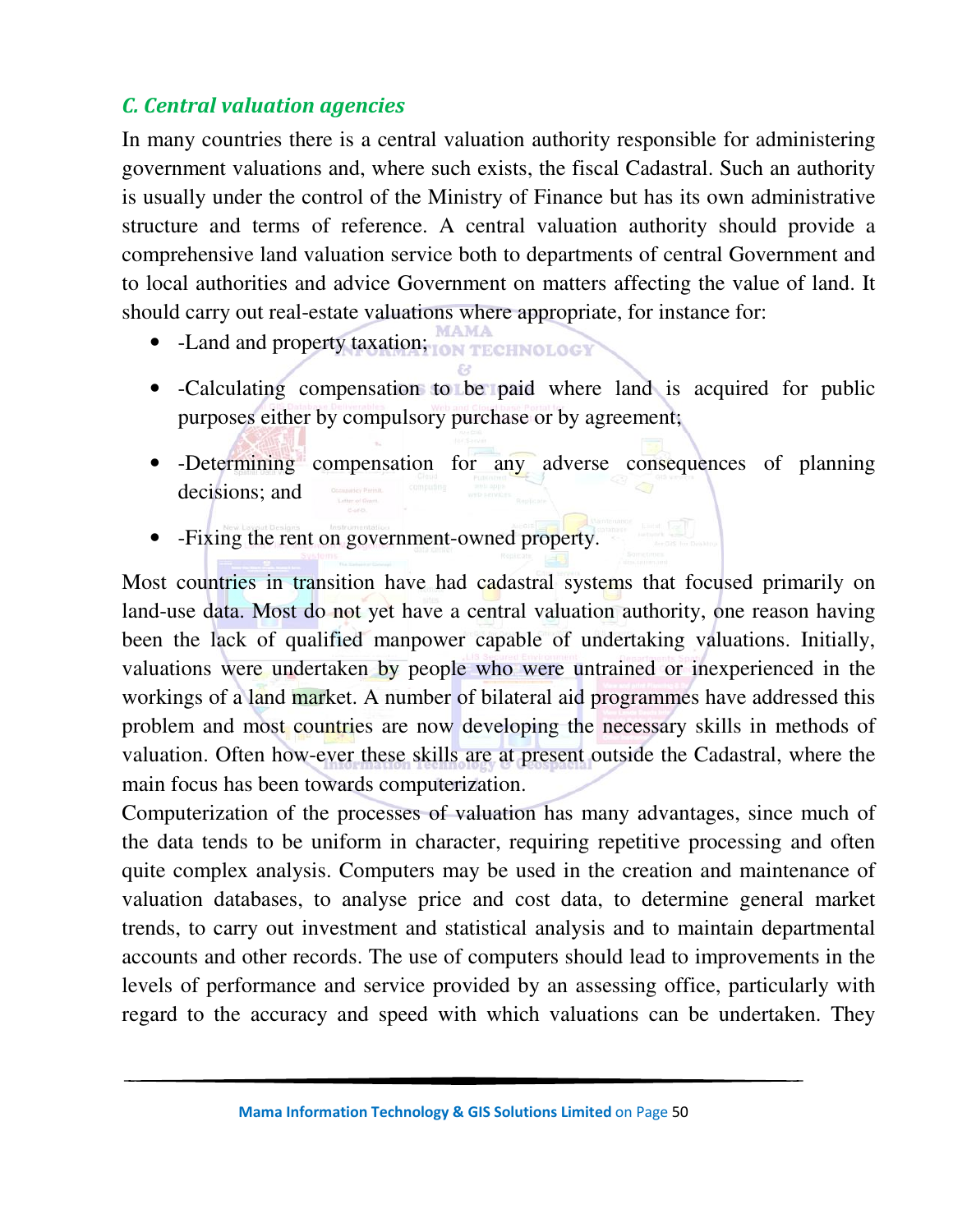should reduce clerical costs and eventually reduce the unit cost of an appraisal or assessment. More efficient scheduling of the workload of each assessor should become possible and more and better information should be available for decisionmaking and overall administrative control.

There is some advantage in setting up a central valuation agency either within the cadastral authority or else in close cooperation with it in order to ensure:

- - A uniform application of laws and standards;
- -Greater economy, by the reduction in the duplication of records, staff and effort; **MATION TECHNOL**
- -Greater potential for individuals to develop skills in specialized areas such as valuing plant and machinery, agricultural land, or mining sites;
- -The opportunity especially through computerization to coordinate large volumes of land sales data;
- -The monitoring of land sales to detect land speculation or to identify social or economic changes that are reflected in the land market data.

# *D. Land and property markets*

Land has also been regarded as the best kind of collateral in developed market economies. Systems for enabling land to be used for this purpose, and thereby laying the foundation for a well-functioning property market, are necessary ingredients in a functioning market economy. Real credits, that are loans based on real property as security, constitute a very large part of the credit market in most market economies. The property market is therefore also an important part of the economy as a whole, especially considering that a very large part of the household investments are made in this market.

With this in mind, necessary steps must be taken in order to create a reliable and efficient basis for a property market. This is of great importance both for the economic development of society as a whole and for the prosperity of individual property owners.

Understanding the property market involves understanding not only the financial actors but also the processes such as planning, construction, etc. on which economic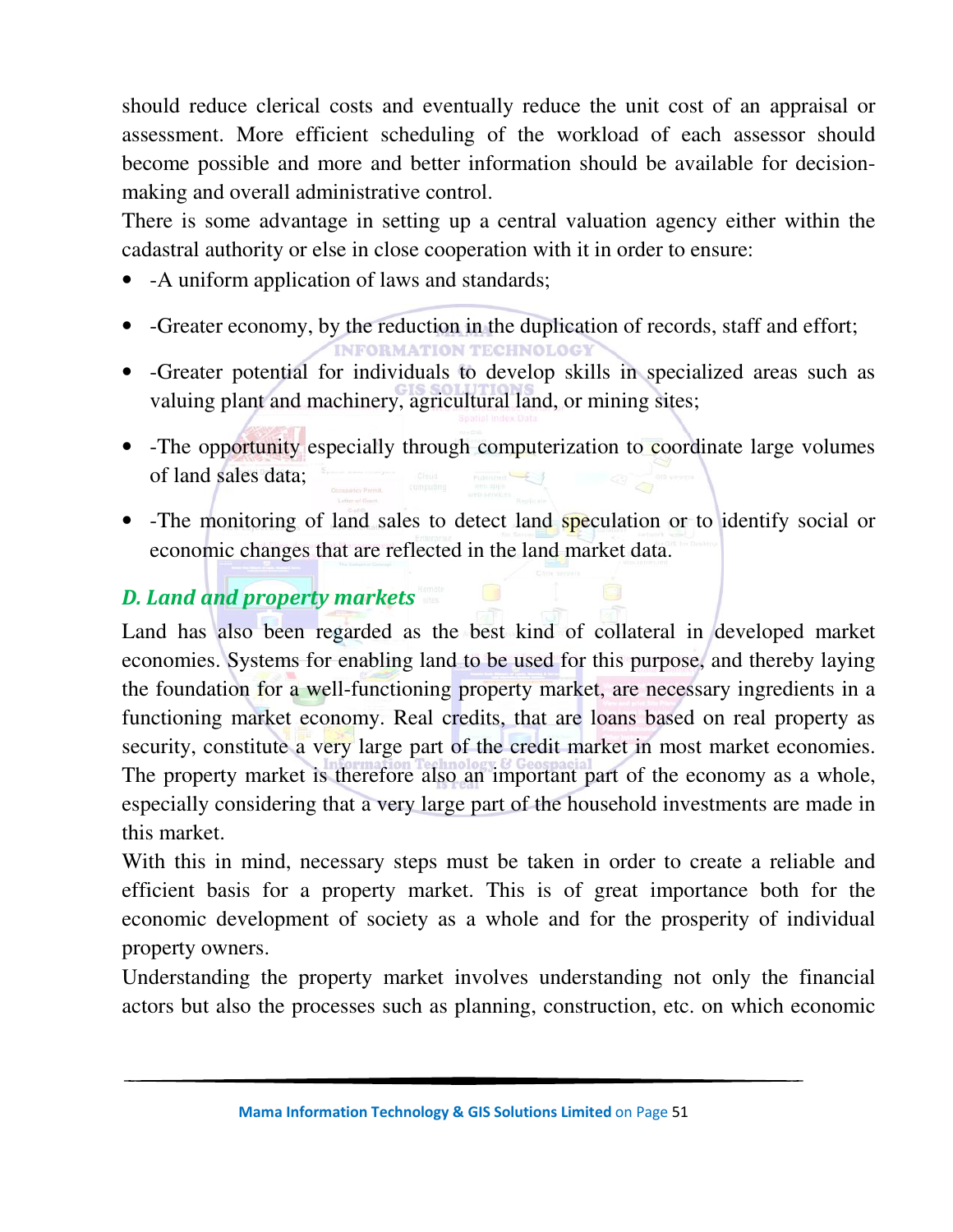decisions depend. The property market shows many similarities with the stock market. Investments in stocks or in property and the total sums involved are often of the same order. Recent developments in the countries in transition suggest that stock markets have been established quite rapidly, while the property markets lag far behind. Since major domestic investment often does not exist, foreign investments are more common.

These are geared towards the stock market, mainly because of the lack of information about real estate such as annual reports from the cadastral or land registration authorities, in contrast to information more readily available on the stock exchange.

In a market economy it is the actors in the market that play the main role. The task of the public administration must, to a varying degree, be to take away the market imperfections, redistribute resources, and to put in place the legal framework to regulate the market's behavior. This is done through rules and laws with different objectives. For both stock and property markets the public administration has taken a special role upon itself. These roles are different in different countries because of different needs to protect the "minor actors" such as the small-time investor or the family house owner. They differ in the ways in which they support the market and how they encourage investments and thereby also encourage economic growth. All this is expressed in the form of rules about the delivery of annual reports, insider trading, property formation, mortgaging real property, development permits, purchase of real property, etc.

Another important ingredient is the division of responsibilities between different players in the market. There is, or should be, a clear and distinct division of responsibilities between the different "traders" and the various service functions that are required. In nearly all aspects the stock market has developed further than the land market, perhaps due to the much larger international influence, the existence of very large players and the relatively large extent of speculation in the market.

The property market needs access to common basic information. This is of the utmost importance for the future. The property market crisis that both western European countries and the United States have gone through and in which many people have been left with negative equity illustrates the need for better land market information.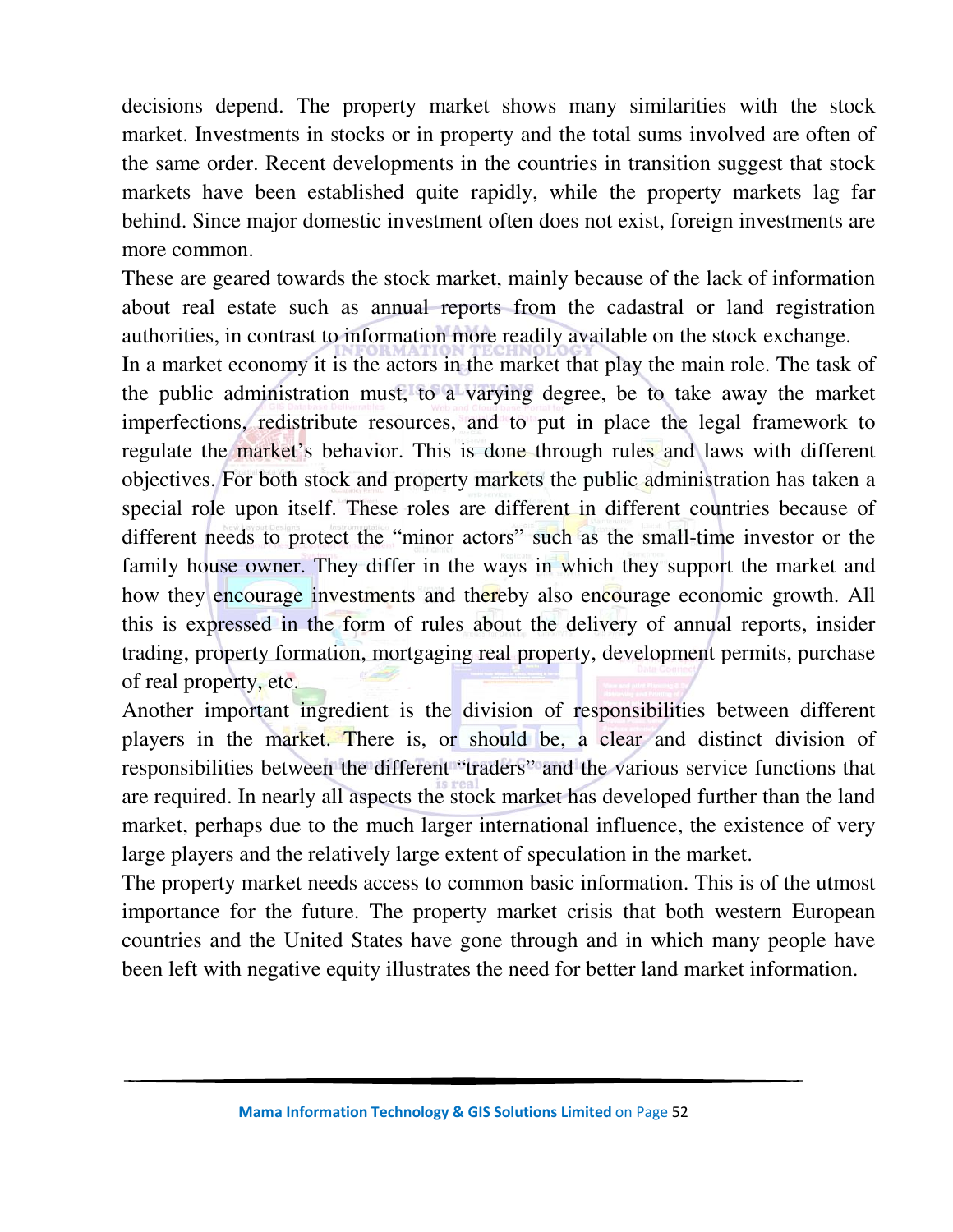The land administrative activities such as planning, the issue of building and construction permits, and land registration are service functions that affect the land market and the economy as a whole.

## *E. Costs and benefits of land administration*

In this section, consideration is given to assessing the costs and benefits of existing as well as new systems of land administration. Many countries in transition have been restoring many of the elements of the system that they operated half a century ago without assessing the opportunities for innovation in line with modern requirements. All too often there has been little or no analysis of the costs and benefits of the old system and no quantitative assessment of the costs and benefits of new approaches. In many cases, prejudice rather than careful assessment has indicated the way forward. Ultimately, decisions on investment may be made for political or social reasons and not solely on financial grounds, but this should not preclude careful analysis and

evaluation of the options available.

Cost-benefit analysis is a support tool for making judgments and for setting priorities. It cannot provide definitive solutions, but, conversely, it is important to consider the costs and benefits, as an analysis of these will help to avoid wastage of resources and be a guide to those who must judge whether an investment should be made.

## **1. Investment appraisal and cost-benefit analysis**

The implementation of a land administration system requires investment in hardware, software, data and most of all in people. This investment must be maintained over time because keeping the records up to date at all times is an essential element of any land registration system. There are thus both short-term and long-term costs. Similarly, there are short-term and long-term benefits, many of which are difficult to quantify. They are none the less real and need to be identified to ensure that financial and human resources are properly targeted.

Investment appraisal is a series of techniques that involves the analysis of all prospective tangible costs and benefits as a means of helping those responsible for deciding whether to make an investment.

Cost-benefit analysis is a technique that attempts to assess the economic and social costs of any project and to compare these with the financial and social benefits of the

**Mama Information Technology & GIS Solutions Limited** on Page 53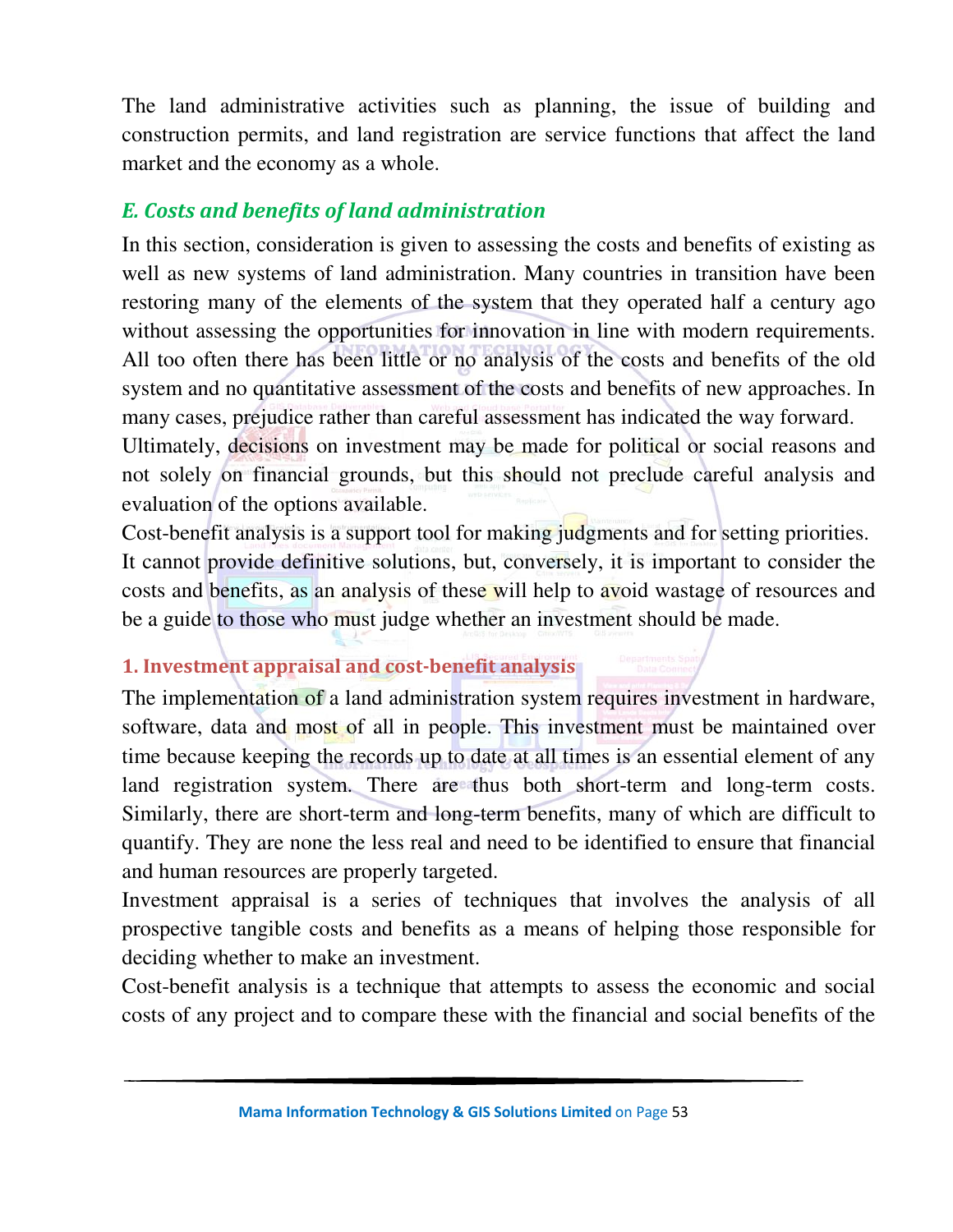investment. It extends the processes of investment appraisal into wider considerations such as the creation of a 'better" environment.

Investment, as strictly defined by economists, is expenditure on capital goods. In general it is taken to include the acquisition of any asset that requires *some* sacrifice to be made in order to obtain a benefit including investment in people or training as well as the purchase of hardware or software. Gross investment is expenditure that includes the replacement of worn-out equipment that is it includes the costs of depreciation; net investment ignores depreciation and the replacement of old equipment.

In some cases it is possible to measure activities in terms of the time that they take and the savings in time that would arise from using the system. It is however normal for the costs and benefits to be expressed in monetary terms, with time being equated with money on the basis of the wages that would be paid.

Because the costs and benefits will be spread over time, it is necessary to adjust any figures to a standard unit of currency. The process of relating future money values to those at a given moment such as the date of the proposed start of a project is known as discounting.

Money available today can be invested to produce interest so that numerically it is worth more tomorrow; on the other hand, a given numerical amount of money tomorrow would be worth less than it is today because of inflation.

In comparing costs and benefits over time, it is necessary to standardize the unit of measurement by applying a factor depending on the date at which the benefits or costs are calculated. On the basis of the discounted cash flow the true profitability of an investment can be assessed."ation Technology & Geospacial

The essential difference between investment appraisal and cost-benefit analysis is that the latter incorporates an evaluation of intangible things that may be impossible to express in monetary terms.

#### **2. Assessing costs**

It might appear relatively straightforward to estimate the costs of setting up a land administration system. In practice this is often not so. While it may be easy to ascertain the purchase price of new equipment, the ongoing cost of its storage,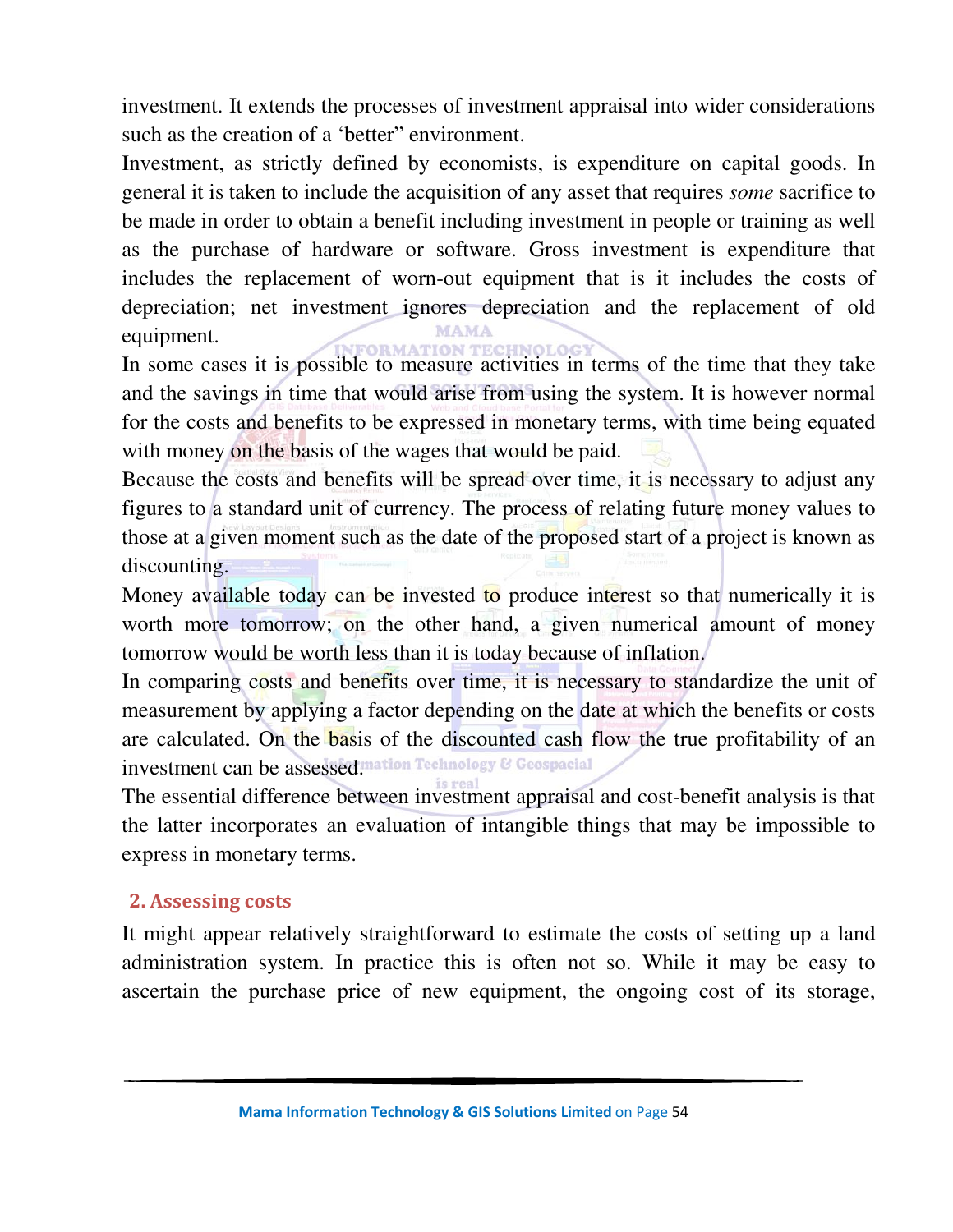running costs and maintenance may be unclear. Every square metre of floor space has an equivalent rental value and every piece of equipment represents a gross investment the value of which depreciates over time. Labour costs are often the most significant component of any organization's budget. In order to recover these costs, the time spent on a job by an individual worker must be charged at a rate that is higher than the actual amount paid in salary to that person. At least 25 per cent may need to be added for payments made for national insurance and towards the staff member's pension scheme. In addition, there are the costs of overheads such as the rent on office accommodation, heating, lighting, telephone and mail services, office support staff such as office cleaners, telephone operators and secretarial staff, and even senior management, a proportion of whose costs must be distributed between each project undertaken by the organization. These costs can add 150 per cent to 200 per cent on top of what is paid directly to those who do the work.

The average time that a worker spends productively per year is variously estimated at from 1,500 to 1,800 hours. This takes into account holiday time, sickness, absence for social reasons, periods for retraining, etc. Taking the lower figure and a 200 percent overhead, the annual salary of a staff member needs to be divided by 500 in order to calculate the real cost per hour for his or her services. Thus the hourly costs for someone on an annual salary of ECU 20,000 would be ECU 40, or ECU 320 for an average working day. More highly skilled and highly paid staff would need to be costed at higher rates.

In addition to the labour costs, equipment costs must be considered. There are commercial rates for hiring equipment and although these rates contain a profit margin for the company undertaking the hiring, they provide a good measure of what equipment costs even if it is purchased in-house. The advantage of hiring is that there should be no amortization costs and equipment can be replaced when a newer and better item comes on the market. If it has only limited use then rather than purchase an item of equipment, it may be better for a government department to hire it or to put work out to the private sector. As an example, some government organizations only occasionally need to scan or print large maps and may find it cheaper to subcontract work than to buy the necessary equipment. If equipment is purchased then it must be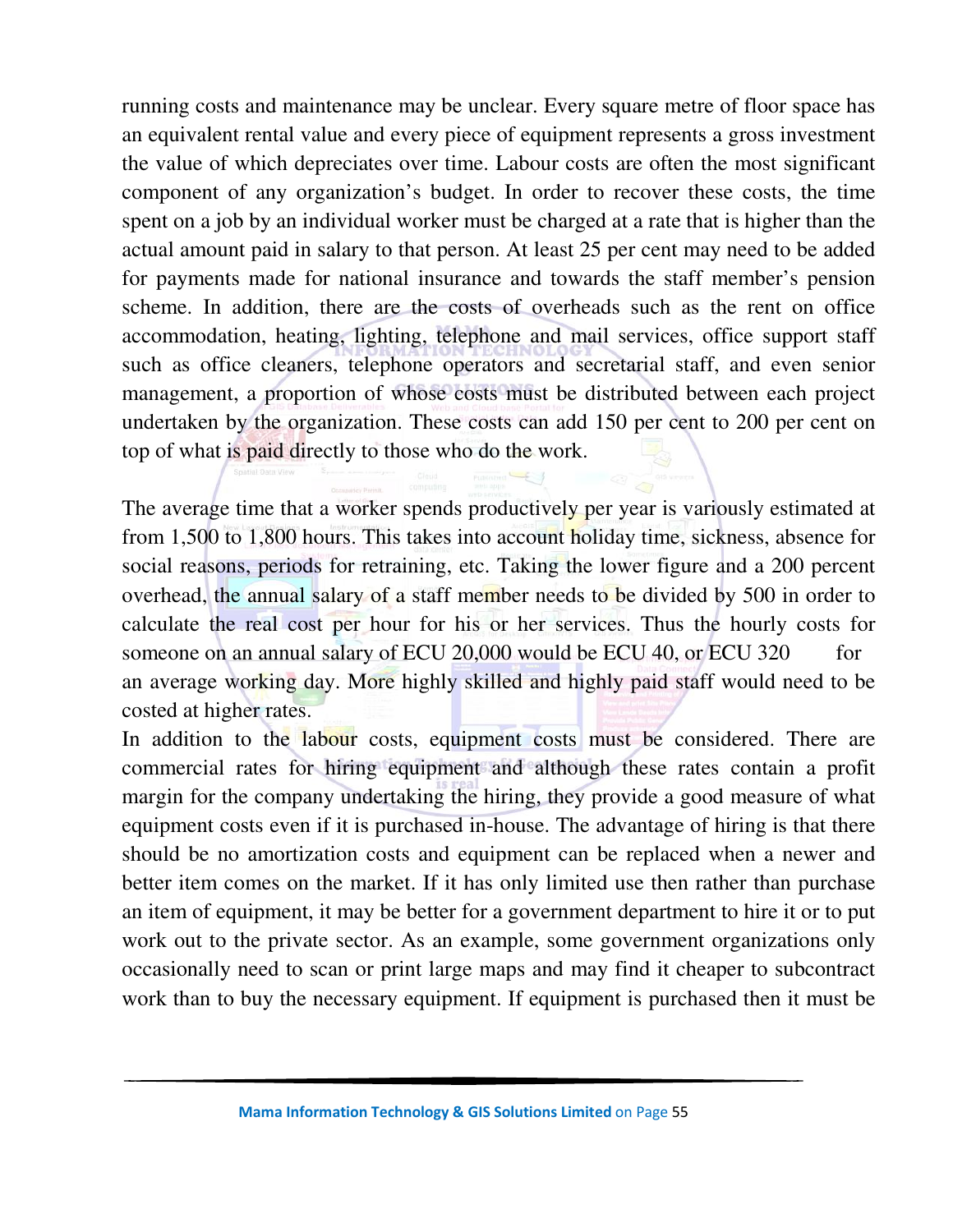amortized as an asset and money must be set aside for its maintenance and subsequent replacement.

Maintenance contracts can be taken out but are expensive being between 10 per cent and 25 percent of the purchase price. A judgement must be made of the financial consequences of any equipment breakdown. If the land registry is to provide data online to the public, then there would be need for immediate repair; but if the equipment were a personal computer that could be replaced easily and cheaply then a maintenance contract might not be cost-effective.

Frequently, data and equipment may be shared between different parts of an organization, each part having its own cost or budget centre. Thus digital maps may be purchased for one section of a municipal authority, for instance the highways department, which could be used by others, such as the planning or refuse collection departments.

Cost sharing arrangements may need to be worked out, but can prove difficult due to local internal politics and available budgets.

The assessment of intangible costs is also difficult. These will include worker resistance to new technology, traditional attitudes to job security, changes in work patterns and levels of responsibility within an organization. Some people may receive promotion but others may find their work less creative and more routine. In a full cost-benefit analysis all these factors must be taken into account.

Economists sometimes adopt the "Pareto" criterion, which states that in order for a change to be justified, at least one person should be better off and no person should be worse off. Thus, where possible losers are identified, action must be taken to ensure that they are compensated. This will add to the costs.

The Pareto criterion can take into account ethical issues. There is however a danger that it will be used as an argument against any form of change. By emphasizing the effects on people it can also overlook environmental impact. This is often difficult to measure but is none the less important to consider.

## **3. Calculating benefits**

Calculating benefits is even more difficult than evaluating costs. A price can be put on some activities such as improved services, quicker and cheaper conveyancing or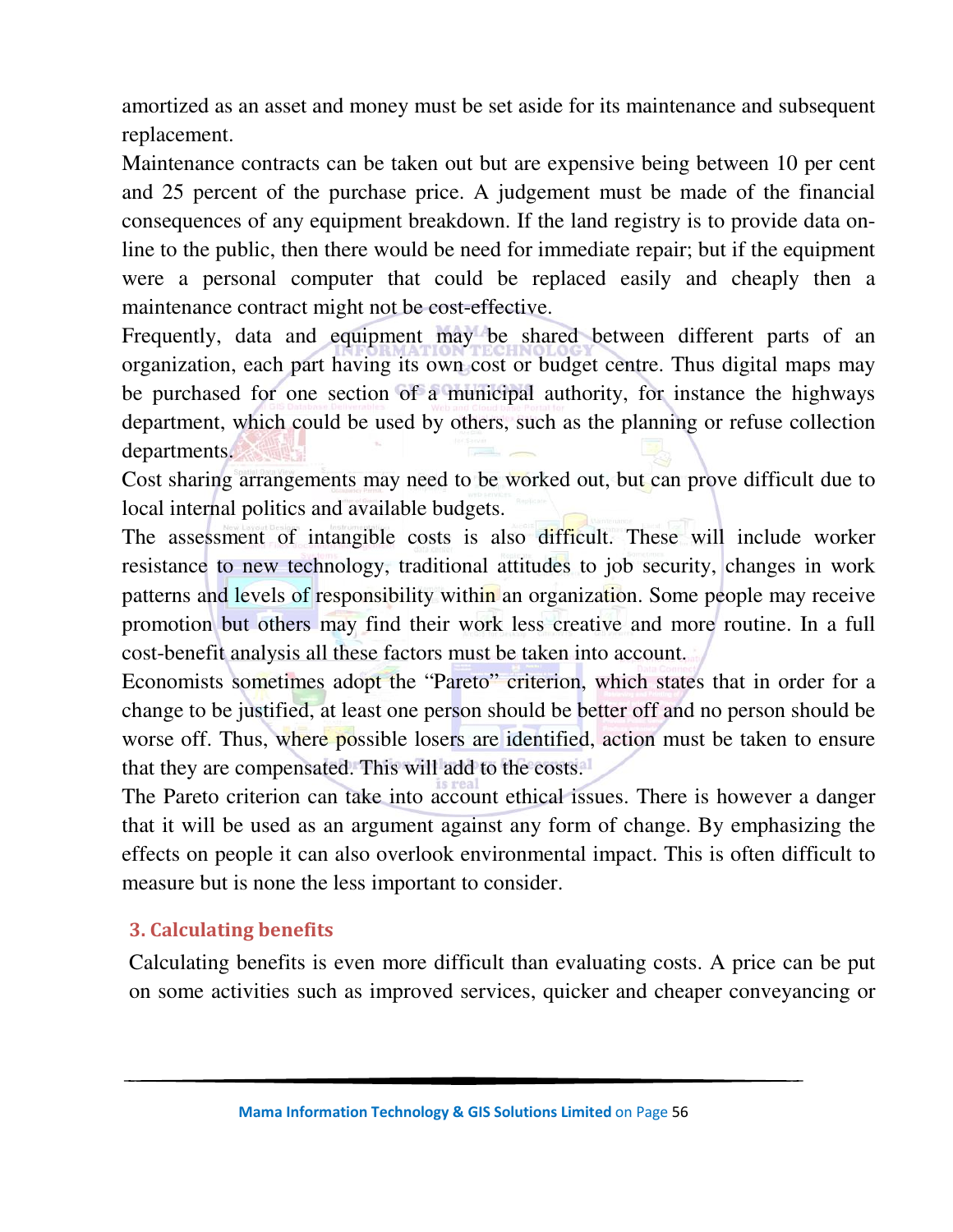the more effective collection of taxes thus bringing in more revenue to Government. Some of these benefits will be "one-off", while others will occur on a continual basis.

Some benefits are, however, not directly measurable in cash, such as a better environment or greater security of tenure. Some benefits will be relatively immediate in that they represent more cost-effective methods for doing what is already being done; others will be longer-term and may arise only some years after the system has been introduced.

The extent of benefits will depend very much on the type and number of users of the system. The needs of urban communities will, for example, be different from those in rural areas. Thus there is no point in a cadastral system holding records of soils data for city centers; conversely, recording of data on street lights is of less importance in most country areas. For each category of data, there may be a different type of user and hence a different degree of benefit.

In seeking to assess benefits and to determine "value for money" as a result of new investment in a land administrative system, it is useful to carry out a user requirements analysis. This should:

- -Identify who the existing and potential users are;
- -Document what information is already available;
- -Identify potential new data sets that should be helpful to land managers, tax gatherers, the general public, etc.; **the general public, etc.; Comparison**
- -Determine any legal requirements to provide data or that might restrict their use (this is especially so in the case of central and local government data sets where any data protection act may inhibit the use of data for purposes other than that for which they were collected);
- -Evaluate each data set in terms of its costs to acquire, to store and to update; and
- -Evaluate the benefits that should come from each data set.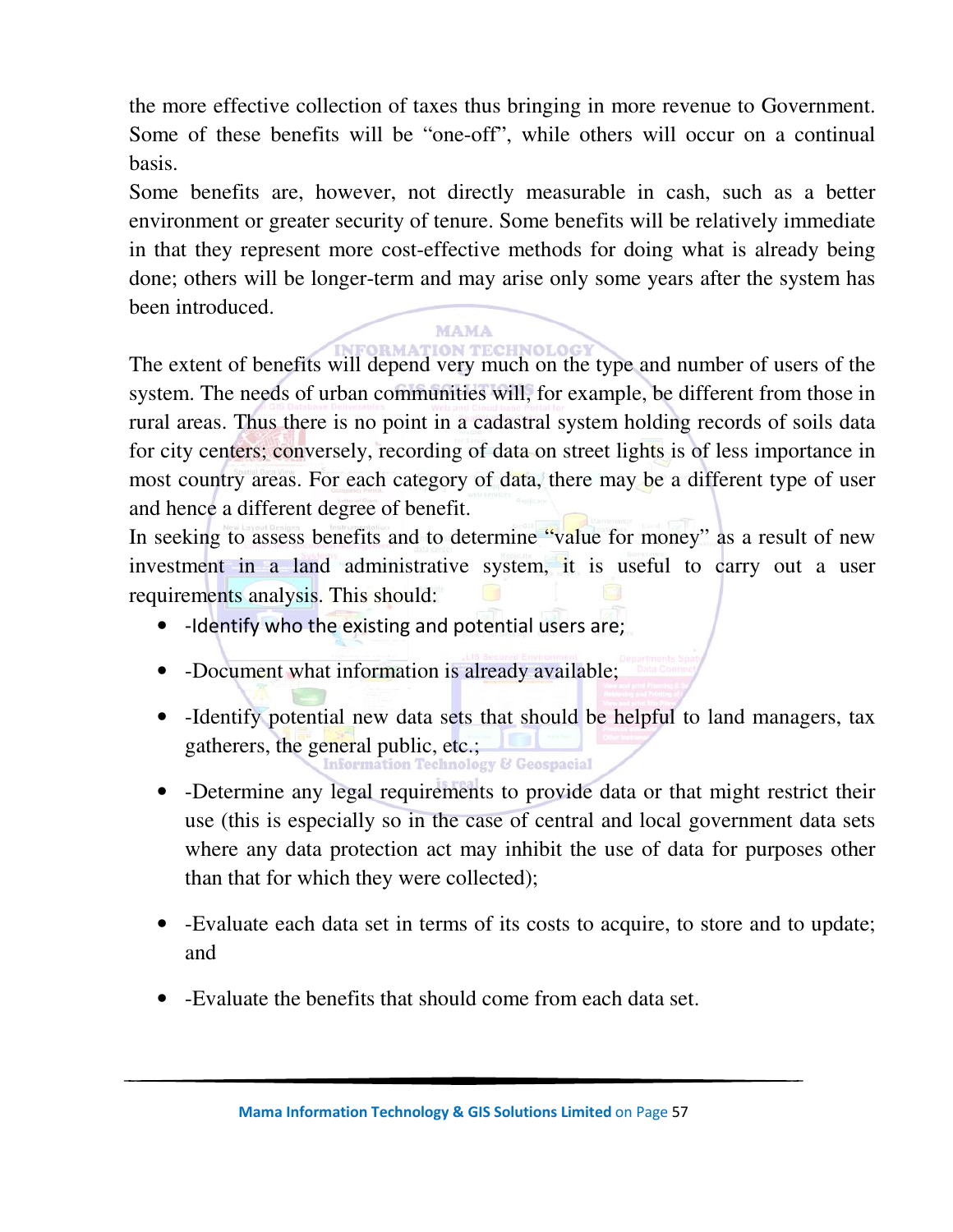The above list is simply cited as an example. Detailed interviews will need to be undertaken in order to establish the nature and extent of what people need and the savings that would be made from the proposed system.

Part of the benefit would then be the difference between the operational costs as at present and the operational costs using a new system. In some forms of analysis the capital investment costs are ignored and only the running costs are considered. The issue then becomes one of whether the new system will be cheaper to operate than the old.

## MAMA

Where the value of benefits is intangible, estimates can be made using the judgment of experts and experienced managers. They are asked to weight the benefits. Scores are then allocated for the importance of specific tasks-for instance with regard to the meeting of specific business goals. Based on these assignments possible savings calculated in monetary terms and hence a range of savings can be estimated for alternative strategies.

## **4. Comparing costs and benefits**

When all the costs and benefits have been identified and if possible quantified, a balance sheet can be drawn up. The measurable, direct costs and benefits can be set beside a list of intangible, indirect costs and benefits. In the final balance sheet, all forms of cost and benefit should, however, be included. When all the data have been assembled, a judgement must be made as to whether ;I particular level of investment is justified.

Often 90 per cent of the benefits can be obtained for SO per cent of cost-increasing accuracy and precision in cadastral mapping may, for example, add significantly to its costs but add only marginal benefits. Ultimately, cost-benefit analysis is a tool to help in decision-making and is not a replacement for human judgment.

## *F Financing and sources of funding*

There are in principle three different forms for financing a land administration system: financing by tax; financing by fees; financing by commission. Financing by tax means that there is no connection between the activity from which the tax is drawn and the grant that is given by the Government (national or local) to an agency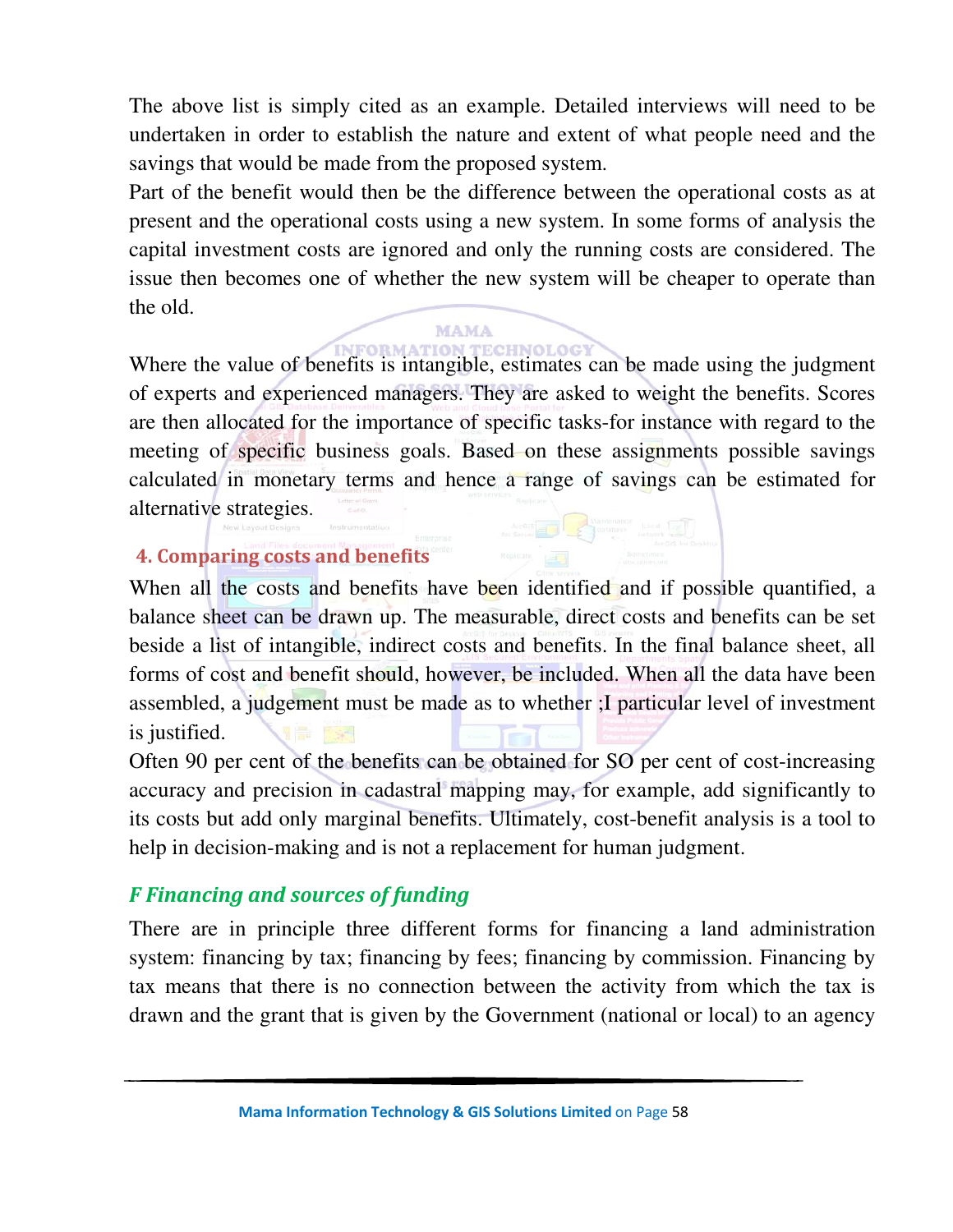in order to finance an activity. Financing by fees means that an applicant pays for a service and that there is a connection between the fee and the cost for the service. The tariff is decided by the Government. The fees can go directly or indirectly to the agency. Financing by commission means that an applicant pays for a service and that the agency that offers the service has the authority to decide about the tariff based on rules set by the Government.

These different forms of financing are often used in the same country, but in connection with different activities. This is the case in Sweden, where activities that have a direct applicant are generally subject to a fee or commission, while activities that are more connected to the rule of law or the overall public good are financed by grants. The fees charged are however often set at a level so that they contribute, indirectly, to the financing of the grants.

For the countries in transition it is often necessary to develop the fundamental organization and legislation for cadastral activities and land registration as well as the information infrastructure that have become part of more developed market economies.

This requires funding that is not available domestically. For obvious reasons the various development banks, aid agencies, etc., are the most frequent funding sources used in such instances.

The introduction of a proper cadastral system and a reliable way of keeping records of land ownership are necessary, but the benefits of these systems (and the information that they produce) will have to be presented in more detail before any funding can be secured. These benefits are difficult to put in figures, but some examples can be of interest. The annual amount of stamp duty, paid by applicants .These figures show the great importance of the real property sector. The cost of running the cadastral organization, land registration and a land information system is a very small part of the total economy of the sector.

As a complement to foreign aid contributions there are other possibilities of financing the building-up of a register. In recent times big computer companies have made offers to finance the building-up of such registers. In return they want part of the future fees.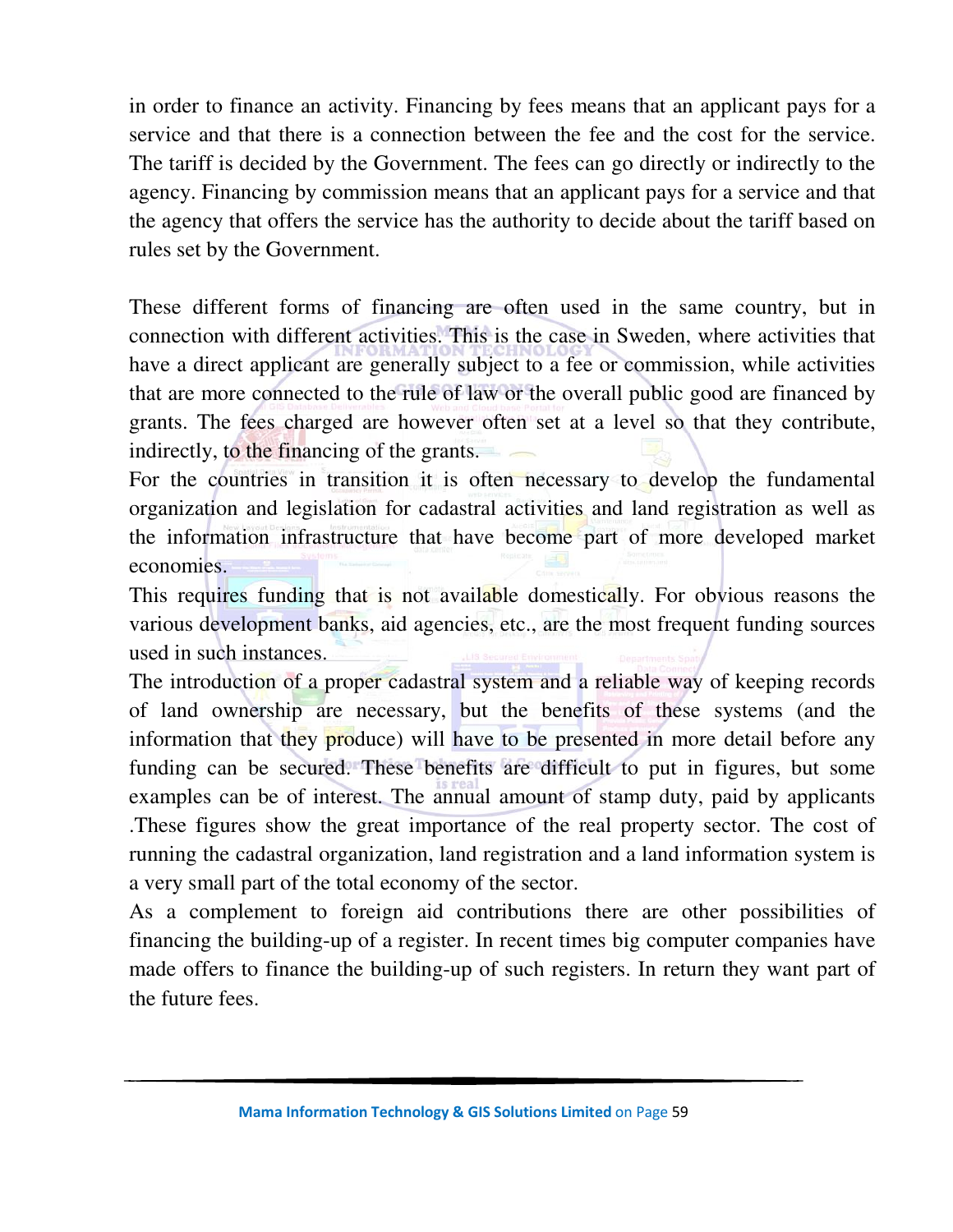This at least illustrates the vast potential that the use of basic land information, mainly in the form of details about land ownership, has in a market economy.

## *G. Marketing land registry and cadastral data*

In recent years, there has been a major shift in the thinking of Governments about the costs and benefits of many of the services traditionally subsidized by the taxpayer. Many Governments have been seeking ways to both reduce the costs of land registration, especially surveying and mapping, and increase the revenue that can be generated from the products and services that are provided. Greater emphasis is now placed on making the user pay and on reducing general government expenditure. Increased cost recovery can however increase consumer resistance and there is no doubt that the community as a whole benefits from a sound land registration system as well as the individual landowner.

In almost every country, cadastral mapping for land titling and for land taxation has been prepared either with large State subsidies or has been totally underwritten by the State. Even where the private sector has been involved in surveys for land registration, the full costs of the system have not been passed on to the landowners. Frequently, the true costs have not even been calculated. Government departments have been run on annual allocations of funds that have rarely been tied to measures of productivity and many have had no accurate way of determining the unit cost of the products and services that they offer.

Today, in an increasing number of countries, policies are in place to encourage maximum efficiency and optimum income generation. The higher the level of cost recovery, the more an organization ought to be able to invest in the development of new products and services and invest in new technology. If the level of cost recovery is too low then there must be cross-subsidies from other parts of the organization which, in the case of government activities, means the general taxpayer.

Land registries store a wealth of information that can be used for many purposes other than to support conveyancing. Determining the optimum price that can be charged for cadastral data is often difficult especially where there is no market already established.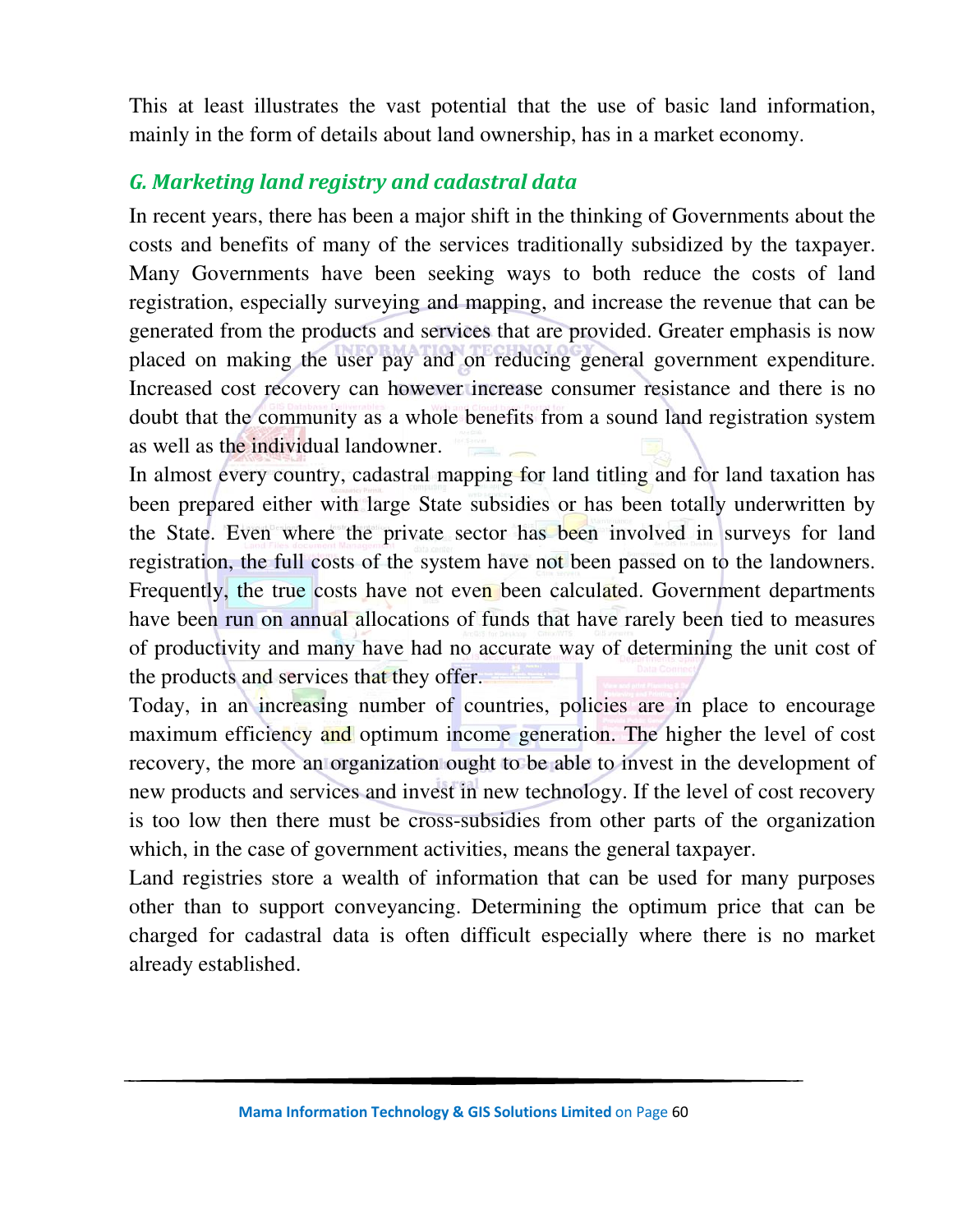Information as a commodity does not behave in the same way as physical products. For instance, someone who possesses information can sell the product to one person, give it to another and still retain it for future use. Those who own a tangible object such as a computer cannot dispose of it and at the same time retain it. Information cannot be divided without significantly changing its nature, unlike, for example, electricity, to which a series of devices can be connected so that the product is divided but still operational. Furthermore, information increases through use, provided that it is kept up to date; material products in general wear out through use. The price that should be charged for cadastral information can be established in a number of different ways. One is based on the production costs. In the case of a digital cadastral map, for example, the price can be set on the basis of the costs that were incurred in its production, to which could be added a margin for profit. This

would then be divided by the estimated number of maps that would be expected to be sold to give a market price of. In some countries it is not government policy to charge for the collection of data that

are an essential part of a government department's work. In such cases a charge may be made for the cost of making the data available, for instance the cost of photocopying or the cost of providing computerized access, but without recovering any of the actual costs of acquiring the data.

A particular characteristic of many land administration systems is that the data are often guaranteed by the State, in some land ownership record systems the information is treated as the best evidence available, but is not necessarily definite proof of ownership and is not guaranteed. There is a cost to guaranteeing data and this is often absorbed by the State. Chnology & Geospacial

For private sector data, the relationship between the cadastral data provider and the data user should be subject to clear contractual arrangements setting out the extent of liability and guarantees on the quality of data. Protection for the consumer may be provided through indemnity insurance, whereby compensation is paid to the data user if there is loss as a result of mistakes made. This cost must initially be borne by the data provider but will inevitably be passed on to the consumer in due course.

In order to protect the investment of the data provider, all copying of data should be protected through copyright laws. After some initial uncertainties over the status of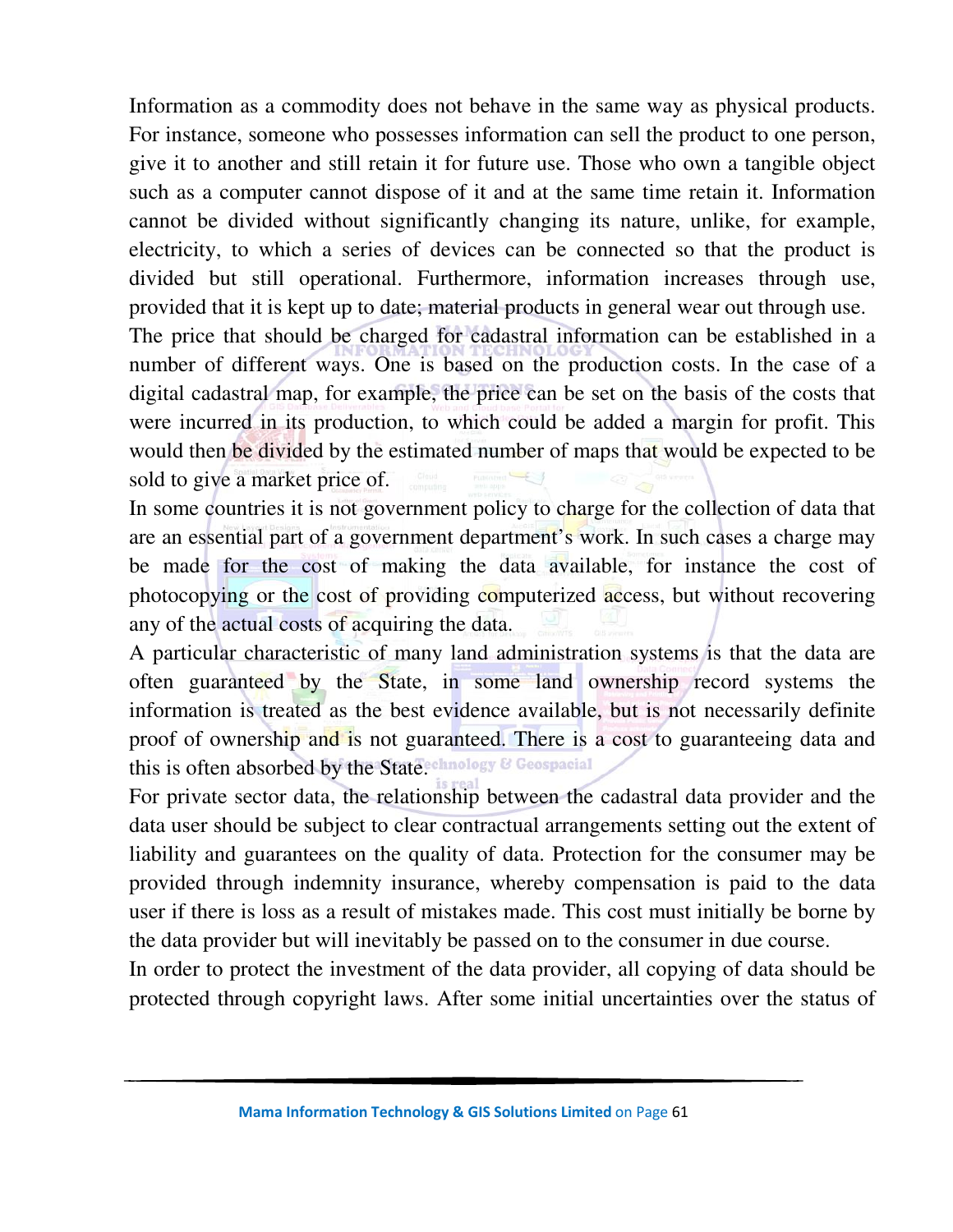data stored in electronic form, it is now possible in many legal systems to protect intellectual property rights and investment in data through copyright law. The price that is charged for cadastral data must be such as to give the data producer sufficient incentive and protection. Unauthorized copying of data, like stealing from other people, deprives those who have invested time, effort and capital of just reward. Although copyright is in part a moral issue, the primary objective of copyright protection is commercial.

#### **H. Recommendations**

**MAMA** 

In order to encourage investment within a market economy, the State should establish mechanisms whereby land markets can operate efficiently and effectively. The State needs to determine the value of real property when assessing land and property for taxation, when calculating the level of compensation for land that is compulsorily acquired for State purposes, and when fixing the rent of State-owned real property. An efficient land market requires skilled valuers, who can advise on the fair market price for land and property. The State should ensure that adequate educational facilities exist to train such valuers. The creation of a central valuation agency can ensure that the valuation of all land and real property meets the needs of the State. Since many valuations are based on comparisons between one property asset and other real estate, good land and property records must be maintained. The cost-effectiveness of new land administration systems or of improving existing systems should be assessed. Cost-benefit analysis is a useful tool for helping to determine better solutions to land administration problems. Strategies should be developed to increase cost recovery when operating a land administration system. Land information that is held by the State is an asset that can be used to generate revenue.

## **LAND-USE PLANNING**

This chapter examines the role of the Cadastral in land-use planning. It places particular emphasis on urban land management and rural land reform. It also considers the impact of physical planning on the environment and the creation of optimum conditions for sustainable development and the protection of the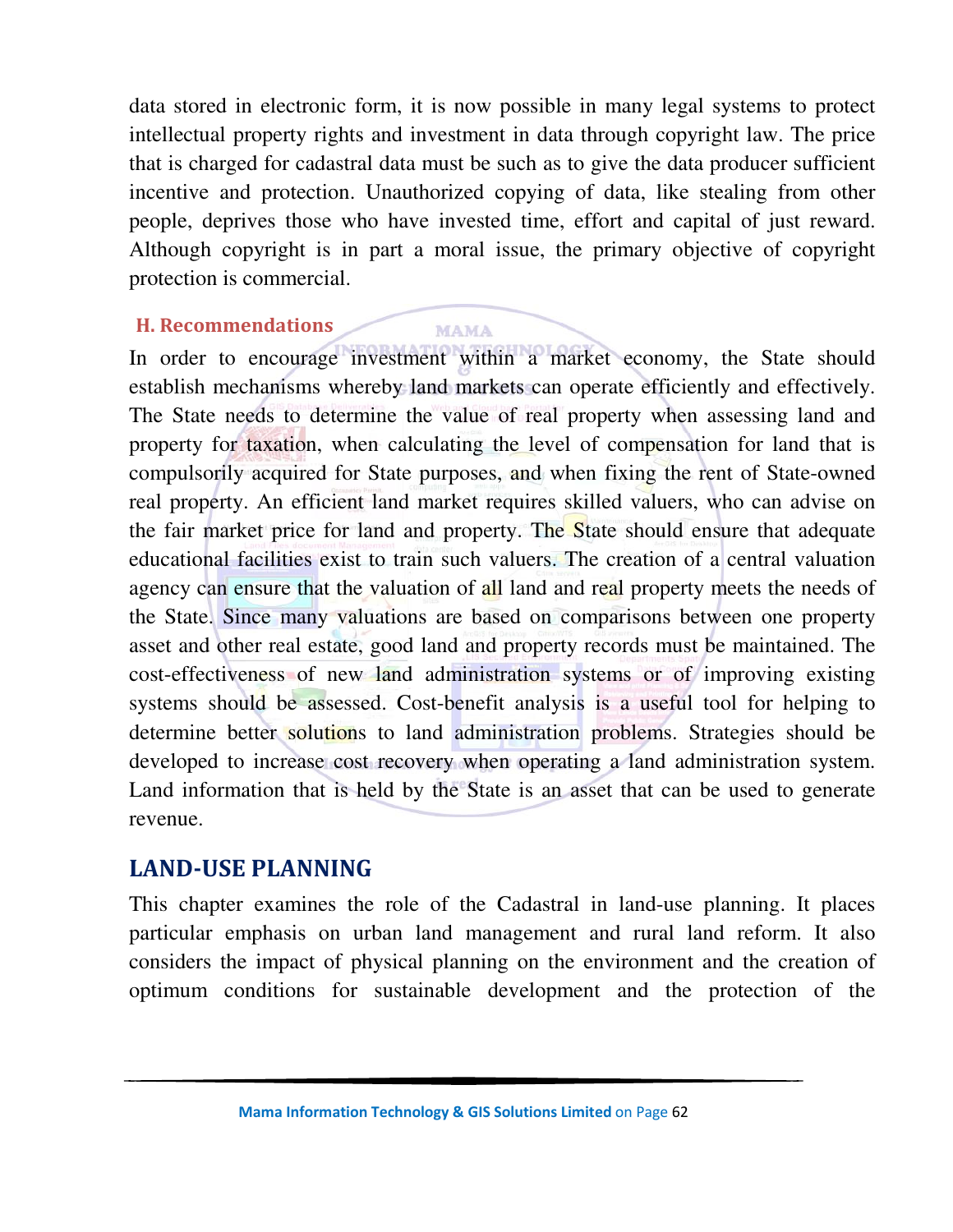environment. Finally, it considers the role that geographic information system technology can have in managing spatial data within a land information system.

# *A. The role of the Cadastral in physical planning*

In seeking to create a strong economy, every country must implement strategies for planning and development so as to improve the infrastructure and create a better environment. Physical planning is the process whereby changes to the environment can be brought about through formal procedures. It involves:

## MAMA

- -Reviewing and understanding the existing environment;
- -Defining the problems that need to be solved;
- -Determining alternative courses of action;
- -Evaluating the options for change;
- -Selecting an appropriate strategy after consultation with those affected;
- -Implementing that strategy and monitoring its consequences; and
- -Operating within a formal legislative framework.

Physical planning is the process of allocating resources, particularly land, in order to achieve maximum efficiency while respecting the nature of the environment and the welfare of the community. The manner in which physical planning is conducted depends on the country's political system and on the division of responsibility between different parts of government. Some responsibilities will lie with the central Government while others may be devolved to the local level.

Physical planning must operate in conjunction with land registration, since it involves measures that create new subdivisions of the land and new patterns of land use. Failure to identify existing patterns and rights of ownership frequently leads to delays or even failure in development programmes, especially in urban areas.

There must be legally defined procedures for the compulsory acquisition and reallocation of rights in land and appeals mechanisms so that the confidence of the public in the security of their titles can be upheld.

Land policy and physical planning must provide compensation for owners of land whose rights are affected by any project. The powers vested in the public authorities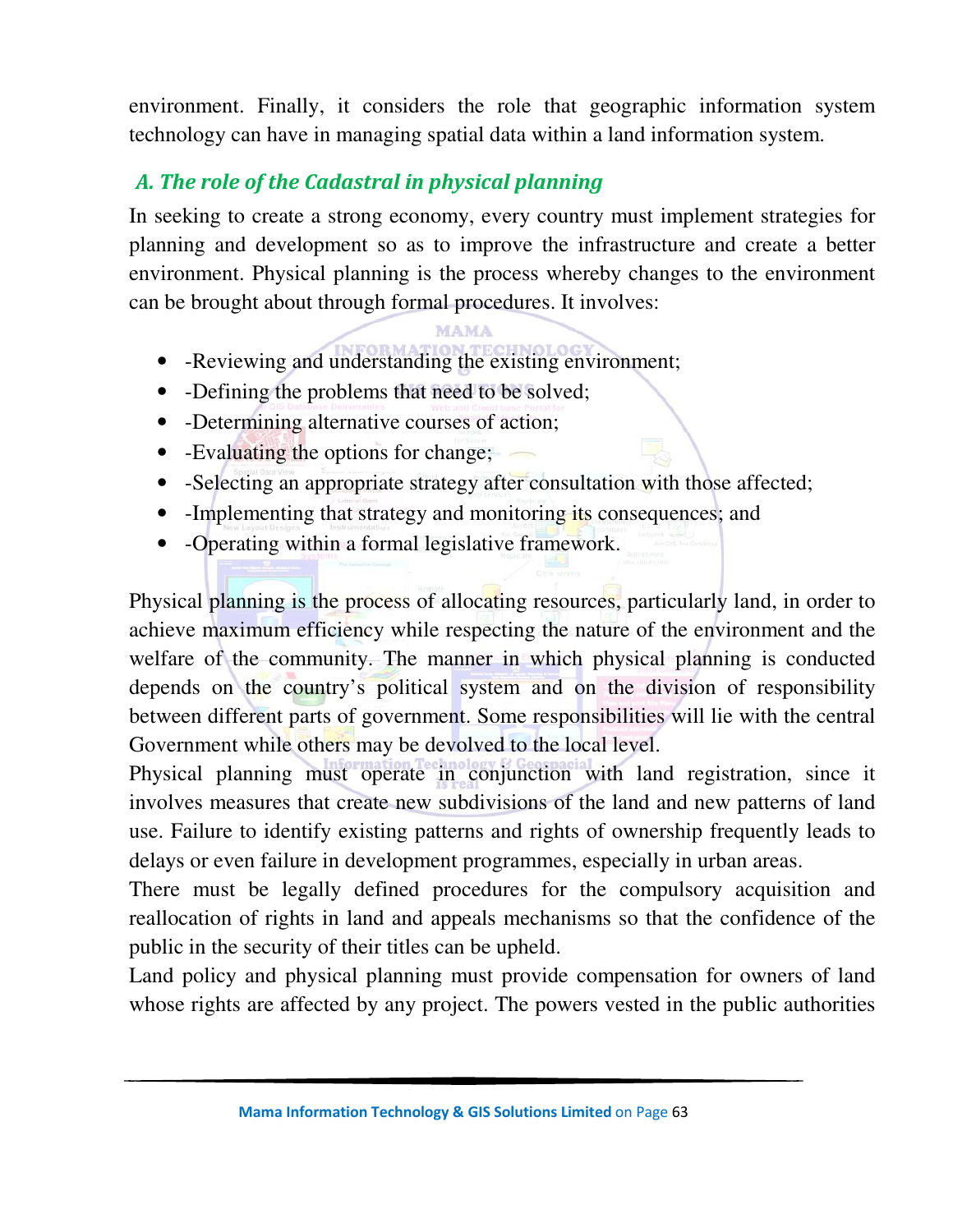under the planning system should permit settlements to be reached in the case of disputes over proposed developments, including the distribution of the costsespecially where there is land re-allotment or land expropriation.

Physical planning is also concerned with the provision of any necessary infrastructure, and with appropriate legal regulations including by-laws relating to the quality of building and construction.

The first requirement in any development programme is an identification of the present pattern of ownership and use of the land. Difficulties will always be encountered in laying out new sites and in implementing development plans until detailed maps and knowledge about ownership rights and other rights in land become available. Planning activities require information related to land both at the stage of formulating policy and when carrying it out.

In order to manage land-related development projects, there must be information system them that is capable of meeting all the relevant needs. Cadastral maps can form the basis for such a system and they are increasingly being used for purposes other than land registration. Cadastral maps can serve as the basis for recording construction permits, for urban and rural planning, for environmental studies and other fields of activity required by the law.

To fulfill this multi-purpose function, a cadastral system can no longer concentrate only on the documentation of real property. Additional information about forests, buildings, roads and rivers not only helps landowners to define the extent of their properties but is also important for the management of construction, planning and environmental projects. Physical planners require geodetic information about land parcels including their identifier reference and other attributes in the same way as the Cadastral and the land registry.

Political decisions based on statutory law often impact upon private rights-for example, in relation to the compulsory purchase of land for development. Such decisions must be taken in the full knowledge of the facts and this means that they must be based on complete and up-to-date information.

It is very important for physical planning to have a formal relationship with the land administration system because of the impact that development proposals will have on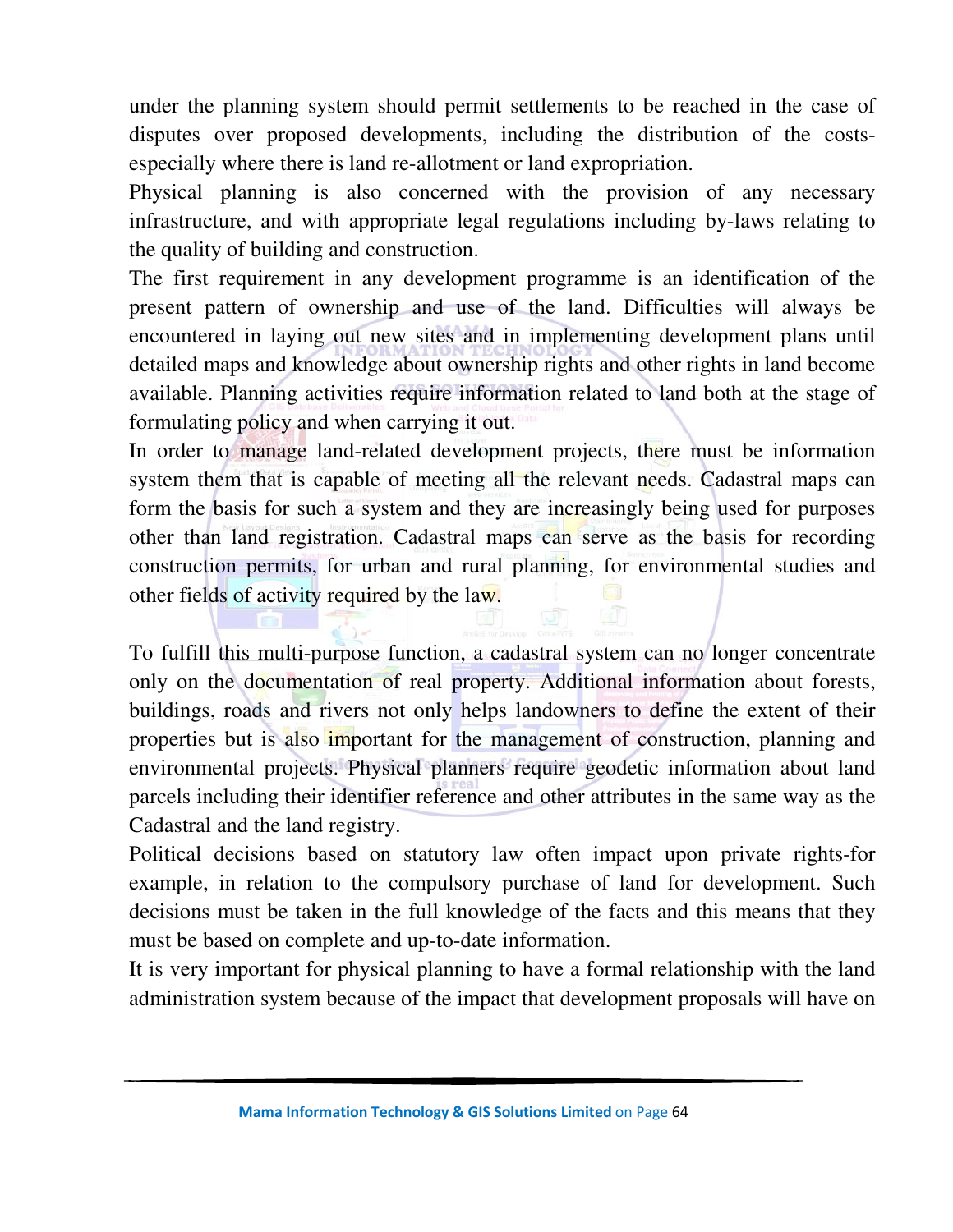the land and the associated land rights. The executive authority responsible for planning and development must adopt administrative procedures that work closely with the cadastral system.

If the executive authority seeks to create new land-use patterns without integrating its work with the land administration system then the implementation of development programmes will almost certainly be delayed and may ultimately fail. Administrative procedures for matching cadastral and land registry data with planning data must be established especially at the local level. There are always inherent dangers that:

 -Changes in the shape of land parcels may be recorded by the cadastral authorities and reported to the land registry, but not accepted by the latter since the appropriate legal procedures have not been followed;

- -Subdivisions of the land brought about through inheritance may be legally documented in one way in the land registers but a different pattern of land use may be adopted by the heirs; as a result, the cadastral records that are based on the land use may not conform with the records of ownership;
- -Technical inconsistencies may occur whereby old measurement units and old parcel references appear in legal documents that do not accord with the planning and cadastral registers.

It is particularly important with the growth of computerized networked information systems that inconsistencies are eliminated. The records of permanent changes to the land that are held by both the Cadastral and the land registry must be based on the juridical status of the land parcel and must be compatible with each other.<br>Information Technology & Geospacial

## *B. Land-use planning in urban centres*

Changes in urban land use will take place as a result of the implementation of new urban plans. Such plans may be prepared either to accommodate urban expansion, or to create new towns in accordance with resettlement schemes, or to improve the existing environmental infrastructure. Redevelopment occurs where general improvements are needed to the urban environment, for example to alter traffic flows or to attract real property investments; or where urban centres need to be substantially rebuilt as a result of major social and political change.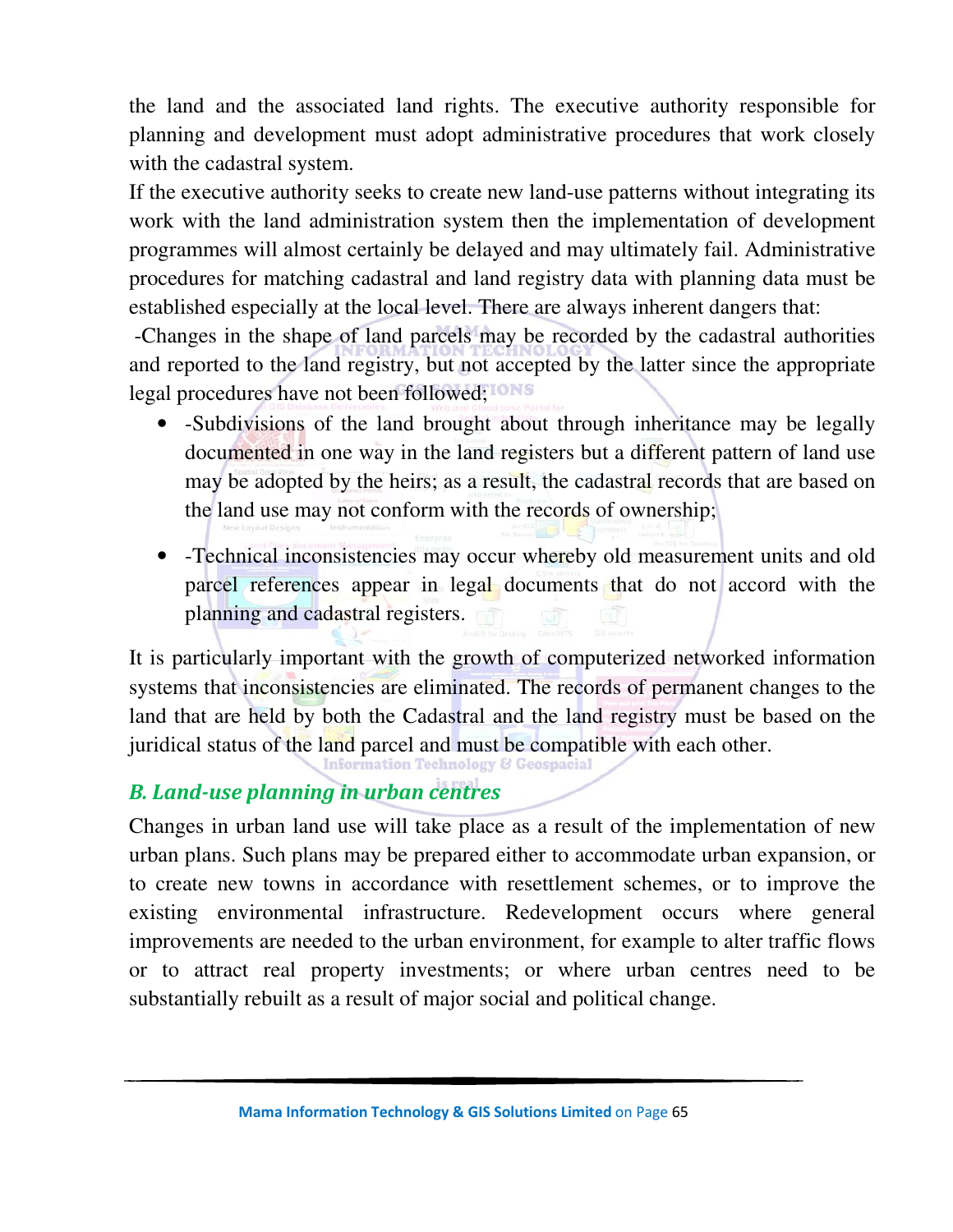Physical planning can result in value being added to real property through improvements to buildings and their associated infrastructure, or by permitting the change of land use for example from agriculture or forestry to residential or commercial purposes. Physical improvements to buildings make only small differences to the market price in comparison to changes in the permitted use. Sometimes referred to as betterment, the increase in value brought about by formally permitting the change in use of land is often proportionally very large and may be subject to specific taxes. Conversely, there is rarely compensation for "worsenment" when the characteristics of property are adversely affected, for instance by a decision to build a motorway or airport nearby.

Physical planning is primarily concerned with future land use. Land use is the interaction between land rights and land management. It includes the enjoyment of the land and the rights that are associated with it. A prerequisite for the preparation of a development plan is a land-use survey. This should:

- -Define the present use of the land;
- -Identify changes that are taking place and the rates of these changes, for example in urban expansion;
- -Link land-use data to other physical and social data;
- -Provide an analysis of areas by quantitative means using a variety of statistical measures;
- -Prepare models of change over time and space; and
- -Present the results of the survey in a manner that both decision makers and the public at large can understand.

A development plan should encompass the whole area of a community. It should identify the way that all the land should be used and be based on the predictable requirements of the states' community. The basic outline plan for a given area should then specify:

• -Areas to be set aside for building and construction-such works must be in compliance with building regulations;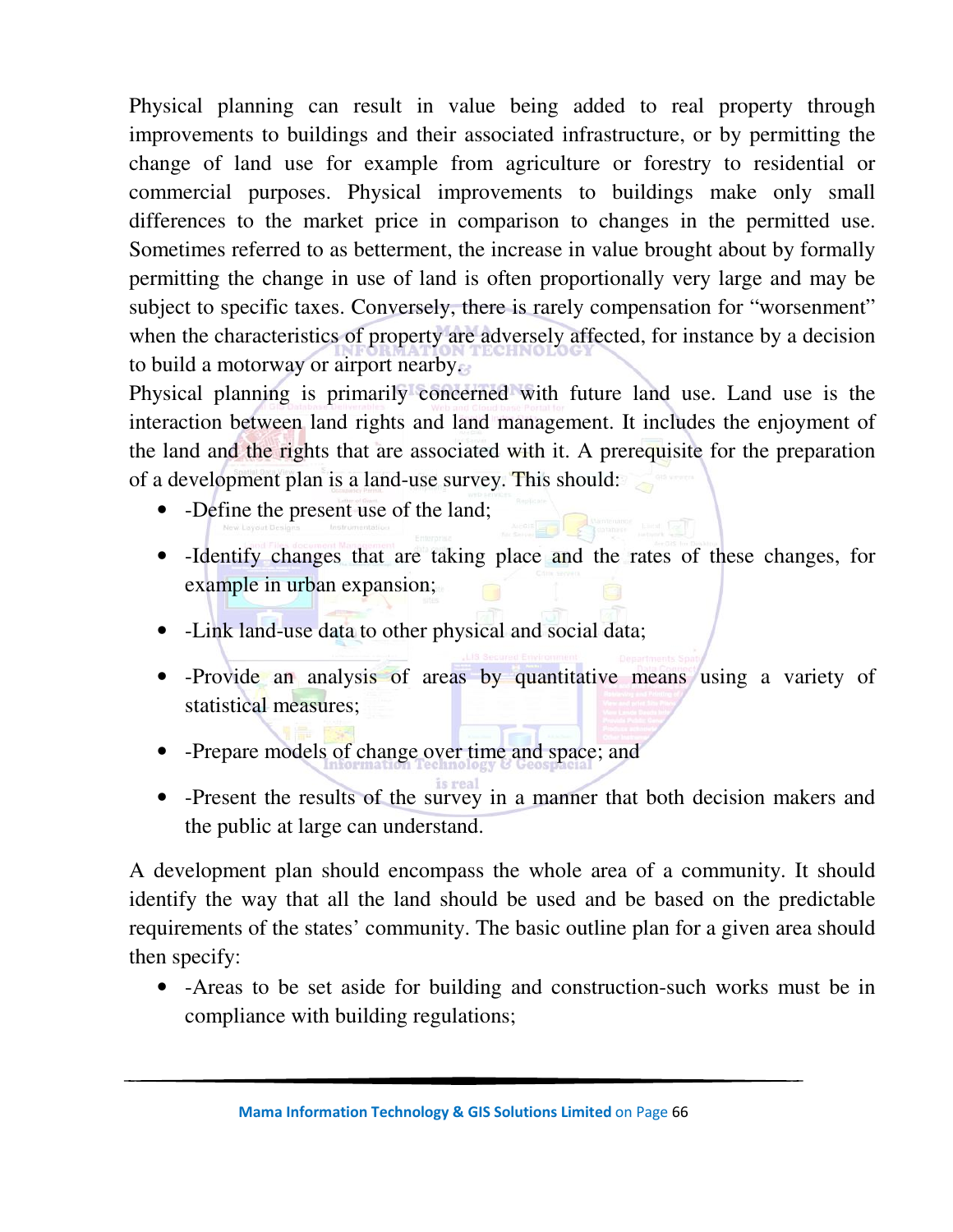- -Commercial areas for the supply and distribution of goods and services;
- -Public areas with facilities for hospitals, schools, churches and cemeteries, serving the medical, educational, religious, social and cultural needs of the community;
- -Route ways for local major and minor roads and for long-distance transport, and areas for parking lots;
- -Areas for railway and tramway services;
- -Areas for utility infrastructure, including the main networks for water, gas, electricity and central heating;
- -Areas for sewage, waste management and refuse disposal, and for wastewater purification;
- -Parks and gardens, sports grounds, playgrounds, camping sites, and bathing places;
- -Water areas, harbours, areas intended for water management, and areas for coastal and river protection against high waters;
- -Landfill sites and mining areas;
- -Agricultural and forest areas;
- -Environmental protection areas, and sites of special scientific interest;
- -Other areas to meet the needs of the community or town.

Once the outline development plan has been approved, a more detailed plan for each local area can be prepared. As with the outline plan, this local area plan should be legally binding. It will define in greater detail than the outline plan such matters as:

- -The type of buildings that may be constructed;
- -The manner of construction and the position of structures;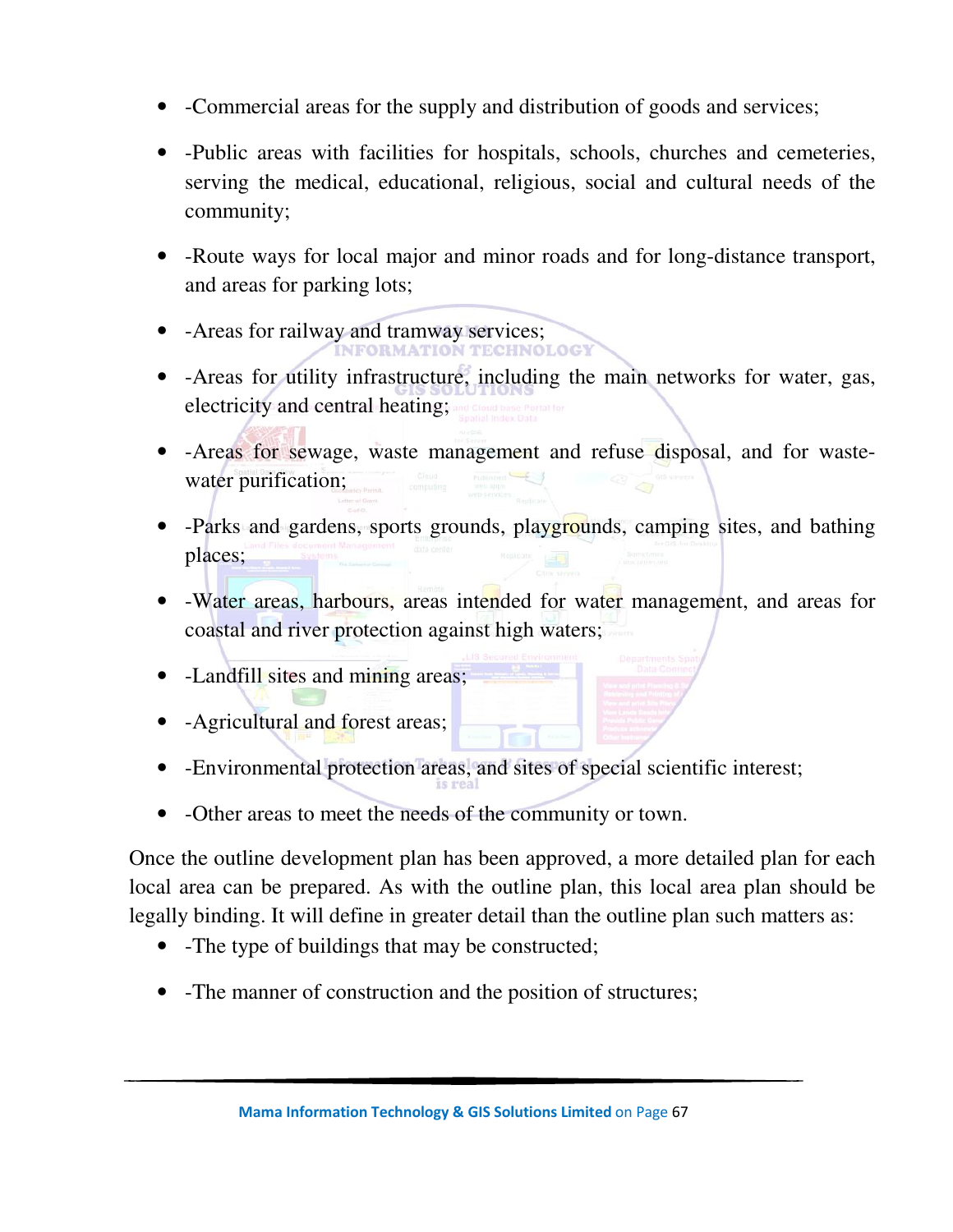- -The minimum permitted dimensions of any parcel (width, depth, area) and the maximum size of parcels for housing construction to ensure the economical use of the land;
- -The maximum permissible number of flats in any housing unit;
- -Areas for the construction of housing that will be completely or partially financed out of public funds to meet social needs;
- -Areas for housing groups of persons with special housing requirements;
- -The precise boundaries of commercial and industrial estates;
- -Areas to remain uncultivated as a reserve for future development;
- -Public and private green areas such as gardens, private permanent plots, sports grounds, playgrounds, camping sites, bathing places, cemeteries, etc.; and New Lay
- -Areas with other purposes in accordance with development plans and other regulations.

# *C. Land consolidation and reallocation*

Land consolidation is a process designed to improve land where the ownership has become uneconomic due to the small size of the holdings. This fragmentation is often the consequence of a system of inheritance in which the land is divided between heirs. It can result either in many scattered parcels of land belonging to one person (multiplicity of parcels) or else many shares being held by different people in one piece of land (multiplicity of owners).

To manage the land more efficiently, land consolidation may need to be carried out. The owners surrender all their small parcels or shares in the land and are allocated one or more larger parcels that are approximately equivalent in value to their original holding but which can be used more economically.

Land reallocation may occur when the State decides to redevelop an area for the benefit of the wider community. To do so it will need to acquire land and pay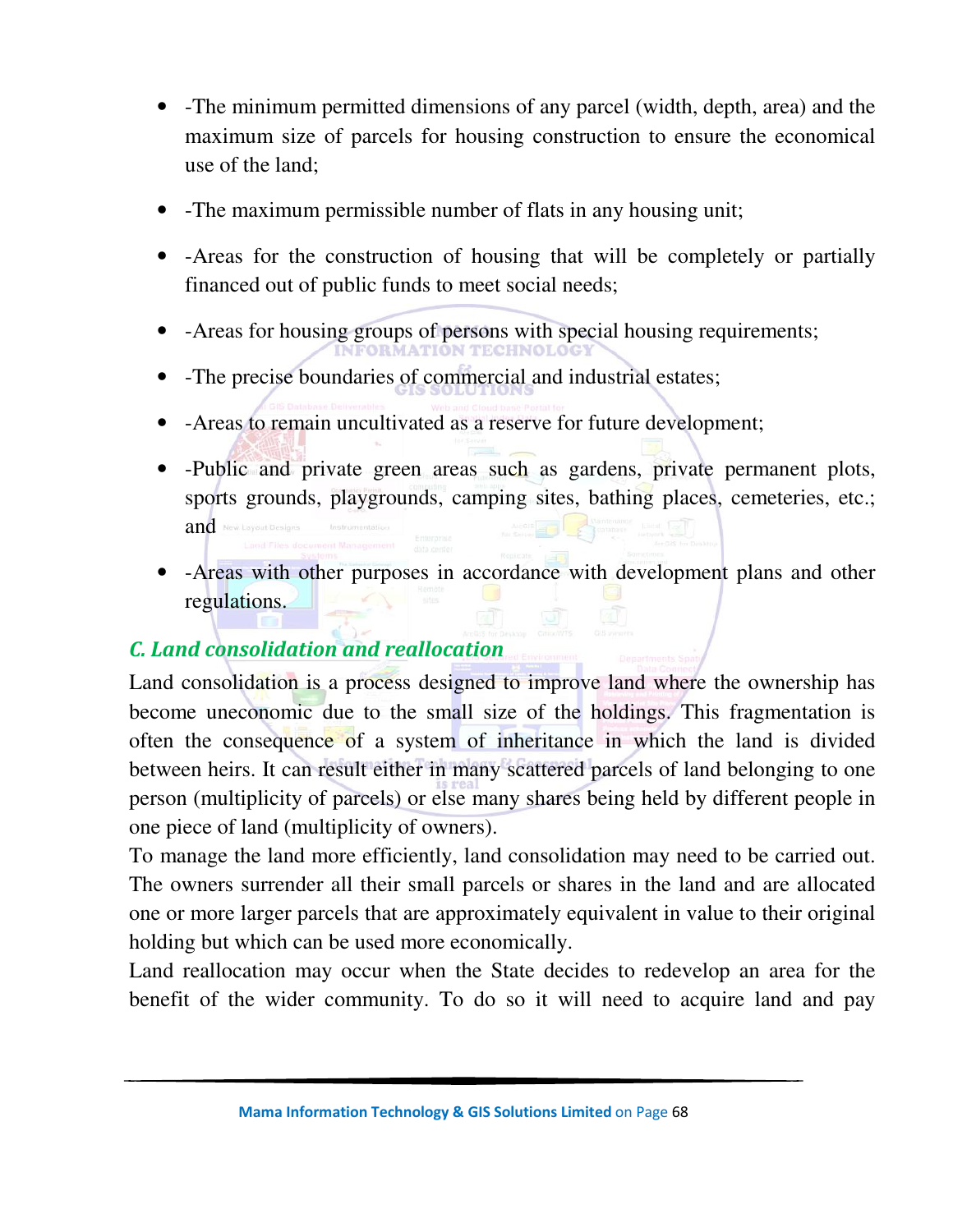compensation either in the form of money or new land given to those who have to be moved to facilitate the development.

Whatever the reasons for land consolidation or reallocation, the initial processes are the same and require the clear identification of all those landowners and occupiers who will be affected. The decision to carry out land reallocation must be published widely so that all who may be affected can be informed. Full publicity is essential and whatever means that are customary for notifying the local community must be used including local radio and advertisements in the local press.

The area to be subject to land reform must be formally defined and the procedures that arc then followed must conform to the law. A cadastral plan showing the current state of ownership should be prepared together with a list of all the properties within the proposed development area. The plan showing the current state of ownership should comprise as a minimum the following data on each land parcel: the names of the landowners; the existing boundaries of all parcels; the size, shape and value of each parcel; in the case of urban properties, the street names and house numbers, and any encumbrances and other restrictions entered on the land register.

A basic condition for carrying out redevelopment is an orderly maintained Cadastral. In the course of redeveloping a particular area it may be found that, in some cases, what has actually been constructed does not conform to the official cadastral plan of the area. In such cases it may be necessary to redesign the layout, especially in builtup areas, so that new construction can fit in with the position, shape and size of existing buildings. At the same time the cadastral records will have to be brought up to date and in harmony with the actual situation. The prime responsibility for designing the layout for new development areas should lie with the local authority who must at all times work closely with the cadastral service and land registry. In the process of redevelopment there are the following participants:

- -All owners of cadastral parcels in the development area;
- -All holders of formal rights including use rights that are recorded in the land registers;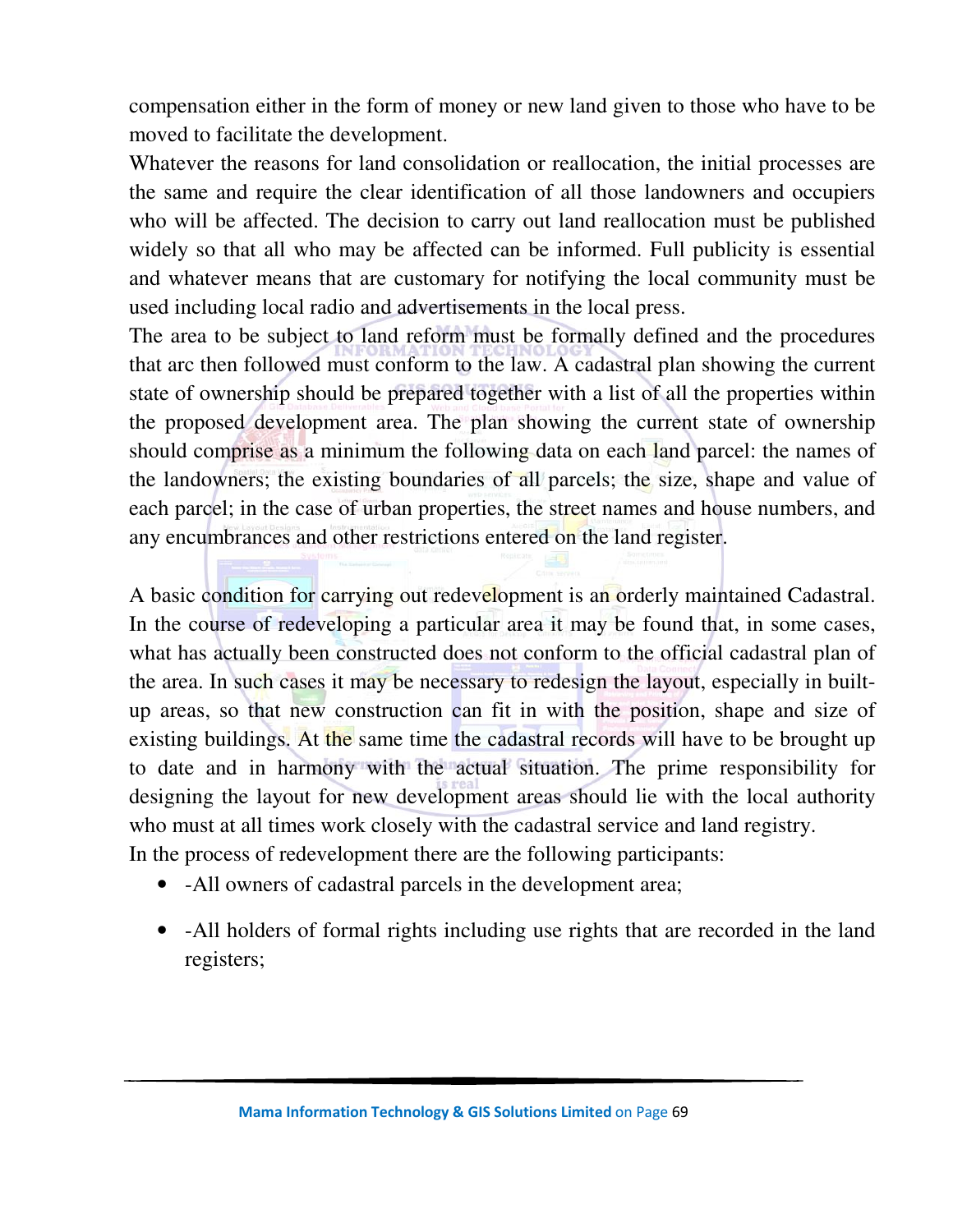- -Holders of rights that are not registered in the land registers, including any claimants to the land, for example claims to inheritance;
- -The local authority;
- -Contractors who provide public utility infrastructure.

Prior to designing the layout of individual land parcels, the local authority will need to set aside areas for: local traffic and highways, roads including pedestrian paths, access road units, squares and other traffic areas; surfaces for parking lots, green surfaces including playgrounds and environmental protection facilities. After land has been allocated to meet the needs of the local authority and the utility infrastructure contractors, the rest can be distributed either according to the value of the land or to the size of the plots.

Upon completing the discussion with owners and right holders, those responsible for Re-parcelling the area should produce a map with textual annexes. The map should show the future layout of parcels in the area, indicating the boundaries and boundary marks for the new parcels and the area of each plot. The textual section should provide complete data on each new land parcel and identify its owner.

Details of the full project should be officially available to the local community, but in addition all the participants should be provided with a project extract relating to their rights. There should then be a designated period, for instance 60 days, during which participants can appeal against the proposed plans. Once this period has expired, and after having settled all possible complaints, the local authorities may then agree that the proposed layout can take legal effect so that construction work can begin.

## *D. Environmental monitoring and geographic information systems*

Every development strategy must recognize that all nations have a responsibility not only for their own environment, but also for contributing to environmentally sound and sustainable development worldwide. Multi-purpose cadastral records can store much environmentally related information. At present, however, such records are rarely maintained within the Cadastral and it is difficult to forecast the precise level of investment needed for environmental protection as a percentage of the total industrial investment. Many countries tend to direct their environmental policies at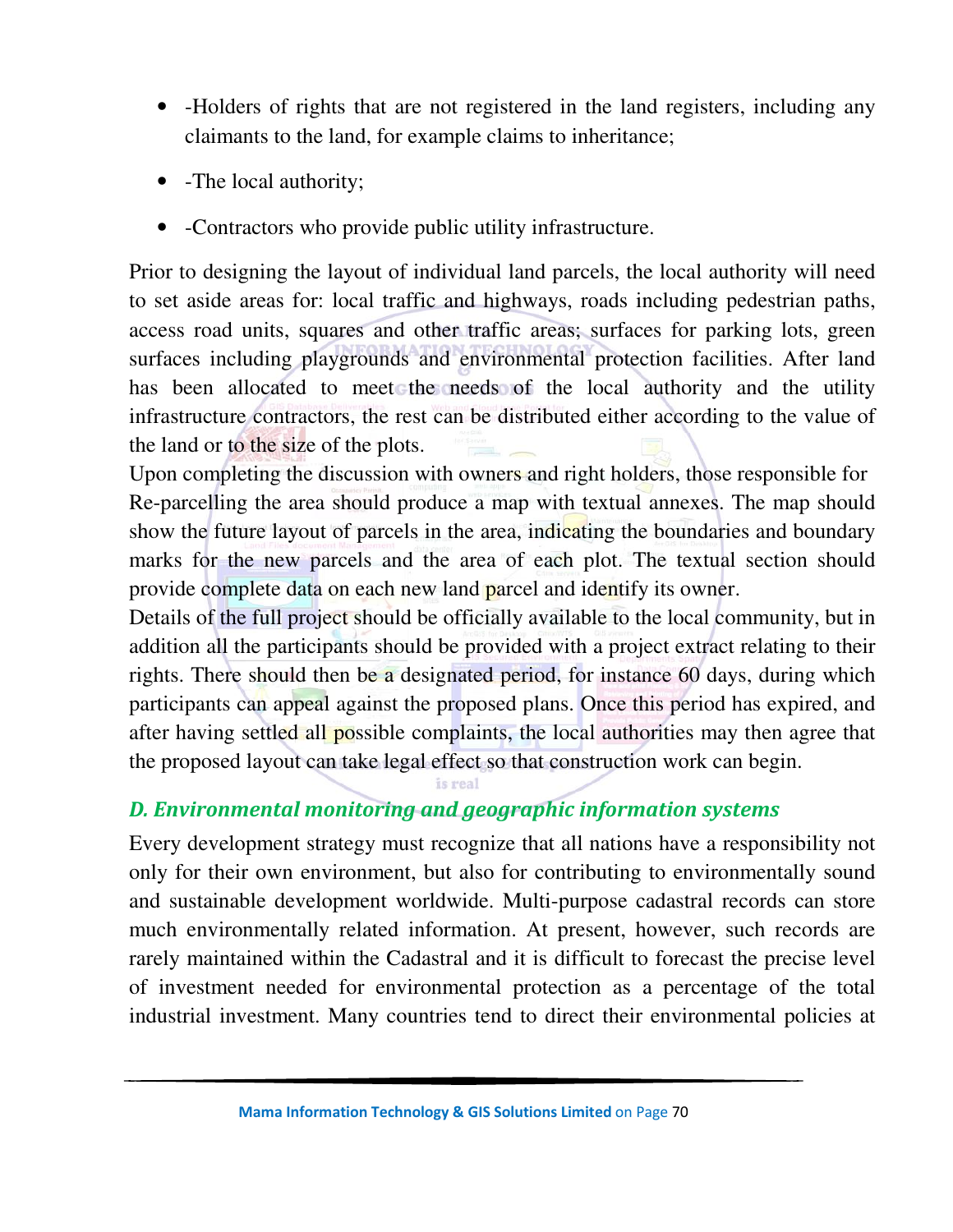repairing past environmental damage rather than at anticipating and preventing future damage.

In the rural areas, the demand for land for infrastructure expansion often puts pressure on land currently used for agricultural production. Similarly, the need to increase agricultural productivity can also lead to land reforms, including the siting and servicing of new human settlements and the provision of new energy and transport systems. This can result in conflict between environmental and resource management though it can also provide opportunities for environmental improvement and the rational use of resources if there is wise planning.

The Cadastral can be used in the preparation of environmental impact assessments and in monitoring the consequences of development and construction projects. All environmental data relate to some point or area of the Earth and can be spatially referenced and linked to cadastral and topographic maps using Geographic Information Systems (ESRI-GIS) technology.

An ArcGIS is a computerized system for capturing, storing, checking, integrating, manipulating, analyzing and displaying data which are spatially referenced to the Earth.

Using ARCGIS technology, planners can ask such questions as:

- -What can be found at a particular point?
- -What can be found within a predefined area?
- -Where can a particular feature be found?
- -Between two events, what has changed?
- -Which is the best route through a network?
- Is there any particular pattern to a set of events?
- -What will happen if plan A is adopted rather than plan B?

is real

The quality of answers depends on the quality of the data and the quality of the processing. Some of these questions require factual answers that can be obtained by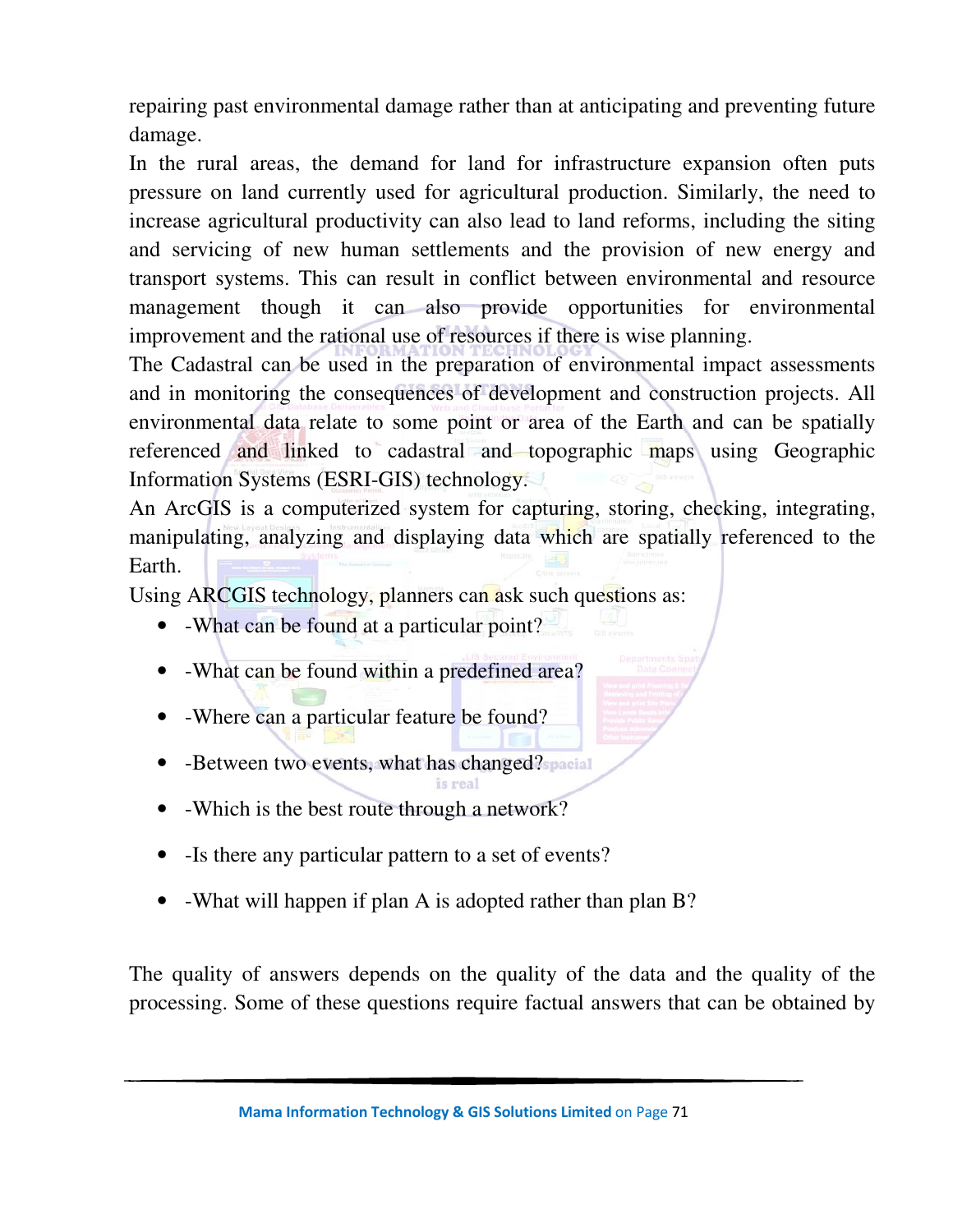retrieving data from the database. Other questions can only be answered if there are models, especially mathematical models, to simulate what is required.

Many spatial statistics are as yet unrefined and although models exist, for example to predict the traffic flow along a proposed new road, many models used up until now have proved unreliable. This has in part been because of poor-quality data. Data must be fit for the purpose for which they were collected, both in terms of geometric accuracy and in terms of textual meaning. Experience shows that if the quality of the data is poor even good processing will not put that right. Similarly, good data that are processed badly will increase the risk of bad decisions being made.

The types of analysis and display that are built into a GIS are known as its **GIS SOLUTIONS** functionality.

The ways in which a GIS can capture, store, check, retrieve and integrate data are part of its functionality, as are its ability to query and analyse data. Examples of functionality include the ability of a GIS to display and analyse all data that fall within an area with a specified number of metres on either side of a proposed road alignment; or to show what area will be flooded and what the landscape will look like if a dam of a certain height were constructed at a specific location.

The applications of ARCGIS technology are many and varied though they broadly fall into four categories:

- *(a)* Environment: soils and geology; watercourses; vegetation; wildlife;
- *(b)* Infrastructure: utilities; buildings; transport; communications;
- *(c)* Legal: tenure; valuation; land use; law and order;
- *(d)* Socio-economic: health; welfare; population census; marketing.

**Information Technology & Geospacial** 

ARCGIS is an integrating technology allowing value to be added to products and services by linking data from different sources. The solution to many environmental problems lies in stricter land-use control either through legal or financial restrictions on rights to use the land. Such restrictions affect the manner in which land is administered and hence affect the local cadastral system.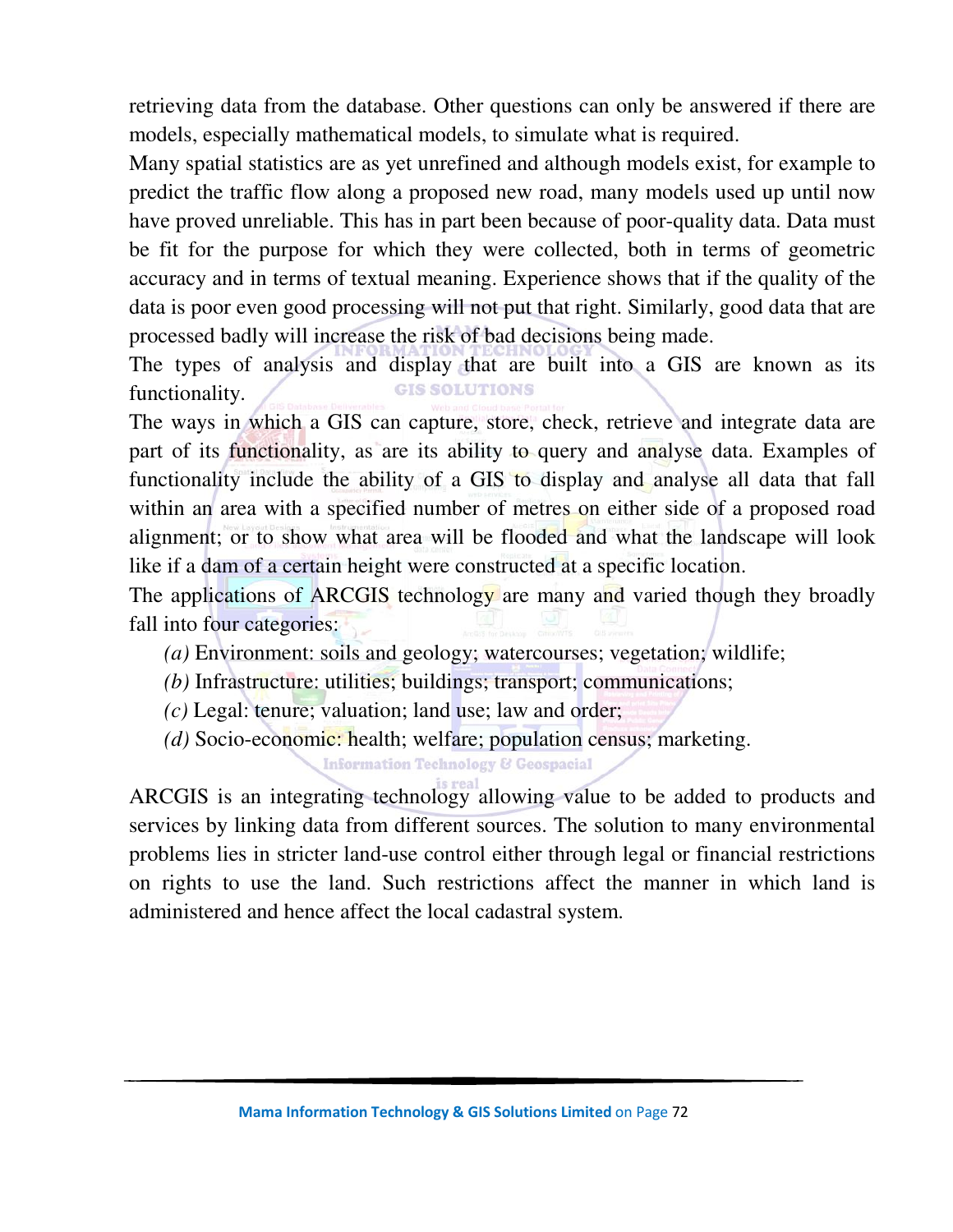#### *E Recommendations*

Physical planning imposes restrictions on how the land may be used. The Cadastral should be seen as a tool whereby information on the existing and permitted uses of the land can be recorded. A land administration system should ensure that there is easy access, possibly through linked computer networks, to all important data relating to the ownership, value and use of the land. Legislation to control the physical development of land and property should specify how development plans are created and how they are approved. When setting out new land parcels especially when subdividing plots of land and in programmes concerned with land consolidation and land reallocation, the new layout should conform to prescribed standards. The use of geographic information systems (GIS) should be considered when analysing data relevant to the preparation of development plans.

## **INSTITUTIONAL ARRANGEMENTS**

This chapter discusses institutional arrangements in support of land administration. It focuses on how countries in transition can learn from the experiences of countries with long-established market economies but with different approaches to public and private sector involvement. It recognizes that organizational structures differ widely from country to country and hence only issues of broad policy are considered.

## *A. Land policy*

Land management involves the implementation of fundamental policy decisions about the nature and extent of investments in the land. It thus involves routine operational decisions made each day by land administrators such as surveyors, valuers, and land registrars. From an institutional perspective, land management includes the formulation of land policy, the legal framework, resource management, land administration arrangements, and land information management. It entails both government and private initiatives.

Land policy consists of a whole complex of socio-economic and legal prescriptions that dictate how the land and the benefits from the land are to be allocated. A balance must be struck between the exploitation, utilization and conservation of the land as a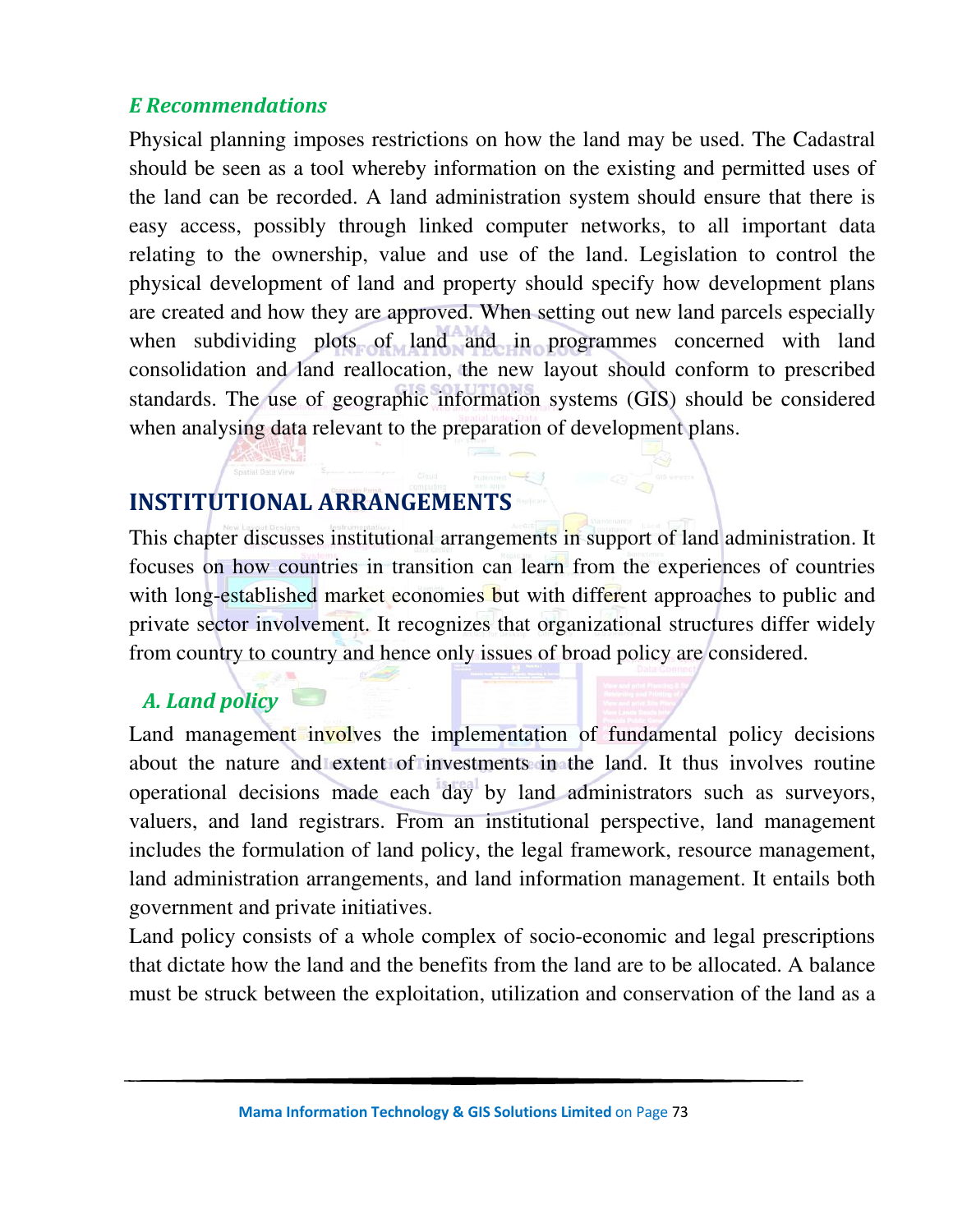resource in order to obtain the necessary level of sustainable development for the survival of humankind.

It is for this reason that political ideologies focus on land policy and the land administration process. Just as there are different ideologies, so there are different land policies; hence different approaches to land administration have evolved. Even between countries with market-oriented economies there are great differences, especially with regard to the institutional arrangements. The roles of the public and private sectors differ widely, as do the ways of organizing and managing the public MAMA sector.

**INFORMATION TECHNOLOGY** 

## *B. Land administration activities*

Land administration includes the functions involved in regulating the development and use of the land, gathering revenue from the land (through sale, lease, or taxation, etc.), and resolving conflicts concerning the ownership and use of the land. It is concerned both with private lands and public lands and involves: land settlement; land survey; land registration; land valuation and assessment; land-use control and management; infrastructure and utilities management. Land administration is the process of recording and distributing information about the ownership, value and the use of land and its associated resources. Such processes include the determination or adjudication of rights and other attributes of the land, the survey and description of these, their detailed documentation and the provision of relevant information in support of land markets.

# *<i>C. Land information management C. Land information management c* **Geospacial**

Land management must be based on knowledge, knowledge depends on information, and information depends on the methods of data collection and the manner in which their results are communicated. Land-related information is an important and expensive resource that must be managed efficiently in order to maximize its potential benefits.

Land information management entails:

• -Determining the requirements of the State and of the general public for landrelated information;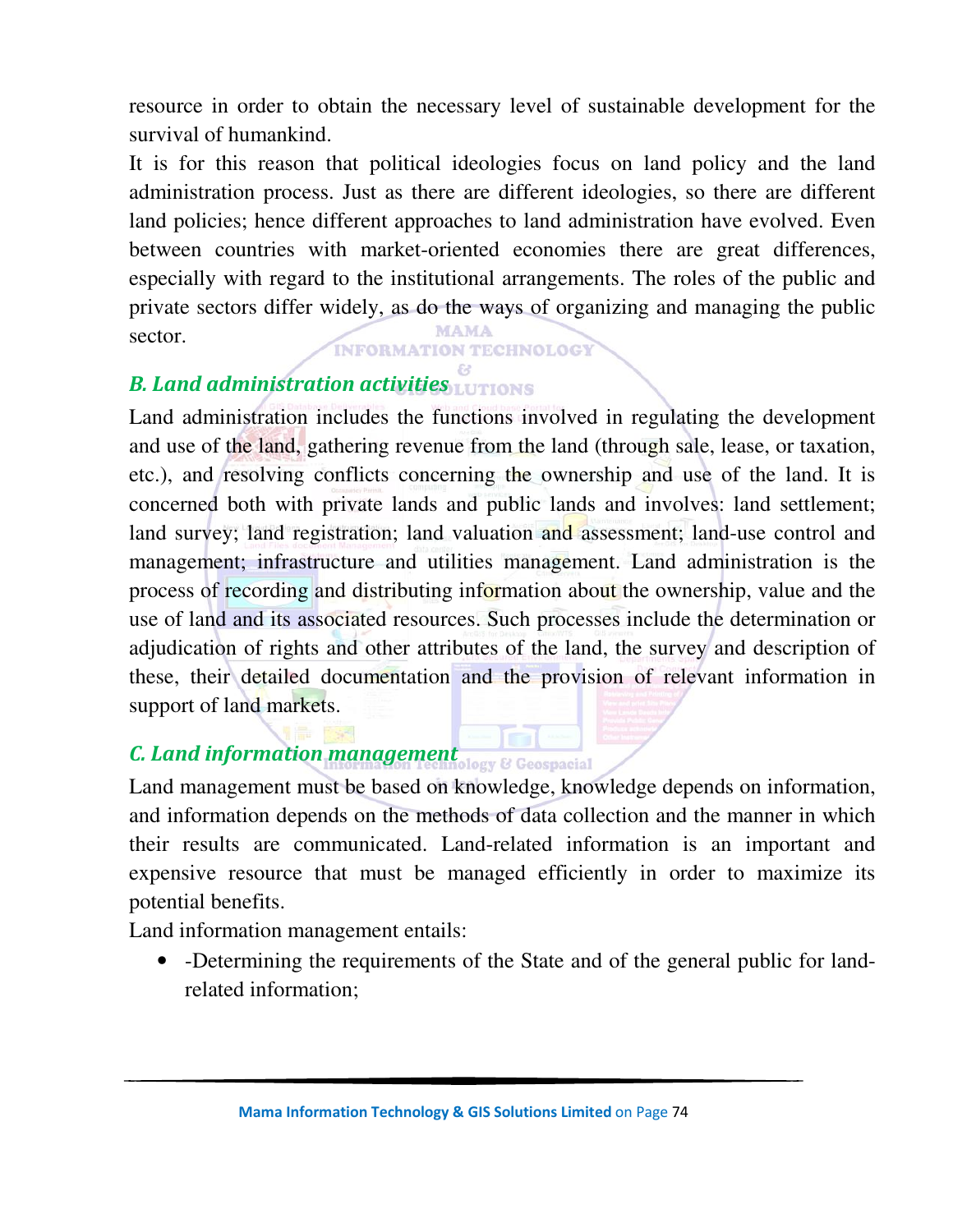- -Examining how the information is actually used in the decision-making process, how information flows from one producer or user to another, and what constraints there are upon that flow;
- -Developing policies for determining priorities, allocating the necessary resources, assigning responsibilities for action, and setting standards of performance and methods for monitoring them;
- -Improving existing land information systems or introducing new ones;
- -Assessing and designing new tools and techniques; and
	-
- -Ensuring that matters of privacy and data security are respected.

The National Surveyors Association of Nigeria (USGOV & SOCOM) has defined a land information system (LIS) as a tool for legal, administrative and economic decision-making and an aid for planning and development. A land information system consists, on the one hand, of a database containing spatially referenced landrelated data for a defined area and, on the other, of procedures and techniques for the systematic collection, updating, processing and distribution of the data. The base of a land information system is a uniform spatial referencing system, which also simplifies the linking of data within the system with other land-related data.

Land information systems consist of human and technical resources which together with appropriate organizing procedures are applied to the collection, storage, retrieval, dissemination and use of land-related information. They may focus on environmental, infrastructure, cadastral or socio-economic information. They may be designed to serve one primary function, or they may be multi-functional.

Some of the most important systems relate to land, especially the more broad-based systems being developed around the land parcel as the basic spatial unit. The operation of such systems includes the acquisition and assembly of data; their processing, storage, and maintenance; and their retrieval, analysis, and dissemination. The usefulness of such a system depends upon being up to date, accurate, complete, and accessible, and upon the extent to which the system is designed for the benefit of the user rather than for the producer of the information.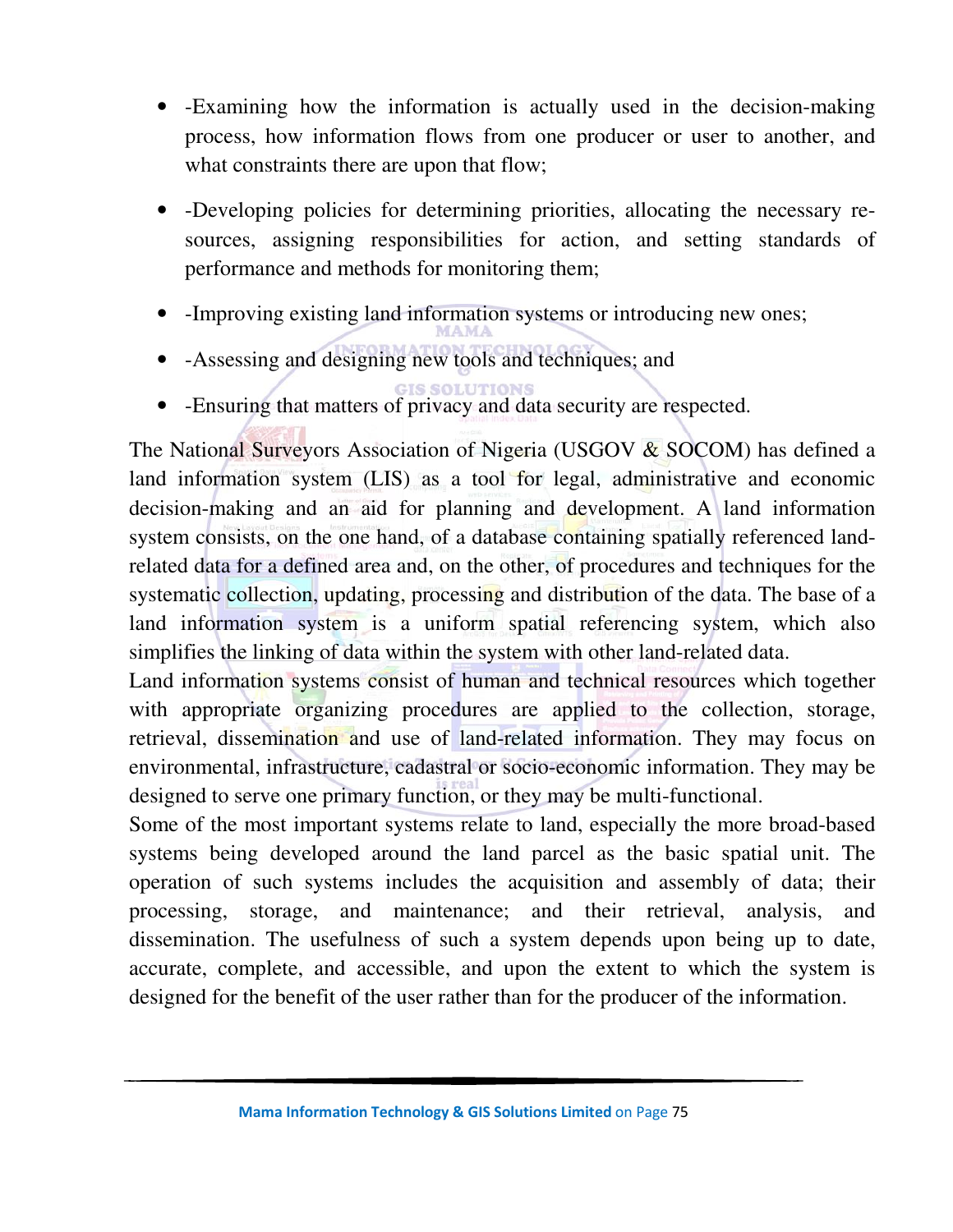## *D. Organization and management*

Governments must play the major role in formulating the land policy and the principles of their land administration systems, including the land legislation and land-related regulations. In doing so they must address a number of major issues, including:

- -Intergovernmental coordination;
- -Centralization and decentralization;
- -Status of the registration offices;
- -The role of the public and private sectors;
- -Mechanisms to ensure that user needs are met;
- -Administration of Cadastral data;
- -Management of cadastral organizations;
- -Management of human resources;
- -Research;
- -Education and training;
- -Consultancies and technical aid;
- **-International cooperation. Technology & Geospacial**

#### **1. Intergovernmental coordination**

Every Government delegates the implementation of its land policy to its ministries and departments or to other governmental authorities. In addition it may receive appropriate levels of support from the private sector. The structure of most Governments includes a cabinet or central decision-making body, and a series of ministries. Since land policy concerns social, economic and legal disciplines, several ministries may have an interest in the implementation of land policy. In many

is real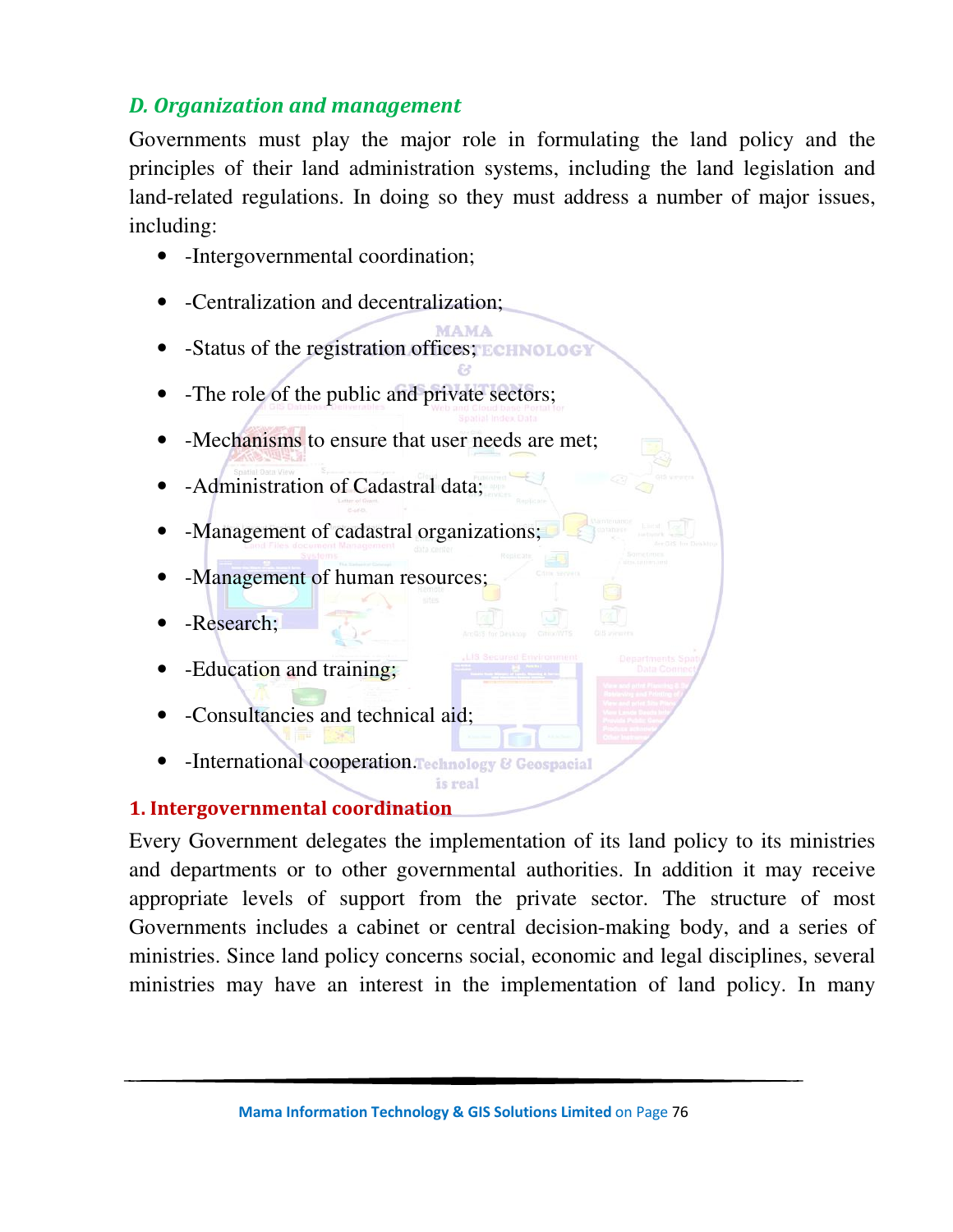countries in transition there are poor channels of communication and limited cooperation between these different ministries.

Rarely do Governments have an integrated policy with regard to land or land information management. There is often a lack of guidelines for instance on how to handle copyright and the ownership of data, on pricing policies or who may have access to government-held data sets. Each ministry often makes up its own rules.

In developed market economies there is normally one governmental authority that has the main responsibility for land administration; in countries in transition there are often two, one concerned with agriculture and the rural sector, and the other with urban affairs and construction and development. Cooperation between such authorities depends more on personalities than on policies.

The detailed execution of a land administration system should preferably be supervised by one government department or ministry. The designation of one agency that will be responsible for policy formulation and for the overall control of the land administration system is often a controversial issue since the control of information provides a degree of power to those responsible for managing the system.

Lead agencies often have their own priorities and give less weight to other interested parties. Lawyers can give precedence to conveyancing and legal issues, while land surveyors are often more concerned with the precision with which property boundaries are surveyed than with cost or delivery times. Tax authorities are concerned with value more than land-use management, while regional planners are concerned more with broad trends than individual technical details. Agriculturists concentrate on the interest of those in rural areas, and town planners on the urban environment. It is therefore important to undertake a thorough investigation of the needs of users and of their relative priorities.

In countries in transition, systems have been driven from the centre and not by the public. Those responsible for the Cadastral have not been accustomed to responding to user needs, especially those of private individuals. A lead agency must be seen to be neutral and to take fair and balanced account of the interest of all parties.

Whereas a single organization has much merit, in many countries there are dual systems: the Cadastral that records property boundaries and data for tax authorities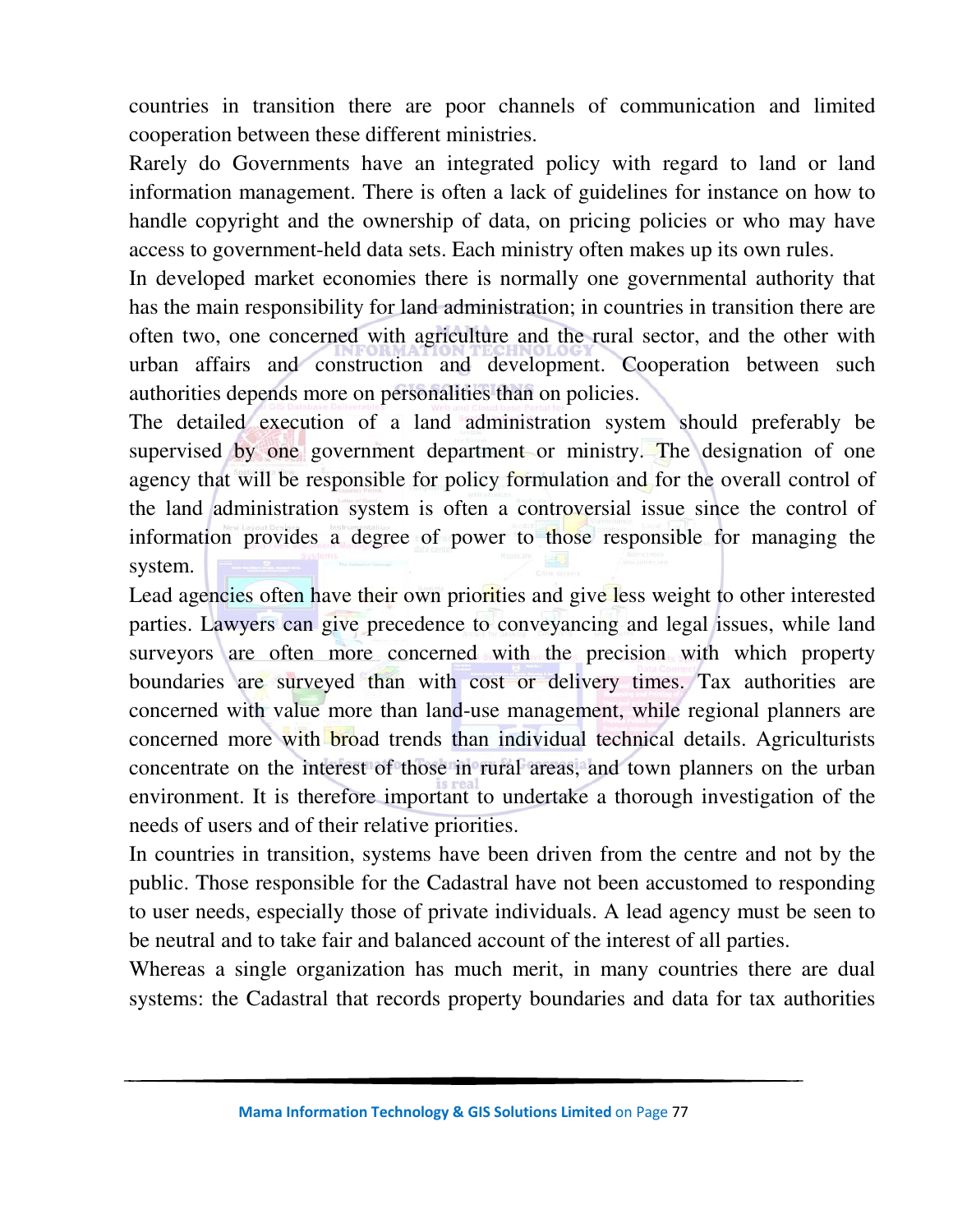and a separate legal registration system under the control of lawyers. Such an arrangement can lead to duplication of effort, additional costs, inconsistencies and, hence, inaccuracies in the data, and a danger of confusion resulting in wrong decisions being made.

In practice, evolving national land information systems have often been driven more by the strength of the personalities of those involved than by an objective assessment to determine the best institutional arrangements. In principle, however, the organization that is chosen to lead the land administration system must be able to:

• -Meet the needs of all users in both the public and private sectors without bias or favour;

**GIS SOLUTIONS** 

- -Develop land information management policies in line with those of the national Government;
- -Set and monitor technical standards, especially for data capture, including field survey, data processing and data exchange;
- -Provide "methodological guidance" to ensure that all procedures are well understood and new opportunities for improvement are identified;
- -Make recommendations for improving the efficiency of all land administration processes in the light of changing circumstances;
- -Recommend changes to the law where these will improve the service to be provided; 医治根 **Information Technology & Geospacial**
- -Archive data that are needed in the long-term national interest;
- -Undertake production work where it is in the national interest for that work to be undertaken by Government, for example where military matters are involved;
- -Address matters of personal privacy and the confidentiality of data in order to protect the interest of private citizens; and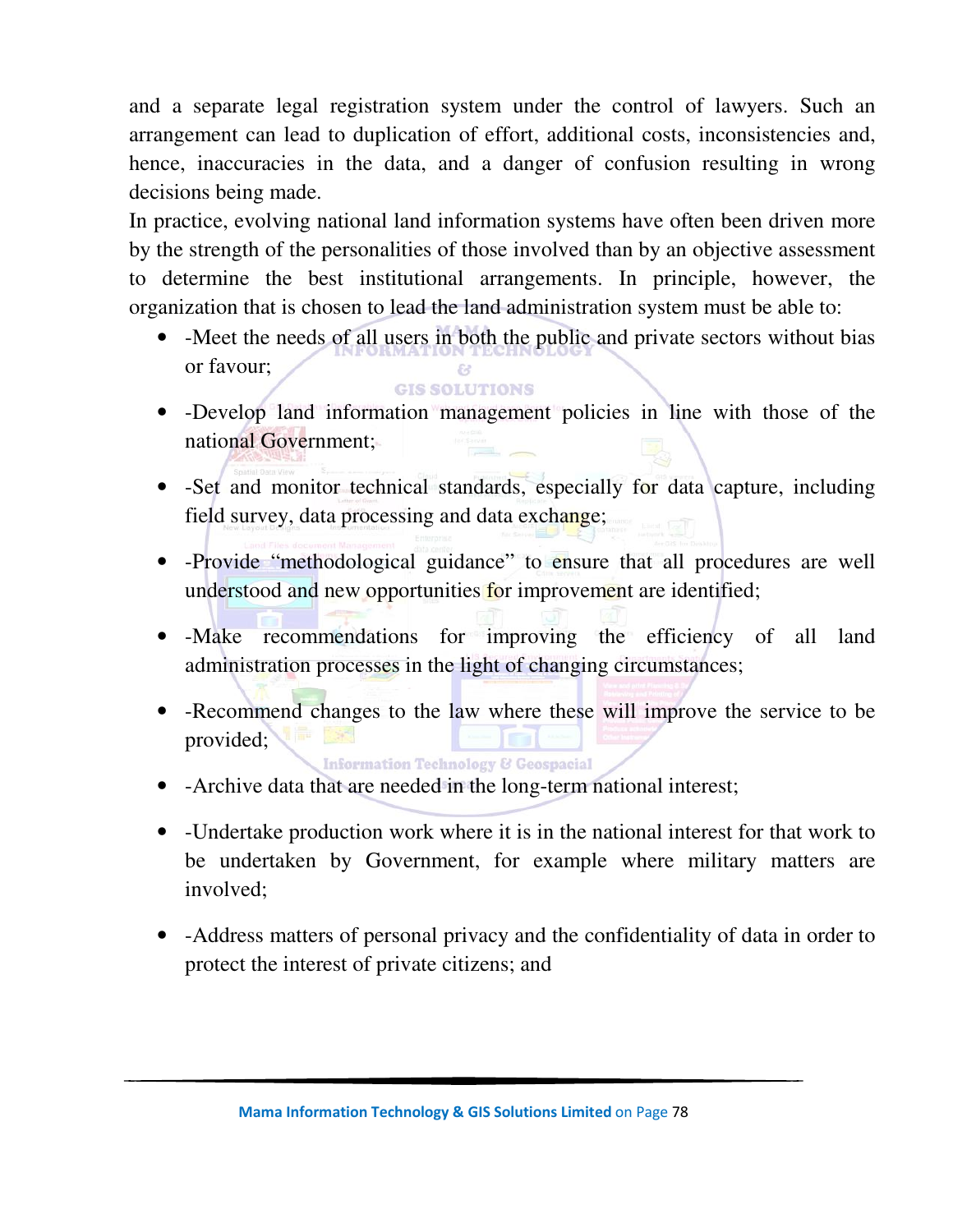• -Define the legal liability of public sector and private sector data providers and ensure that title to land is guaranteed.

Provided that such activities are undertaken, it is then a matter of political judgment as to which ministry or institution can best fulfill the lead function. One mechanism for ensuring closer intra-governmental cooperation is to establish a land administration coordination board. The role of such a board would be to ensure coordination in the administration of land and the environment and to develop policies for handling land-related data so that these can be shared as a corporate national resource. Because of the relationship between information and power, the land administration coordination board should have a strong position within the Government and should ensure that the designated lead agency cooperates with all interested parties. The coordination board should consult with representatives of the quasi-governmental bodies such as the public utilities, and with local governmental bodies, and with the private sector.

The coordination board may establish a technical support group to provide technical assistance for the coordination of spatial information. Such a group would, for example, prepare technical standards for data exchange. It should be multidisciplinary, drawing on computer scientists, planners, environmentalists and others.

#### **2. Centralization and decentralization**

Land administration should ideally be under the supervision of a single authority referred to above as the lead agency. Such an arrangement will guarantee the best possible coordination between the various parts of the whole process.

Detailed administrative operations may be centralized or decentralized depending on the size of the country and the nature of communications. The day-to-day work may all be done centrally or may be delegated to the local authority level or to the private sector.

The lead agency should set and monitor standards and take care of national interests Centralization can lead to economies in administrative procedures, standardization in documentation and the exchange of information between users, and economies of scale in which large and powerful systems can be used with mass production techniques.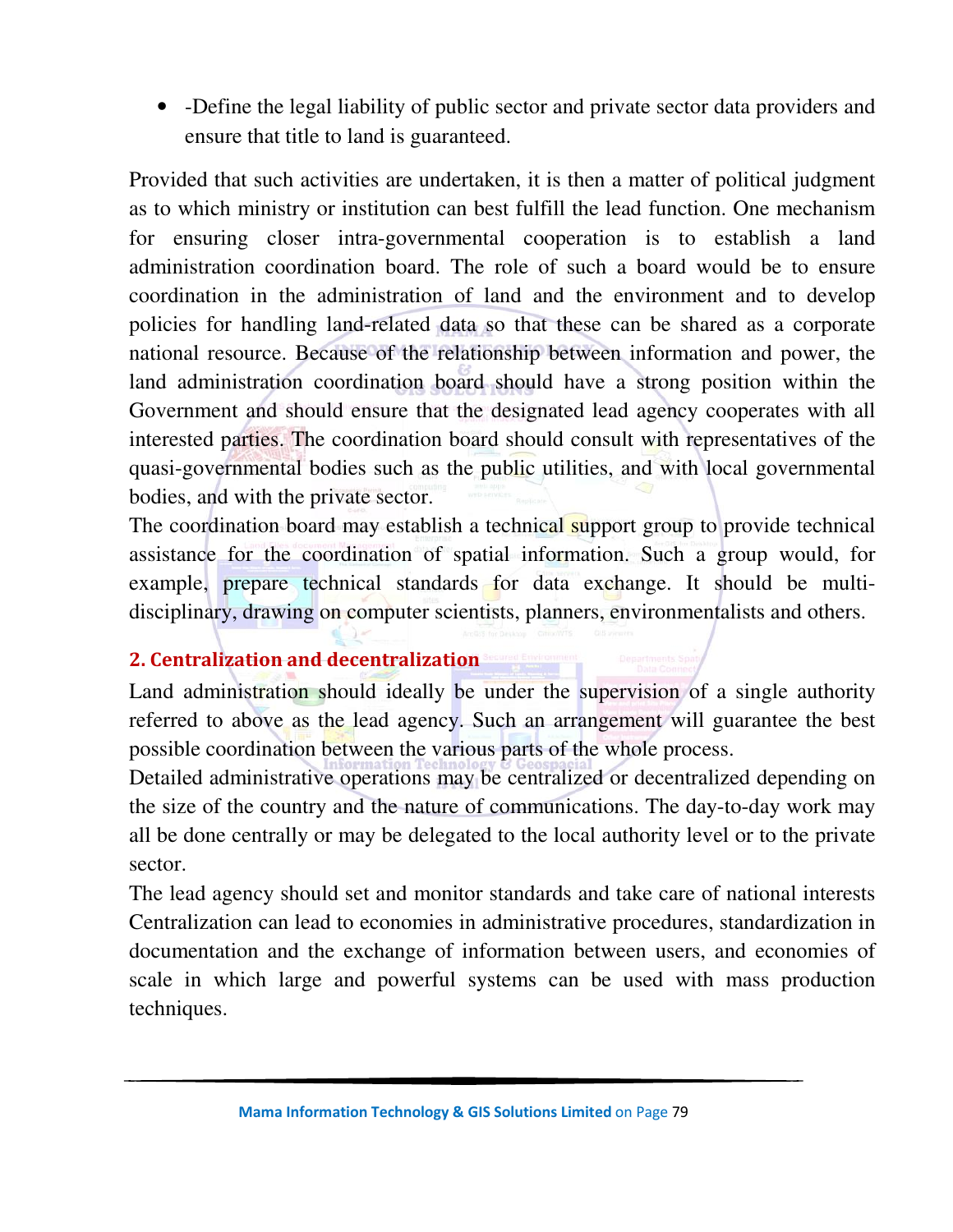Decentralization offers advantages, especially in a country where distances are great or travel is inconvenient. From a political perspective, bringing government closer to the people through decentralization has considerable appeal. From a practical point of view, placing land administration offices at the district or local government level tends to ensure greater accuracy and effectiveness. If these offices are located a long way from the land for which they hold records, then landowners might not visit them. Transfers would then take place without notification to the land administration authorities.

The landowners should feel that the land office is there to serve them rather than to serve government bureaucrats in distant offices. Decentralization should allow the overall land administration process to proceed more quickly and should permit the system to respond more effectively to local community needs.

The greater the degree of decentralization, however, the greater is the need for good communications between the local offices and headquarters and for good management at all levels. If there is only a single central office, care must be taken to accommodate the needs of landowners in outlying areas by providing them with appropriate searching and registration services by mail or perhaps by telephone.

#### **3. The role of the public and private sectors**

There are different ways of organizing the administration of land and establishing the status of the offices responsible for the implementation and maintenance of registers. In the Federal Republic of Nigeria, registration of private offices is generally under Federal Government control through C.A.C. In many cases, separate land registers are organized within the local or state Government Land offices. Where a Cadastral is set up separately from the land register, cadastral organization is usually either a part of a national mapping and surveying authority (EXAMPLE SLTR Kano), or is organized as a special agency (like KANGIS Kano).

Special Technical, organizational and legal integration of registers is an emerging issue, as is the status of the organizations that are involved. Several states have given or are currently discussing the possibility of giving the organizations a freer position within the Government. This development is frequently described as a transformation from authority to agency (Kano Geographic Information Systems). The terms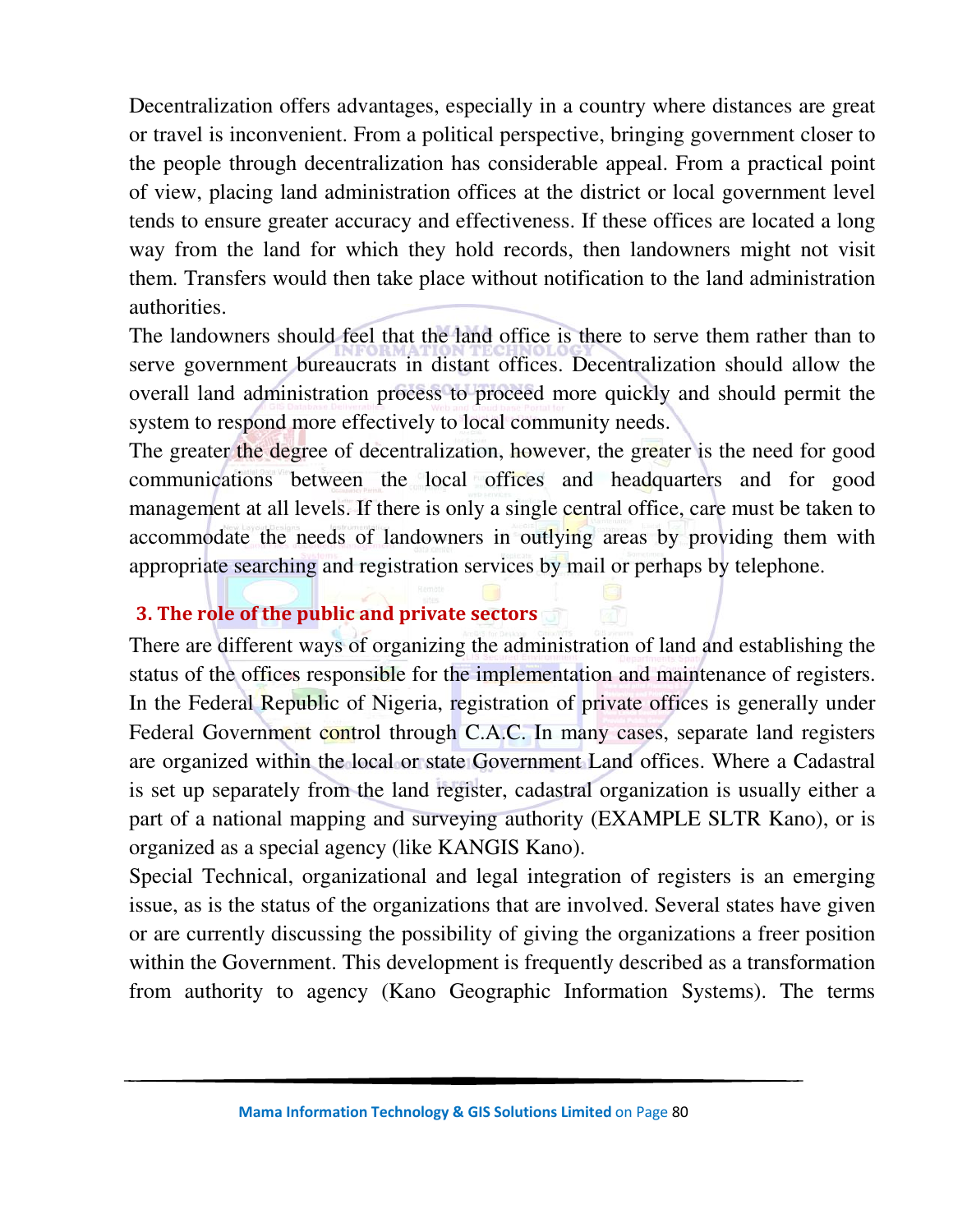"agency" and "authority" have however different meanings under different national legislation. An agency normally has a separate board of directors, and is freer to do business than an authority. The Government's guarantee and liability for the content of the registers is however not affected by the status of the organization, unless this is prescribed in the legislation. An agency can take advantage of the potential for developing value-added services on top of the basic land administration, for example by selling data to investors, developers, banks, etc. It may be difficult to maintain a neutral and objective role as a governmental agency or authority if it is much involved in competing with the private sector. It is therefore important that Governments define the rules under which such organizations operate and determine which activities should belong to the agency and which should be handled by the private sector.

A proper organizational framework is essential for coordination and cooperation between land administration agencies. To provide a framework for establishing a common approach, a unified land information system should be adopted. This will ensure the cooperation and commitment between agencies, determine the responsibilities for each agency and provide a focus for funding.

One role of the public sector may be to offer its customers a full service covering the entire land administration process, from boundary survey through adjudication and valuation to final registration. It could operate through a single decentralized cadastral authority with separate administrative units.

In practice, many western countries have a tradition of separate governmental institutions involved in the implementation work. This results, for example, in separate inquiries having to be made about rights in land before any transfer can take place. Thus the land registry may record ownership rights but the local authority controls land-use rights and the fiscal authorities control tax obligations that relate to the land.

These diverse administrative arrangements are normally well established politically and historically and hence it is difficult to alter them. Countries in transition have a better opportunity to adopt a more efficient and customer-oriented approach and to focus on the longer-term developments of land markets once the short-term needs of the land reform programmes are met.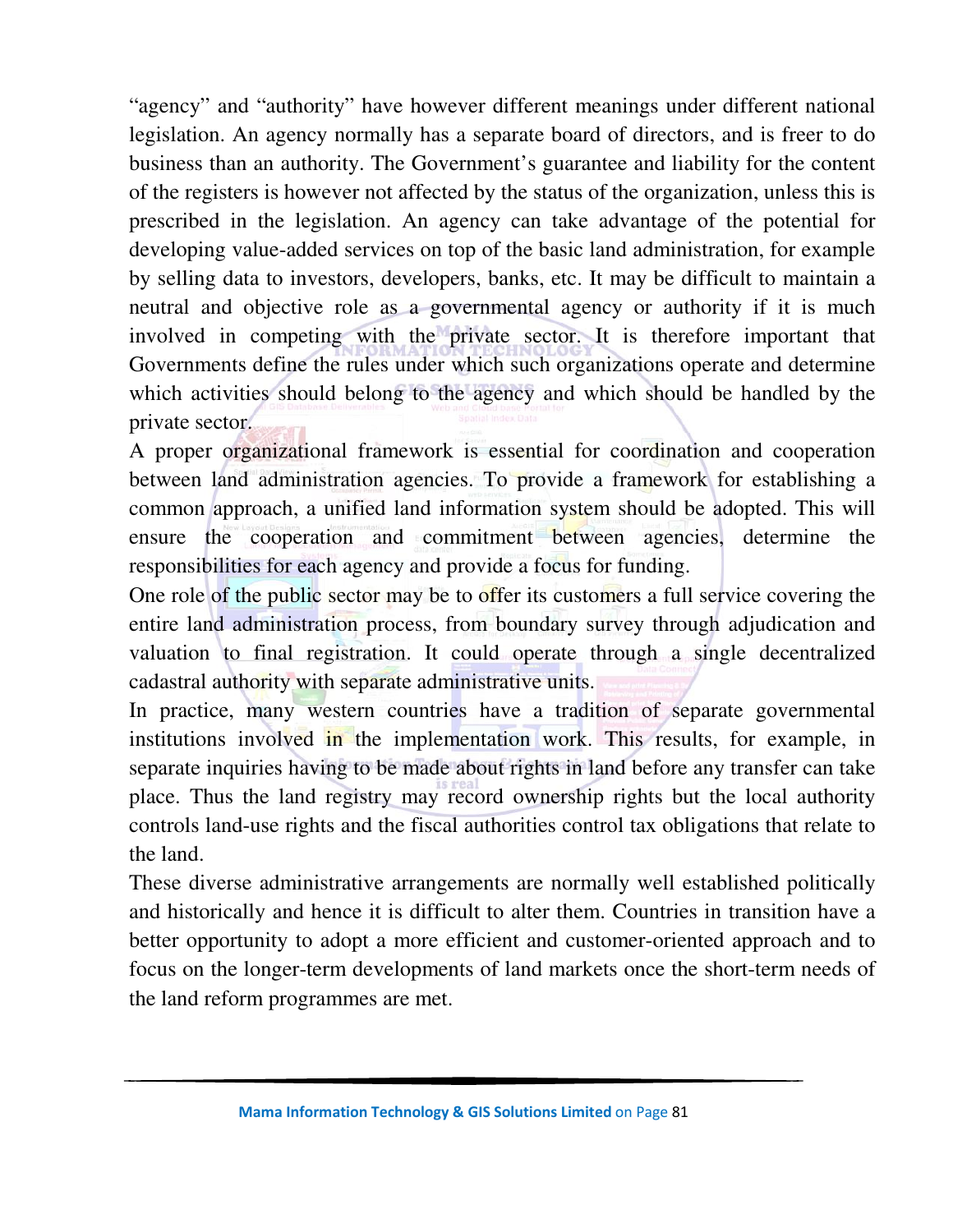While the ultimate responsibility for the cadastral system must lie with the Government, the private sector may have a significant role to play in land policy implementation. The initial compilation of the registers may be undertaken under contract by the private sector. Technical work, for example, can be subcontracted, from base mapping and control surveys through to the detailed measurement and recording of property boundaries. In many countries private surveyors undertake subdivision surveys or the re-establishment of old boundaries while lawyers are involved in the land transfer process.

In conformity states with new Electronic land Administration or in transition, there is often insufficient capacity left in the public sector for government staff to offer a complete cadastral service, while in many it is the official policy to encourage greater private sector involvement.

Since cadastral data produced by the private sector must stand the test of time, quality controls must be put in place. These may be the responsibility of the private sector itself or of the Government. Where responsibility stays with the private sector there must be a strong professional body that will enforce quality standards, supported by professional indemnity assurance So that in the case of error the customers will be recompensed.

Where Government takes over full responsibility for the reliability of the data, checks will have to be applied to the work of the private sector. Depending on the manner in which this is undertaken, such checks can be expensive especially if attempts are made to check all aspects of each private sector task. Sample checks and a sensible understanding of risk management can overcome this difficulty.

In many countries, before private sector companies or individuals undertake work they must be licensed to do so. Legislation must be put in place laying down the procedures to obtain a licence and the parameters within which those who are licensed must operate. An alternative approach is to insist on quality assurance. This is a process whereby all companies undertaking work must be registered as quality assured. They submit details of their work procedures to an agency that will check each stage of the operation to ensure that there are clear directives as to who is responsible for the quality of the work. At present few countries in transition have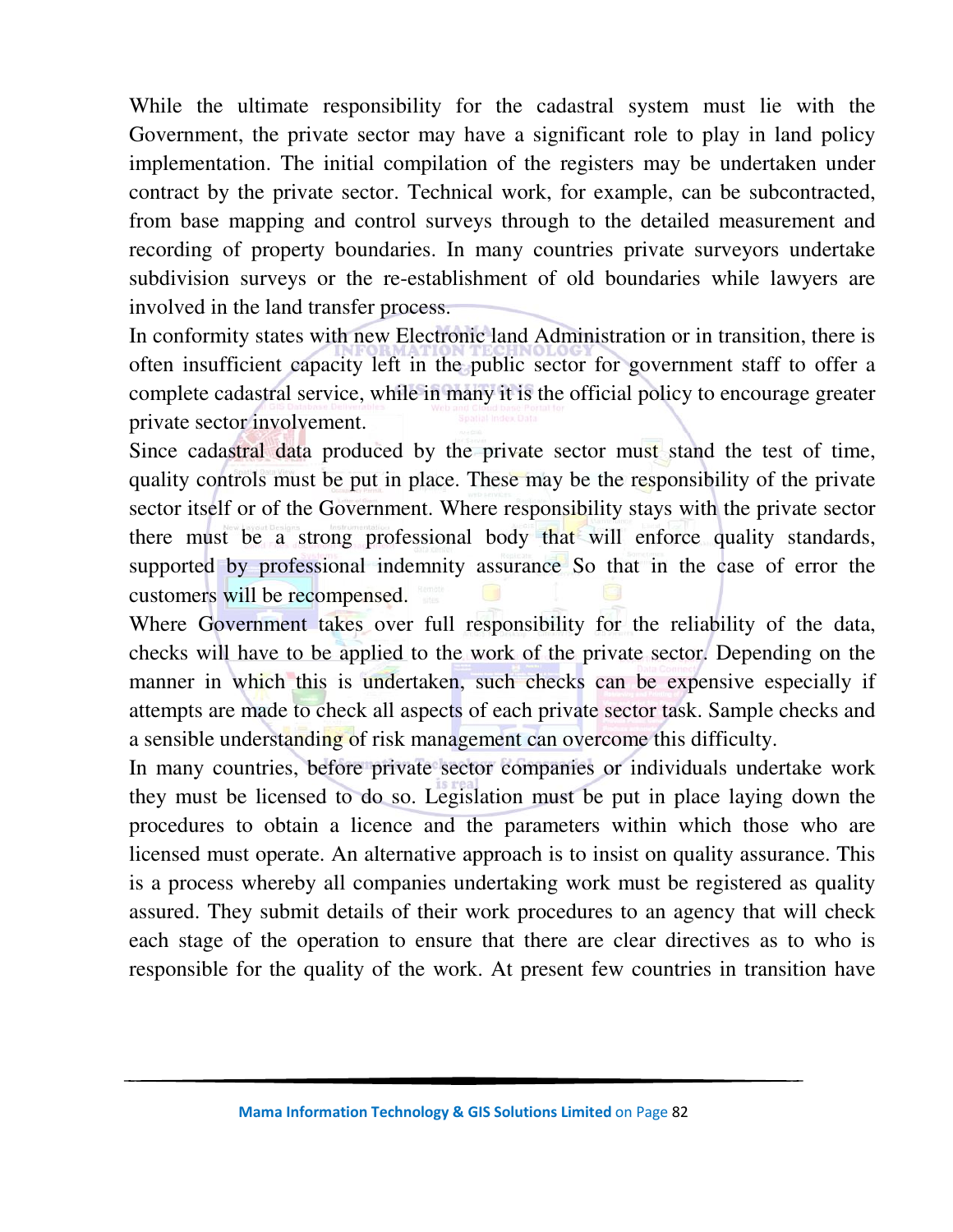mechanisms whereby companies can become quality assured and hence licensing is more likely to be adopted.

Private and government sectors can cooperate through joint ventures or undertakings to complete projects of social and economic benefit to the community. Such partnerships may involve some element of financial risk and a commitment to using valuable resources. The profit-sharing should be appropriate to both the level of resource input by each party and the measure of risk of the project. The balance of responsibilities between the public and private sectors ultimately depends upon:

- -The political objectives with regard to privatization;
- -The distinction between juridical and technical work;
- -The nature and traditions of the particular jurisdiction;
- -The available funding;
- -Questions of access to certain types of data and the need for privacy; and
- -The strengths of the private sector.

When deciding on the status of the various parts of the total land administration organization account should be taken of:

- -The extent to which the organization should be allowed to influence its own income through active marketing of its services and be allowed to expand accordingly;
- -The extent to which the organization should be allowed to borrow money in the regular market for investments;
- -The manner in which the organization should implement an independent system of accounting;
- -Whether the organization should be allowed to fix its own level of staff remuneration;
- -Whether the organization should be authorized to decide on its own internal organization in divisions, etc., and where it should establish offices;
- -Whether the organization should have an independent board of directors, or be controlled directly from the political level.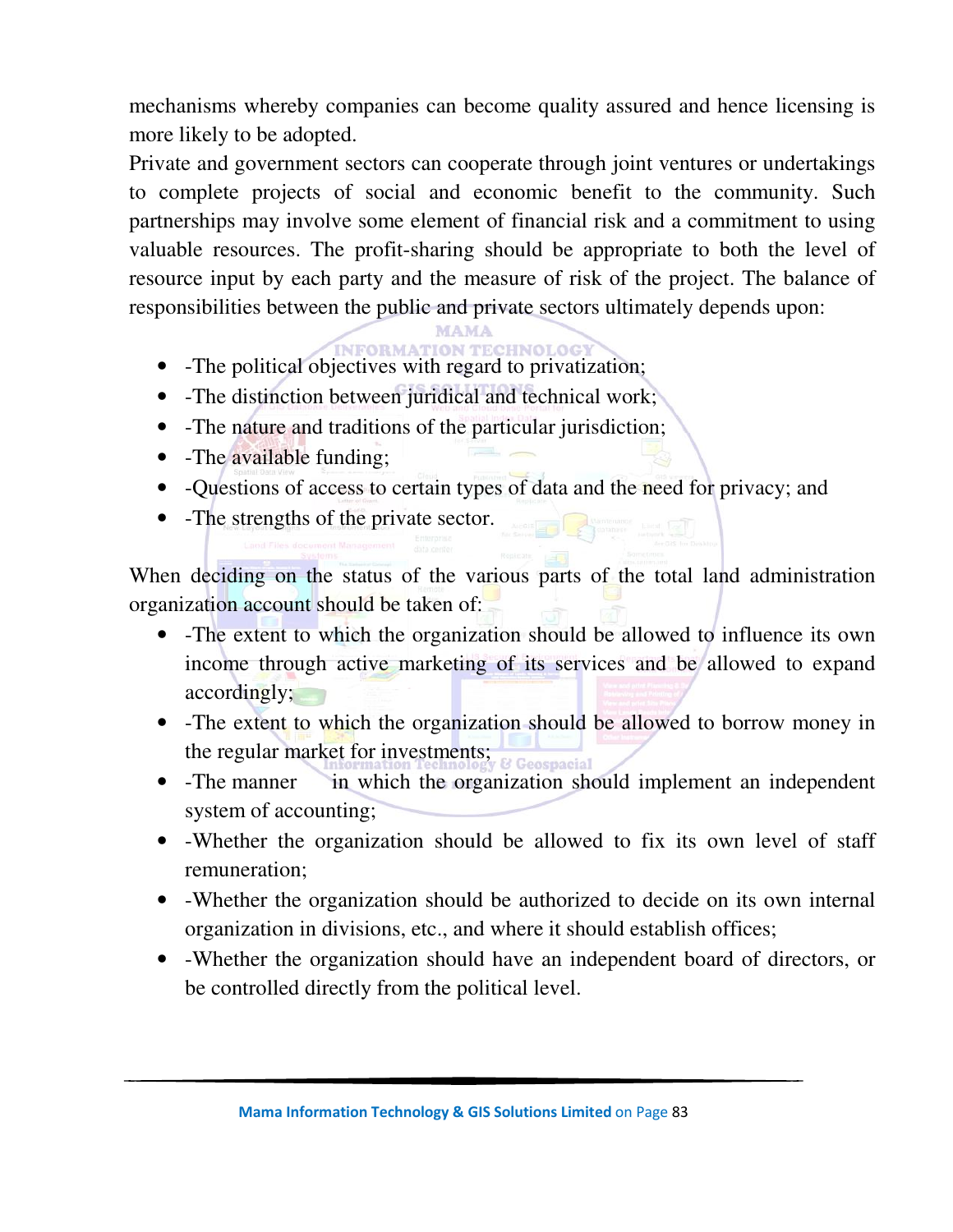#### **4. Administration of cadastral data**

In the society of today great demands are being placed on rapid access to relevant and correct information. The computerized multi-purpose Cadastral is a useful tool for the efficient handling of land and property-related data. These data should be looked upon as a strategic resource for development and business. The computerized multi-purpose Cadastral is a relatively new concept. It has the potential to provide many benefits across all sections of the community. Therefore it is important that the benefits are widely promoted both to leaders of Government who are responsible for the allocation of resources and to the users of land and property-related information.

In order to ensure the efficient production and use of cadastral data suitable techniques and organizational arrangements for data exchange must be put in place. There needs to be a "market-place" where data of interest can be checked for content, quality, price and conditions of delivery, and where it is possible to order data via an effective communications network.

The data must be collected, stored, maintained and updated economically and efficiently. Data should be registered only once, kept up to date in one place (the most suitable institution) and offered for public use. This will, however, require several separate technical, organizational, and financial measures, which are outlined below.

#### **(a) Data standards and data exchange**

Although administrative mechanisms may exist for the exchange of land information between government departments, they may not operate effectively. At a technical level, national standards for the exchange of data will almost certainly need to be established.

These should cover the definition of terms used, data transfer formats, data classification, and accuracy standards. Although such standards may be directed towards the exchange of data rather than towards internal operational procedures, they inevitably change the way those things are done.

There is a need for cooperation between all producers and users of land information.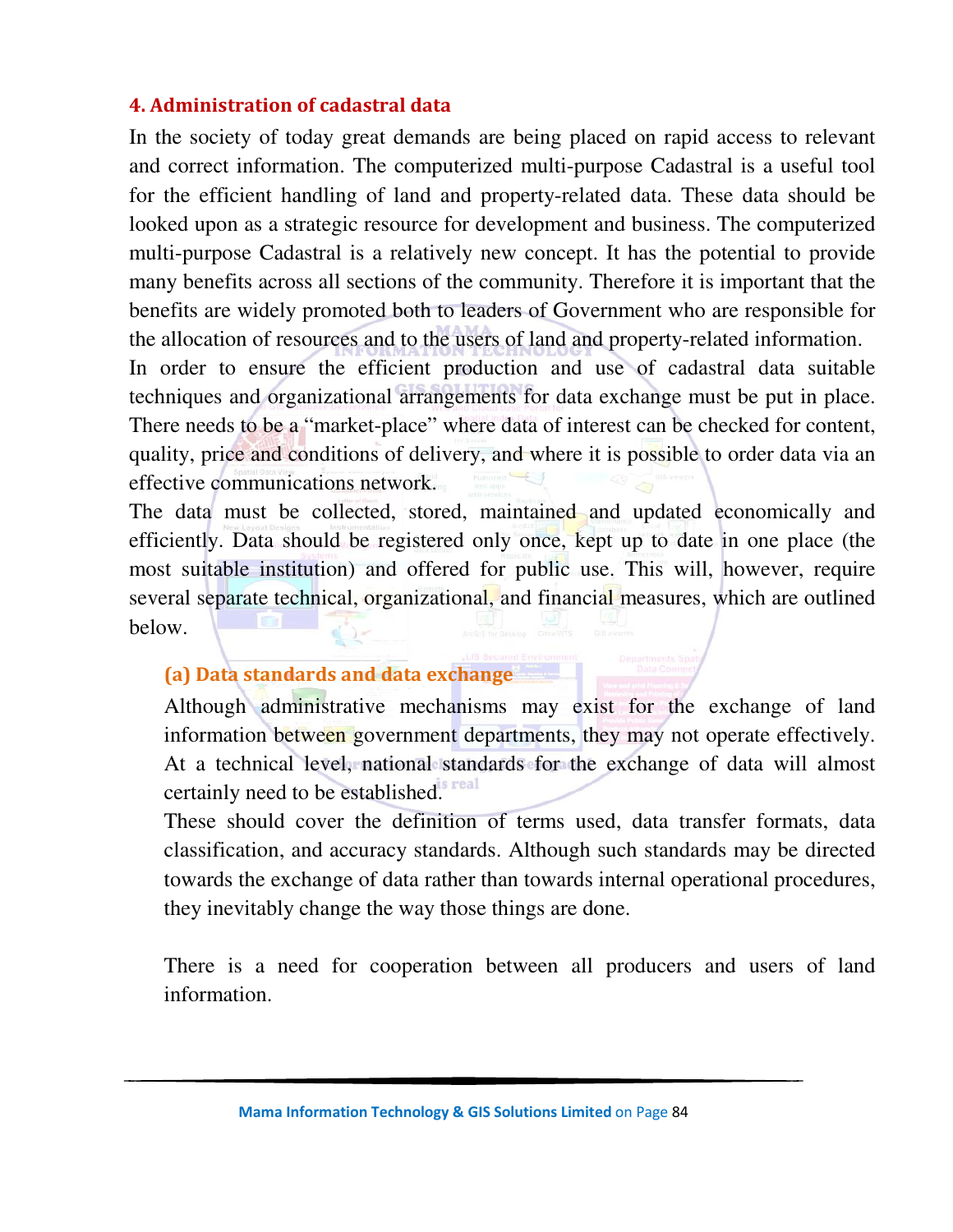Unfortunately, interdepartmental rivalry occurs in almost every country. Even within a land survey department the cadastral staff may not know or cooperate with the topographic branch. There can be a conflict of interest and lack of cooperation between those maintaining land records, such as a register of titles, those keeping assessment records and those involved in land surveying. Each department has a role to play in the team of land information managers. The institutions that are responsible for the supply of land and property-related data must cooperate both among themselves and with the users in order to produce databases that will suit the needs of each organization.

The management of the Cadastral and the effective networking of that system with other organizations depend both on national policies and on continuing resource allocations.

An individual department is unlikely to be able to develop a computerized multipurpose Cadastral on its own. None the less, no single Government can operate a land administration system without considering its national implications.

To make it possible for many institutions to use the same data, wherever the data are produced, it is necessary that the meaning of data delivered from one institution to another is clear. For that reason there need to be:

-Methods to describe cadastral data in a precise way;

-Data dictionaries that provide meta-data, that is information about data (what kind of data, background, format and relations to other data);

-Standards for describing the quality of data and its terminology;

-Standards for transferring data from one system to another;

-Tools to store send and remove data messages.

Although technical standards are very important they are not the only prerequisite for the efficient handling of cadastral data. To facilitate the use of databases for different land management applications, it is necessary to address a variety of administrative, juridical and organizational issues. These concern pricing and copyright, and the security and safety of databases, and the legal liability for data.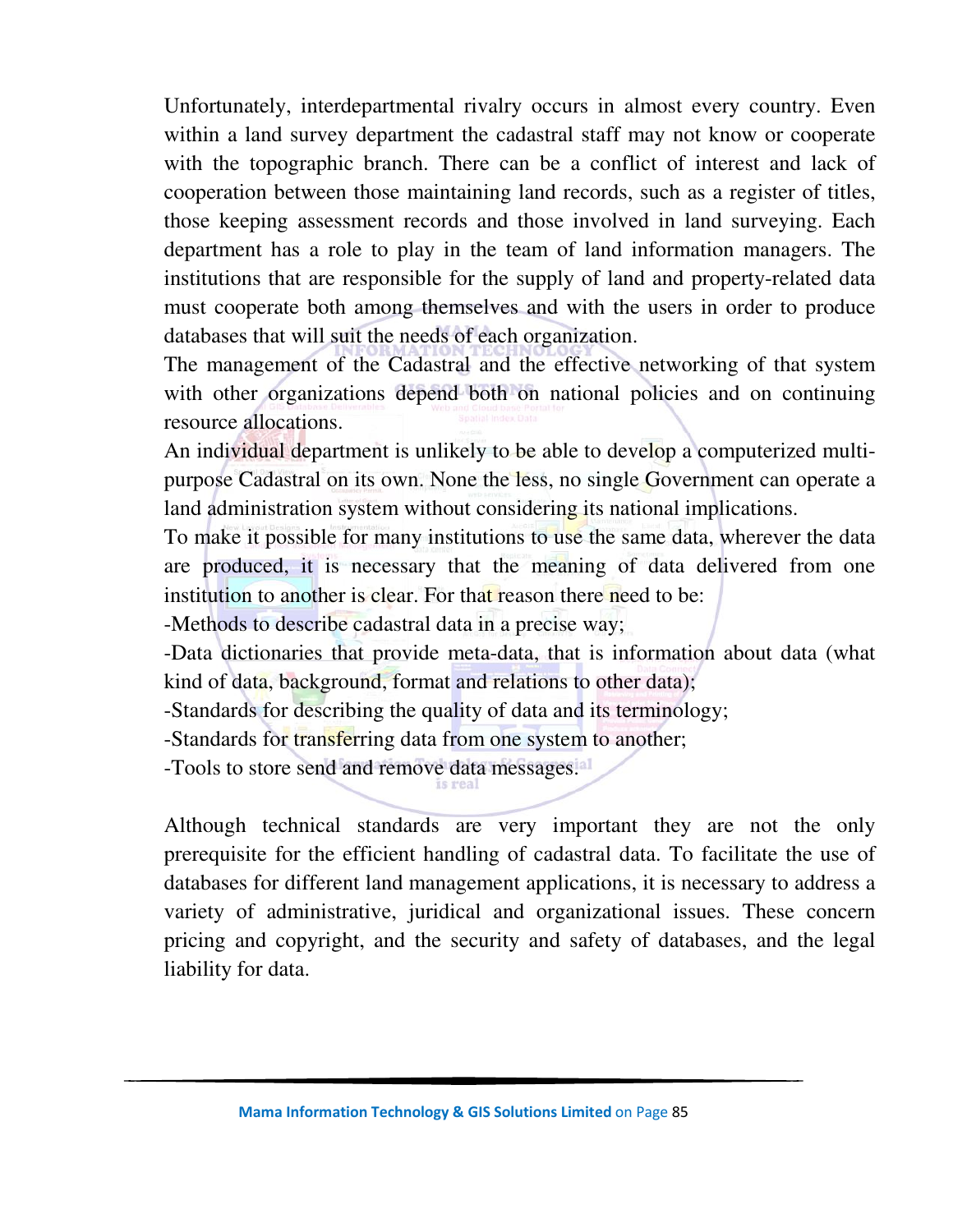#### **(b) Pricing and copyright**

Those who bear the cost of producing data should receive appropriate reward. While this obviously applies to the private sector there is a growing recognition that even the public sector should consider charging for some of its services. In many countries, national mapping agencies are being encouraged to increase their revenue through sales and services. Similarly, land registries are being asked to cover their expenses, apart from the costs of the initial compilation of the registers, by charging their clients for the cost of providing the service.

What is an appropriate rate of return is a matter of political judgement but in general the trend is to recover most if not all costs with the aim of making a small profit. Some activities may be deemed to be in the public interest and are therefore a direct charge on the taxpayer. The level of payment made from the public purse should be clearly defined and declared in annual balance sheets and an annual report should be prepared by agencies and made available to the public.

If land information is to be treated as a resource, then there must be access to it by interested parties. In addition to the price charged there are two factors that may prevent the open exchange of data-copyright and security. All land and property-related information, both in text and in map form, may be subject to copyright; hence communicating land-related data to the public may cause legal or financial problems if the copyright laws are to be enforced. In the case of maps printed the on paper, some measure of control can be exercised in the same manner as it is with books and other published material. In the case of digital maps, extracts can be made more easily and transferred between systems electronically, for example over telephone lines. It is much more difficult to enforce the copyright law for digital maps than for paper copies. If government policy is to distribute land information freely, then it will be missing an opportunity to recover its costs. If it charges for the data, then it will need to establish mechanisms to control its copyright.

#### *(***c) Security and privacy**

In some countries, paper maps and aerial photographs carry ;I security classification and may in consequence be unavailable even to other government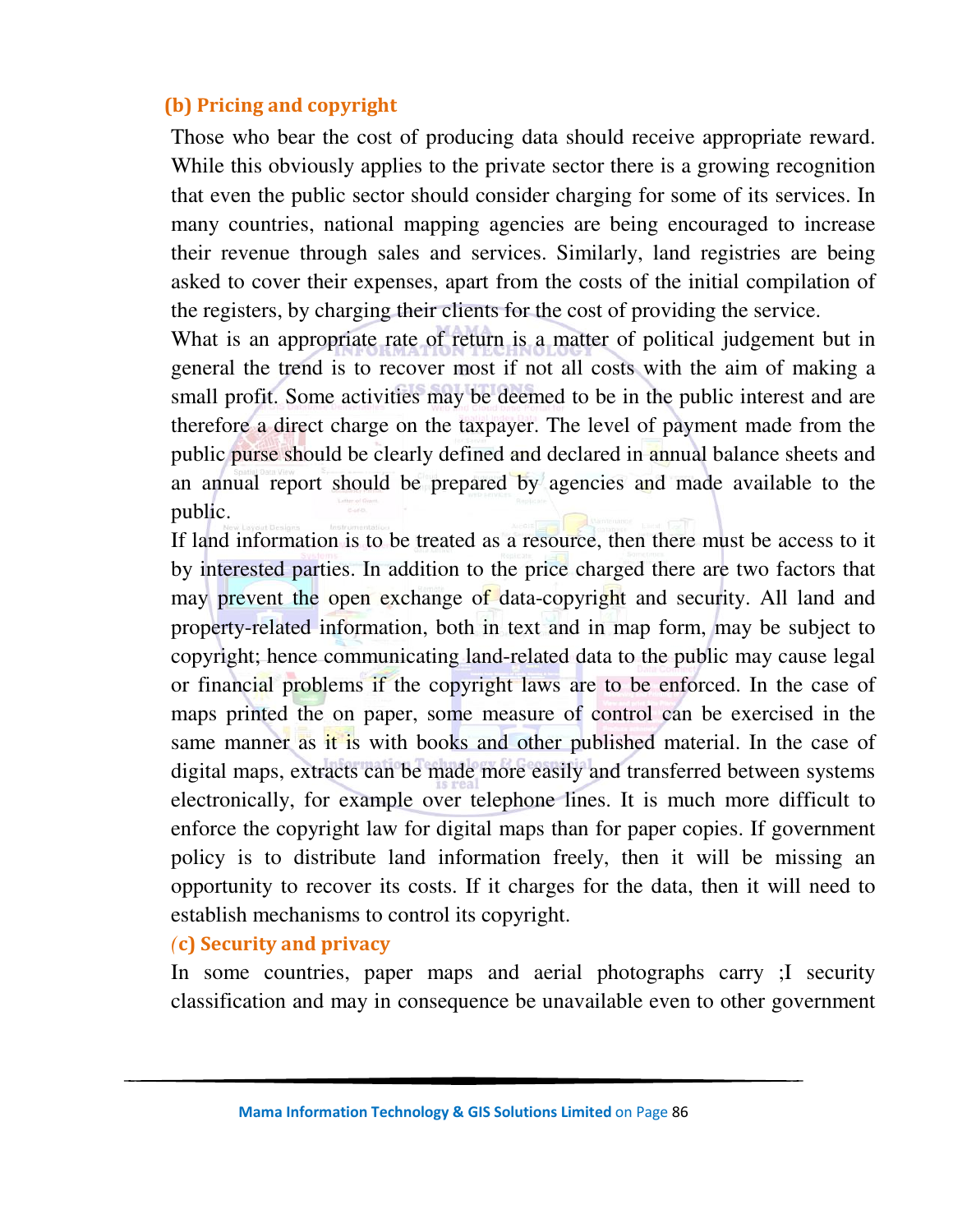departments. Difficulties with the exchange of spatial data exist where the ready availability of certain types of land information such as maps and aerial photographs may have military implications.

There may be implicit or explicit regulations governing the access to government-held land-related data by other State authorities and by the public. Data protection acts may also impose constraints on what information may be held or divulged. In some countries, the public may have a degree of protection against the divulgence of personal information, while in others there may be no right to privacy. Some countries have a freedom of information act that allows access to much government-held data. Even in such cases, protection is needed for the land administration system itself.

Those seeking illegal access to databases must be prevented from tampering with the system and, for example, changing the name of the registered owner of a property.

Although the problems are technical and differ more in kind than in principle from what has been the case in the past, they are more urgent because of the volumes of data that can be interfered with or destroyed.

The creation and management of land-related databases also raise a number of legal and institutional concerns, few of which have been dealt with in a fully satisfactory way. Intellectual property laws traditionally focused on the medium rather than on the message. In the past it was not possible to copyright or patent data as such; only the records of those data could be protected. Similarly, legislation tended to govern access to documents, including microfilm and electronic records, rather than to information itself. Recent legal cases have however suggested that this is no longer the case.

#### **(d) Legal liability**

As increasing volumes of data become available and are used by both the public and private sectors in support of decision-making, liability for the accuracy of the data may arise. In some countries the State gives an unequivocal guarantee about the data held in the land registry so that if mistakes occur those who suffer in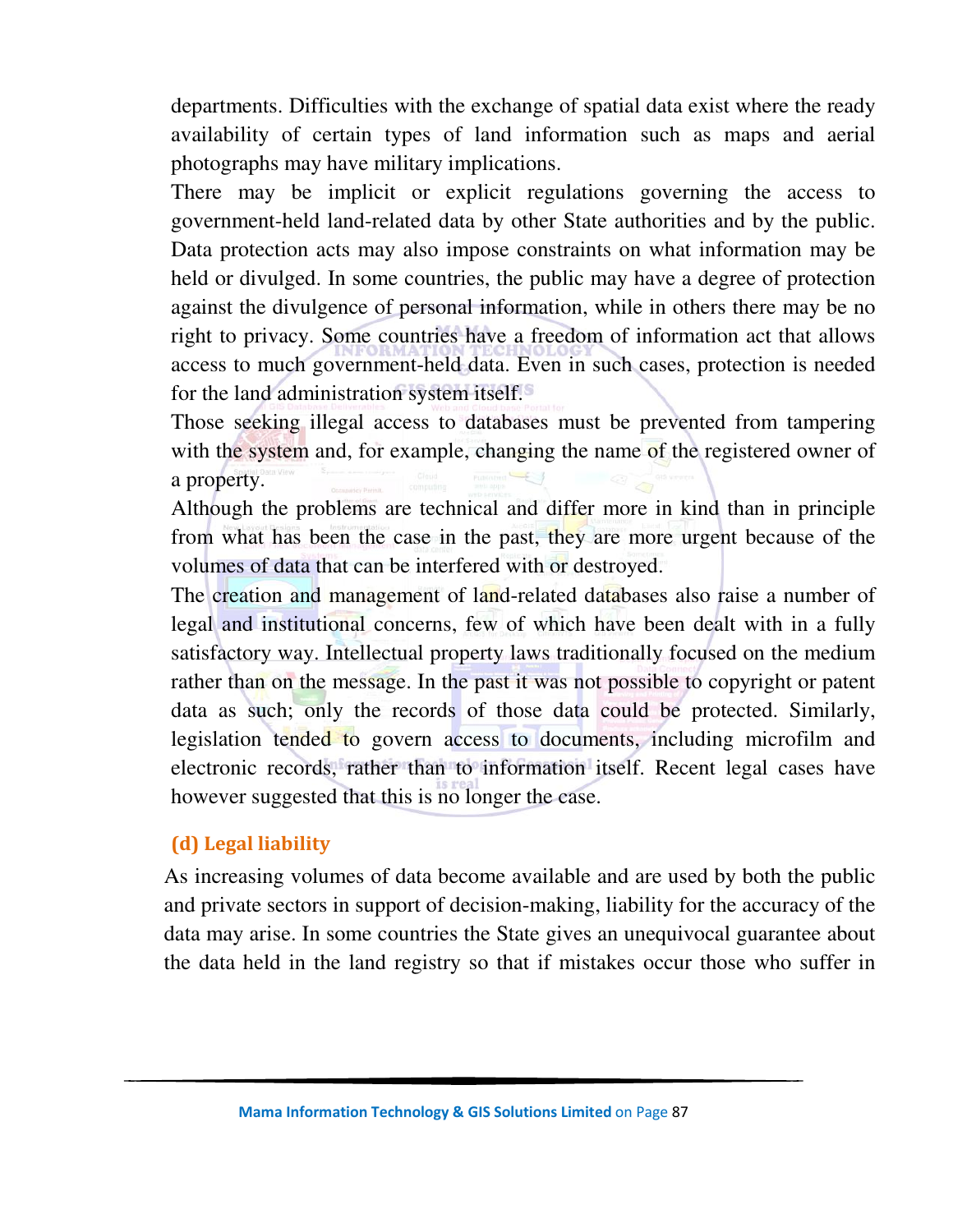consequence will be paid compensation. The degree to which civil servants can be sued for negligence depends upon the jurisdiction.

### *5. Management of land administration systems*

The management of a land administration organization includes the establishment and maintenance of good contacts with not only the primary users of a land administration system, but also with the growing group of secondary users and clients. The function of the land administration coordination board referred to above is not only to avoid the development of duplicate systems, creating double work and extra costs but also to be able to realize the potential benefits of any cadastral reform. Another aspect of management is the creation of good conditions in which staff can develop their skills in line with the rapid technological developments. A third major aspect is the creation of financing facilities that will allow the organization to invest in and develop new technology and new applications as the number of customers' increases.

Computer technology today offers excellent opportunities for the automation of the Cadastral and the creation of cost-effective land administration systems.The introduction of computers is, however, more than a technical matter since it implies changes in the necessary skills and responsibilities within an organization, the organizational structure, investment strategies and such like. Overall, with the introduction of modern technology, the manager needs to:

- -Identify the human factors involved in the transition;
- -Define new levels of skill and responsibility for each and every task;
- -Consult the staff involved to obtain their confidence and awareness of what is going on;
- Involve any trade unions that will be affected as their opposition can seriously delay progress;
- -Plan for a more rapid turn-round of staff who may not wish to stay in the same job for any length of time;
- -Revise training programmes in the light of changing needs and the consequences of this more rapid turn-round of staff;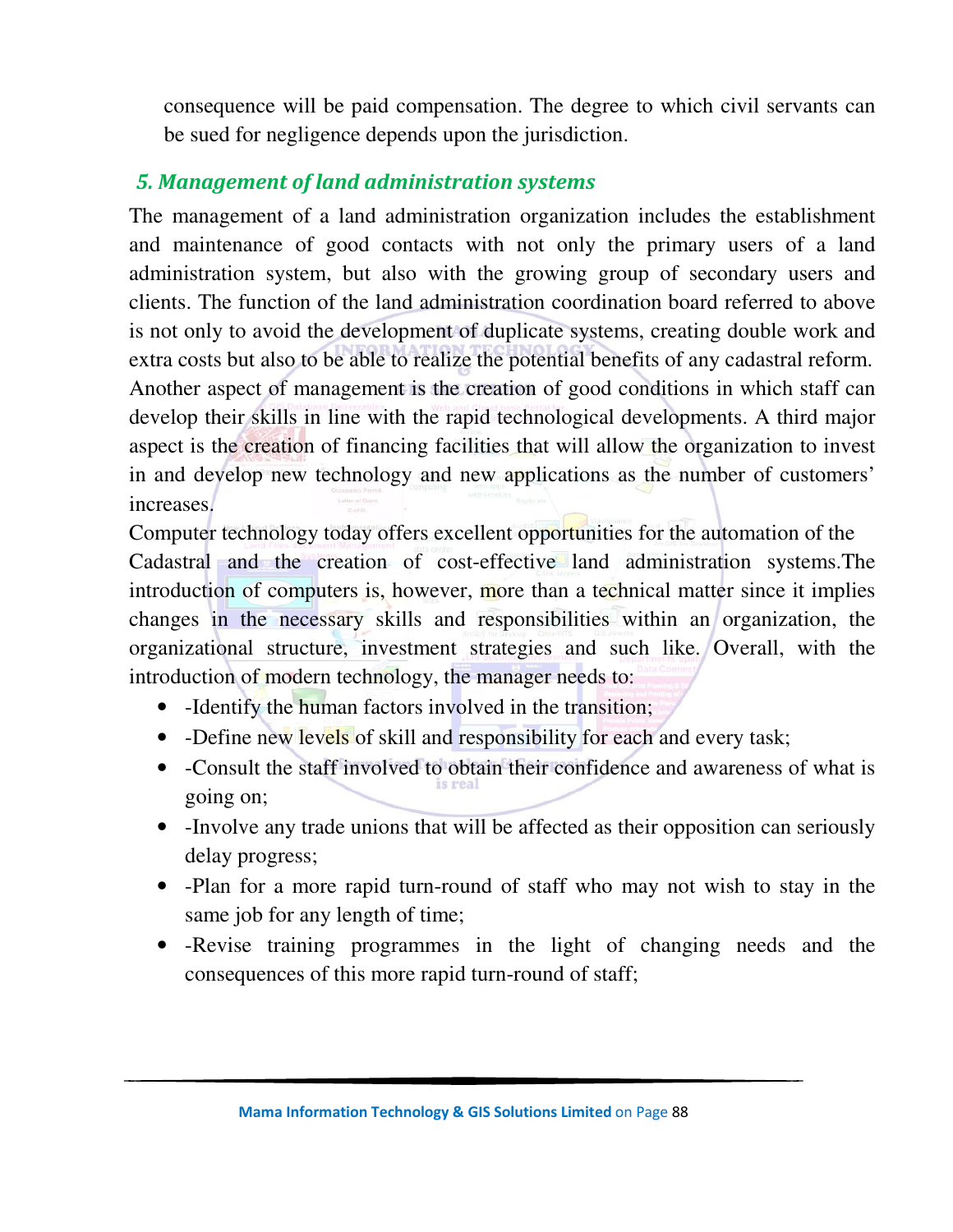- -Avoid recruiting staff that are overqualified, for their frustration adversely affects others;
- -Upgrade the education of supervisors, who may have management skills but little understanding of modern technology in comparison with younger and more junior staff;
- -Reassess the relationship between what is done in the field and what is done in the office and the linkages between them;
- -Check on ergonomic factors to reconcile efficiency with comfort; and
- -Monitor the health and safety of the staff involved.

Of all these elements, the provision of adequate training and the development of motivation in the staff are by far the most important.

## **(a) Staff training**

The success of any cadastral or land administration system is dependent on the availability of skilled staff at all levels. Governments must provide the facilities for both formal and in-house training. Training courses must be practical in their orientation, available to all who require training, and range from university-level courses for comprehensive professional training to short-term courses for the introduction of new techniques.

Government policies must ensure that there is an adequate pool of qualified teaching staff that are well skilled in the latest land information management techniques.

Attention should also be given to:

- -Providing on-the-job training, particularly at the lower skilled end of the industry;
- -Providing written information and technical manuals for all levels of operation;
- -Promoting national and international exchanges of experts.

Education and training are ongoing processes. Government departments need to bring continuing education into their offices, setting aside time for staff training and evelopment. All too often, promotion to higher positions is based on length of service rather than knowledge and ability. At present, in many countries, staff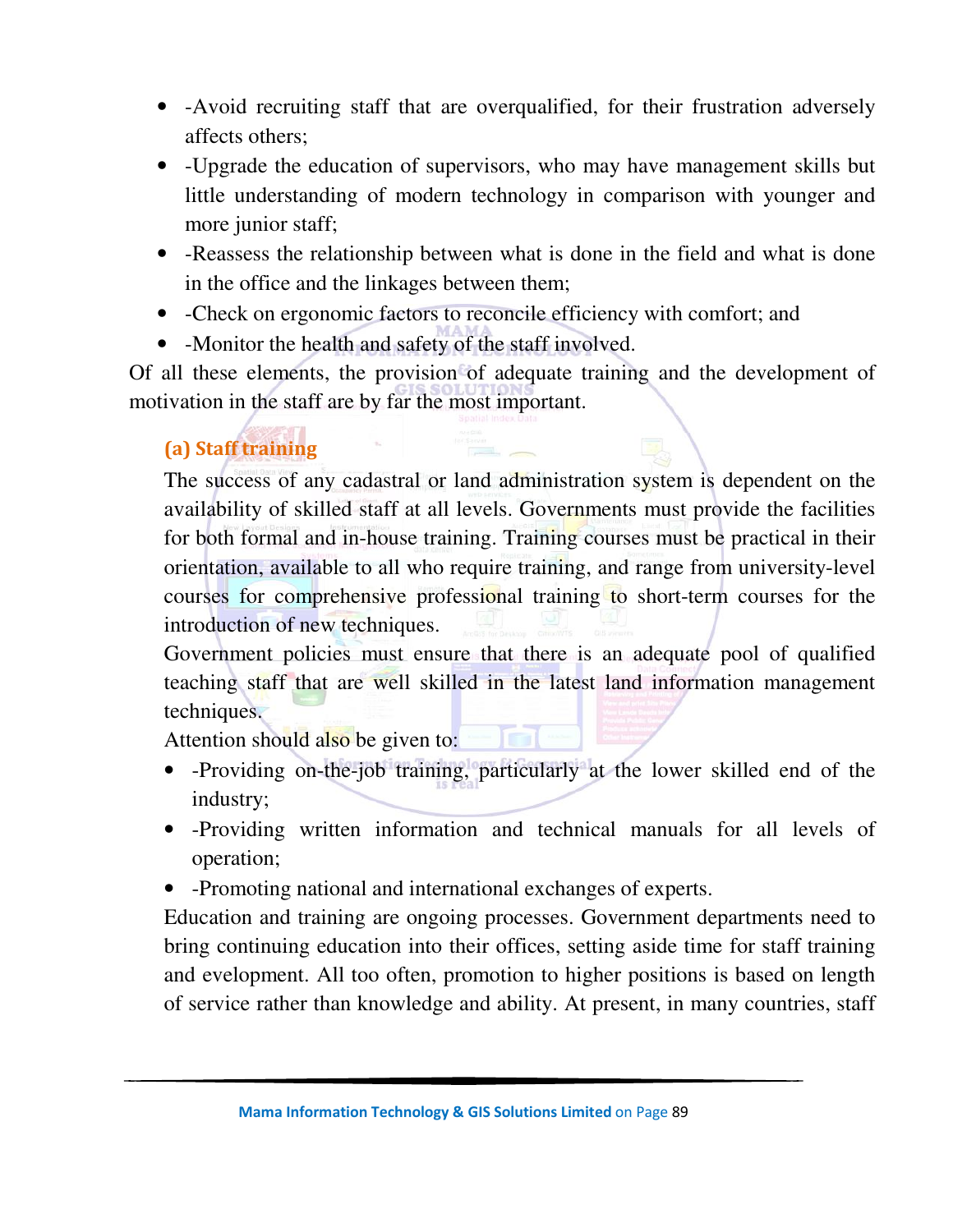training is an adhoc process that is not structured in terms of each individual's career development.

In many countries in transition the previous education in schools and universities, when it comes to surveying and cadastral topics, has been aimed at a situation quite different from what exists in a free land market. Although it might affect the total skills on the market only in a long-term perspective it is very important to review the curricula of schools of surveying. From the point of view of countries in transition, training especially in land and real property valuation should be given new direction. The education at universities and at other levels including technician training should be restructured. A rapid rise in competence inside the university system could also be the best way to create training centres for people already in the profession.

#### **(b) Management training**

The single most important factor in the success or failure of land administration systems has been the quality of their management. Management is concerned with organization and methods, with policy and planning, with monitoring, modelling and motivating. It is concerned with listening, with analysing, with decision-making and with communicating. Managers must address matters of policy, of institutional arrangements and the consequences of reorganization and change that are inevitable in the implementation of cadastral reform.

**Bullialand** 

Appointed Director Generals / Commissioners of Land must set reasonable targets for the performance of their staff and be able to monitor their success. They must understand the processes of marketing so that they can persuade their political and financial masters of the need to invest in and sustain the new techniques and technologies that are available. They must further recognize that personal power and status result from the control of information.

Managers must understand that management is not only how to do the job but, more importantly, about how to get the job done.

Management training, especially for top managers, is common in western countries.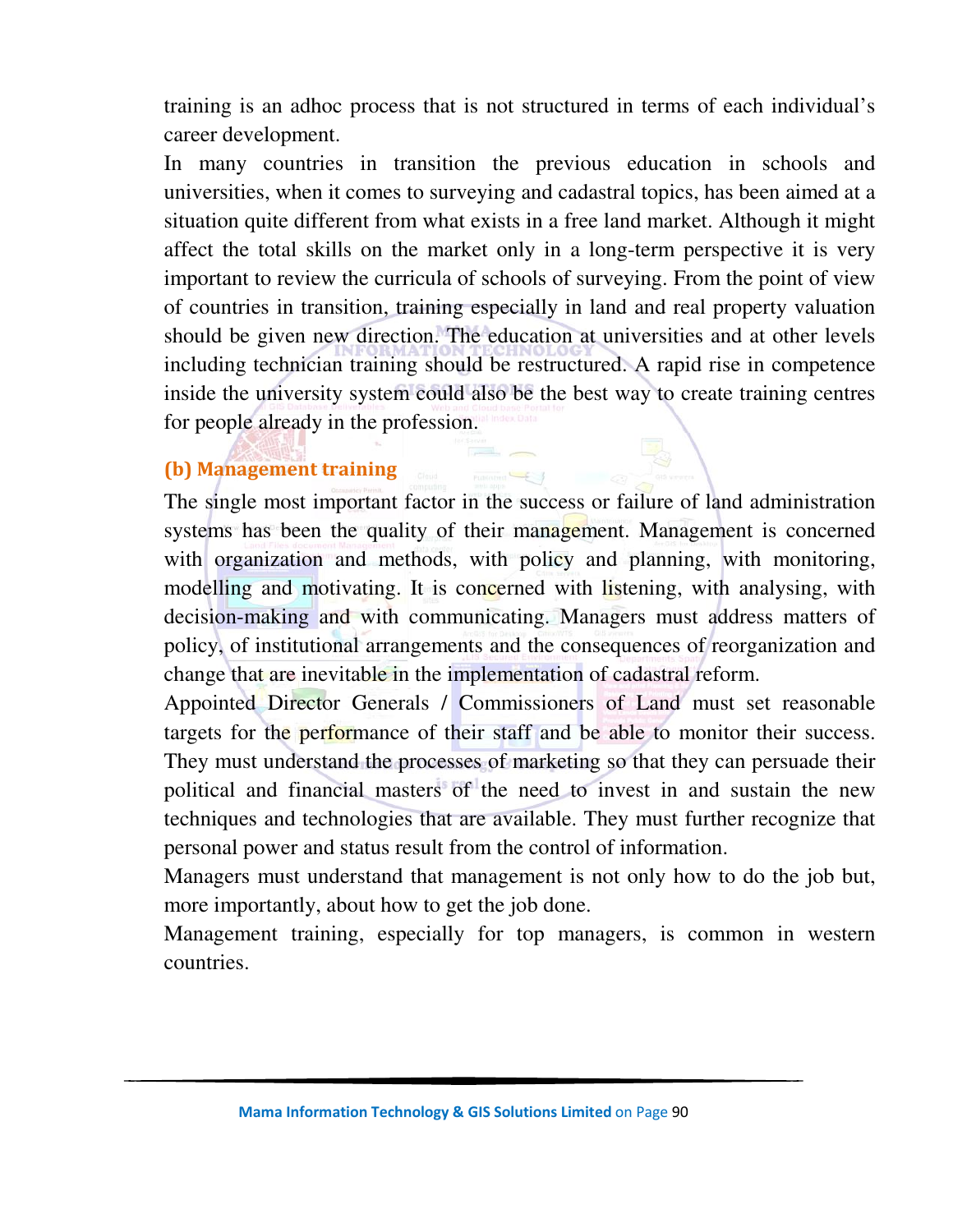Most large organizations insist that their senior staff and executives are properly trained in the skills of management. Similar training is needed for staff in transition countries-at all levels of management from senior, through middle to junior. Management training should be an integral part of continuing professional development.

Whereas some people may never make good managers, many can improve their performance, and hence the performance of those whom they in turn manage, through greater awareness of the issues. All too often, management skills are treated like parent-hood as if by instinct and observation anyone of calibre can become a manager without training.

If land administration systems are to be improved then the first place to start is by improving the management training of those whose responsibility it is to run such systems.

#### *6. Research*

Research must encompass ail facets of land management, ranging from the purely technical to legal, social and economic issues. It also requires close coordination across the varying professional disciplines and needs to be directed towards affordable and appropriate technological solutions. It is essential that society should allocate resources to this end.

In countries in transition the current research efforts are often not focused on critical issues facing land reform. As the computerized multi-purpose Cadastral introduces new techniques it is important that the universities update their education systems. Within the field of cadastral data maintenance there is a great need for research and development.

#### *7. Consultancy and technical assistance*

In many cases, the development of an appropriate land administration system for a transition country may require assistance from international experts. Bilateral longterm institutional cooperation between sister organizations in west and east is recommended.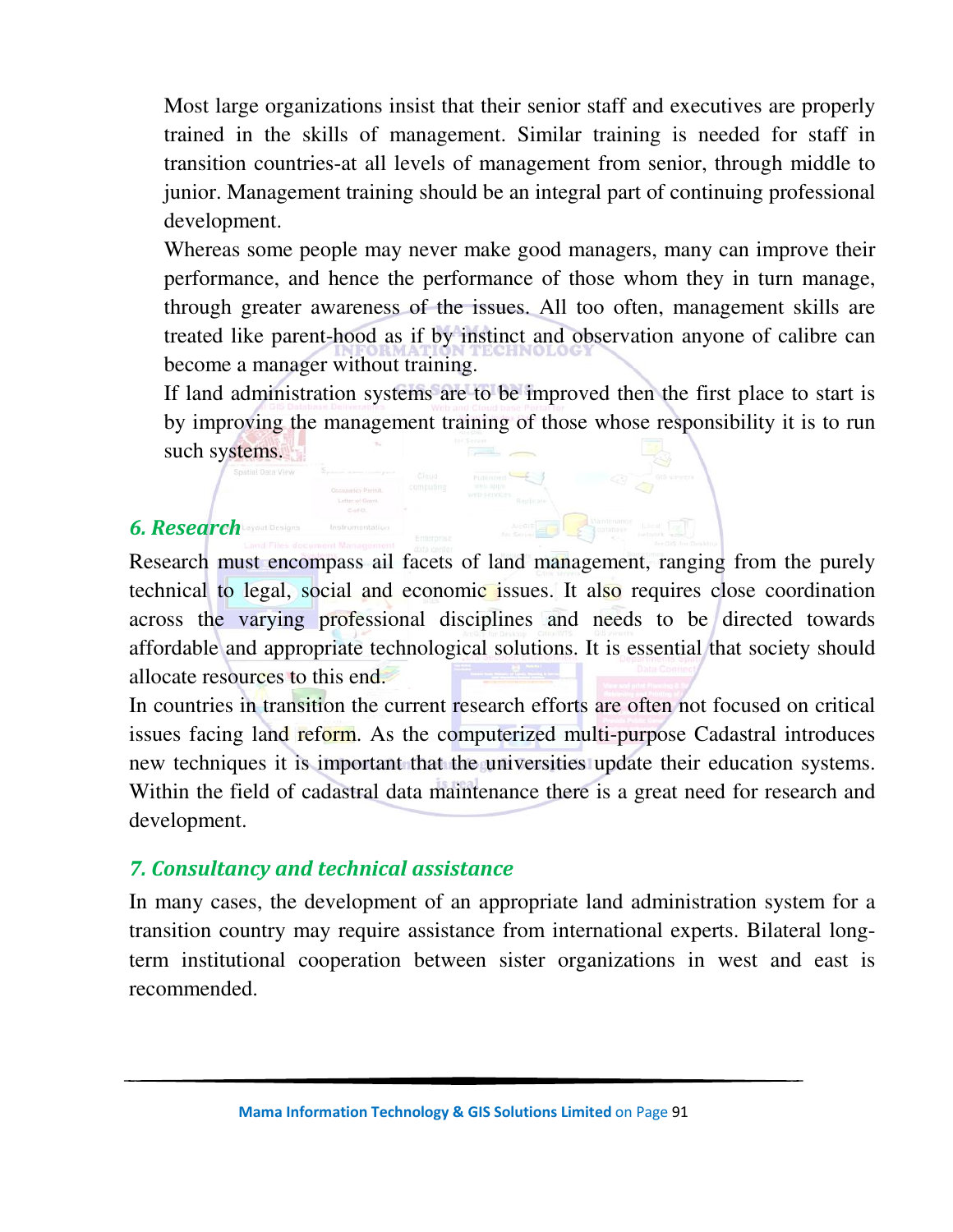Surveying consultants can provide technical assistance, advice on appropriate technologies and implement training programmes for local staff. Technical assistance may take the form of providing hardware and software as well as advising on strategic planning and the development of a proper land information management framework. In a similar way, legal consultants can provide assistance and advice on appropriate legislation and other legal matters.

#### *8. Recommendations*

Every Government must show a commitment to ensuring the provision of an adequate supply of land by enacting and implementing a comprehensive land policy. Transition countries looking for solutions to institutional problems should study, compare and analyze different approaches to land administration and identify the best elements that are relevant to their own unique circumstances. Key politicians must be involved in selecting the best system for their country as their support is essential to the establishment of sound land policies and the creation of an appropriate land administration system. Each Government should ensure that there is inter-ministerial coordination of land information. It should define a lead agency responsible for policy formulation and for the overall control of the cadastral and land administration systems.

Governments should organize the implementation of land policy in a cost-effective way, focusing particularly on the needs of landowners. In many countries a single decentralized authority will be the best solution. The amount of cadastral work that the Government contracts out to the private sector is a matter of political will and the strength of the private sector. The resources of the private sector can be used both in the introduction and in the updating and maintenance of a land information system. Where the private sector is involved, mechanisms must be put in place to ensure the competence of private practitioners and to assure the quality of their work. There should be a clear definition of those parts of the total land administration that must be undertaken by governmental offices, and those activities that should be left to the private sector. The land administration system should be developed in a way that will be compatible with the technology of tomorrow. Managers and staff are the key to successful land administration. They must be well motivated and well trained.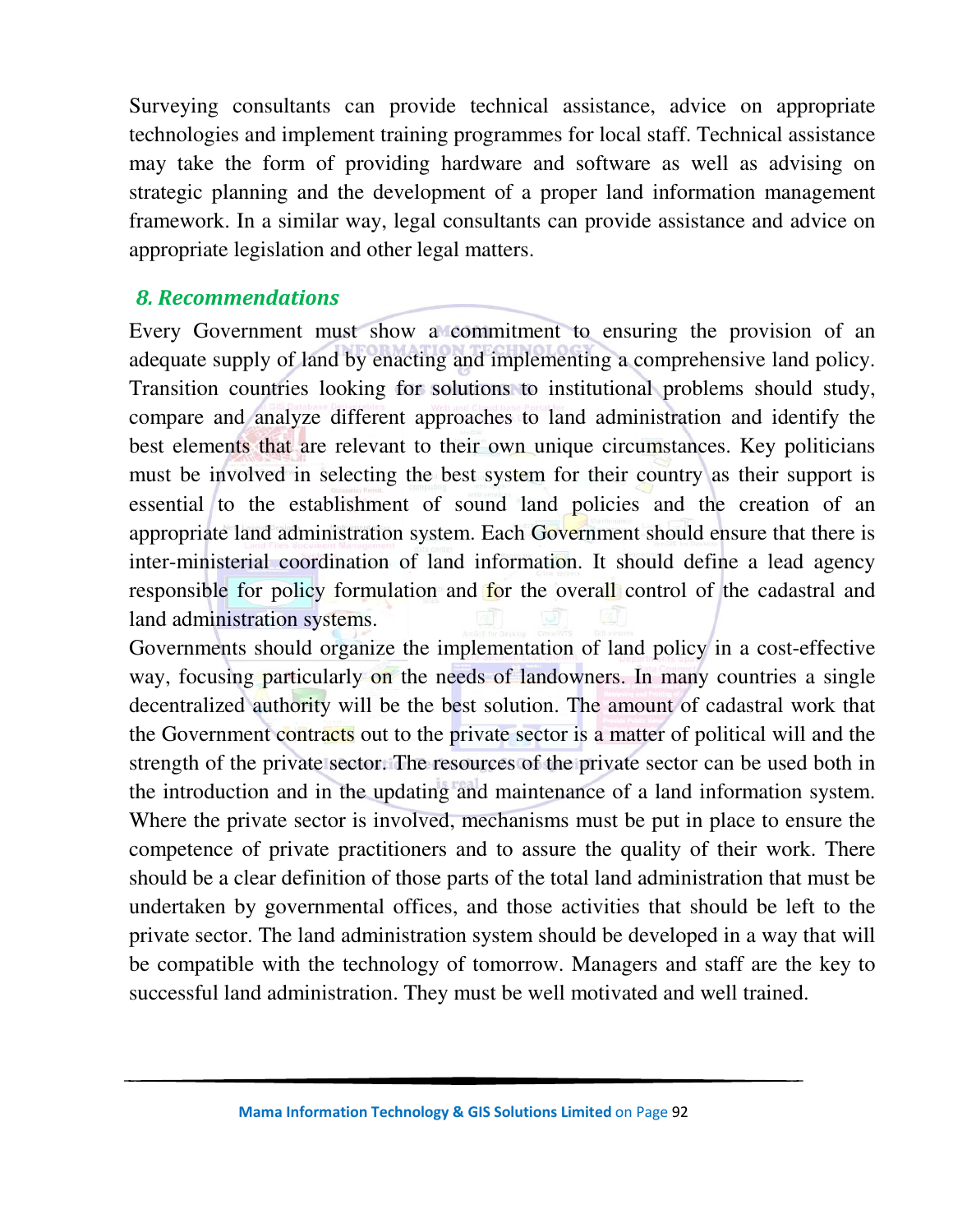Governments in transition countries should undertake research in support of land reforms. They should review educational programmes to ensure that they meet the needs of land reform and cadastral development.

## **TECHNICAL MATTERS**

This chapter provides an overview of the relationship between modern geodetic control networks and the Cadastral. Even for cadastral purposes an integrated network covering the whole of the country is needed. This should preferably be linked to a global referencing system. Within that framework a variety of procedures may be adopted to survey the boundaries of properties. The records of the surveys together with data about the ownership, value and use of the land can then be entered into computers. This chapter examines aspects of surveying and mapping and of electronic data processing.

## *A. Control surveys*

The classic approach to land surveying and mapping begins with the establishment of a geodetic control framework. Geodetic control measurements make an efficient and effective basis for cadastral surveying and land registration. They also support other surveying and mapping activities including geodesy, cartography, engineering surveying, geophysics and the measurement of tectonic movements, and navigation.

The establishment of a geodetic reference system guarantees the geometrical consistency of all surveying activities within a well-defined coordinate system. Such a geodetic reference frame should consist of both horizontal and vertical control points, although for most cadastral purposes a two-dimensional representation of these points is all that is necessary.

If possible, the network should be connected to a global geodetic reference frame. It should be highly accurate and reliable with points sited in areas that are free from slope instability and tectonic movements. Finally, it should be based on an appropriate map projection system together with a suitably defined reference surface such as a reference ellipsoid.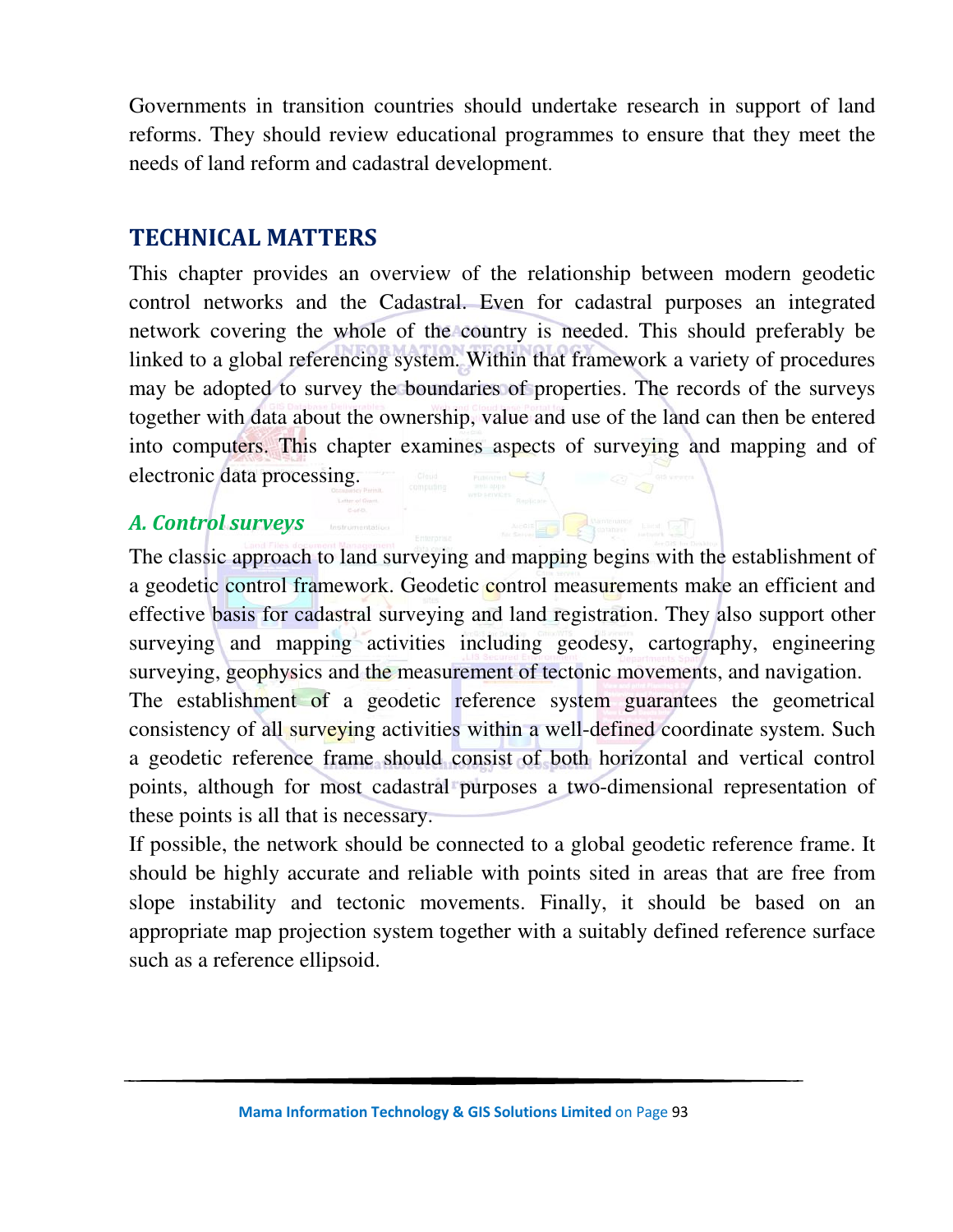The establishment of a geodetic framework is generally regarded as the responsibility of a national survey organization. Recommendations and guidelines for the establishment or the updating of an existing national reference frame have been provided by several international geodetic and cartographic organizations, for example the Association of Surveyors of Nigeria and SOCOM of which is a commission of the Nation Association of Geodesy.

A great number of international projects depend on cooperation in surveying and mapping, for example navigation traffic, common border crossings, technical projects

are defined as long term projects, together with a network of control points of locations of which can be selected to provide a strong geometrical framework with good inter-visibility between neighboring points. As such the networks did not necessarily provide points that were convenient for surveying cadastral parcels.

In most cases the old geodetic control will not be accurate enough to meet modern needs. In some cases it is possible to upgrade the old system by making some additional measurements and by using modern computers to carry out the necessary readjustment.

This will often meet the needs of cadastral surveying and of future geographic information systems and may well be the most economical way to proceed.

For modern purposes, the local national reference frame should be compatible with the international network. The high accuracy of modern geodetic measurement equipment using electronic distance measuring devices or the global positioning system (GPS) can be lost if measurements are connected to old networks. The global positioning system is a satellite-based system for determining position and for navigation.

In order to improve the quality of old survey networks, the original observations may need to be recalculated. After the readjustment, unacceptable discrepancies of some decimetres or even metres between the old and the new solutions may appear. It must then be decided whether a recalculation of the whole of the network, including all the cadastral points, is necessary. This decision is a very important one and should not be taken without considering the costs and benefits.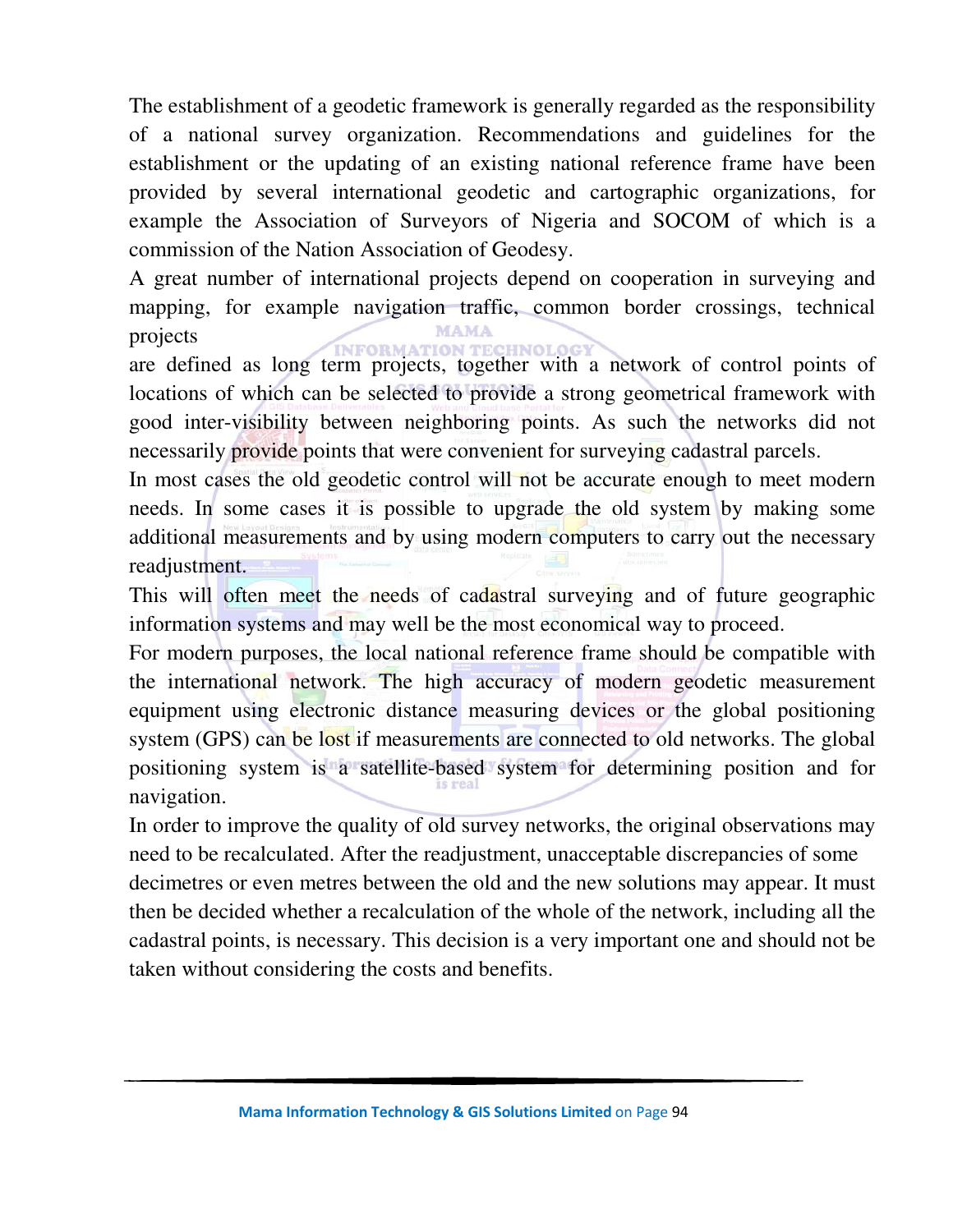The international trend is towards solutions of high accuracy, approaching one centimetre, in order to take advantage of new measuring equipment and techniques, and for scientific reasons. The alternative is to accept lower accuracy and precision and to use more sophisticated algorithms and less economical procedures. The manpower and investment costs of a full recalculation have to be set against the uneconomical consequences of continuing to work with the old data.

Although global positioning systems are able to give reliable position information without delay, it is generally accepted within the international geodetic community that physical monuments are still necessary as these can be seen and understood by and owners and ensure that cadastral surveys can still be undertaken even when **GIS SOLUTIONS** GPSs are not available.

The most important application of GPS in geodesy and surveying is in determining the relative positions of points. An overview of the system follows below.

#### **1. GPS technology**

The global positioning system consists of 21 satellites plus 3 active spares. These 24 satellites circumnavigate the Earth in six orbital planes, each containing four satellites.

The signals from these satellites are then picked up on the ground by mobile receivers whose positions can then be calculated.

There are five worldwide ground control stations that are responsible for determining the orbits of the satellites. They can also introduce signal degradation and code encryption, both of which affect the accuracy that is obtainable by non-military personnel. Signal degradation can be produced by manipulating the satellite clocks or by truncating the transmitted messages. This procedure is called "selective availability" (SA). When selective availability is introduced, the point positioning accuracy decreases from 15 to 120 metres or more. This may happen during times of international conflict when military want to restrict access to the determination of precise positions. The implementation of code encryption is called "anti-spoofing" (AS) and has been developed to prevent adversaries from sending out false signals with those coming from the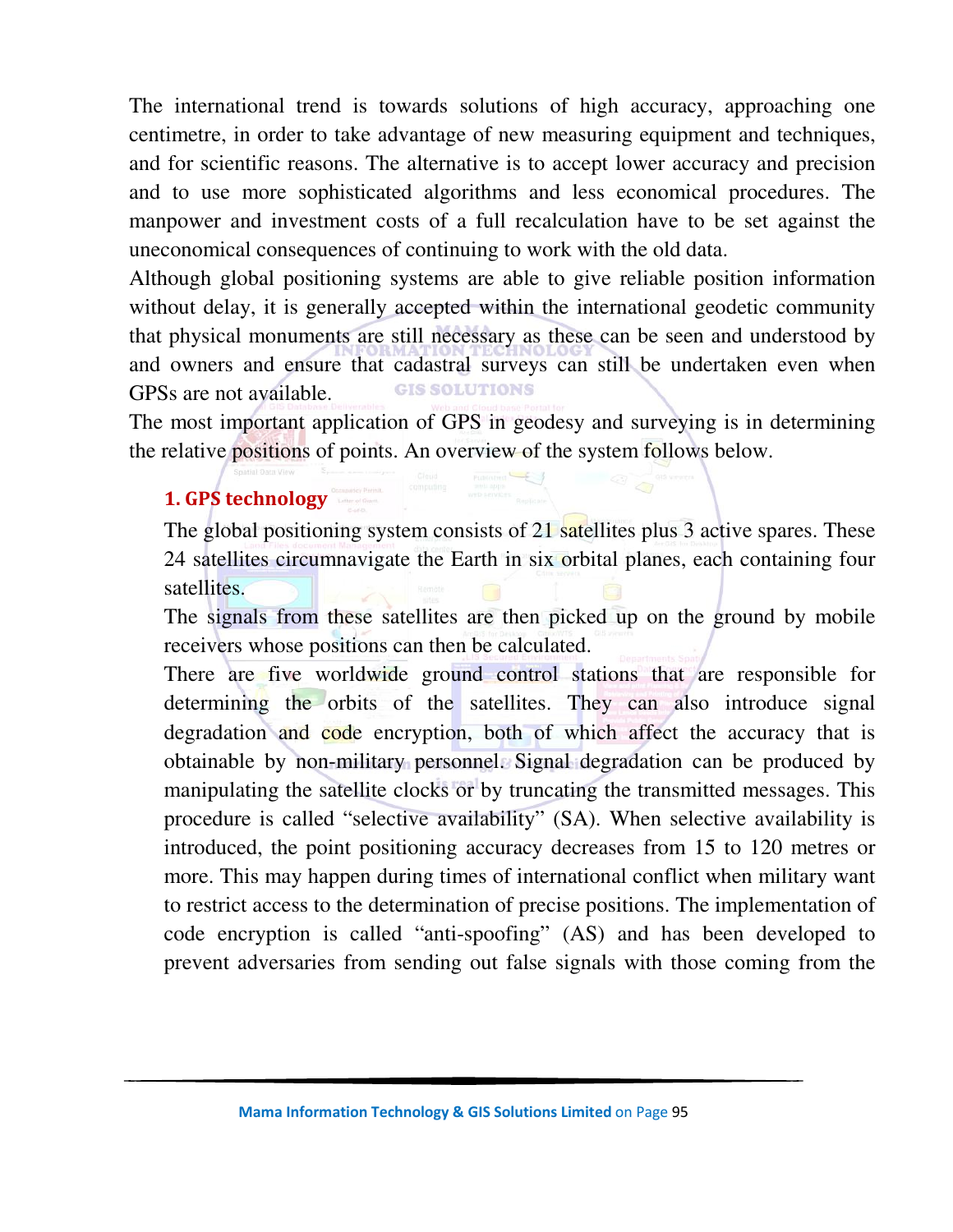GPS satellites, thus confusing combat troops fighting on the ground. Antispoofing only affects high-precision measurements.

There are many different types of GPS receiver, each serving a particular function and producing a particular level of accuracy-receivers for navigating boats, for example, are less sophisticated than those needed to establish geodetic control points. Using two receivers simultaneously on different sites results in a higher relative accuracy than using a single instrument, because of the influence of the satellite clock and the effects of the atmosphere. A pair of instruments will both be affected by the same amount but the relative difference between them should be free of errors. The use of two or more instruments can provide relative coordinate differences with an accuracy of a few centimetres within only a few minutes. For high-precision applications, the techniques can be refined to produce accuracies of some centimetres or even millimetres. To achieve this, two or more receivers are kept stationary while observations are taken over a period of half an hour to several hours.

The data collected have to be post-processed, that is they are subject to later analysis and computation. The application of this technique is widespread and has been used for continental and national horizontal control networks as well as for geodynamic investigations.

Although relative positioning is the best method for geodetic applications of GPS, the choice of an optimal hardware configuration is strongly correlated with the size and the accuracy of the geodetic project.

**Information Technology & Geospacial** 

#### **2. GPS and cadastral surveys**

GPS techniques are excellent for nearly all types of geodesy and surveying. The available hardware is supported by highly sophisticated forms of software that can be extended by scientific computer programs for special tasks.

Through the use of baseline, multi-station and network adjustment procedures it is possible to combine GPS with conventional measurements providing a more flexible solution to a variety of survey problems including the Cadastral. The results are highly accurate as well as highly consistent and, provided that a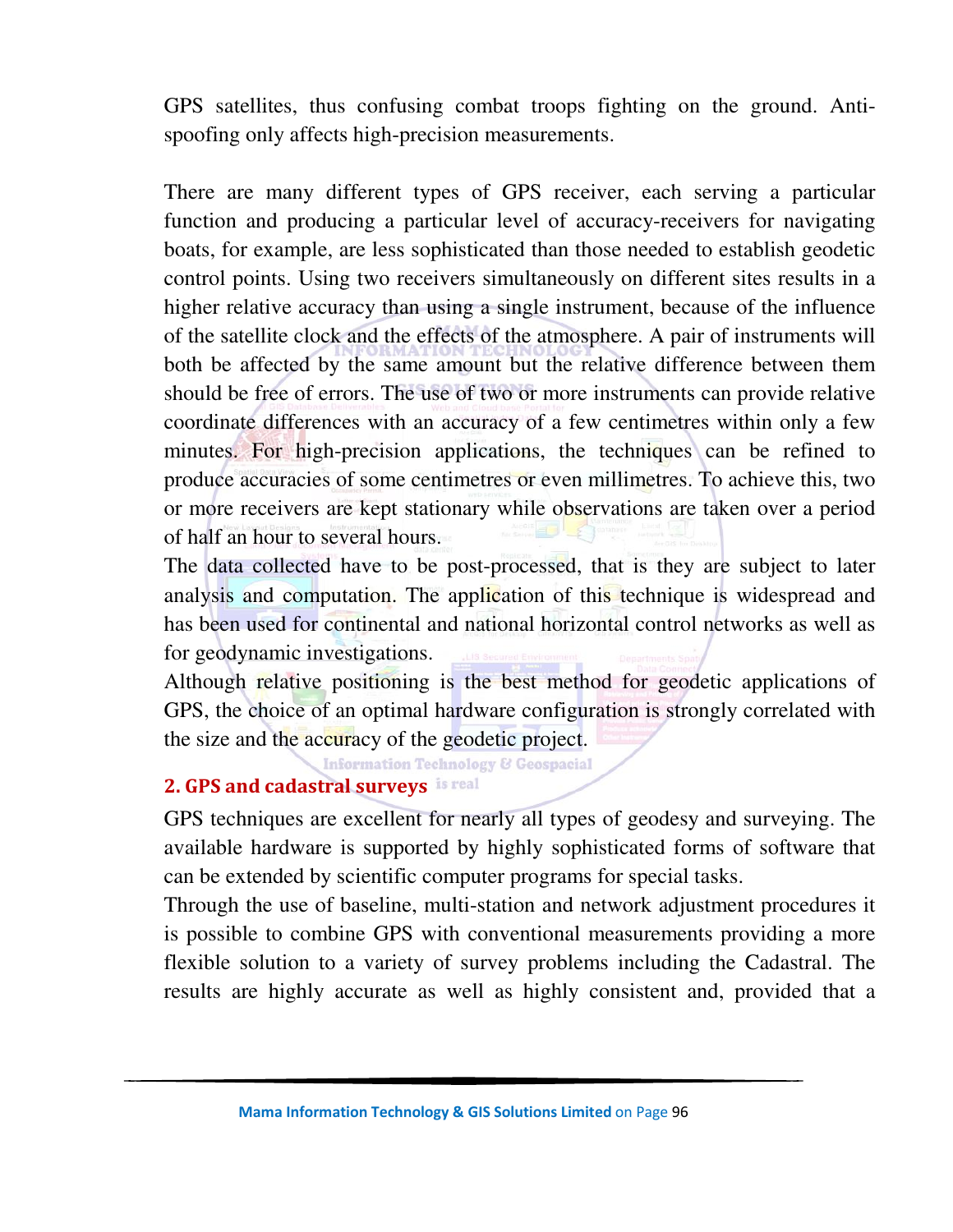sufficiently large number of points are to be observed, the techniques become cost-effective.

In KANGIS, for example, GPS was used to establish a new network of control points that would be suitable for cadastral surveys and base mapping. Prior to the commencement of the work, a manual was compiled giving guidance on GPS operational procedures. Regulations were laid down for: planning the network; reconnaissance and selection of sites; planning the field observations; performing the calibration of satellite receivers; performing the field observations and field check computations; handling and archiving the measurements; final network adjustment and analysis; requirements for configuration of sites and satellites; length and timing of observation periods; values of deviations and errors permitted at different levels of the observation and computation phases. The estimated cost, time and effectiveness for increasing the number of control points showed savings of up to 50 per cent when using GPS as compared with traditional techniques. The accuracy was no worse than that obtained by traditional Hungarian methods and it was possible to use the system in all weathers, unlike traditional methods that are fully dependent on the weather.

Thus although there is a significant capital outlay for both equipment and data processing systems, the Hungarian study shows that GPS can be applied directly to cadastral problems and can produce high-quality coordinate values for property boundary beacons.

#### **B. Cadastral surveying and mapping**

At their simplest level, cadastral surveys are concerned with setting out and recording the turning-points or corners along property boundaries. A variety of techniques may be used, each having its own inherent accuracy and cost. Many cadastral surveyors are accustomed to thinking in terms of precision when doing their job and in many countries have been less concerned about the cost or the time that it takes to achieve the standards that they perceive as necessary. The necessary and sufficient accuracy that is needed for any survey depends on the purposes for which that survey is conducted. When the accuracy is defined, different methods of achieving it can be considered. If the Cadastral is to achieve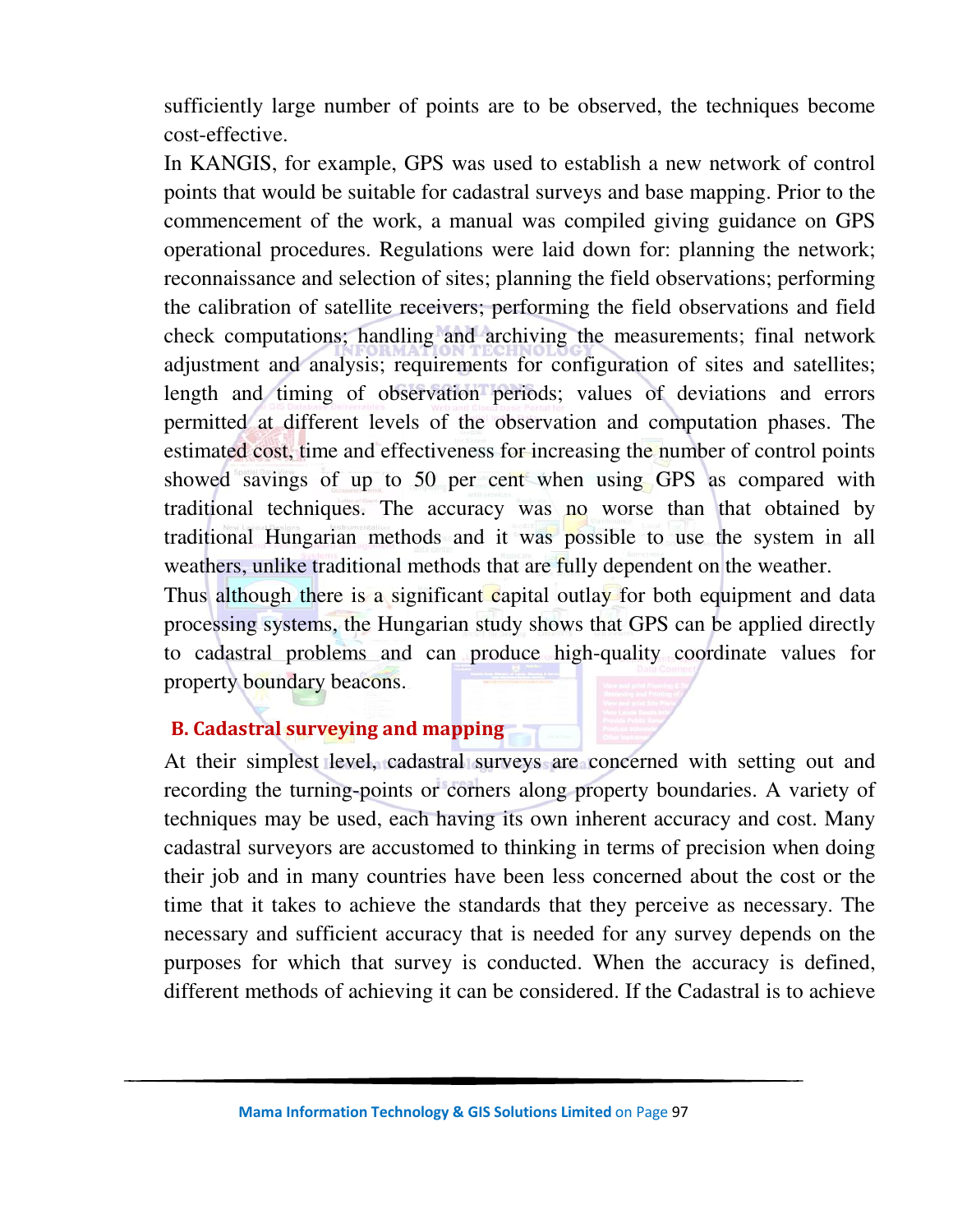its aim of being a support for land management and possibly land taxation, it should be established according to the same general principles throughout the whole country. This does not however mean that all areas must be surveyed to the same precision, since the requirements will be different in different areas of the country. In cities a precision of between 0.1 and 0.3 metres may be required while in rural areas 1 to 3 metres may be sufficient. In some areas, for instance where the land must be registered as speedily as possible in order to meet social and economic objectives, lower precision may be required in order to permit the use of more rapid survey techniques. If the monuments that delimit the boundaries are suitable and relatively permanent, the need for precision in the survey is also low. Relative accuracy matters more than absolute accuracy. It is more important to know where a boundary beacon is in relation to other nearby boundary beacons than it is to know the precise scientific location of points relative to the other side of the states.

Almost all generally known techniques in surveying can be employed for the purpose of cadastral renewal. These include both field survey techniques (using steel tapes, heodolites, total stations, GPS, etc.) and air survey methods. Photogrammetric techniques are a powerful set of tools for documenting, interpreting and surveying large areas. The advantage of using such techniques instead of ground surveying is that they save time and money. They can be used to increase the density of control points as well as to measure property boundaries, provided that whatever is to be recorded can be seen on aerial photographs. While it is self-evident that such techniques cannot be used for setting out points on the ground, they can record the physical evidence of what has been set out, for example the lines of hedges and fences or the location of points that have been 'pre-marked', that is marked on the ground in such a way as to make them visible from the air. They can also be used to determine land use and to collect topographic data.

In Abuja , for example, there are three main applications of photogrammetry. Firstly, it is used in the preparation of land-use maps in areas of parcel land where the existing layout quality needs to be determined. This is important information for the FCDA Ministry. Secondly, it supports the digital Cadastral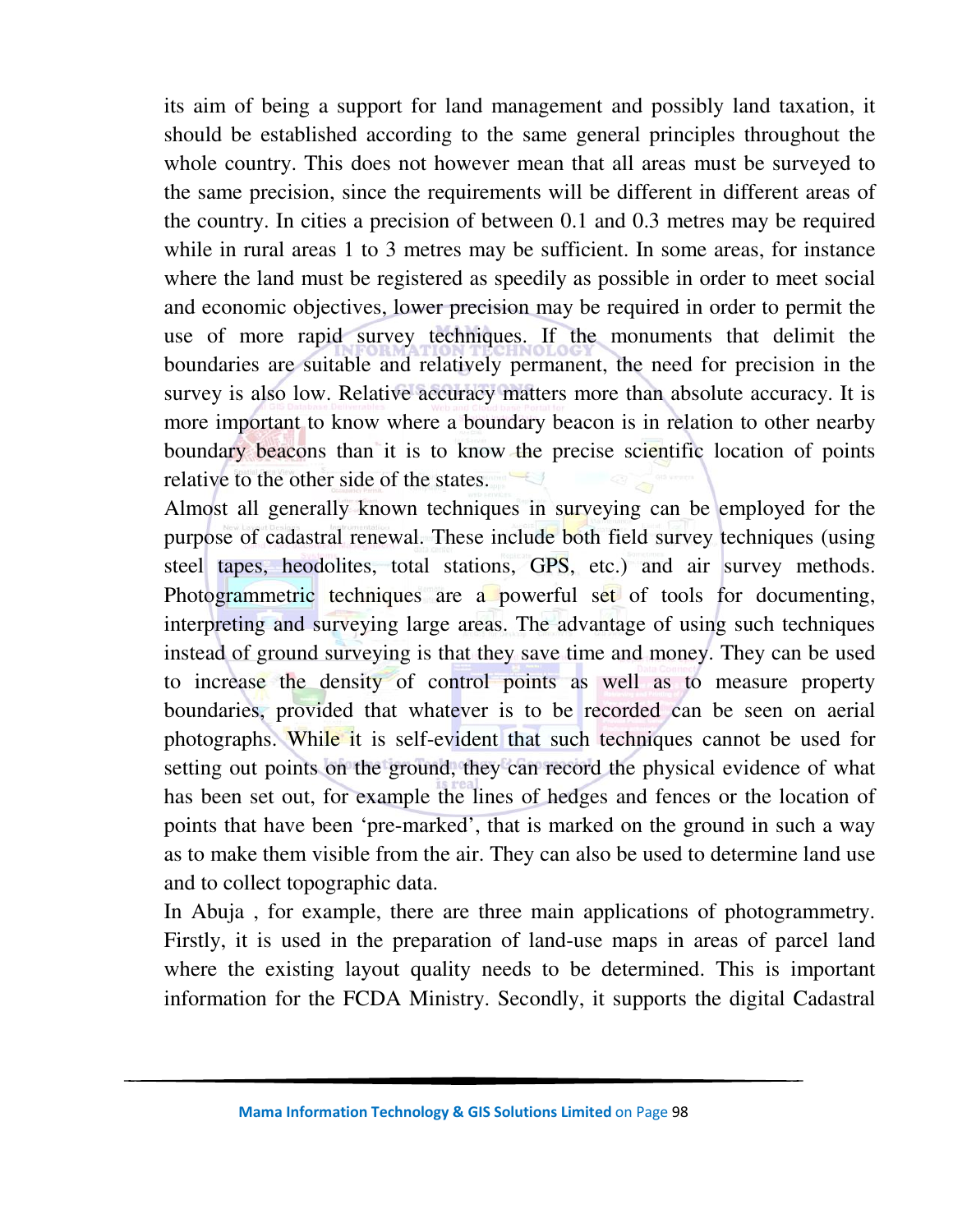since high accuracy and completeness are easily attainable. Thirdly, it is used to measure new buildings or buildings which have changed

Photogrammetry should be regarded as just another set of tools in the surveyor's trade. The choice of the most appropriate survey technique should be determined by the basic objectives, economic matters, the available resources and by the urgency of the demand.

The overall quality required for cadastral surveys should be laid down by the central surveying authority, which should determine the rules, standards and basic principles for:

**GIS SOLUTIONS** 

- -Examination and evaluation of basic material;
- -Quality improvement of the available maps;
- -Bringing together the available basic material;
- -Acquisition of the current data;
- -Connection of the current data with the existing data.

The central authority should also lay down standards and procedures for the allocation of land parcel references. The design of the system of land parcel identifiers is an important part of the overall system design. A country is not always free in designing these identifiers, as they may be limited by previous or existing systems. Renumbering may be cost-effective in the long run if existing identifiers do not meet present requirements.

For cultural reasons, some countries assign priority to protecting existing names as part of their system of land identifiers, even when this is clearly not the optimal solution. Identifiers should clearly identify the relevant land parcels or other real-estate units. Identifiers should be unique, stable over time, and practical to handle both in analogue form and in digital form. They should, if possible, be easy to remember for persons directly affected such as landowners, but this may be in conflict with the other requirements. To be stable, identifiers should not contain information which can change over time, such as the type of land tenure, land use, etc. Even reference to a local administrative unit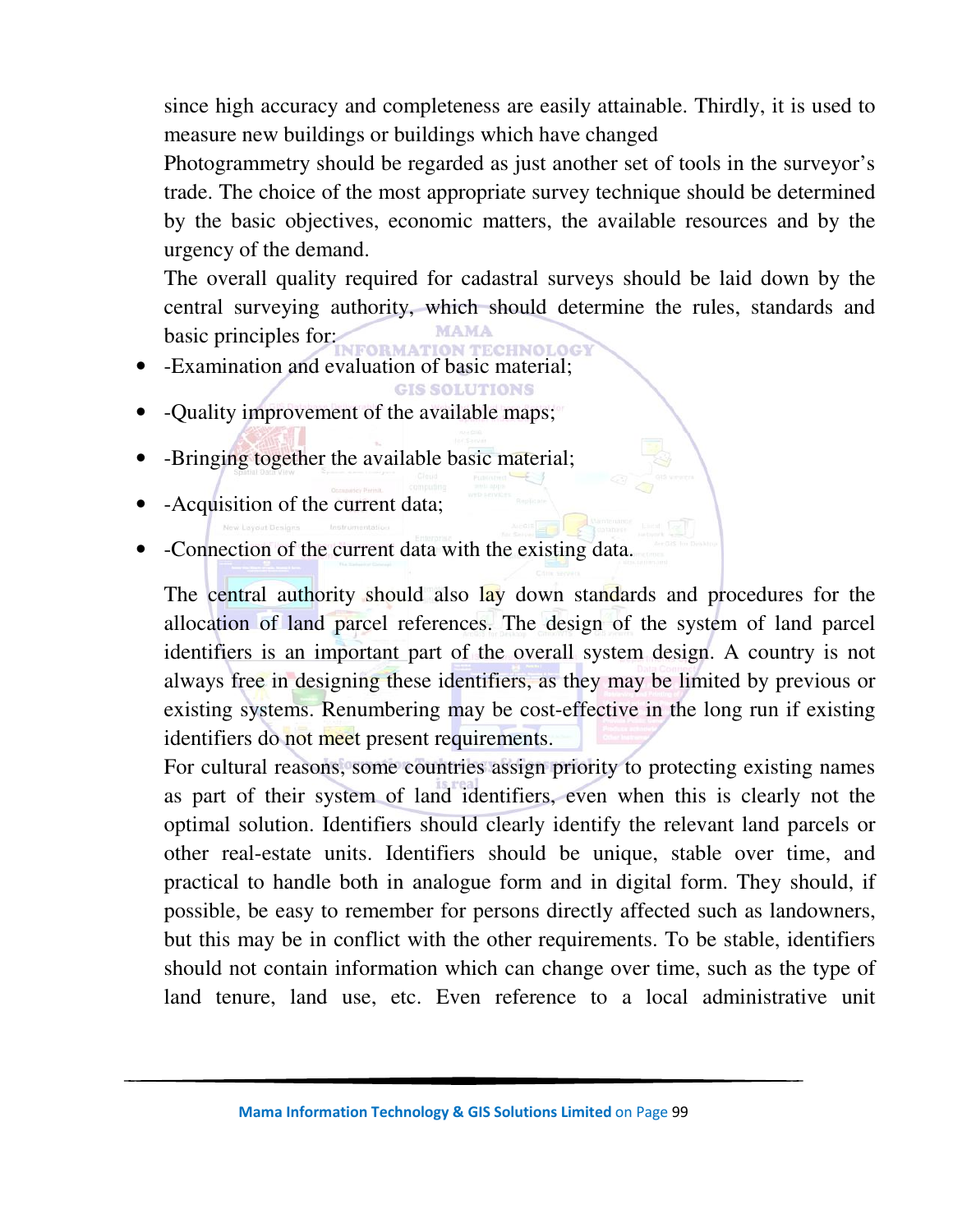(municipality, etc.) may require renumbering if district boundaries are moved. Street addresses should not be used to identify properties, as street names can be changed. If the legislation allows strata titles so that structures above or under the surface can be registered as separate properties, such properties should be assigned unique identifiers that will not be altered even if the surface land is subdivided. It is preferable to implement pure numeric identifiers linked to district numbers that should also be unique. Districts which are too small can be in conflict with the requirement for stable identifiers. When applying computerized registration systems, numeric identifiers may contain a control digit which automatically checks that numbers are correctly entered into the **GIS SOLUTIONS** system.

### **C. Electronic data processing for land administration**

A land administration system provides important information for government, for the economy and for every single citizen of a country. Both semantic information as well as graphic information are required. The creation and maintenance of an automated Cadastral is both time-consuming and costly. It requires attention not only to technical details, but also to legal, organizational and economic matters.

## *1. Determining the objectives*

In each country, the type and the extent of electronic data processing employed will depend upon how the maintenance of the Cadastral is organized. There will be different solutions depending on whether there is a cadastral organization already in existence or whether a new one is to be created. It also makes a significant difference whether the Cadastral is a comprehensive public register rather than a collection of certain documents such as contracts and plans with other material stored in separate archives. If the cadastral data are linked, for example, to the land registers, then computerized systems can provide highly efficient ways of accessing and integrating the data.

In setting up a computerized system it is necessary to determine:

• -Which conventional records, registers and plans are to be included;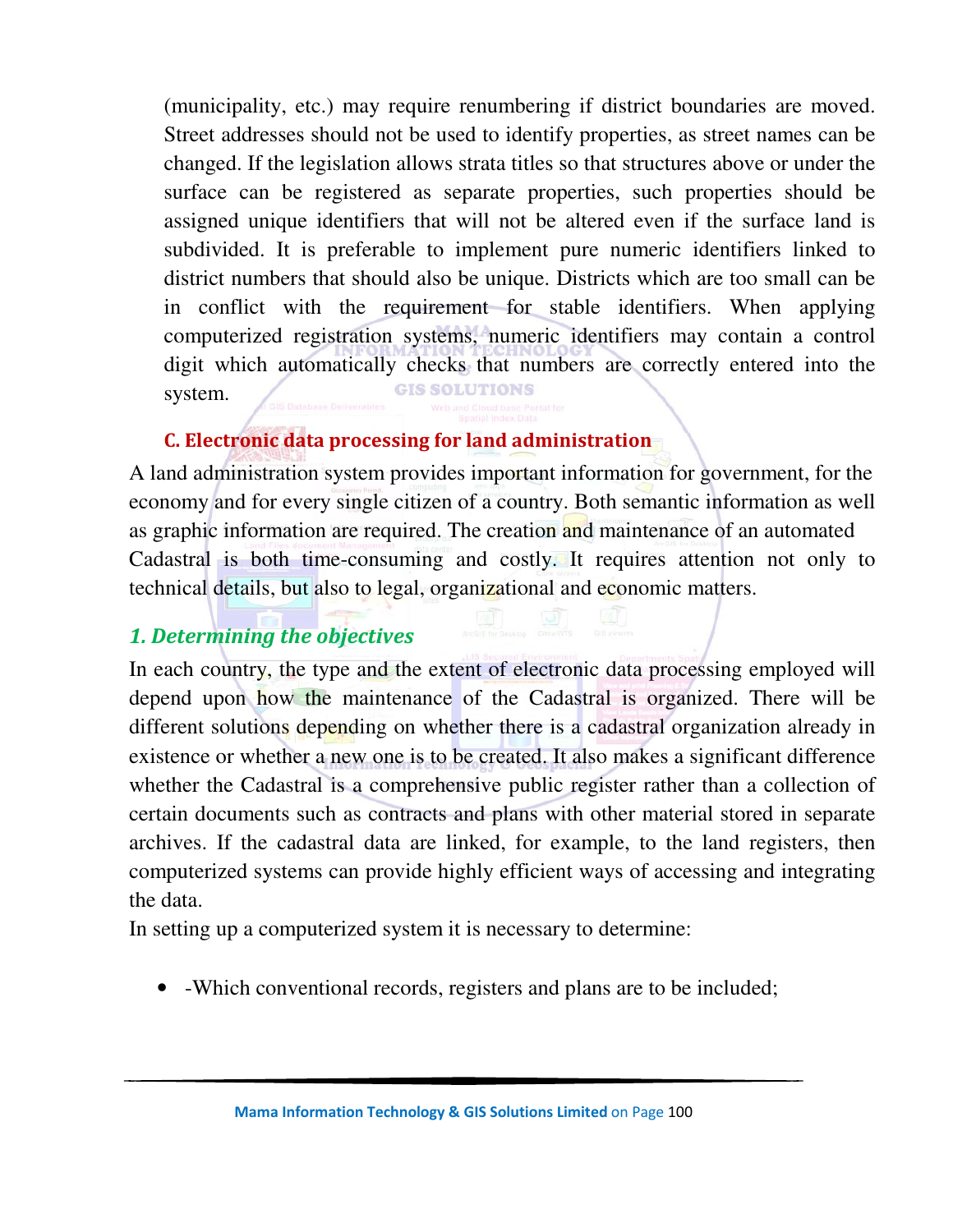- -How these relate to other applications such as land registration, taxation, area planning, community tasks, etc.;
- -Where, how and by whom the maintenance of the data will be done;
- -What conditions of access will be needed by different users, such as the office hours for clients. Standardized and specific inquiry forms, delivery of data carriers, delivery of update material, direct access, etc.

Certain legal, organizational, and financial limitations may occur or there may be technical impediments, for example the lack of an overall supply network. These may necessitate the development of the system in a series of stages or phases in order to achieve the defined objectives. It is however recommended that the final form of the computerized Cadastral should be defined at the start, even though at first only a partial implementation can be achieved.

The common methods that are used for the systematic development of information systems should also be applied when setting up a computerized Cadastral. A detailed strategy for electronic data processing should cover: the systems design; the creation of digital data sets; the provision of equipment for the data processing centre; the determination of forms of access to the data.

## *3. The systems design*

The performance of the computerized system and its conceptual realization will be dependent on its design. In practice, not all theoretical solutions will prove to be useful or successful for a Cadastral that contains numerical as well as semantic and is real graphic data.

Even with the current state of technology, it will be necessary to compromise between what is desirable and what is practical.

The uses of geographic information systems (GISs) that link attribute data to the graphic data may be advantageous for small areas. Experience indicates, however, that the employment of traditional hierarchic and relational database systems will often be better for:

• -Storing and maintaining non-graphic data;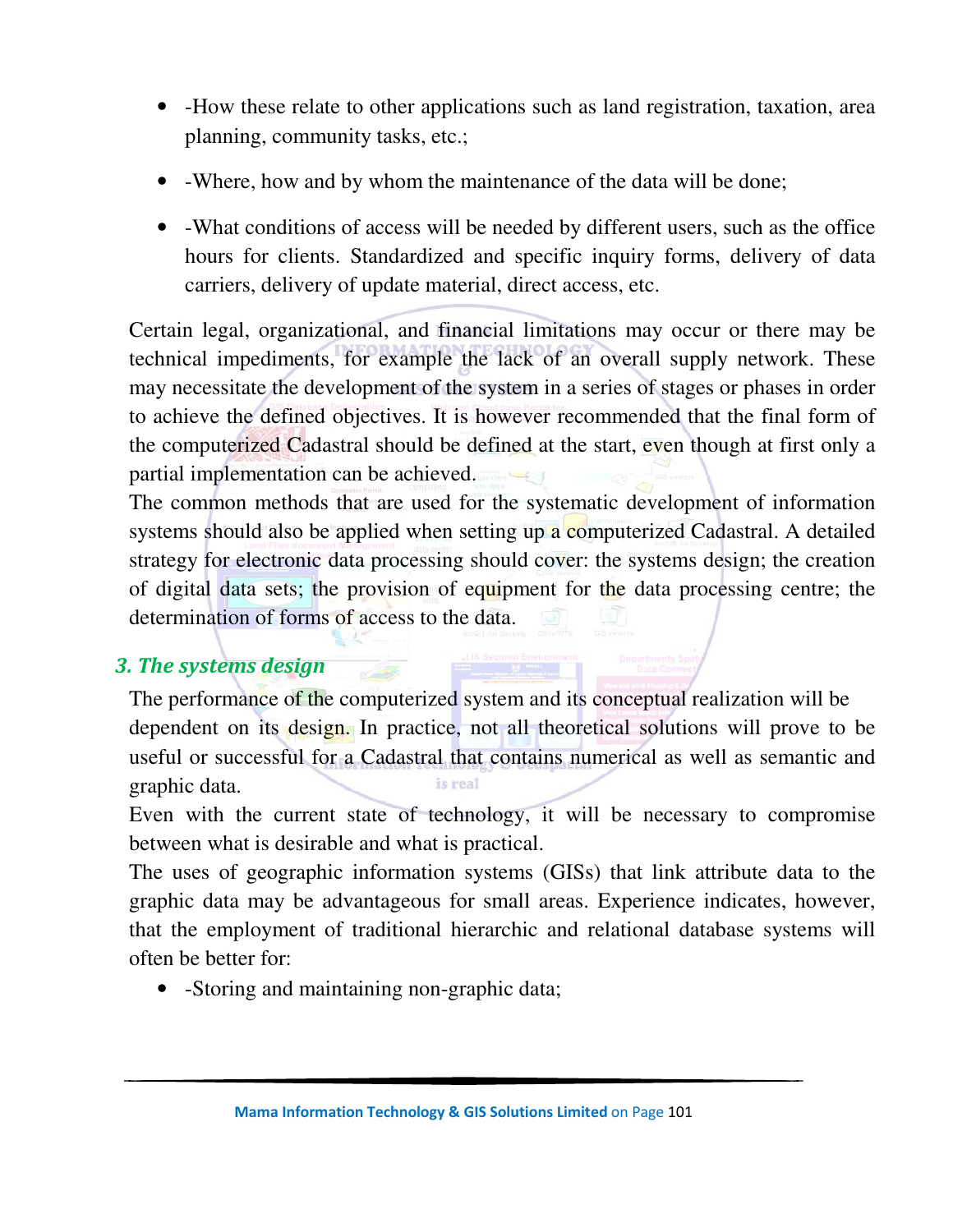- -Large regions;
- -Frequent access to defined attribute data such as standard inquiries;

**MAMA** 

- -Competing and fast update operations; and
- -Nationwide direct access.

## *4. The creation of digital data sets*

After identifying all the available conventional records, registers and plans that are to be incorporated into the system, and after determining what data must be made available for other applications, the data elements to be collected will have to be determined.

There are different methods for the actual digitizing when:

- -Filling in forms for data typists or machine reading;
- -Entering data on-line;
- -Undertaking machine digitizing (scanning, pattern recognition);
- -Using available digital data.

## *5. Procurement of hardware and software*

At the heart of the computerized land administration system there will be a processing centre that must be equipped to meet the requirements of the systems design in the most efficient way. The range of systems may extend from a single personal computer (PC) or a multi-PC system through to a series of interconnected processors on different systems levels. The hardware, the software including the database software, and the communication equipment all have to be evaluated and the optimum configuration selected. Furthermore, the procedures to be adopted and the requirements for data security and data protection must be defined.

It is important to employ qualified personnel who have been adequately trained.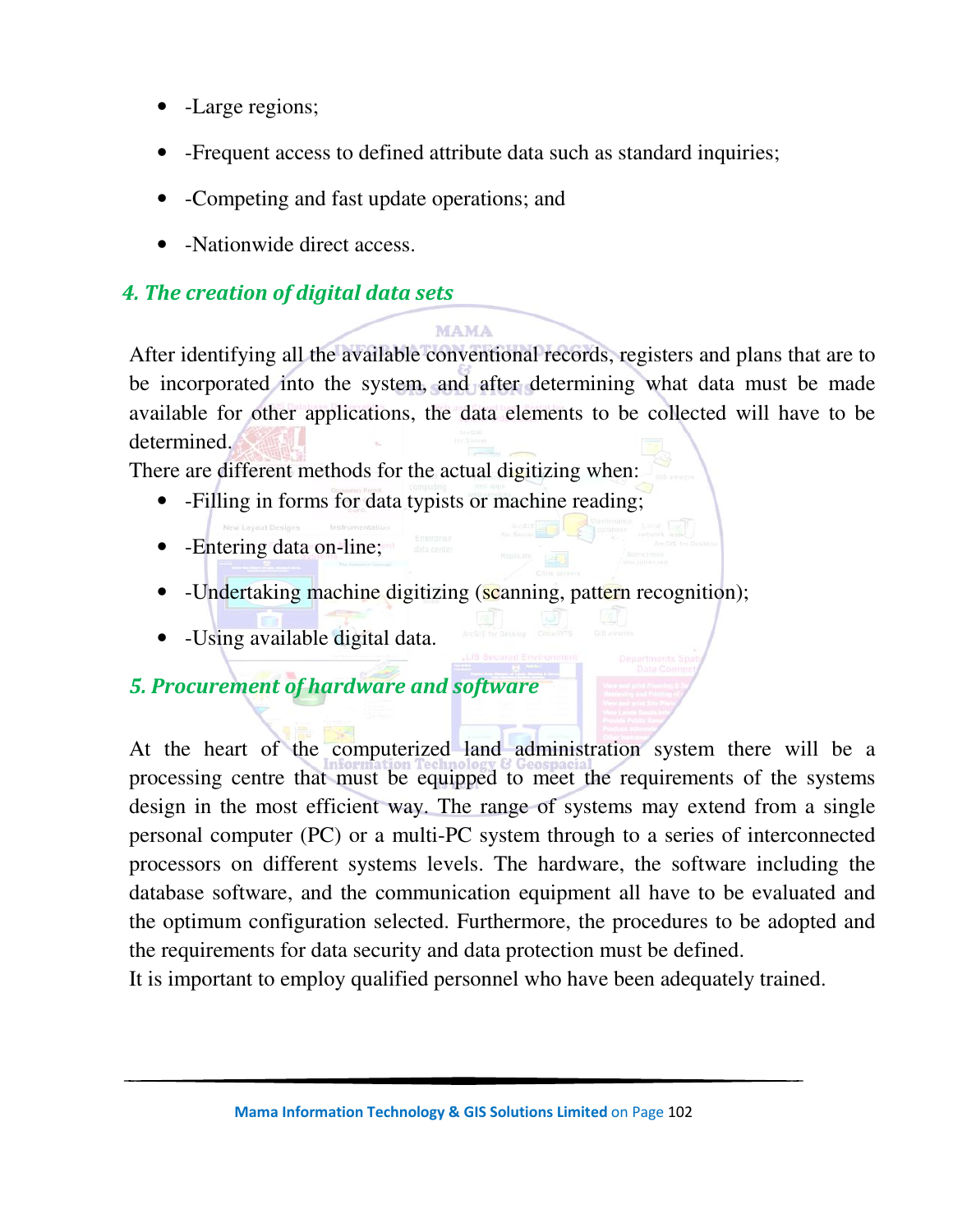Operating the processing centre, or in the case of "small solutions" the local computer network, could be carried out separately at a different place.

### *5. Forms of access to the data*

Up until now, within existing manual systems, data have been maintained in analogue form, usually at administrative offices where there is some degree of public access. The clients' access during office hours has been limited to a visual inspection of the registers with copying in longhand or by photocopying. Computerized data processing creates a number of opportunities to improve access to data by providing, for example more convenient times at which to access the data. The facility can provide considerably faster and better defined access to data. It is also possible to deliver and distribute the data via printers and plotters, perhaps also via data carriers. Access to large quantities of data allows different forms of data evaluation. A Cadastral supplies many systems with basic data.

For certain groups of users, a computerized land administration system offers the opportunity for direct and immediate consultation with official personnel. The quality of what the user receives is then improved.

The forms of access that are provided must be oriented towards existing needs. This demand must be met with regard to the contents as well as in technological respects (transfer medium, data networks). It should however be borne in mind that the users benefiting from such optimum systems will have to contribute to pay for the increased cost.

#### **6. Cost-benefit analysis mation Technology & Geospacial**

It is known from experience that the process of digitizing the data for a nationwide digital Cadastral is expensive and takes a long time. The investment costs and the costs of running the system should not be underestimated. Therefore, it is important to draw up a cost-benefit comparison before embarking on computerization.

The employment of information technology should not be restricted to using the data elements for a single application or only one sphere of work. They should be used to achieve an optimum benefit through interdisciplinary employment and the solution of a wide range of problems.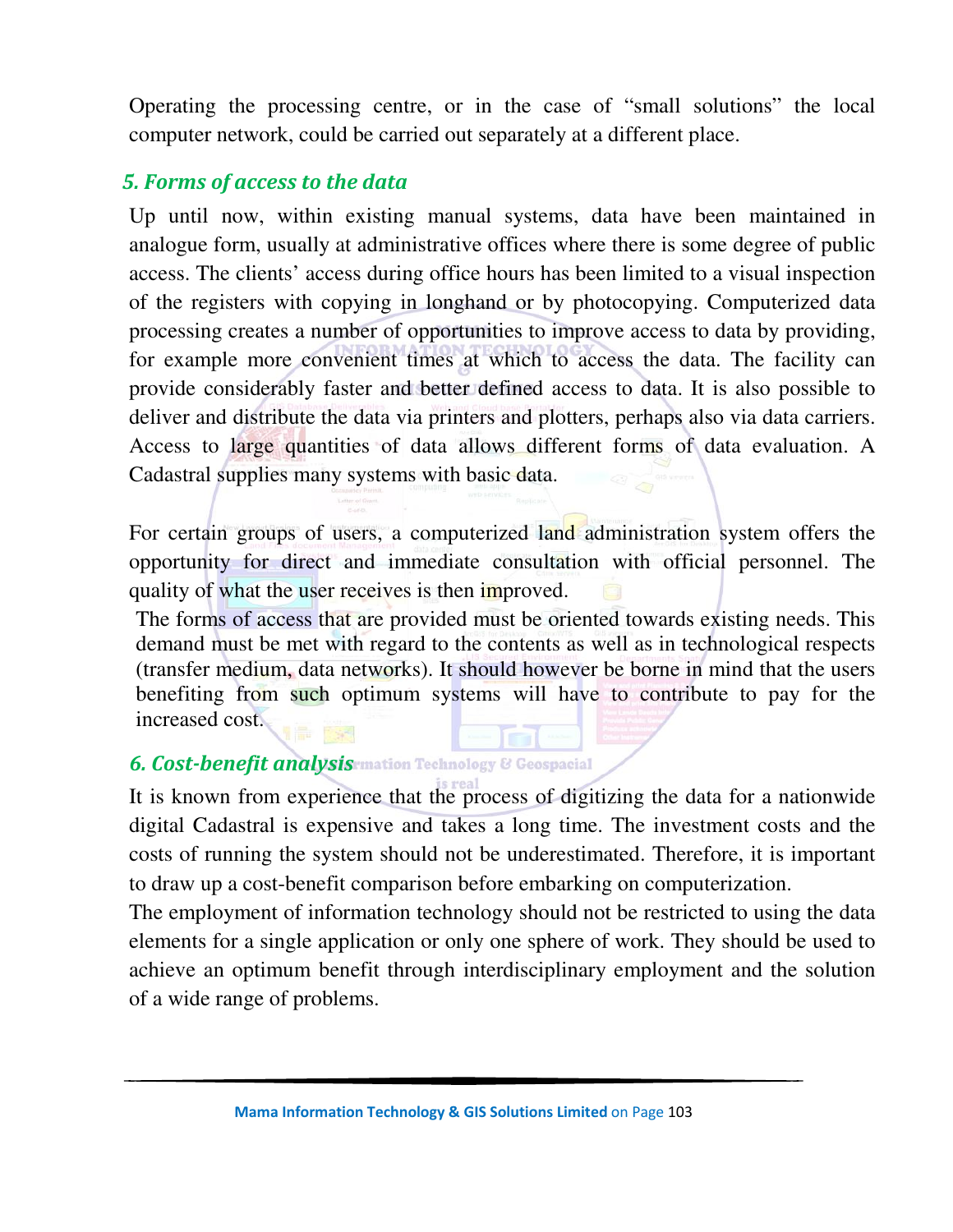In view of the benefits of introducing information technology to the land administration system, the aim should be not merely more economical maintenance, but also to create greater use for the important stock of real-estate data. Databases that have been created under these conditions and that are called real-estate databases, show excellent cost-benefit ratios.

#### *D. Recommendations*

The establishment or upgrading of a geodetic control network is necessary to ensure that all land and property-related data can be spatially referenced. In central and eastern Europe, survey authorities are encouraged to link their data to the European Reference Framework. A uniform and unique spatial referencing system for the identification of all land parcels and other real-estate units should be introduced. Modern techniques of surveying are often capital rather than labour-intensive. The methods used to survey land parcels and other real-property units should be costeffective and depend on local circumstances. High-precision surveys are often unnecessary provided that there is suitable monumentation of real-property boundaries. Photogrammetric techniques including the use of orthophotography are suitable for the compilation of many cadastral index maps. They can also be used for detailed property surveys provided that the features to be mapped are clearly visible on the aerial photographs. The computerization of land and property records poses institutional as well as technical problems.

Governments must address the institutional every bit as much as the technical. In setting up a computerized system it is necessary to determine what records should be included within the system, how they relate to other records, how access to the records will be provided, and how the records will be kept up to date. The cost and time involved in building a computerized land administration system is considerable and its full implementation may take many years. Data conversion alone is relatively expensive. The costs should not be underestimated.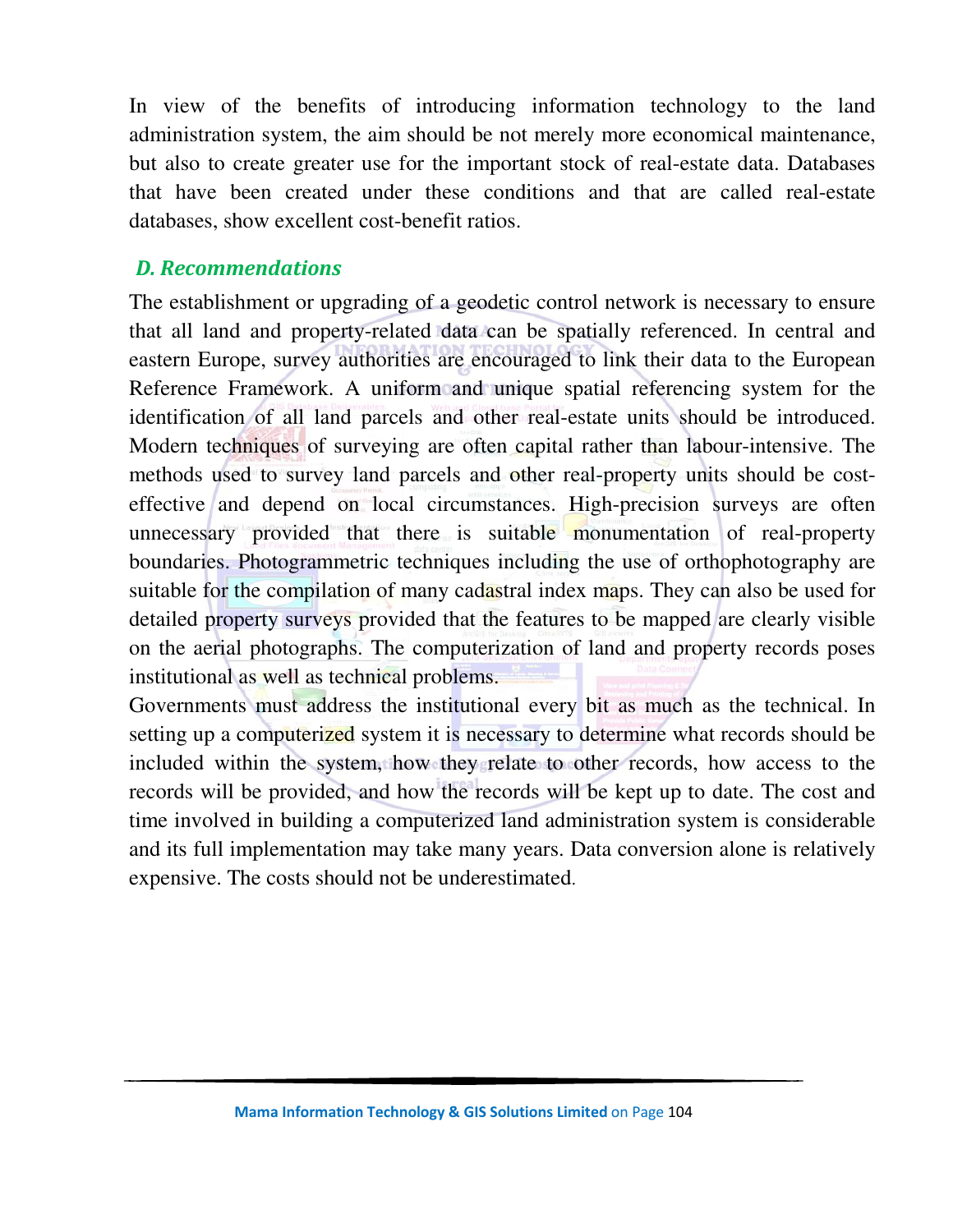## **PROCEDURES FOR INTRODUCING AN ELECTRONIC LAND ADMINISTRATION SYSTEM**

A land administration system involves the determination and recording of up-to-date information about rights in land. It must operate within both a technical and institutional framework and address not only the mechanics of setting out, surveying and recording land parcels but also the legal, financial, administrative, social and political issues that are associated with the management of land.

#### **MAMA**

A land administration system does not necessarily have to be computerized. Many such systems are increasingly making use of computer technology but the fundamental problems are of an institutional rather than a technical nature. This chapter suggests a methodology whereby an efficient and effective system can be established. It lists a series of operations which, although they may not be carried out precisely in the sequence suggested, must all be addressed at one time or other.

#### *A. The determination of user needs*

A land administration system is in part an administrative system that must meet the needs of good government. It must also address the requirements of nongovernmental institutions and the general public. Before altering an existing system or introducing a new one, it is essential that the requirements of those who will use or benefit from the system are clearly identified. This means that a wide variety of user communities will need to be consulted in order to understand their requirements and the constraints under which they currently operate. In many cadastral systems that have been based on the old Russian model, a great variety of data was collected, much of which is no longer needed for a market-driven economy. Farmers, for example, are often the best people to determine on the ground the optimum use of their land rather than administrators who dictate what is best from a central government office, remote from the fields concerned.

The assessment of user needs should be made not only at the outset of the development of a new land administration system but also throughout its lifetime. In many countries in transition, land reform and the introduction of new land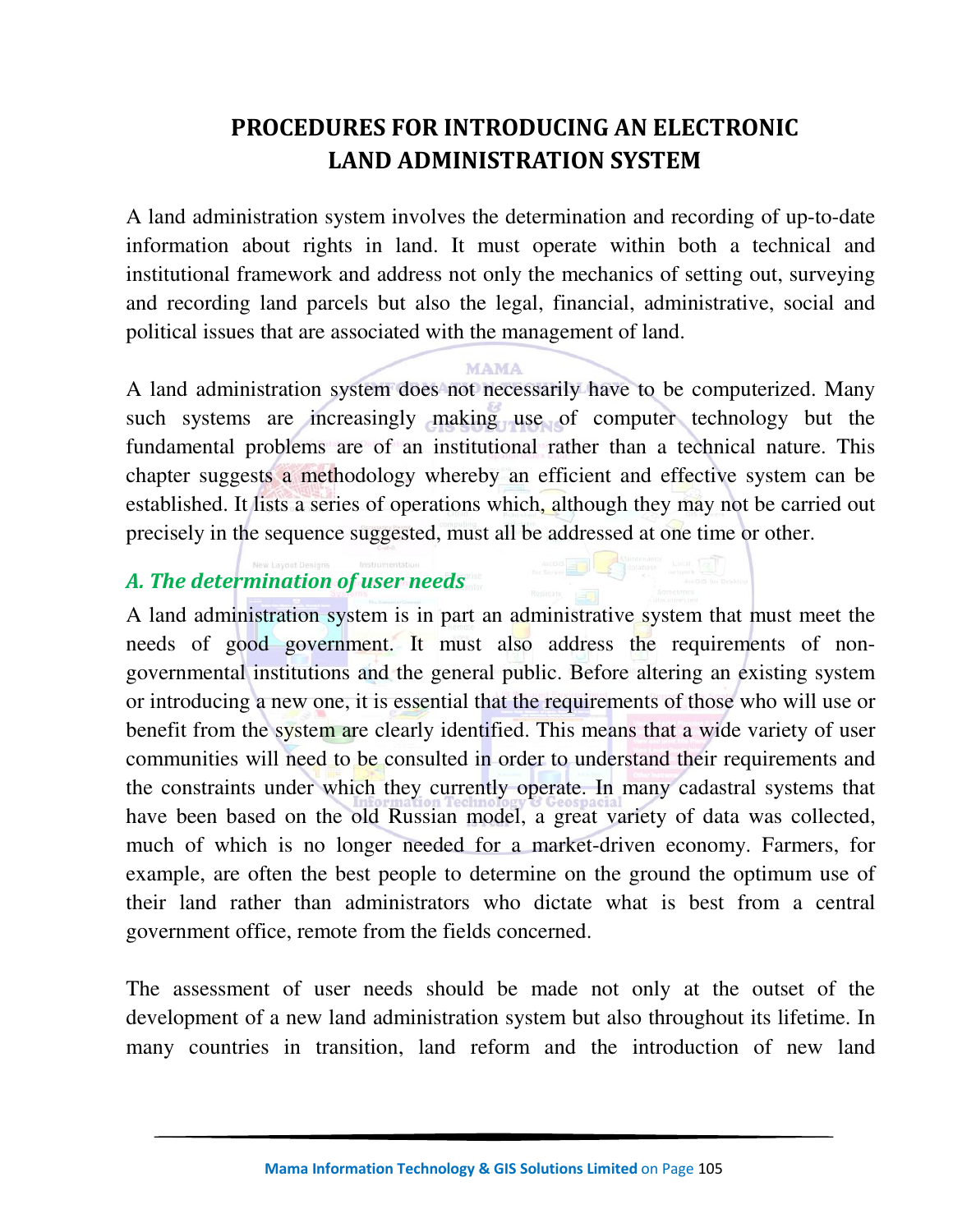administrative procedures were devised for the benefit of agricultural communities without their impact on the urban environment being considered. Yet legislation that is prepared for rural land will inevitably have an impact on urban and peri-urban areas.

Part of the process of determining user needs should involve a review of the procedures whereby land policy is formed and how land as a resource is managed. It should examine present management structures and their supportin,0 management information systems, making inquiries at all those ministries and departments that deal with land. A number of questions need to be asked on matters of policy, including: **INFORMATION TECHNOLOGY** 

- -Which ministries are responsible for formulating land policies?
- -Which ministries and departments are concerned with implementing land policies especially those that relate to land reform?
- -What policies currently exist and are they in practice being implemented?
- -What mechanisms exist for monitoring the implementation and consequences of and policies?
- - Are urban policies integrated with rural policies?
- -Which ministries are currently responsible for recording land ownership and which for recording and controlling land-use rights? In addition, a number of questions need to be asked about the categories of data that will in future be required such as:
- -What information do planners and land managers require?
- -Which government ministries and departments use land-related data? Which of -these are providers of data and which are data users?
- -Are any taxes based on the value of the land owned or is any tax imposed when a property is sold? If so, on what basis is the value of the land or property assessed?
- -Who in central and local government will require access to land-related data? What types of data will they require?
- -What quasi-government and private sector institutions such as banks, finance companies, surveyors and valuers will require access to land-related data? What types of data will they require?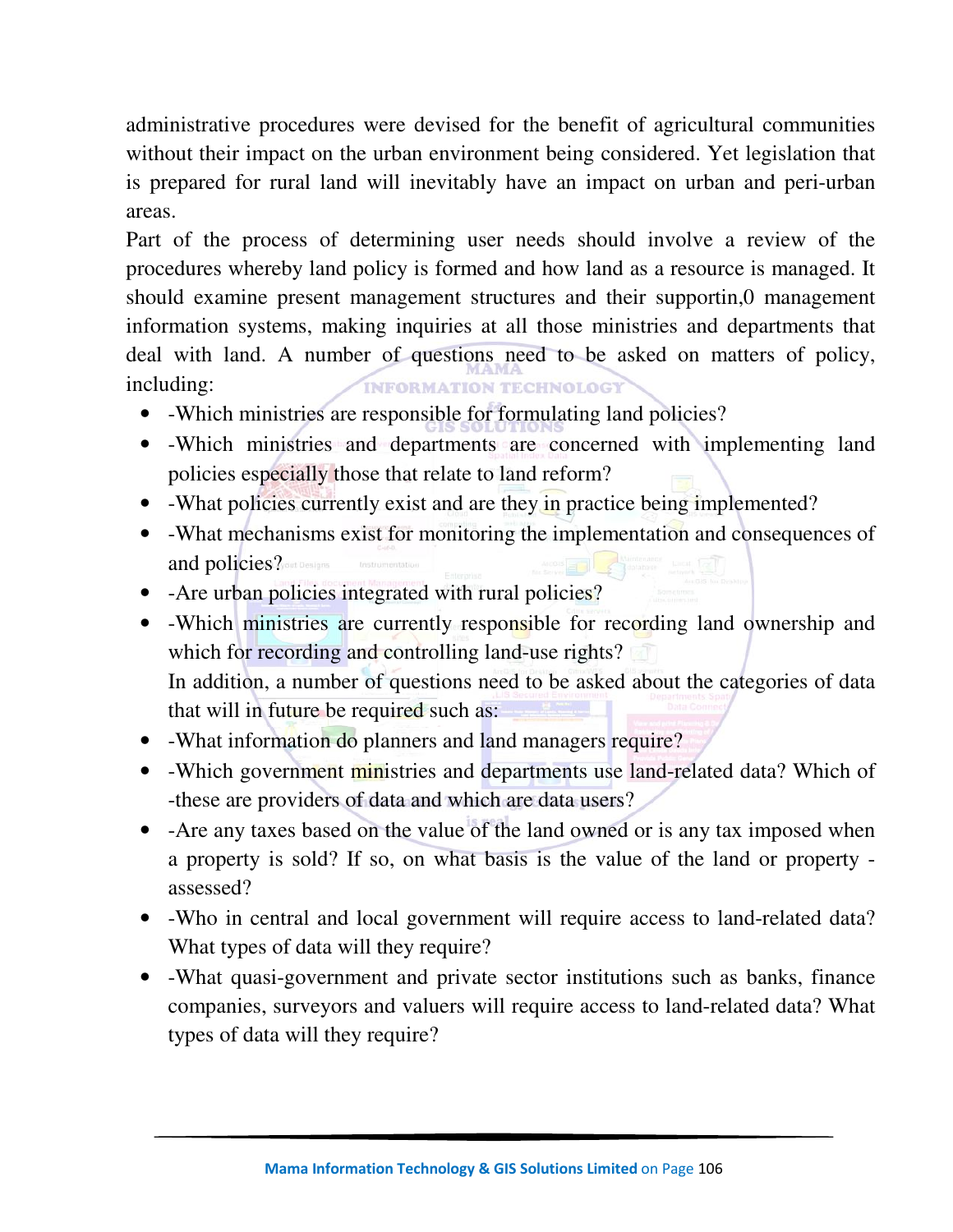• -What members of the general public-private citizens, farmers, property developers, etc.-will require access to land-related data? What types of data will they require? How much are they willing or able to pay for the data?

From the analysis of needs it should be possible to determine priorities. While it may seem desirable to acquire some types of data for instance for the benefit of historical research that may be conducted at some time in the future, every single data item is expensive to capture and to store and its collection adds to the delay before the national archive is complete. It may be an attractive idea to collect some types of data for some possible use in the future but if it is not necessary to do so at present, then few resources should be allocated for that purpose. A step-by-step approach may be more cost-effective. **GIS SOLUTIONS** 

## *B. The creation of new administrative and organizational structures*

The introduction of a new land administration system often necessitates internal reorganization within specific departments or units. A balance must be struck between central control and decentralization of the service to the public.

In countries in transition it has been usual for a new department to be created, often within the State Ministry of Land since the priority has been the restitution of agricultural land. There are several other possible ministries that could take on the role of lead agency, given the importance of accommodating both urban and rural interests.

The selection of a lead agency is a contentious and difficult task involving interministerial rivalry. It is often resolved more by the quality of the senior managers than by issues of principle. The analysis of user requirements should indicate the is real most sensible choice.

While it may seem obvious to involve those responsible for the old Cadastral this is not necessarily the best solution in countries in transition, since the old system usually contains data that are no longer required within a market-driven economy. In many old cadastral systems, productivity was low and the system was underresourced and unresponsive to user needs. Although significant improvements to old cadastral are often possible through improved management and administration, the organization that has managed the Cadastral in the past is not necessarily the best candidate for managing the new system.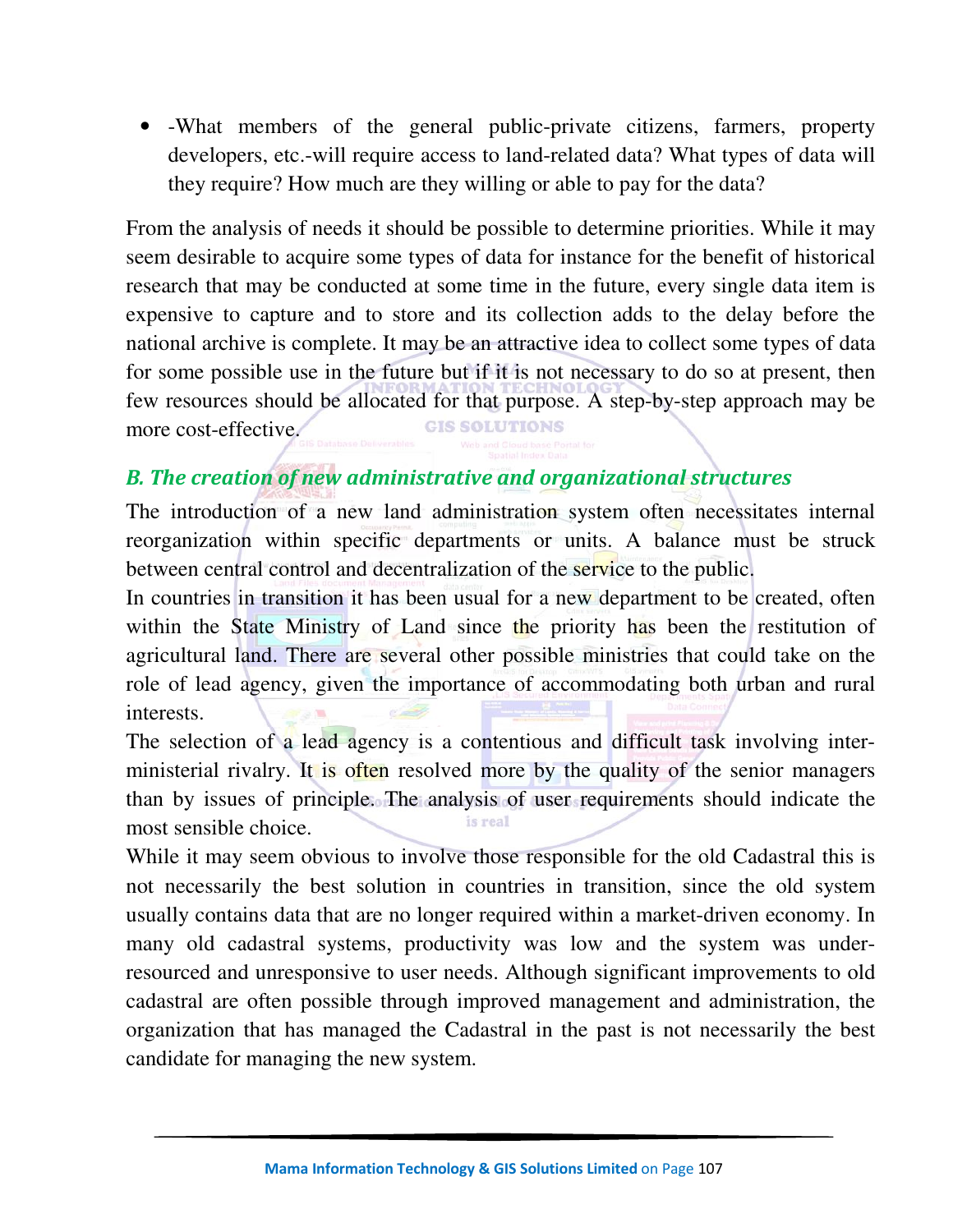It is essential to choose an agency that can work with other ministries at both the technical and political level. There will be a need for cooperation over who collects and coordinates data, what technology should be acquired so that all components of the system are compatible, how common standards and procedures can be developed, and other system-related decisions. To achieve this, the agency must operate at a high political level, preferably close to the chief minister's office.

Those who ultimately are given responsibility for running the land administration system will need to communicate both vertically (to higher management and political levels and to staff) and horizontally (to other departments, organizations and users). This will be especially important during the initial stages of developing the system. Only through communication will voluntary cooperation be achieved, although cooperation may be enforced to a limited extent through legislation or policy. The lead agency will also need to work with a variety of professionals and associations who will be directly involved in the collection and use of the land and propertyrelated data including lawyers, land surveyors, planners, and valuers. Efficient and cost-effective methods for the maintenance and updating of the system are essential. As the land administration system develops, there will probably be changes in standards and procedures that closely affect these groups.

Since the new system will entail extensive changes in land tenure, conveyancing, and land registration procedures, it is essential that the legal profession, in particular, understands the benefits that the system can offer and supports the initiatives. Thus in setting up new organizational arrangements it is essential to:

- -Select a lead agent that can work across existing ministerial boundaries;
- -Ensure ongoing political support from both senior managers and members of the legislature;
- -Recruit new staff into the organization with skills appropriate to its new technical, legal and administrative tasks.

The last point is important since the present levels and skills of manpower involved in any one agency may be insufficient. Existing government policies with regard to man-power and the balance between capital and labour must be respected. It may be necessary to create new opportunities for staff development and to allocate resources for retraining all staff including managers. It is, for example, unlikely that in the early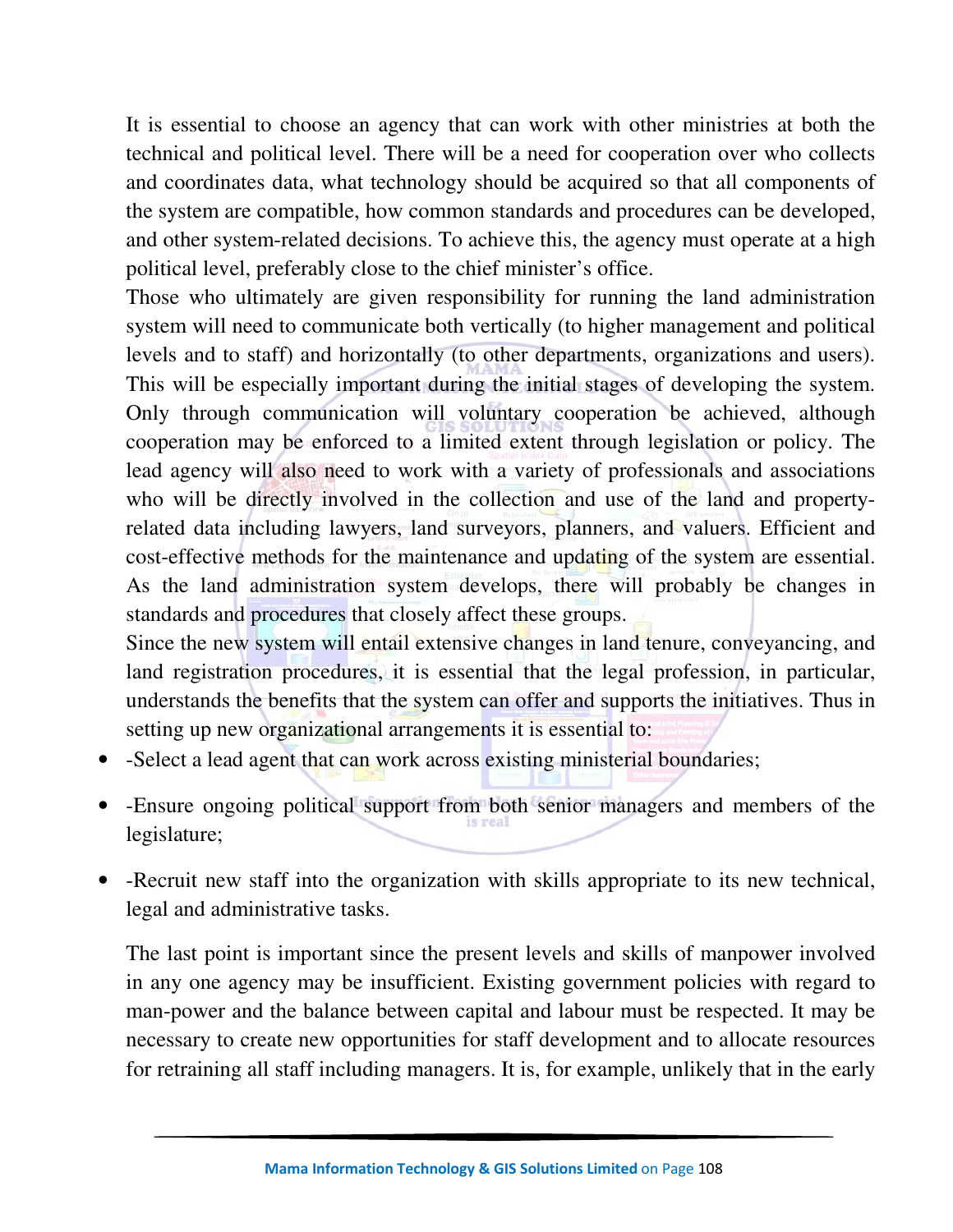stages countries in transition will have sufficient skills in market valuation. Furthermore, the change to a market-driven economy requires significant changes in management style.

Similarly, many people trained in land management may feel uncomfortable with modern technology. Conversely, many systems analysts and computer technicians do not have an in-depth understanding of land tenure.

The new agency must work within a business framework, setting annual targets for its performance so that it can meet the objectives of land reform in a timely manner. It will need to establish new cost-management procedures to ensure that it can meet these objectives and adopt cost-recovery procedures that will ensure its continuing support by the Government and any funding agencies. It will also need to set in place mechanisms for monitoring the impact of land reform, by providing information on such matters as: the performance of the real estate market; fluctuations in land and property prices; the extent to which land-use controls are being enforced; the availability of land for development; and the environmental impact of the land reform programme.

# *C. The preparation of new legislation*

A land administration system must operate within a legislative framework that covers:

- -Basic land laws defining what rights and tenures exist including easements and overriding interests, and how these rights are transmitted through sale, gift or inheritance;
- -Land registration and what rights are to be included, for instance short-term leases;
- -Procedures for the initial creation and determination of rights in land, for real estate formation, re-allotment etc.;
- -Laws regarding transition arrangements including compensation where cannot be fully restituted;
- -Mortgaging of land and property;
- -The conduct of surveys and the regulation of surveyors;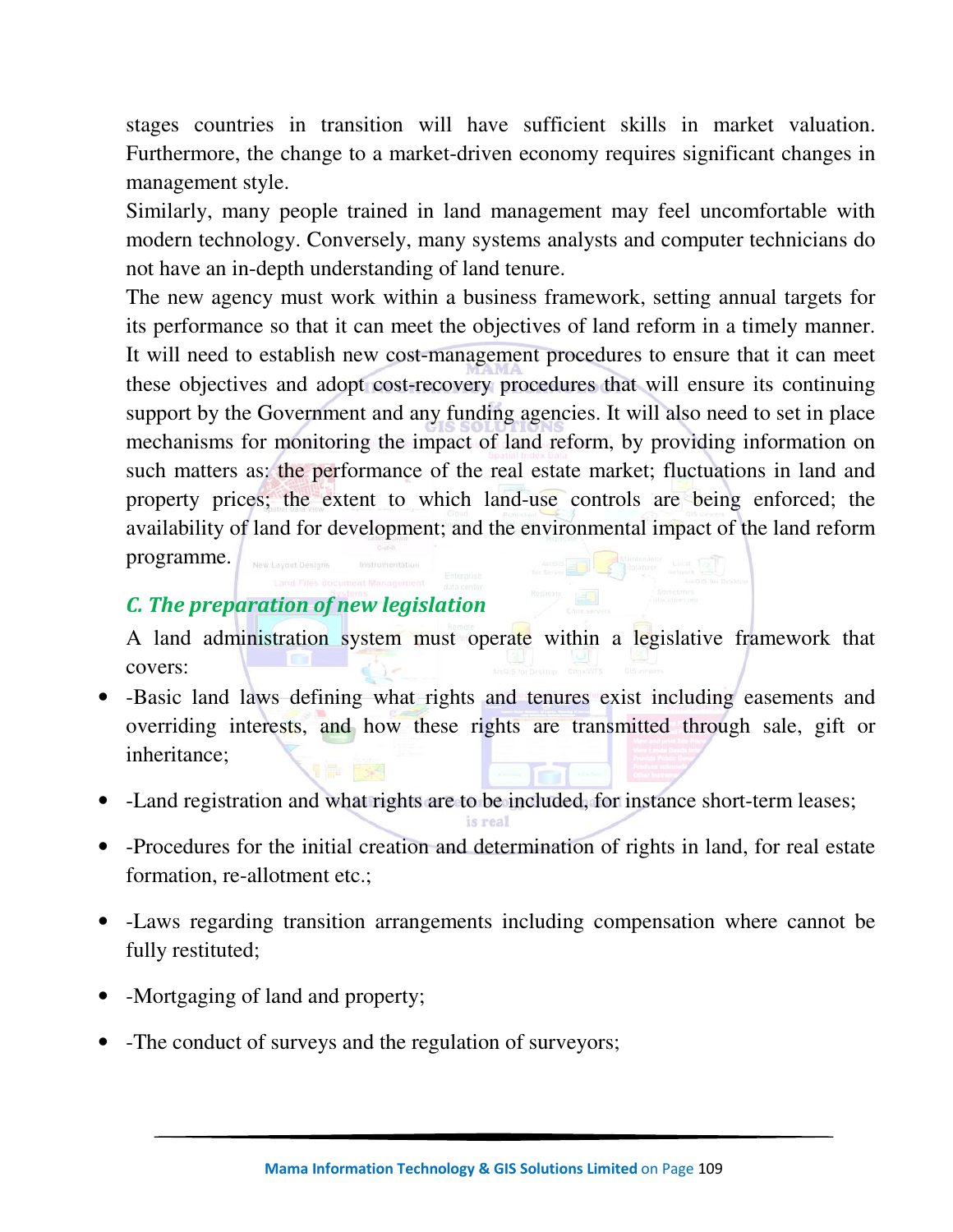- -The use of land including controls stemming from physical planning;
- -The status of evidence produced by electronic media; and
- -Data protection.

Since legal reforms often take years to accomplish, the land administration system should as far as possible be designed to be independent of legislative changes once the initial legal framework has been put in place.

- -What constitutes the root of any title?
- -Under what circumstances can new land parcels be created?
- -Will leaseholds be registered and if so what short-term leases will be included?
- -Will the State guarantee title to land?
- -Should there be a legal requirement to register any sale, gift or other transfer of rights in land, in whole or in part?
- -Will there be a central register or will there be local court registers of deeds and other documents that relate to the ownership of rights in land?
- -Is there a system of local land charges covering such matters as: planning restrictions imposed by local municipalities; orders designating specific types of land use; and compulsory purchase orders?
- -Are strata titles (relating to the ownership of apartments, etc.) to be recognized?
- -What rights exist below ground level such as mineral rights?
- Is there to be a formal procedure for the adverse possession of land?
- Is there a statute of limitations, that is a law that limits the time during which claims can be made, and if so how does it affect land rights?
- -What procedures are to be followed when a landowner cannot be traced?
- -Will there be a formal requirement to monument property boundaries?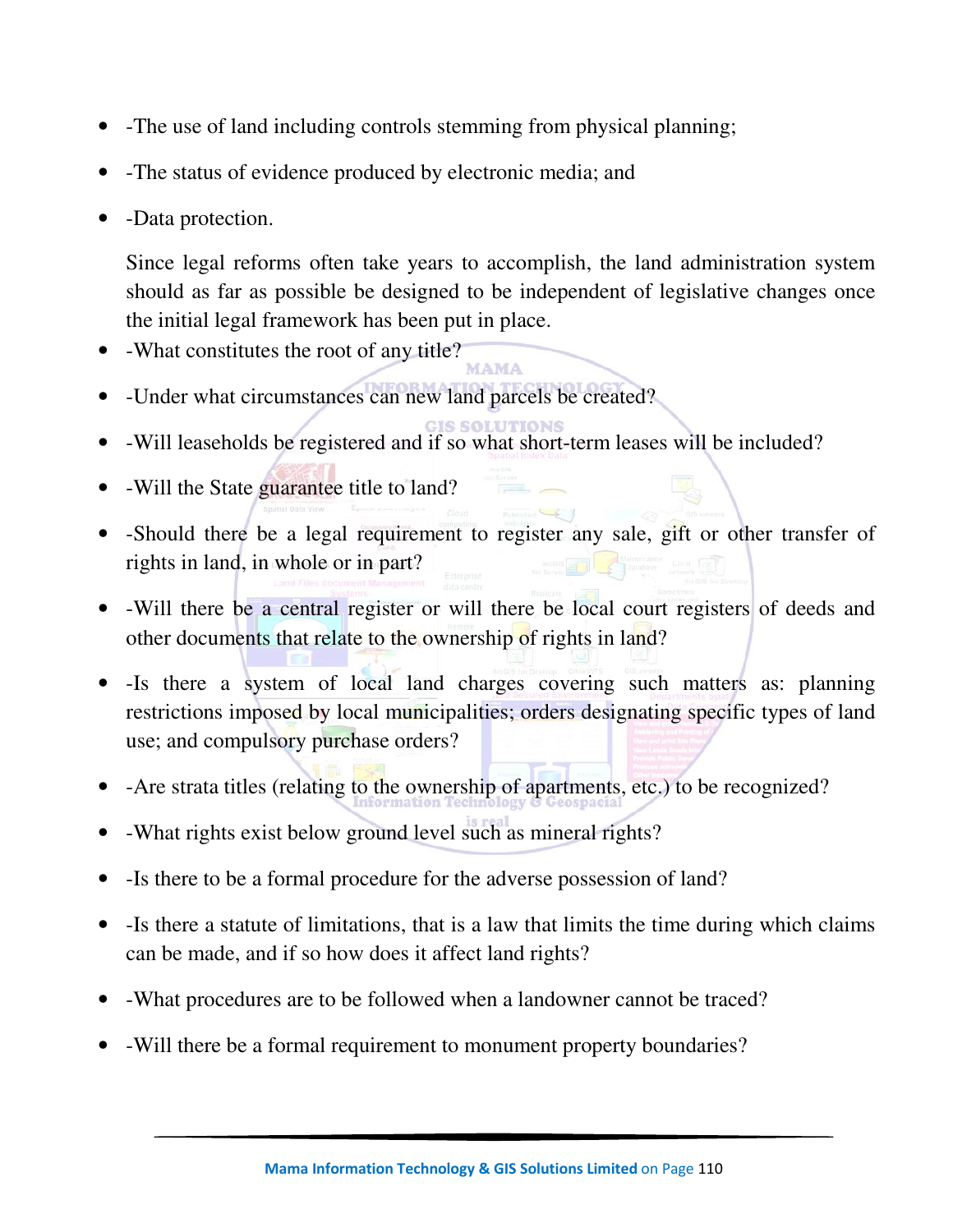• -What procedures will there be for resolving disputes over land or boundaries'?

Most of the answers to these questions need to be brought together within a single clear and simple code of land law together with a set of rules that cover procedural matters.

## *D. The adjudication and determination of rights in land*

Laws and procedures must be put in place to determine who owns or will own what areas of land. The first registration of rights in land starts with an analysis of old records, though these may not reflect what is now on the ground. In such cases it may, therefore, be necessary to hold public hearings and to take evidence from occupiers and other interested parties on the ground before agreeing to restore old rights.

Where land cannot be restored then either an alternative site will need to be identified or else compensation may be offered. In either case there must be clear laws that lay down what procedures are to be followed. Similarly, where land that was formally held by the State and is alienated, that is, it is taken away from State ownership and given or sold into the private sector, then formal procedures for demarcating the land and for allocating new land rights must be followed.

Two approaches may be adopted: a systematic approach in which all the land within a designated area is brought onto the land register at the same time; or a sporadic approach in which registration takes place on demand. The former is more costeffective when carrying out initial registration but it requires powers of compulsion to bring land onto the register. The latter can be used selectively but in the long run it is more expensive. When the registers are complete, their maintenance will inevitably be done on a sporadic basis since the system will be driven by the land market.

## *E. The surveying of land and property boundaries*

The surveying and mapping of property boundaries will normally be linked to a network of geodetic control points. Although this is not essential in the short term, the long-term advantages of such an arrangement are considerable. The geodetic network must be able to support base mapping and serve as a framework for referencing spatial data. Additional survey control points may be required at the local level in order to integrate surveys and to improve and provide coordinate references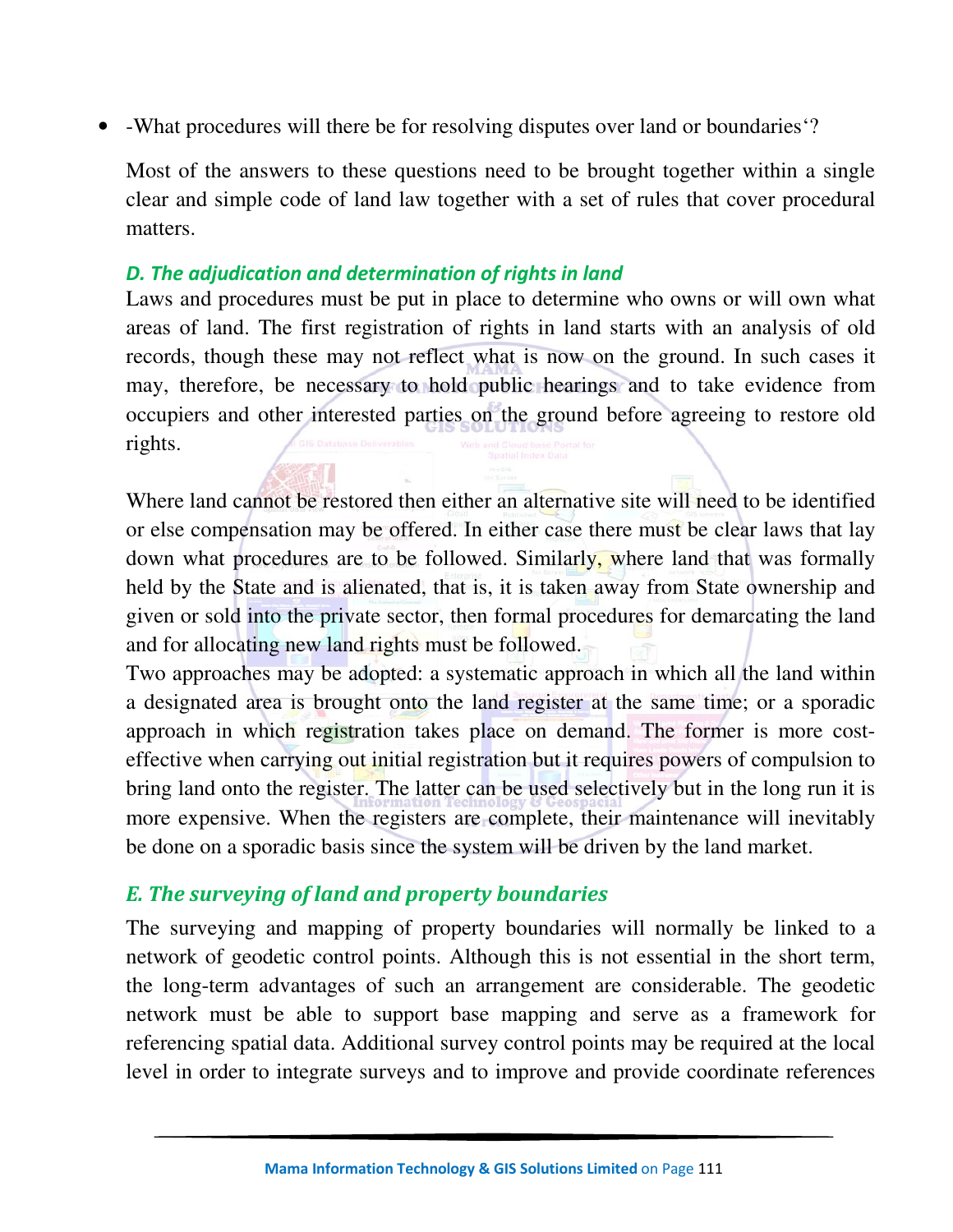for parcel information. The application of new technologies, such as GPS, should be assessed from an economic rather than a technical perspective. Provisions must also be made to accommodate future changes in the network that may occur as a result of technical improvements.

These may affect all coordinate based systems, including parcel references where coordinates are used.

Appropriate methods for surveying property boundaries should be chosen provided that they are consistent with the methods whereby existing land parcels are described and referenced. Thus if coordinates are an essential component of the cadastral system then the survey technique must be capable of producing these either directly or indirectly.

The survey of property boundaries is essentially a long-term investment since once the land has been registered the measurements of the boundaries are only likely to be used in cases where there are disputes over the land. The legal position as shown in the records must be related to the evidence on the ground. In many systems the evidence on the ground is considered paramount.

A key component in any land administration system is the parcel identifier or unique parcel reference number. This acts as a link between the parcel itself and all records related to it such as legal documents, valuation or assessment rolls. It facilitates data input and data exchange. The choice of a suitable referencing system should be based on such considerations as user familiarity, simplicity, and flexibility, suitability for data storage, uniqueness and ability to be updated. The parcel reference number should appear on base or index maps that will help the public identify their land in relation to their neighbours. Index maps should be compiled both as reference for cadastral information and for efficiently integrating environmental and other information.

The base maps must be at scales large enough to depict property information, with displays at 1:250, 1:500, 1:1000 or 1:2000 , 1:2500, 1:5000, 1:10000 1:50000 and 1:100,000 often being required where parcel sizes are small and the amount of detail is large. Orthophotomaps, rectified photomaps, or planimetric maps may be used depending on the user requirements, cost, and timing among other factors.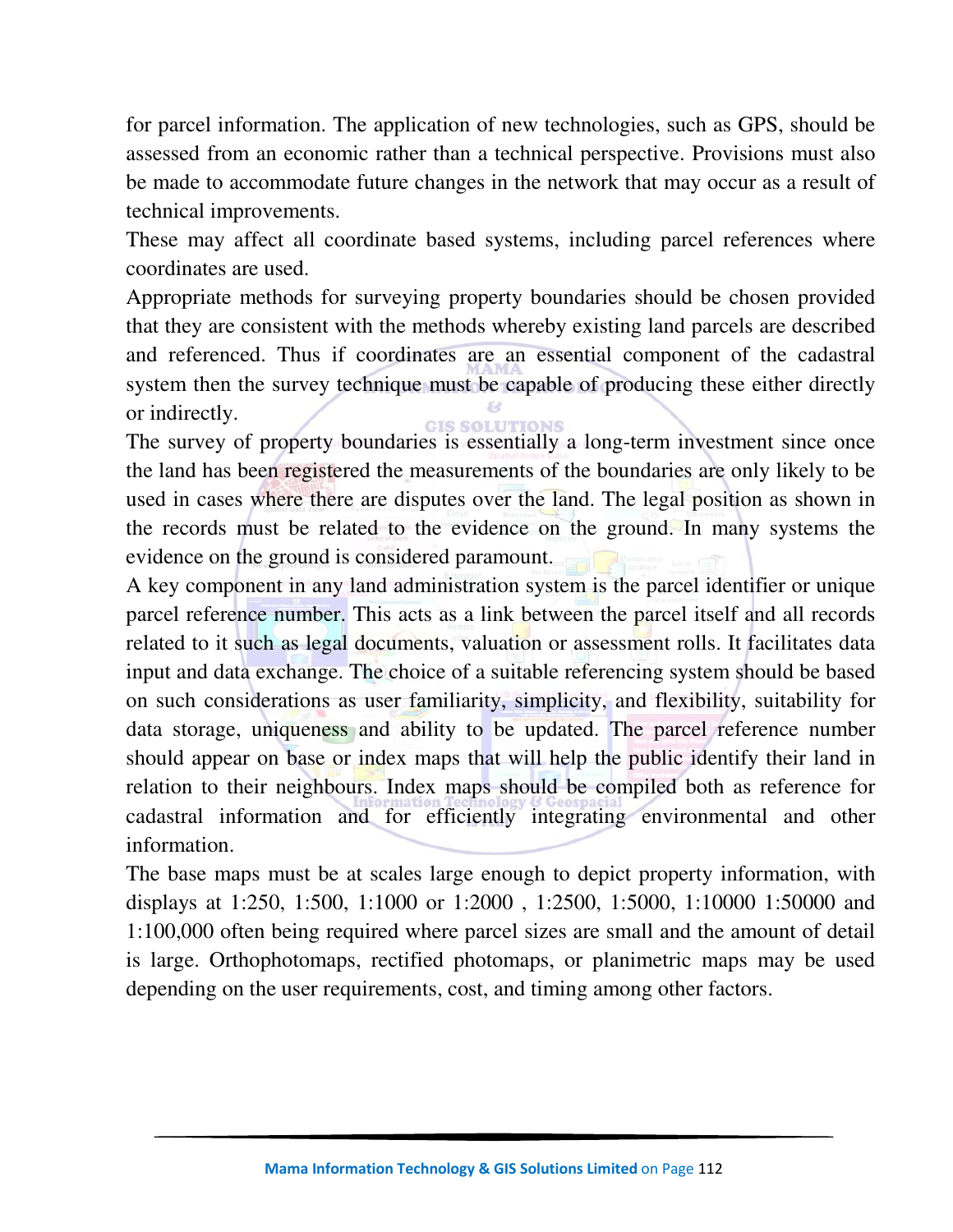These maps will be in addition to any cadastral data that may be held in digital form. In designing an appropriate cadastral survey and mapping system consideration should be given to:

- -The way that boundaries are marked on the ground and whether they are always marked out, for instance in residential "open-planned" estates;
- -Whether boundaries are visible from the air so that photogrammetric methods can be used, assuming that photographic evidence is acceptable in a court of law and there are no military restrictions on the use of aerial photography;
- -What social attitudes to boundaries exist and who is responsible for the preservation of boundary marks; **GIS SOLUTIONS**

MAMA

- -What penalties exist if boundary marks are disturbed?
- -Whether there is any legal requirement for land parcels to be surveyed and if so, who and what determines whether a survey is to an acceptable standard;
- -What accuracy standards are to be laid down and how are they to be monitored;
- -How survey data should be stored and retrieved and whether the field notes of surveyors are to be treated as legal evidence;
- -Whether microfilm copies of survey records will be maintained along with back-up copies of the evidence of title to land;
- -The average overhead costs in money and time of different techniques of cadastral surveys; is real
- -The educational and training levels and skills that is available;
- -The scales and content of cadastral maps and plans that are to be produced either as index diagrams or for the precise record of parcel boundaries;
- -The legal status of maps and plans kept within the land registration system;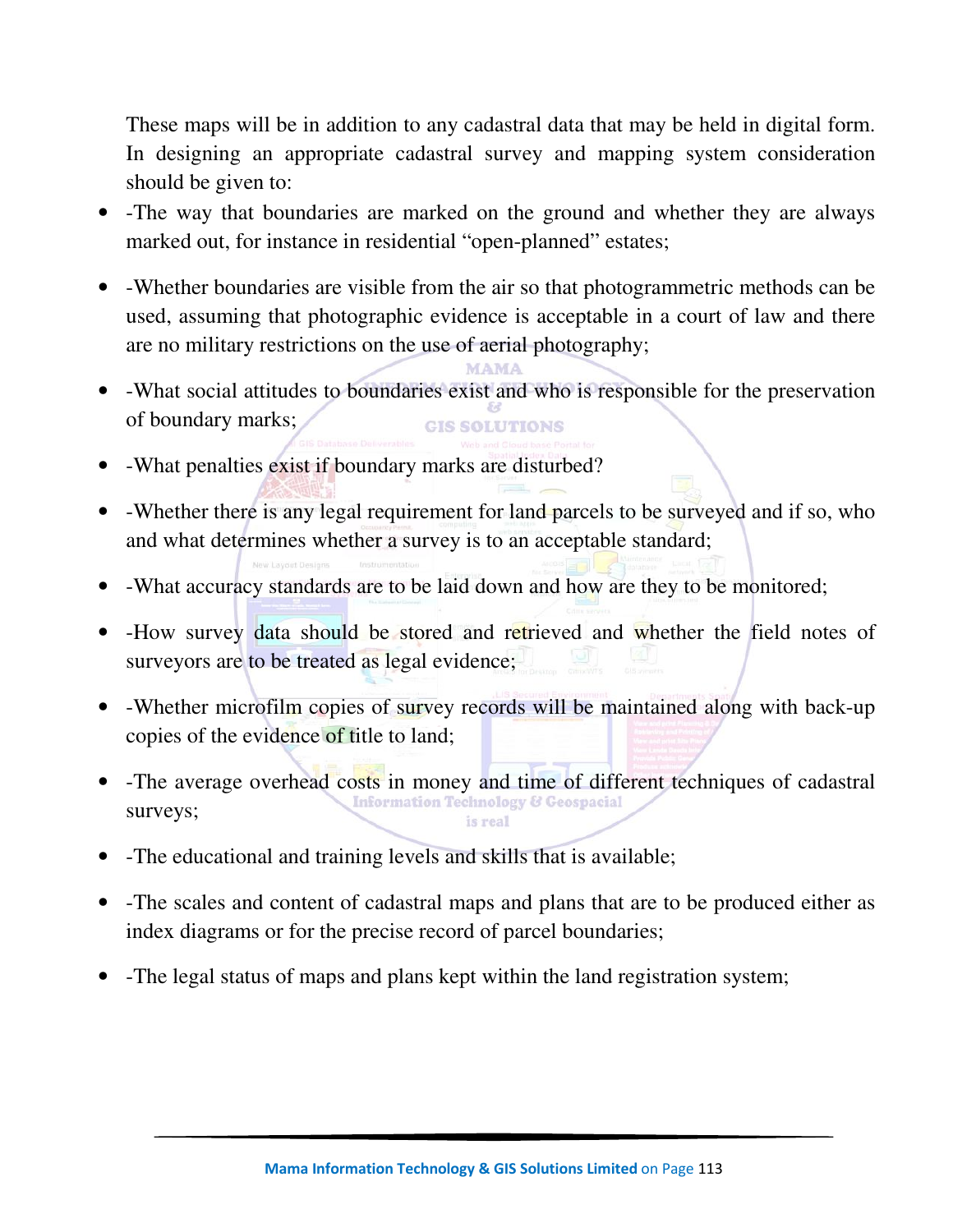- -Restrictions governing the maximum and minimum sizes of land parcels, and details such as road reserve widths and plot frontages that must conform with building and development control regulations;
- -How complete and up-to-date is present land-use mapping;
- -The present state of public utility mapping both under and above the ground, including the records of easements for pipelines;
- -The procedures and standards for digital data exchange, including those for graphic and alphanumeric data. **INFORMATION TECHNOLOGY**

# *F. The management of land information*

The management of an up-to-date land administration system inevitably involves the use of modern information technology. Conventional solutions may no longer apply and the new system may involve the fundamental restructuring of the existing cadastral services and the scrutiny and analysis of every part of the system. The result of this process will be the first step towards a national land information system. Since the system will take several years to develop, it is susceptible to political and institutional change. It must be able to accommodate new user demands and to take advantage of new technologies as they become available. On the other hand, it must continue to provide guarantees and to have the confidence of those who may have registered their land many generations ago.

The technology adopted should be chosen to meet the needs of the present multi-user community, but it should also be sufficiently flexible to meet anticipated future needs and to permit system growth and change. It must, however, always provide reliable legal evidence of land ownership.

The **Abuja Geographic Information Systems** (2003-2011) have produced a number of recommendations concerning the introduction of data into a cadastral system that are relevant to land administration including:

*(a)* Data capture is the most expensive part of building up cadastral information systems. To avoid redundancies and inappropriate data it is important to set up a pilot project to examine standards for quality, data exchange, data classes, attributes, updating routines, etc. It is necessary also to consider how the use and value of land will influence data accuracy;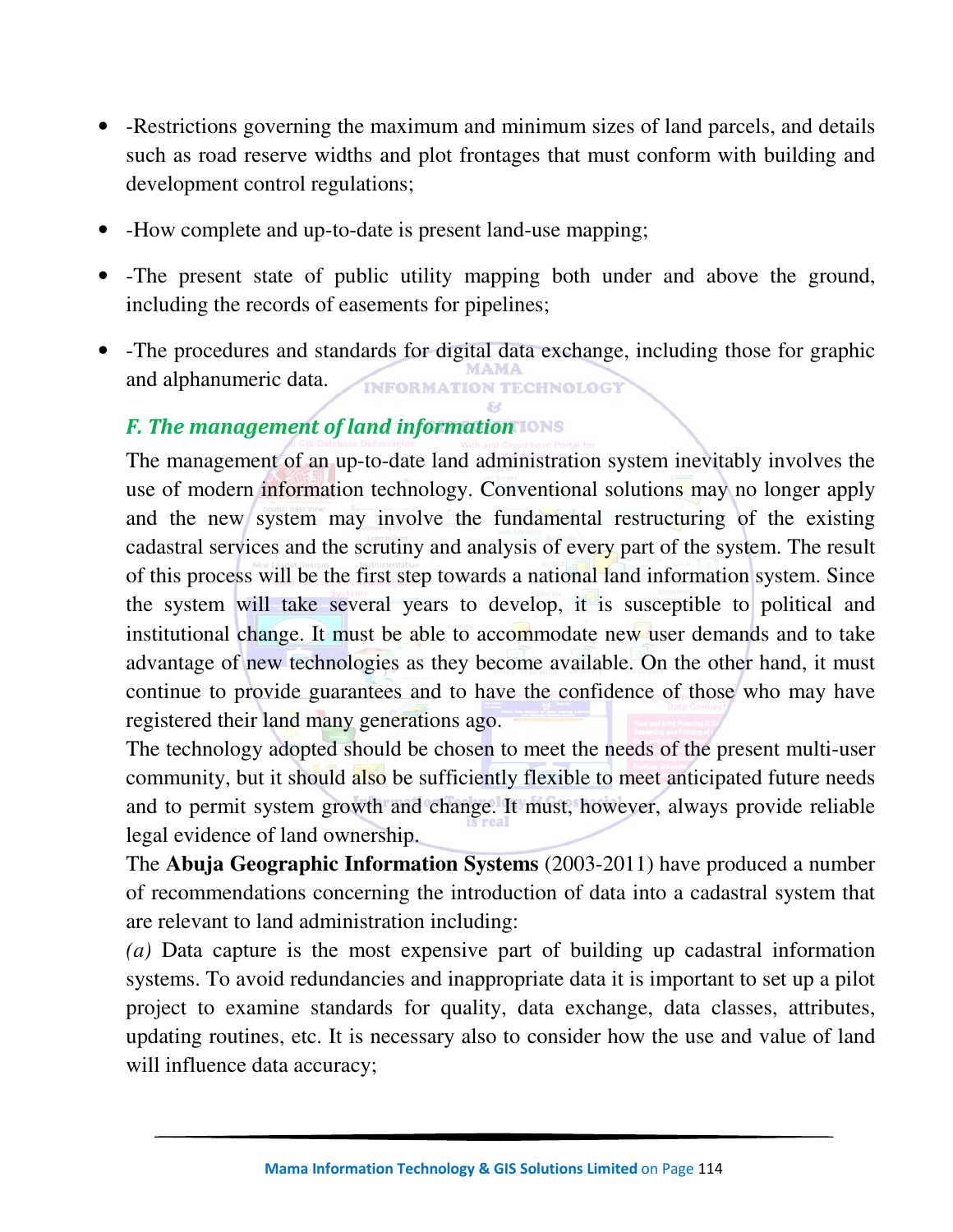*(b)* Data concerning real property are used by a great many people and organizations. To avoid double registration it is essential that regulations are set up for cooperation between public authorities on different levels and private companies. The public authority should be responsible for the necessary control of data;

*(c)* To secure an optimum use of data, it is necessary to define a minimum core of common data. It is better to have a limited number of essential common data for a whole region or country than sophisticated data collections for minor areas. The different users can then supply the common data with specific data to meet their own specific needs;

*(d)* To avoid double registrations of basic common data it is important to meet the expectations of users. In this connection time is a crucial parameter. The authority responsible must consider the involvement of external producers in the conversion process from analogue to digital form to implement the process in a shorter time;

*(e)* When data collection starts it is important that an updating process should be installed at the same time.

Experience from **Kano Geographic Information Systems** (2012-2015) also made a number of recommendations concerning the quality of data in cadastral databases. It concluded that:

*(a)* The quality of data in a Cadastral should be defined and measured on the basis of user needs. The quality is good when the users are satisfied. Thus user needs should be identified and taken into account when building or reforming a Cadastral. *Inter alia*, pilot studies can be used to identify user needs;

*(b)* Whilst surveyors traditionally have been occupied with and assigned priority to geometrical accuracy, less attention has been paid to the quality of the descriptive data;

*(c)* When defining the quality of data, the following aspects should be taken into account: completeness; coverage; frequency of updating; attribute reliability and accuracy; geometrical accuracy;

*(d)* The quality requirements differ considerably with different categories of data. These differences should be identified and taken into account;

*(e)* The requirement for accuracy in the determination of boundaries varies considerably from area to area. Several countries expressed the view that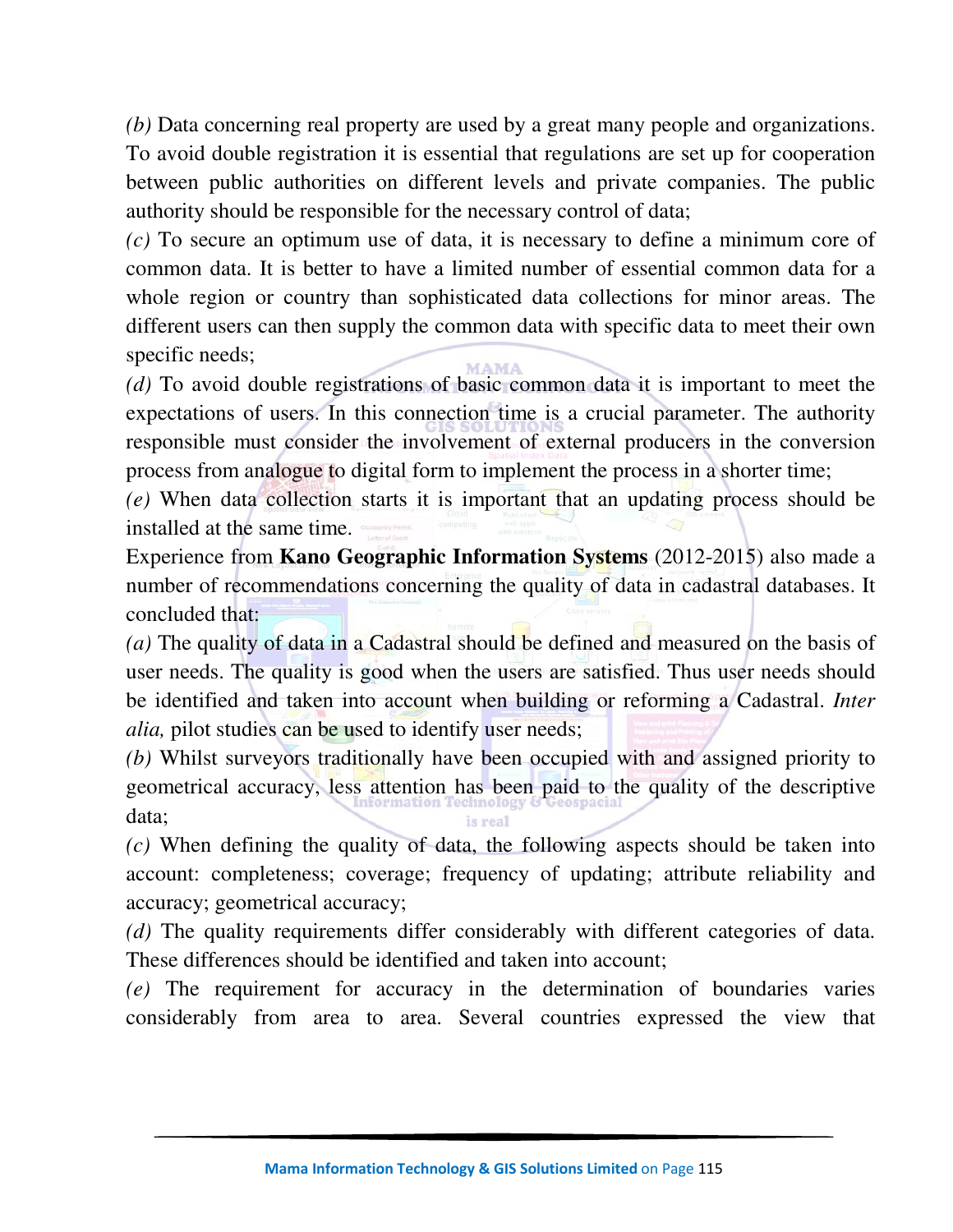completeness and real-time updating were more important than high geometrical accuracy;

*(f)* Data quality should always be documented. *Inter alia,* quality parameters are important to avoid misuse or misinterpretation of cadastral information. Quality parameters should be attached to all data elements or groups and categories of data, and included when data are exchanged. The quality parameters should be shown to the users. The main quality parameters are the data source, the time of the last update, and the accuracy of the data;

*(g)* Ensuring quality in descriptive data is a matter of organization. Quality management should be introduced in particular to identify critical points in the establishment as well as in the updating of databases. Quality checking routines should be established. Instruments like IS0 9000-90004 should be considered;

*(h)* Whilst more and more users require cadastral information that is frequently and quickly updated in real-time, the need to secure data quality should not be underestimated;

*(i)* The related costs should be identified and taken into account when deciding the levels of quality. Costs related to the possible misuse, misinterpretation or wrong decision-making that may result from defects in the data should also be evaluated. Documentation of the quality is very important when the quality is lower than the users might expect.

# *G. The establishment of financial management procedures*

The creation of a new land administration system provides an opportunity for developing new financial arrangements. From the outset there needs to be tight control on expenditure and an efficient management information system put in place to ensure resources are properly and fully utilized. Under many existing systems there are global budgets but little detailed accounting to determine current costs of each individual part of the overall operation. As a result, there is much inefficiency and both time and money are wasted. Better financial accounting systems need to be put in place.

The level, scope, timing, and source of financing and expenditure should be reconsidered. There are opportunities for greater cost-effectiveness in areas such as subcontracting work to the private sector; increasing cost recovery through fees, sales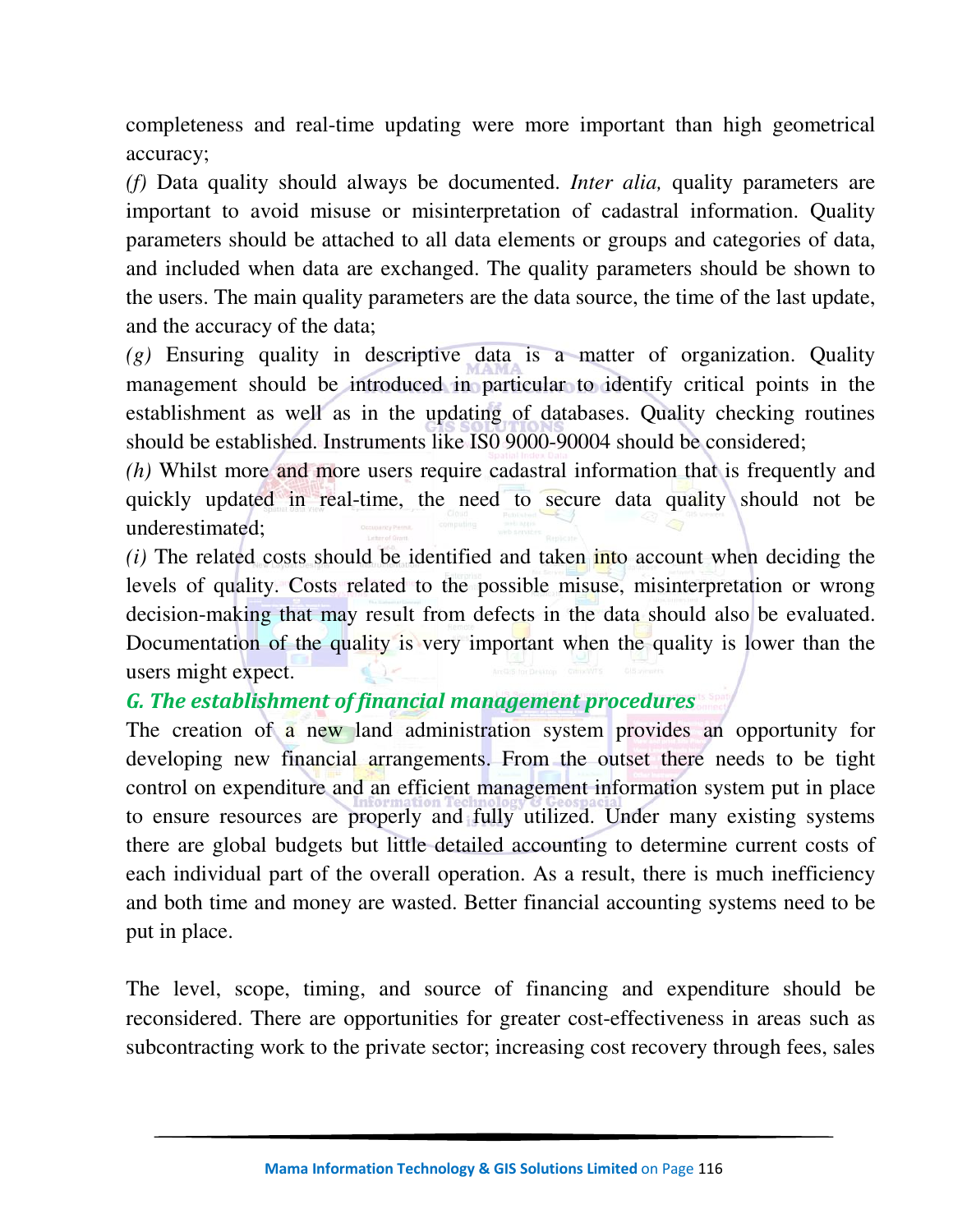of information, debt recovery, Re-granting and Ground Rent Charges; and by linking the existing land administration records with a wider range of land information. The market for real-estate data should create substantial opportunities for cost recovery. The potential for profit lies more in selling data about ownership, title and mortgages, rather than in graphic data concerning boundaries and parcels.

While the first registration of land may have to be subsidized, much if not all of the costs related to subsequent dealings in land can be passed on to the landowners.

Nevertheless, the costs related to the basic maintenance of the land administration system can be regarded as a public responsibility. It should also be regarded as part of the vital infrastructure for the development and maintenance of sustainable societies.

This should be taken into account when deciding on the financial mechanisms for charging for products and services. The major users of land-related data are in general public bodies which may be unable to adapt to market-based pricing. Prices should not prevent the optimal flow and utilization of such data. Hence in some circumstances, prices should be differentiated, based on the individual user's benefit or profit from having access to the data.

Overall, those who invest in the new system as well as the external users, in both the public and private sectors, should be able to gain monetary benefit from the service provided. The new system should improve access to data, reduce or eliminate unnecessary activities and expenditure, improve data quality and enhance the quality of decision-making.

# *H. Developing awareness in the user community*

A land administration system should benefit both the general public and all those in authority who are responsible for managing land-related resources. Frequently the public are unclear about how the system works. In many areas of the world informal systems of land administration have developed so that what in reality occurs on the ground differs from that recorded in the registers.

It is essential that the public become well informed about the operation of their land administration system. When land parcels are legally subdivided or when transfers of land or property take place, the authorities must be informed and the registers amended accordingly. This applies in the case of both sales and inheritance. In many countries the passing of laws to this effect is insufficient. The system must have the active support of the public.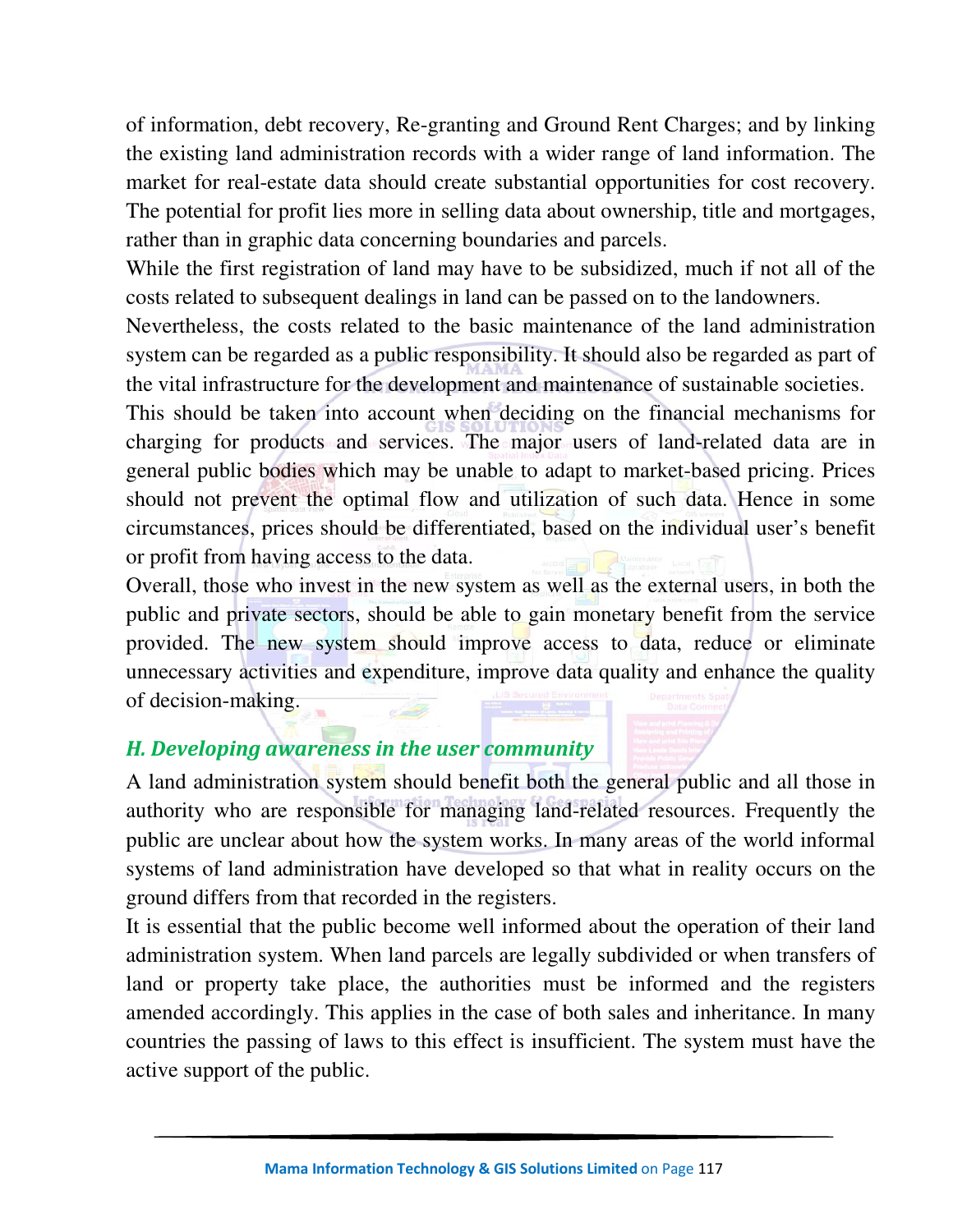When land reform is taking place, especially in land restitution and in land consolidation, those affected must be actively involved. Public meetings need to be held to explain what is going on and the media such as radio and television may be used to broadcast details of the reform programmes. When such programmes are complete, however, there is still a need to inform the public of their rights and obligations.

The growth of land information systems and the dissemination of information held in the land and property registers threaten the privacy of individuals. The public must understand and accept the level of information that is placed in the public domain or else people will find ways to avoid information appearing in the registers. This will then destroy the confidence that others have in the system and hence significantly reduce the benefits of secure land titles.

One mechanism for keeping the public informed is the distribution of leaflets explaining the system, how it works and how the public should use it. More detailed "practice leaf-lets" may be issued for the benefit of lawyers who are unfamiliar with any new legislation so that they understand the procedures that they must operate.

It is essential that all parties concerned are aware of the costs, benefits and procedures to be followed in a land administration system. Promotion of the system requires careful planning. A land administration system requires marketing if its full benefits are to be realized.

# *I. Recommendations*

Determine what the State and the general public need. Create new administrative structures so that the system can respond to market needs. Prepare new legislation that covers the management of land and of land information. Make sure what exists on the ground so that the registers reflect the facts. Ensure that land and property boundaries are clearly identifiable and surveyed to appropriate standards. Provide easy and cost-effective access to the data within the system. Publicize the way the system works and its benefits.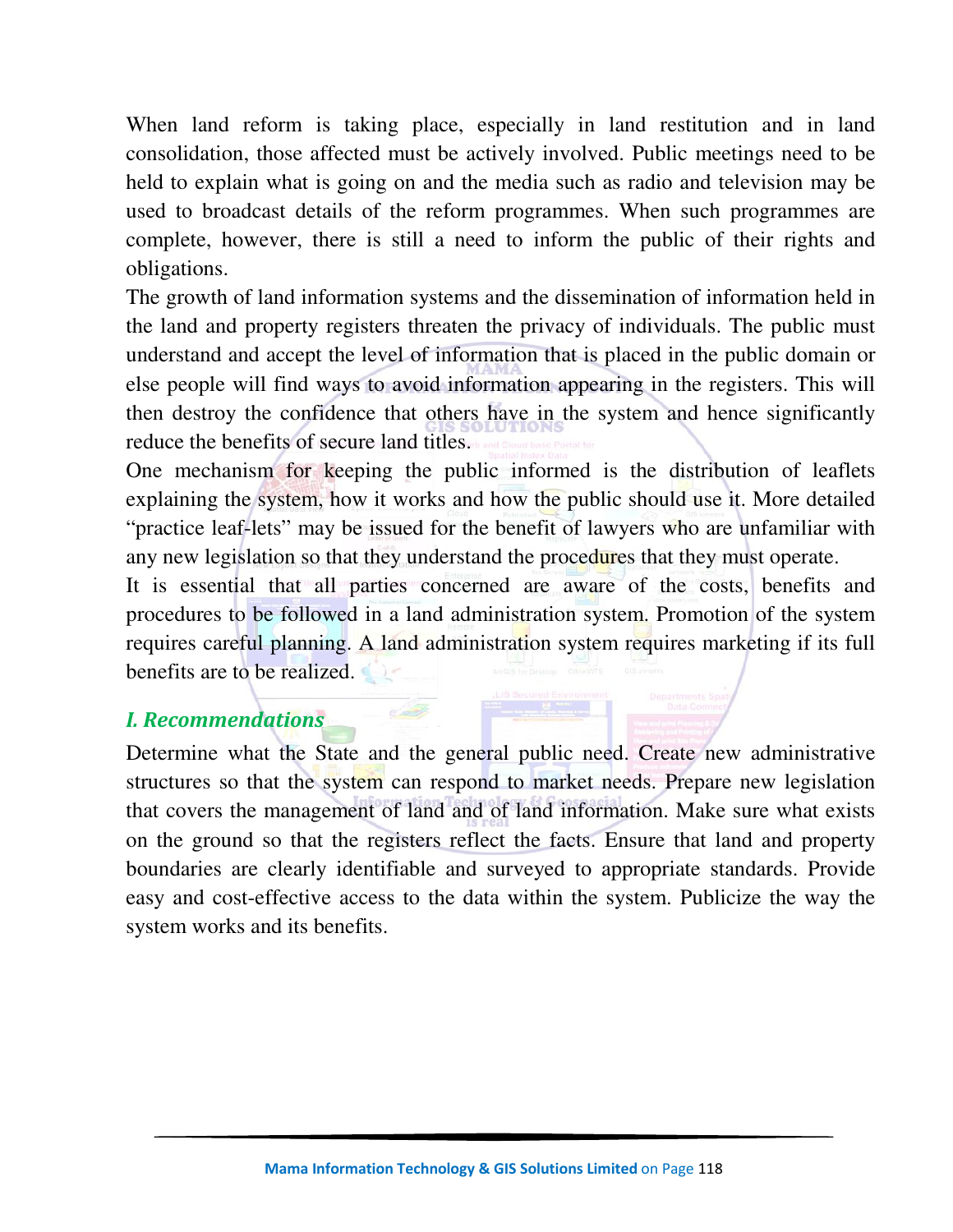# *ANNEX: -* **Our experiences from KANGIS Kano, in Modernization of Land Administration and Registration Systems (2013-2015 Only)**

# Introduction

This annex describes our experience with Kano Geographic Information Systems **(KANGIS)** in modernizing a land registration system. It does not start from the position of trying to create a new land administration system, rather it seeks to maximize the potential of the existing system through a modernization project that is broadly in line with the **Land Act of 1978** recommendations. It was prepared by the Light Info. Tech. s Ltd. experts **Muhammad Hassan, Bala Gambo, Aliyu Shuaibu**, along with the adopted NYSC whom where well trained by us under the Supervision of the **Director General Magaji Galadima**.

The aim of the modernization programme in KANGIS is to support the creation of a market economy by easing the transfer of property ownership and by supporting reforms while guaranteeing title to land and property as an Agency mandated by the State. This annex shows how KANGIS has been able to identify its requirements, and then move forward in a planned modernization programme which has not only produced direct and immediate benefits to the land registration sector, but also provided support for wider aims.

The transition from manual system to digital edge using ArcGIS based technology is the greatest achievement realized in KANGIS at that present time. KANGIS has clearly signaled its intention to move from a centrally planned, command-based land business to new Land transactions structure similar to that of AGIS Abuja. The enhanced Land Administration was characterized by:

*(a)* A legal framework which executed administrative procedures through a regulatory framework which had the full support of the then **His Excellency Dr. Rabiu Musa kwankwaso.** The result was that low-level activities of the administrative system defined by output the government revenue cumulation, placing severe restrictions on the activities, by the then **Director General Magaji Galadima** and also on the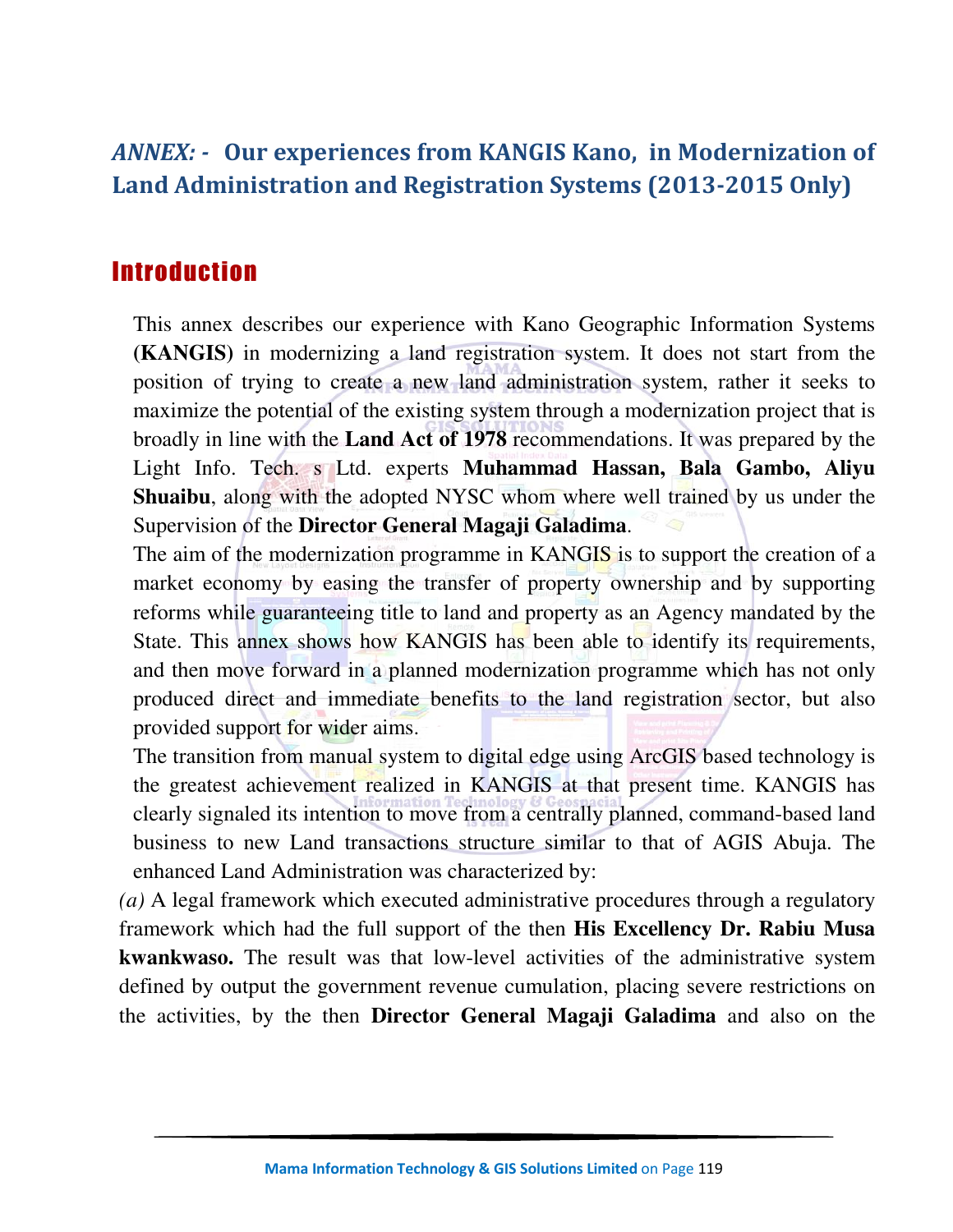methods that could be used to support these statutory obligations. Consequently, even minor changes in procedures required an amendment to the relevant act;

*(b)* A reliance on centralized budgeting and planning, which reduced the opportunity for local innovation and placed the emphasis of responsibility upon compliance with ministerial level directives, rather than encouraging the administration officers to assume localized responsibility, where relevant;

*(c)* A lack of knowledge of the true costs of operations undertaken by the administrative sector. At worst, this led to a perpetuation of activities that were unnecessary, or at best activities were undertaken without due regard for the costs/benefits of those activities and of their financial implications;

#### **CIS SOLUTIONS**

*(d)* A vertically oriented command structure, with few direct lines of communication for technical staff, other than through the administrative management process, which created bureaucratic difficulties in the execution of the day-to-day activities. The horizontal communication lines were averagely controlled by the then **Director General Magaji Galadima** ;

*(e)* An abrogation of the decision-making process, whereby decisions were undertaken at a centralized executive council level, with the consequent risk that the decision makers could appear remote from the real problems;

*(f)* A philosophy which depended upon State budget allocation for the execution of activities, rather than seeking an understanding of user needs (public and private sector) and then seeking means of cost recovery;

 $(g)$  The maintenance of large sectors of the economy under direct government control, which reduced the involvement of the private sector and small and medium-sized enterprises in particular.

While the government is now taking steps to overcome these problems, the transition process cannot take place overnight. The social and political implications of the restructuring are severe, and the well-publicized route of mass privatization of State industry does not always appear to benefit the people themselves.

The accurate and up-to-date maintenance of land ownership records is fundamental to the efficient and legal transfer of land within a free market economy and is the responsibility of the State in KANGIS, as in most other European countries. This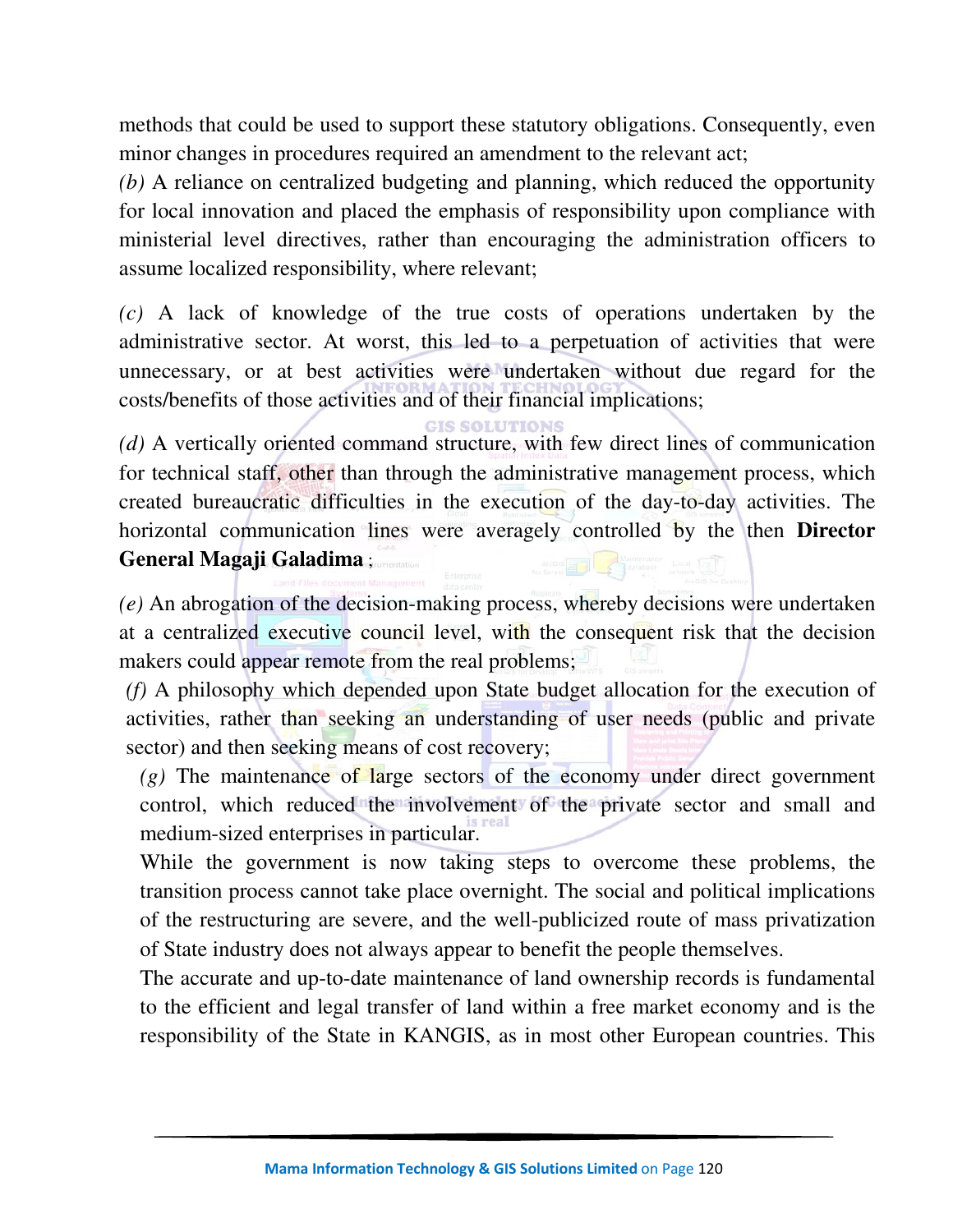responsibility is carried out through the act of land registration, which thereby guarantees the legal title to land and property.

Land registration in KANGIS is based upon a multi-purpose cadastral system which consists of an accurate parcel cadastral and a set of legal and administrative records (property sheets) which record property description, ownership and financial obligations or other restrictions applying to the property. Land use, valuation, land classification and land protection were also recorded.

The Old land registration system is the responsibility of the Ministry of Land and Physical planning Kano, which administers a hierarchy of 5 land departmental offices, the KANGIS system (2013-2015) was able to provide a register of property ownership that is reasonably up to date then. However, the system is unable to respond to the changing demands of the new administration.

A key component in the modernization of the land registration system is the "computerization of land files" project. The specific aim of this project is to modernize the existing paper-based records system by introducing modern management methods and computerized information systems into the land offices. This has transformed the land offices from a bureaucratic organization with a slow response and a restricted range of services into an organization able to provide:

- Rapid and secure processing of land registration applications;
- Security of credit through title guarantee and loan registration;
- Stimulation of the land market by easing the conveyancing of properties;
- On-line electronic query services.

The modernized of the cadastral mapping we executed have provided:

- (i) Computerized digital mapping for the recording of property boundaries;
- (ii) Accurate large-scale data sets suitable for use as base mapping by other users;
- (iii)A single unified mapping base which can be rapidly updated and maintained.

These specific aims will support the establishment of state decentralized sets of computerized land information (land administrative and legal records, as well as large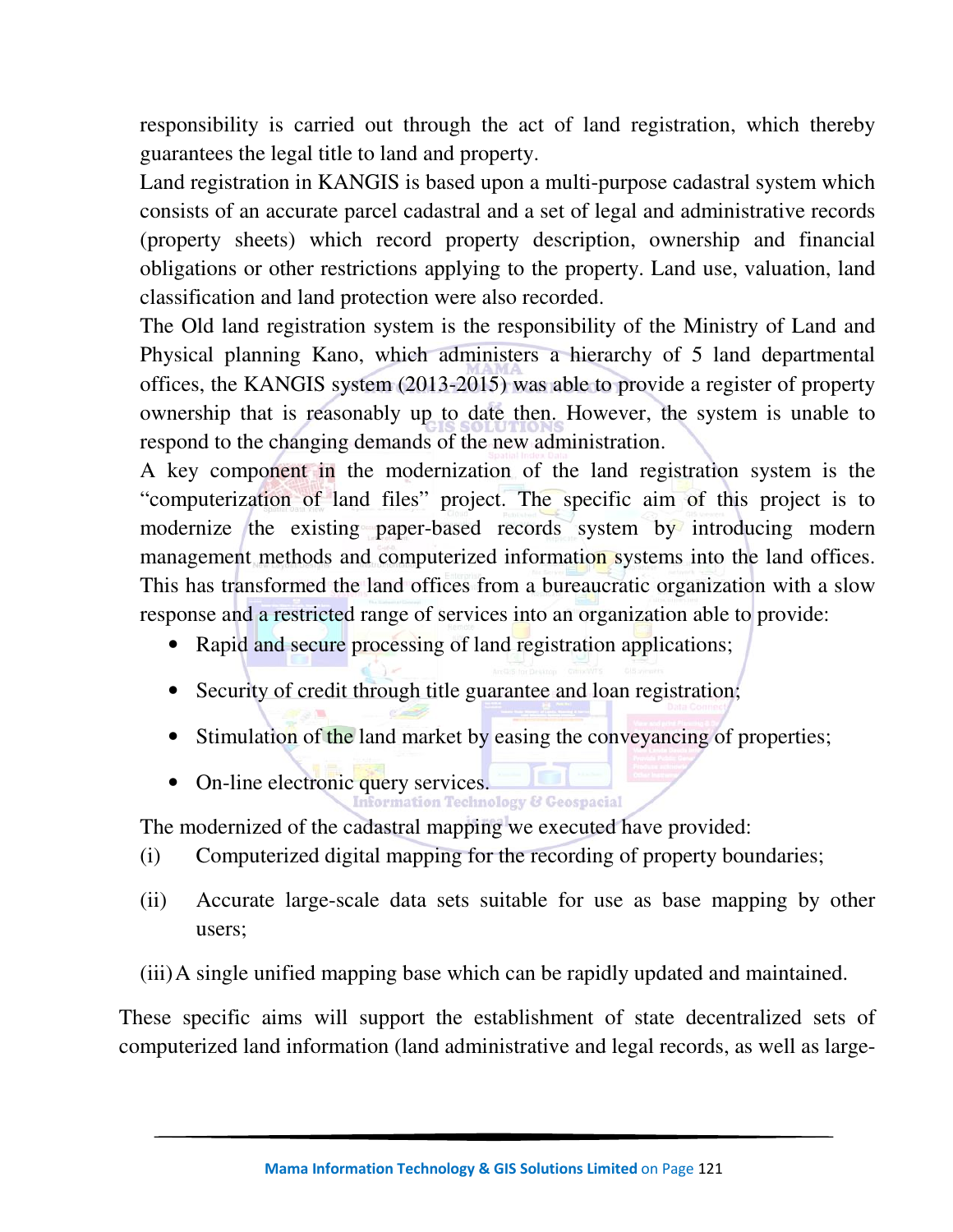scale digital base maps). This has wider implications for land administration and economic development.

The nature of land information is such that it is of immense importance to many different government sectors, both at a national, strategic level, and also at a local government level. Agriculture, environment, health, security, local authorities, as well as non-governmental organizations (NGOs) and large public and private sector groups such as utilities, marketing, construction, retailing and distribution, are all key users of geographic information.

**MAMA** The information services of the land registry are currently focused purely on the interests of the land registration sector itself; however, the opportunity exists for making these data available to other groups with consequent quality of life and economic benefit to all.

At an international level, the European Union (EU) model shows the importance of being able to present up-to-date information for regional planning and economic development. The State Ministry of Land has already begun to examine the implications of future EU membership and the key to all of these activities is in supplying accurate statistical data to support senior decision-making. The implications for land administration and economic development are that the project will provide support for:

- -The market reform process;
- -The EU harmonization process;
- -The production of statistics and spatial reporting units;
- -Land and property valuation and the development of land markets;
- -The economic viability of agriculture.

The implementation of these wider aims is downstream issues

# **I. Key issues and the identification of user needs**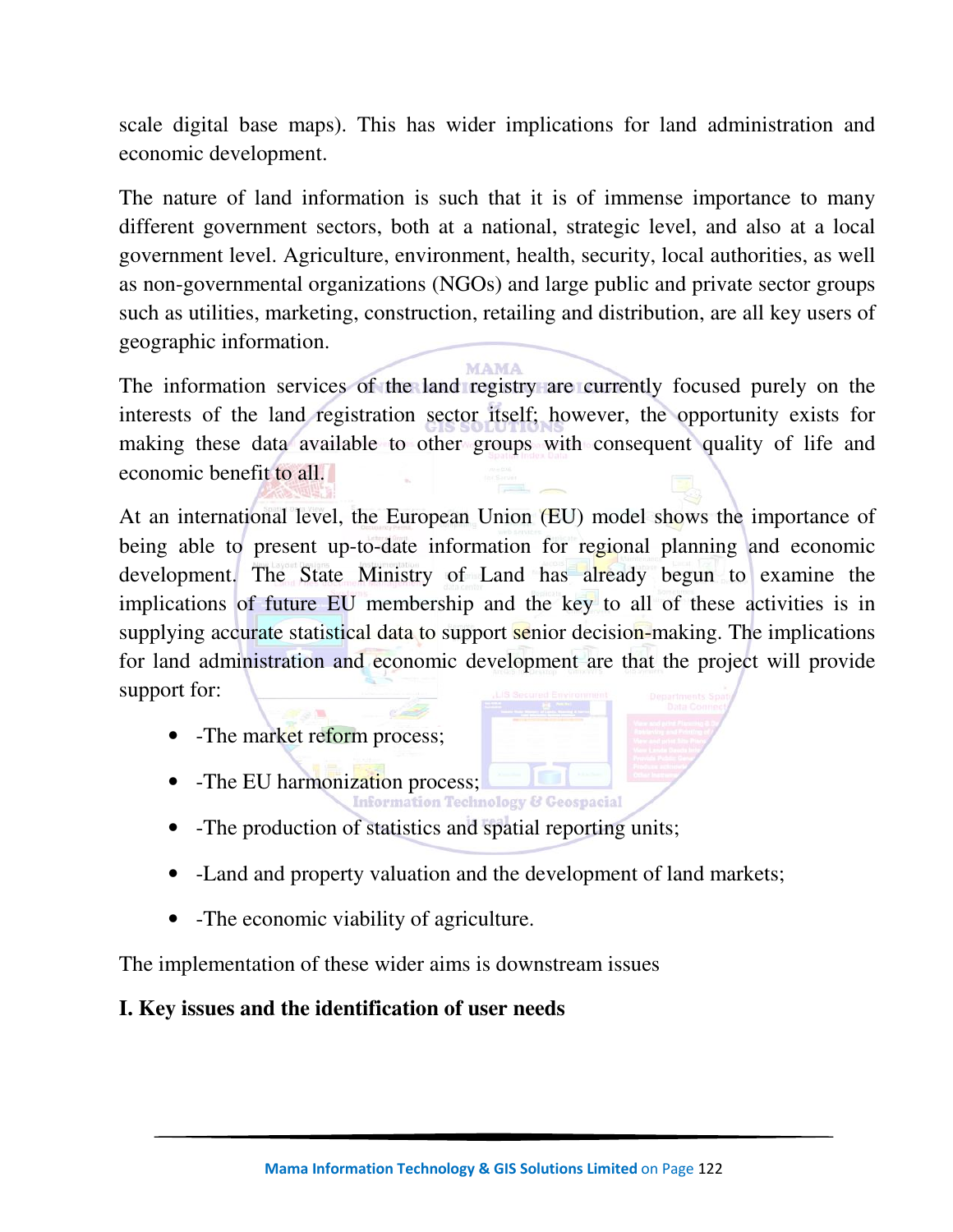The following are the perceived key issues which confront the land registration sector at the present time. The listing is not exhaustive, but does characterize the current Hungarian situation.

#### **A. Registration of title**

The absolute guarantee of legal entitlement to property in KANGIS is achieved through the process of registration of title, whereby the State maintains legal and administrative records and cadastral maps which unequivocally define the property units, their ownership, and record any financial or other encumbrances placed on them. A feature of the KANGIS system is the unique property identifier, which unifies the cadastral mapping and the legal and administrative records.

Registration of title, the maintenance of the large-scale base maps, the multi-purpose nature of the information recorded, and the maintenance of the whole by a single organizational structure are great strengths of the GIS system. This must be protected as a fundamental priority. *It is necessary to promote awareness of the strength of the KANGIS system, and the unique advantages that accrue from a single integrated land management sector, in order to protect a unique state asset.* 

### **B. Land compensation and privatization activity**

The land compensation and privatization is conducted in the mother ministry which might involve KANGIS for digital preamble using latest VH-Resolution Satellite Imagery and then the redistribution of new property units.

Former owners and other individuals entitled to compensation are issued with special cover letter, which is then used in to action system to subdivide allocated areas into smaller individual units, based upon the land classification (i.e. nominal value), area available, and the number of bids, tion Technology & Geospacial

The process is managed by the Ministry's Compensation department, in partnership with the Budget & Planning / Finance offices, when the process is completed, the results are stored in digital computer-readable form.

.This programme needs immediate support for the assimilation of the new ownership records into the land registration system; completion of the physical marking-out of the properties; and the consolidation of the fragmented land units. *The modernization programme provides the technical systems at the land offices to support the assimilation of these data as a priority.*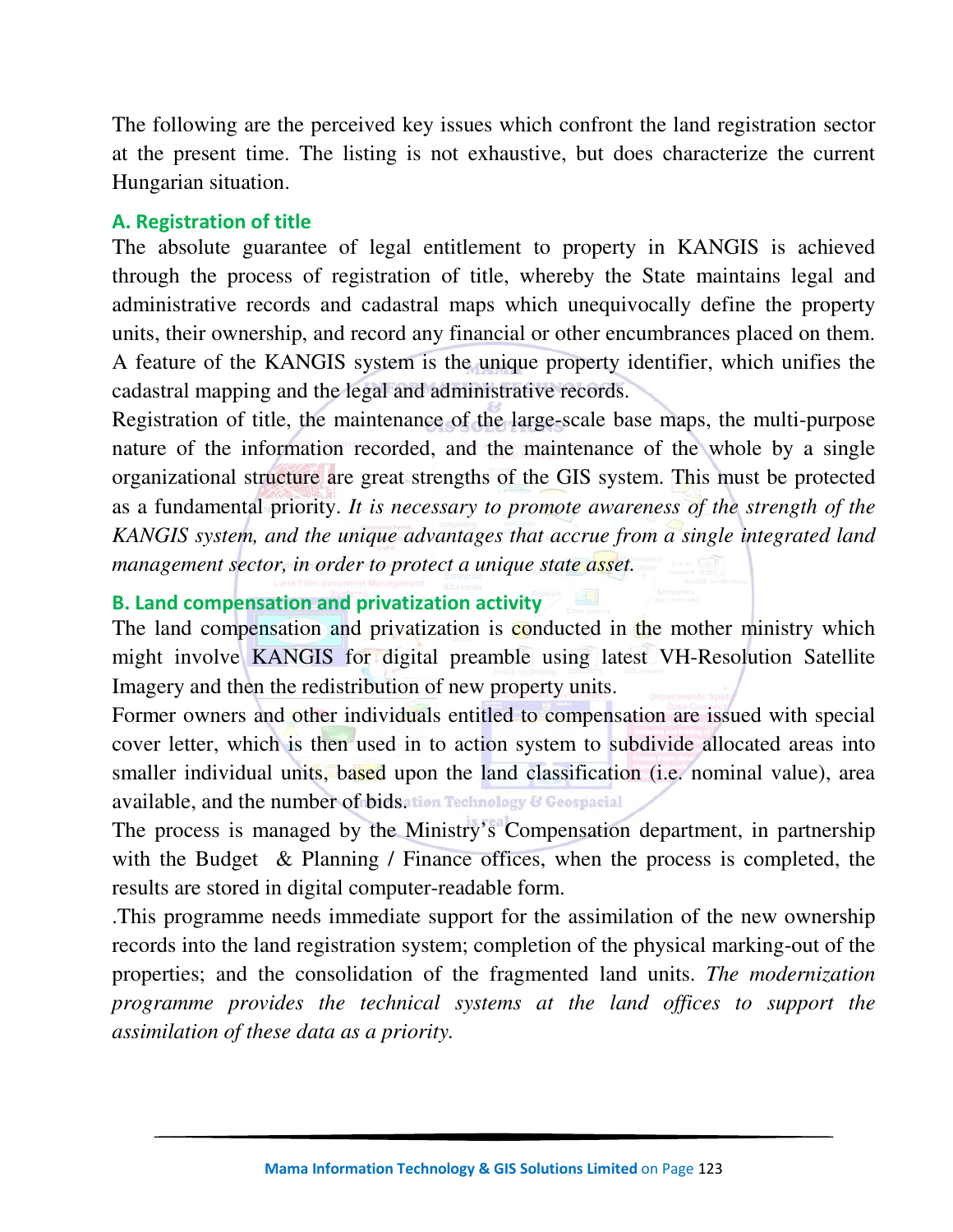### **C. Completeness and computerization of legal and administrative records**

Outside Budapest, the existing paper-based property sheets which record the legal and administrative records are largely up to date. The Phare Global Service Ltd. computerization of land projects has introduced personal computers and databases into the land offices in order to provide a computerized inventory of the contents.

The first page of each property sheet contains the primary descriptive information, and all of these pages were then computerized. The second and third pages contain ancillary information and these are being entered by the district land offices, then completely loaded, and considered to be legally in force. *The significant benefits of computerization will become apparent only when a significant proportion of the records are available in computer-readable form.* 

## **D. Completeness and computerization of cadastral maps**

There are an estimated 600 cadastral maps at a variety of scales (varying from

1:1,000 - 1:4,000) and in different township projection systems. The maps are maintained by the Ministry of Landland office (by law) and copies are provided to other users. The maps vary in their completeness and currency of content. It is estimated that 40 per cent of the maps are already digitized.

Digital map information also exists from the 1980s in Budapest and the quality of this data has been studied by a Swiss aid project. In the urban areas there are different demands for digital large-scale spatial data compared to those rural authorities located on the Great Plain. *It is necessary to have accurate data concerning the exact status of the cadastral mapping on a national basis. A priority basis has to be established for deciding which maps are to be computerized first, as land registration purposes alone* 

*will not justify the investment <u>Formation Technology</u>* & Geospacial is real

#### **E. National standards**

The introduction of digital technology for the management of cadastral map standards were developed based on Land Act of 1978 requires no new standards to be created for the definition of content, data acceptance and quality control and also the digital exchange of information. Under the guidance of the electronic Land administrative systems

#### **F. Ownership and copyright**

The situation concerning the ownership and copyright of the land registration data and the cadastral map data is not clear. For example, while the land officers are responsible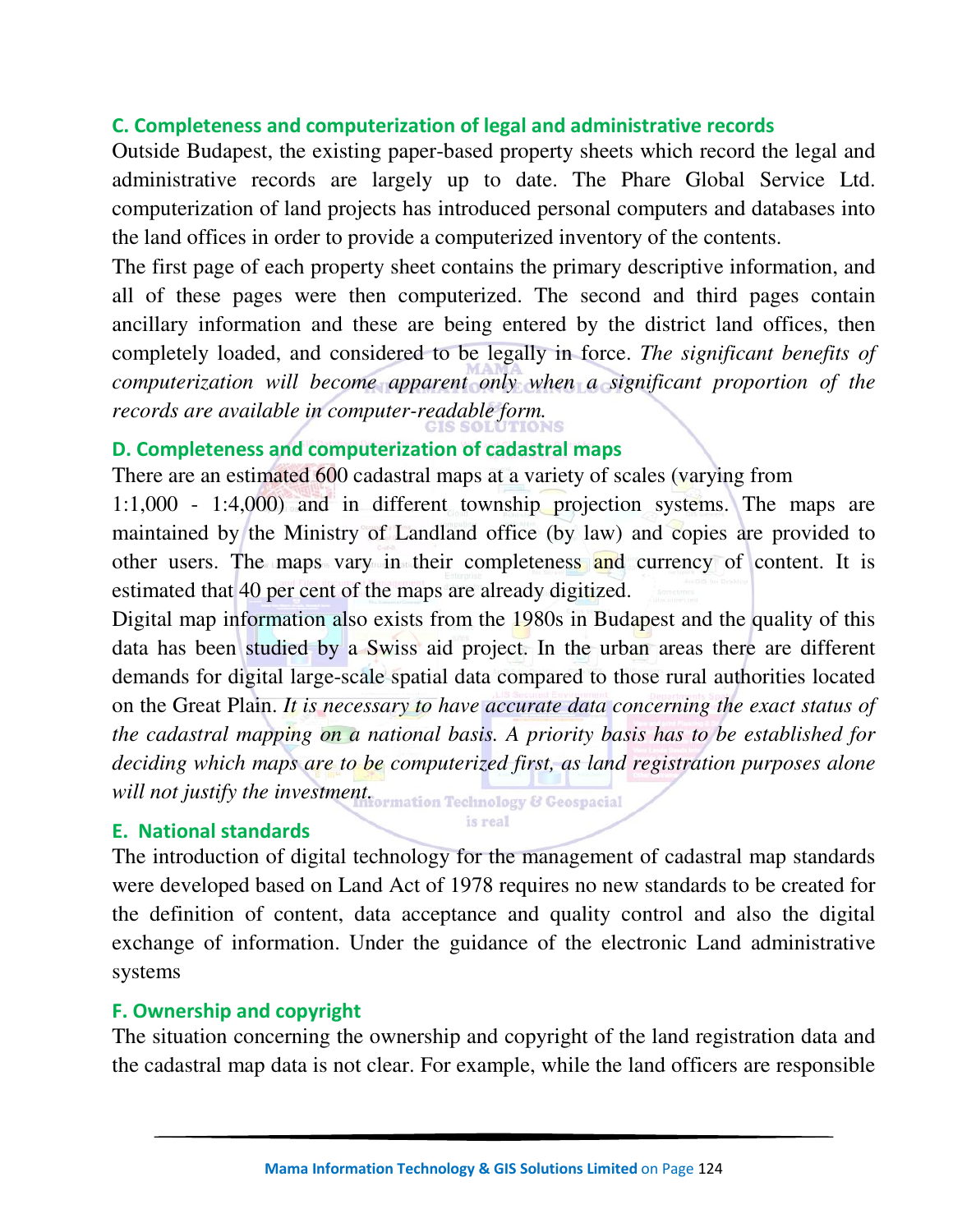for the updating and maintenance of these records, the information is provided through manual files, which then is able to sell these data to users. There are regulations concerning pricing policy, however the situation concerning who has ownership, copyright, and is entitled to the income thereof examined and clarified. *The issues of copyright and legal ownership of data was made very clearly and addressed and precise guidelines were set as to how they may or may not be used.* 

#### **G. Cost recovery**

It is estimated that only **1.144** % of the total landed properties (**generated over 1.3 Billion in 9 months of our operation then at KANGIS** ) have complied with the system because of poor sensitization and unsettled overhead expenses incurred by the KANGIS Agency delayed for the maintenance of the land registration sector comes from revenue generation. This compares unfavourably with the agency.

Significant cost recovery by the land registration sector of KANGIS was clearly possible, if the land officers can supply the right products. There an awareness of marketing, product development, and the definition of products and services. *It was necessary to investigate cost recovery mechanisms, and then established targets for achieving cost recovery over a period of time.* 

#### **H. Market opportunities**

The original purpose of the cadastral map was to provide a record of property boundaries. Other government sector (and private sector) users are now emerging who have requirements to use these data as a base map for other purposes. The Ministry of land might have been in a position to identify products based upon the land registration records and cadastral map resources and make these available as marketable products.

*The potential income from the marketing of digital products needs to be investigated. This may provide sufficient financial justification for carrying out the digitizing of cadastral maps in certain cases.*

#### **I. On-line electronic access to data**

The market transition in KANGIS have significantly increase the volume of transactions to be processed by the land offices. This is especially significant in Budapest, where there are more than 200 outstanding applications for change of ownership, mortgage entry, or some other change to the land registration records. The provision of on-line computerized access to land registration data is at an early stage, but this provided in early opportunity for providing a client 'self-service' for routine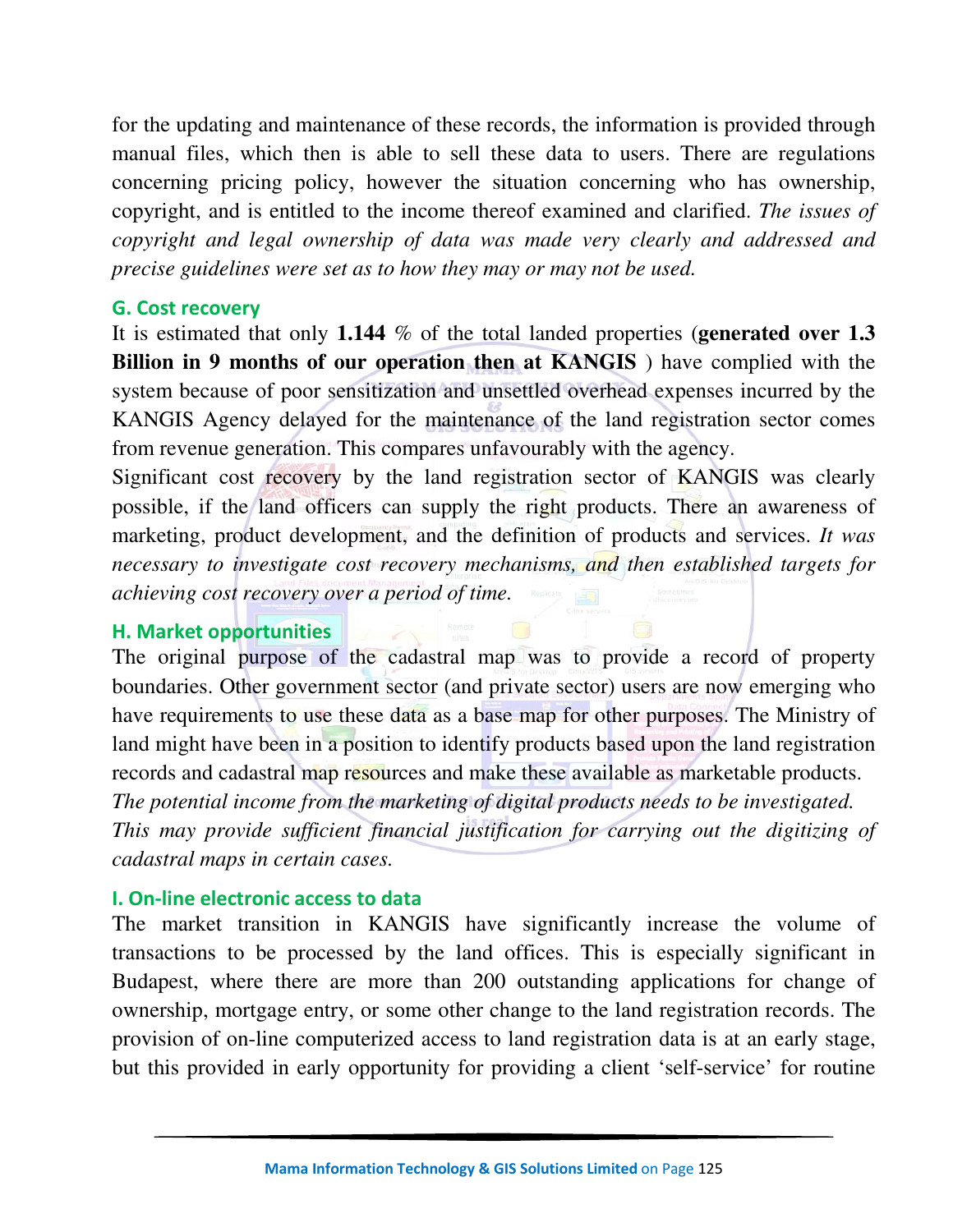activities such as requests for copies of property sheets. *There were issues concerned*  with the identification of services, the security of the records, and the scope and *visibility of the data. The provision of on-line access will change the nature of the services requested from the land offices.* 

#### **J. Legal issues**

There have been a number of changes in the administrative relating to land issues in KANGIS which have provided a framework for the compensation programme, supporting the computerization of land records and the adoption of digital technology. The opportunity existed then for examining the existing legal framework in terms of potential restrictive practices; simplifying the regulatory framework and reviewing the legal code; reviewing the credit arrangements and resolving the issues concerning copyright and ownership.

*There was an opportunity to review the legal framework and identify areas where changes can benefit society and the operation of the land registration sector.* 

## **K. Capacity building and Training**

Light Info. Tech. has trained existing staff in E-land Administration and digital surveying and land registration at high standard. However, in view of the increased demands for the combination of information technology (IT) and land registration skills, there is a requirement to review the existing education and training programmes, and to ensure that they are correctly targeted. There are both short-term aims and longterm aims. The development of a highly trained workforce, with high ethical standards, good technical and technological skills, and with high professional standards, and a clear professional development path is essential to support the long-term aims of the modernization of the land registration sector. *A review body should be appointed to examine the whole question of professional development (i.e. educational requirements, recruitment, training, promotional paths), in consultation with professional bodies and universities and colleges.*

There are a number of wider issues that assume importance in the national and international use of information resources which form an essential part of a land registration system. These are concerned with:

- -Land information services;
- -Supporting the safe and secure transfer of title, ensuring the security of credit against property assets;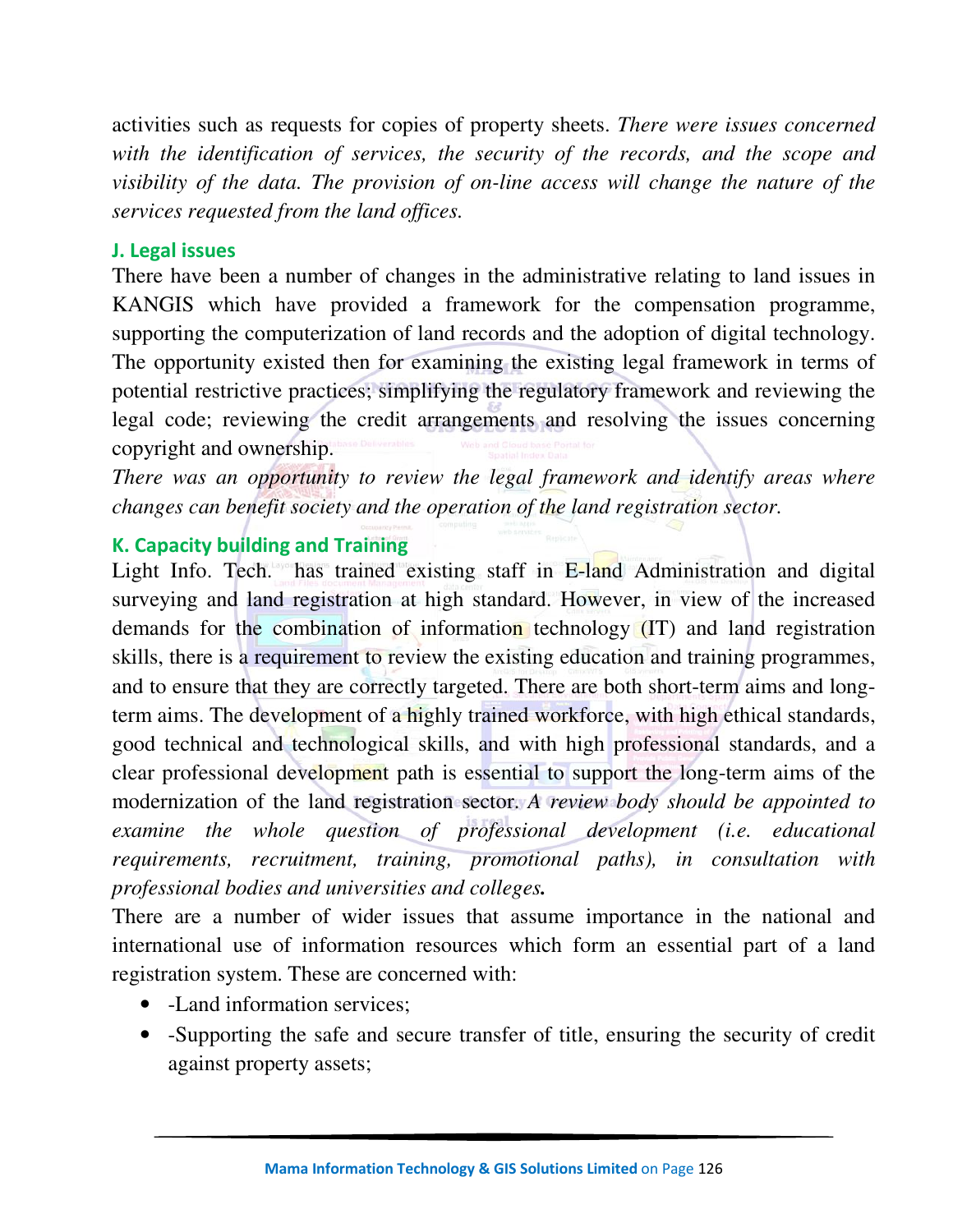- -Stimulation of land markets and development of a valuation sector;
- -Developing the role of the private sector and the participation of the local authorities, utilities and other NGOs;
- land use and classification assessment/monitoring;
- -Support environmental protection and sustainable agriculture;
- -Supporting the economic viability of agriculture;
- -Generating statistics in line with national and international requirements and supporting the move to harmonization, in terms of compliance with Land Act of 1978 directives and the establishment of the required reporting units for demographic, agricultural and other purposes.

#### **GIS SOLUTIONS**

#### **II. The modernization of land registration in KANGIS**

The land registration sector is currently facing challenges from a number of sources: The modern land transition which was introduced stimulated the land and property sector.

KANGIS. This project is aimed at providing the technical facilities to allow the land offices to computerize the records; assimilate the new compensation data units; and support the wider long-term aims of support for the economic reform.

The computerization of land offices project involves Light Info. Tech. Technical assistance team and a full-time Directors of Ministry of Land project manager. The technical assistance team consists of home based experts from our company.

The overall strategy of the long-term technical assistance team has been to develop a fundamental strategic approach for land registration which is technically, organizationally and financially sound. Such an undertaking requires many different aspects of the problem to be investigated. The approach is to use the technical assistance team to help develop a strategy and the long-term components of the problem, and to identify specific tasks that are consistent with the overall aims of the project and are then undertaken by short-term consultants, both international and Hungarian. These short-term consultants have specialist knowledge of the task area. The overall aim is to integrate the results of the consultancies into a final approach.

The technical assistance team has reviewed the earlier six-stage strategy of the KANGIS and then developed the information systems strategy, which supports the cadastral mapping and land registration data updating and management at the land